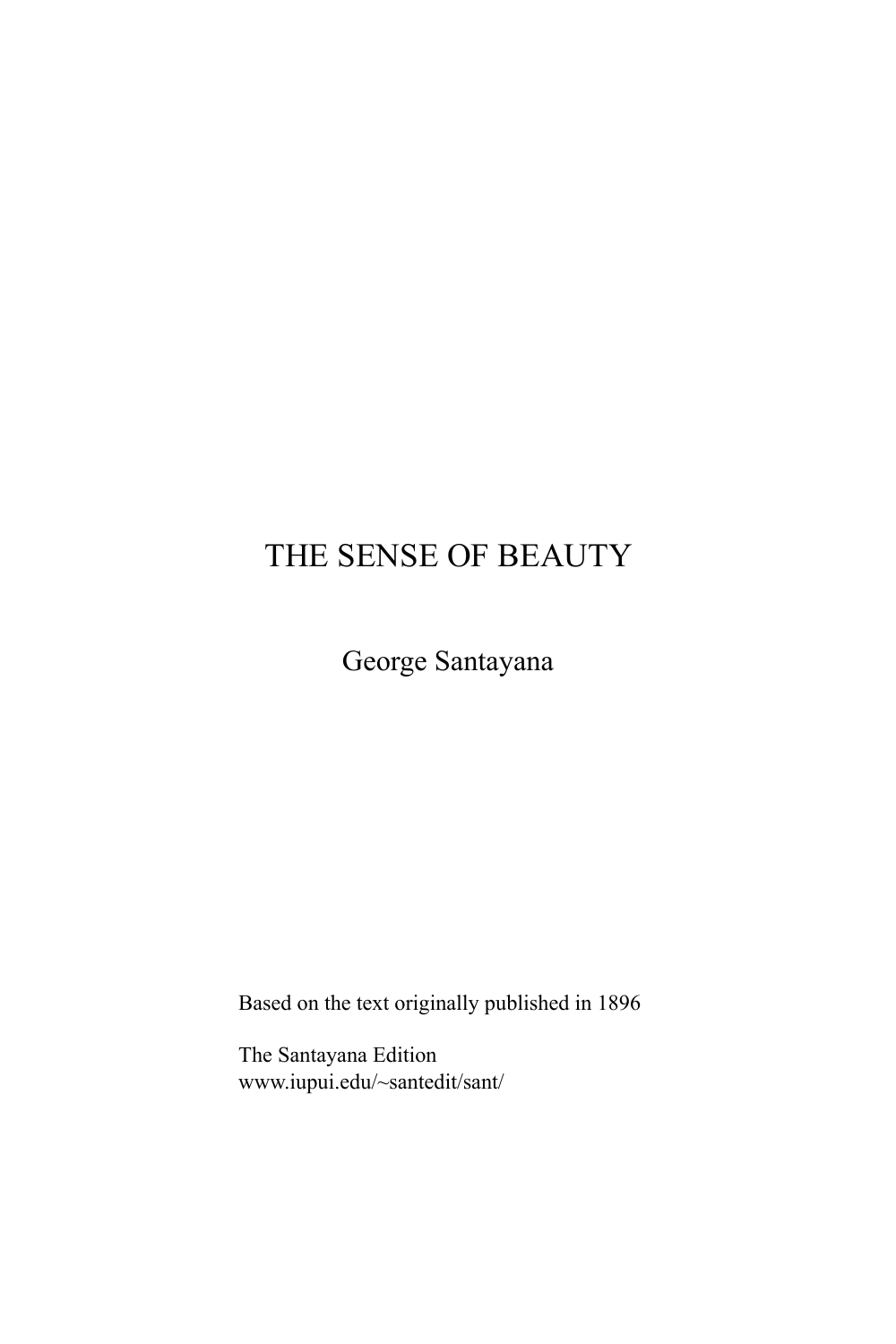# PREFACE

THIS little work contains the chief ideas gathered together for a course of lectures on the theory and history of æsthetics given at Harvard College from 1892 to 1895. The only originality I can claim is that which may result from the attempt to put together the scattered commonplaces of criticism into a system, under the inspiration of a naturalistic psychology. I have studied sincerity rather than novelty, and if any subject, as for instance the excellence of tragedy, is presented in a new light, the change consists only in the stricter application to a complex subject of the principles acknowledged to obtain in our simple judgments. My effort throughout has been to recall those fundamental æsthetic feelings the orderly extension of which yields sanity of judgment and distinction of taste.

The influences under which the book has been written are rather too general and pervasive to admit of specification; yet the student of philosophy will not fail to perceive how much I owe to writers, both living and dead, to whom no honour could be added by my acknowledgments. I have usually omitted any reference to them in foot-notes or in the text, in order that the air of controversy might be avoided, and the reader might be enabled to compare what is said more directly with the reality of his own experience.

SEPTEMBER, 1896.

G. S.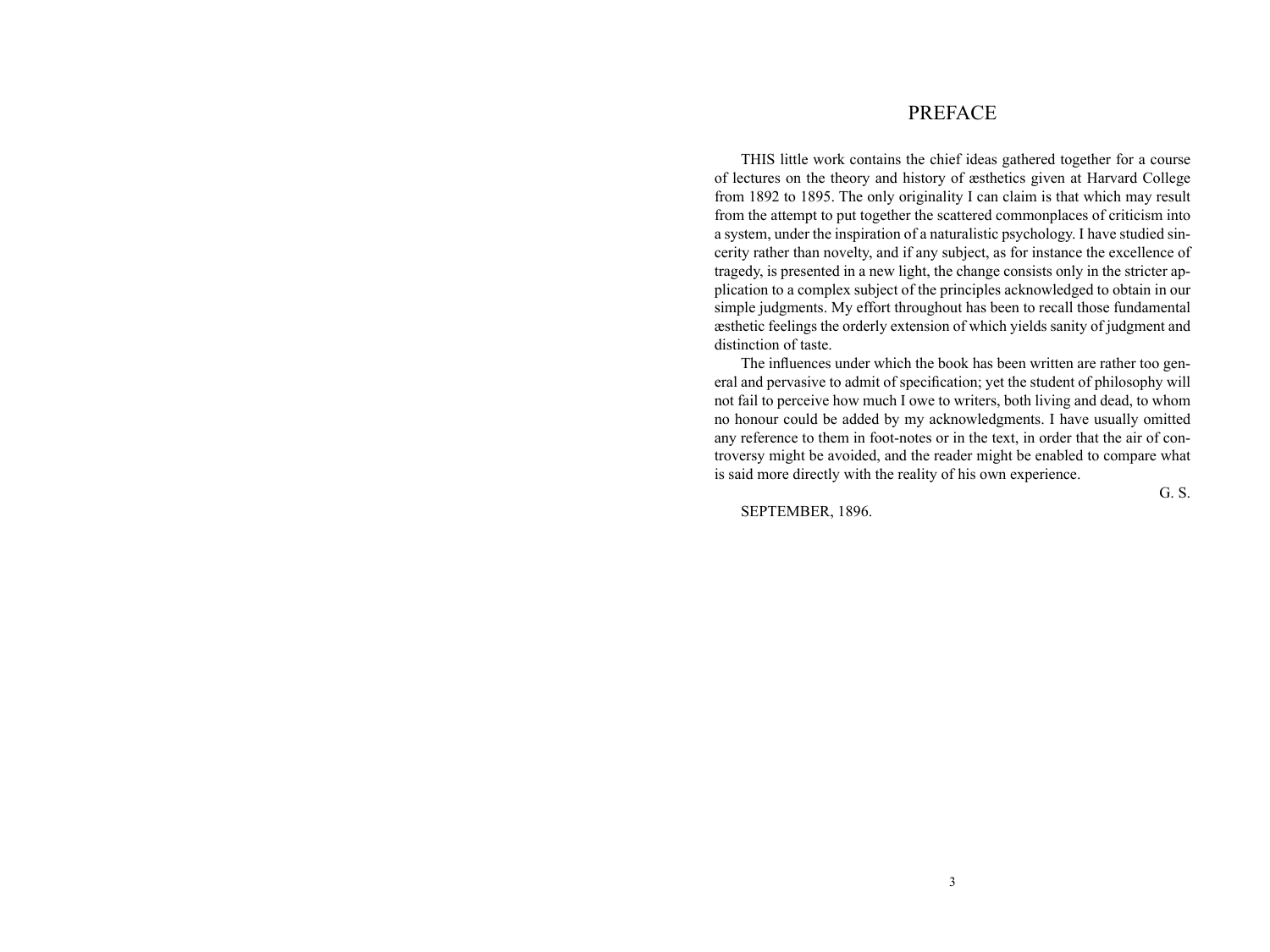# INTRODUCTION

THE sense of beauty has a more important place in life than æsthetic theory has ever taken in philosophy. The plastic arts, with poetry and music, are the most conspicuous monuments of this human interest, because they appeal only to contemplation, and yet have attracted to their service, in all civilised ages, an amount of effort, genius, and honour, little inferior to that given to industry, war, or religion. The fine arts, however, where æsthetic feeling appears almost pure, are by no means the only sphere in which men show their susceptibility to beauty. In all products of human industry we notice the keenness with which the eye is attracted to the mere appearance of things: great sacrifices of time and labour are made to it in the most vulgar manufactures; nor does man select his dwelling, his clothes, or his companions without reference to their effect on his æsthetic senses. Of late we have even learned that the forms of many animals are due to the survival by sexual selection of the colours and forms most attractive to the eye. There must therefore be in our nature a very radical and wide-spread tendency to observe beauty, and to value it. No account of the principles of the mind can be at all adequate that passes over so conspicuous a faculty.

That æsthetic theory has received so little attention from the world is not due to the unimportance of the subject of which it treats, but rather to lack of an adequate motive for speculating upon it, and to the small success of the occasional efforts to deal with it. Absolute curiosity, and love of comprehension for its own sake, are not passions we have much leisure to indulge: they require not only freedom from affairs but, what is more rare, freedom from prepossessions and from the hatred of all ideas that do not make for the habitual goal of our thought.

Now, what has chiefly maintained such speculation as the world has seen has been either theological passion or practical use. All we find, for example, written about beauty may be divided into two groups: that group of writings in which philosophers have inter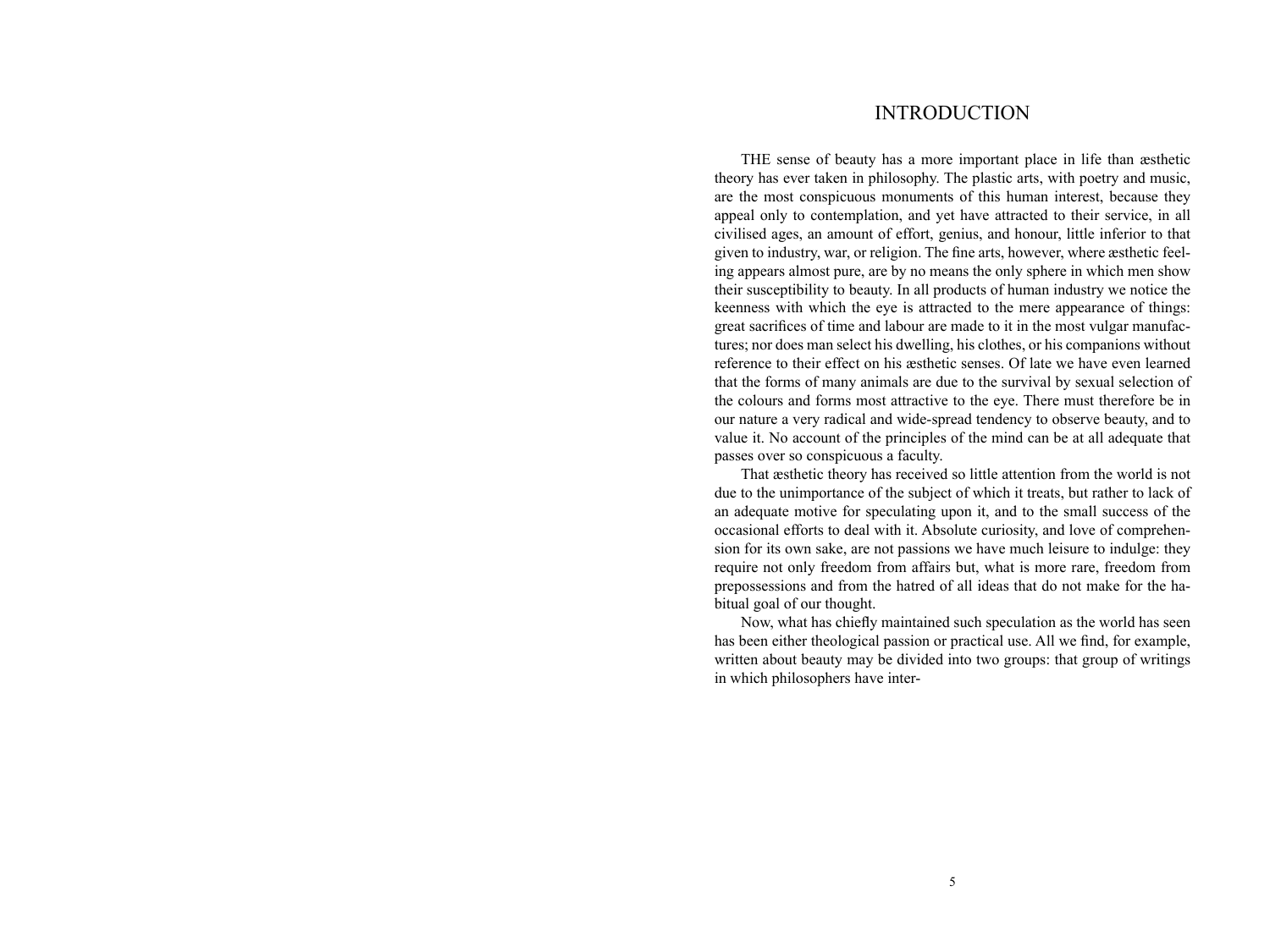preted æsthetic facts in the light of their metaphysical principles, and made of their theory of taste a corollary or foot-note to their systems; and that group in which artists and critics have ventured into philosophic ground, by generalising somewhat the maxims of the craft or the comments of the sensitive observer. A treatment of the subject at once direct and theoretic has been very rare: the problems of nature and morals have attracted the reasoners, and the description and creation of beauty have absorbed the artists; between the two reflection upon æsthetic experience has remained abortive or incoherent.

A circumstance that has also contributed to the absence or to the failure of æsthetic speculation is the subjectivity of the phenomenon with which it deals. Man has a prejudice against himself: anything which is a product of his mind seems to him to be unreal or comparatively insignificant. We are satisfied only when we fancy ourselves surrounded by objects and laws independent of our nature. The ancients long speculated about the constitution of the universe before they became aware of that mind which is the instrument of all speculation. The moderns, also, even within the field of psychology, have studied first the function of perception and the theory of knowledge, by which we seem to be informed about external things; they have in comparison neglected the exclusively subjective and human department of imagination and emotion. We have still to recognise in practice that from our despised feelings the great world of perception derives all its value. Things are interesting because we care about them, and important because we need them. Had our perceptions no connexion with our pleasures, we should soon close our eyes on this world; if our intelligence were of no service to our passions, we should come to doubt, in the lazy freedom of reverie, whether two and two make four.

Yet so strong is the popular sense of the unworthiness and insignificance of things purely emotional, that those who have taken moral problems to heart and felt their dignity have often been led into attempts to discover some external right and beauty of which our moral and æsthetic feelings should be perceptions or discoveries, just as our intellectual activity is a perception or discovery of external fact. These philosophers seem to feel that unless moral and æsthetic judgments are expressions of objective truth, and not merely expressions of human nature, they stand condemned of hopeless triviality. A judgment is not trivial, however, because it rests on human feelings; on the contrary, triviality consists in abstraction from human

interests, of which the knowledge of truth is one, but one only; and the human judgments and opinions which are truly of little importance are those that wander beyond the range of moral economy, or have no function in ordering and enriching the mind. The works of nature first acquire a meaning in the commentaries they provoke.

Both ethics and æsthetics have suffered much from the prejudice against the subjective. They have not suffered more because both have a subjectmatter which is partly objective. Ethics deals with conduct as much as with emotion, and therefore considers the causes of events and their consequences as well as our judgments of their value. Æsthetics also is apt to include the history and philosophy of art, and to add much descriptive and critical matter to the theory of our susceptibility to beauty. A certain confusion is thereby introduced into these inquiries, but at the same time the discussion is enlivened by excursions into neighbouring provinces, perhaps more interesting to the general reader.

We may, however, distinguish three distinct elements of ethics and æsthetics, and three different ways of approaching the subject. The first is the exercise of the moral or æsthetic faculty itself, the actual pronouncing of judgment and giving of praise, blame, and precept. This is not a matter of science but of character, enthusiasm, niceness of perception, and fineness of emotion. It is æsthetic or moral activity, while ethics and æsthetics, as sciences, are intellectual activities, having that æsthetic or moral activity for their subjectmatter.

The second method consists in the historical explanation of conduct or of art as a part of anthropology, and seeks to discover the conditions of various types of character, forms of polity, conceptions of justice, and schools of criticism and of art. Of this nature is a great deal of what has been written on æsthetics. The philosophy of art has often proved a more tempting subject than the psychology of taste, especially to minds which were not so much fascinated by beauty itself as by the curious problem of the artistic instinct in man and of the diversity of its manifestations in history.

The third method in ethics and æsthetics is psychological, as the other two are respectively didactic and historical. It deals with moral and æsthetic judgments as phenomena of mind and products of mental evolution. The problem here is to understand the origin and conditions of these feelings and their relation to the rest of our economy. Such an inquiry, if pursued successfully, would yield an understanding of the reason why we think anything right or beauti-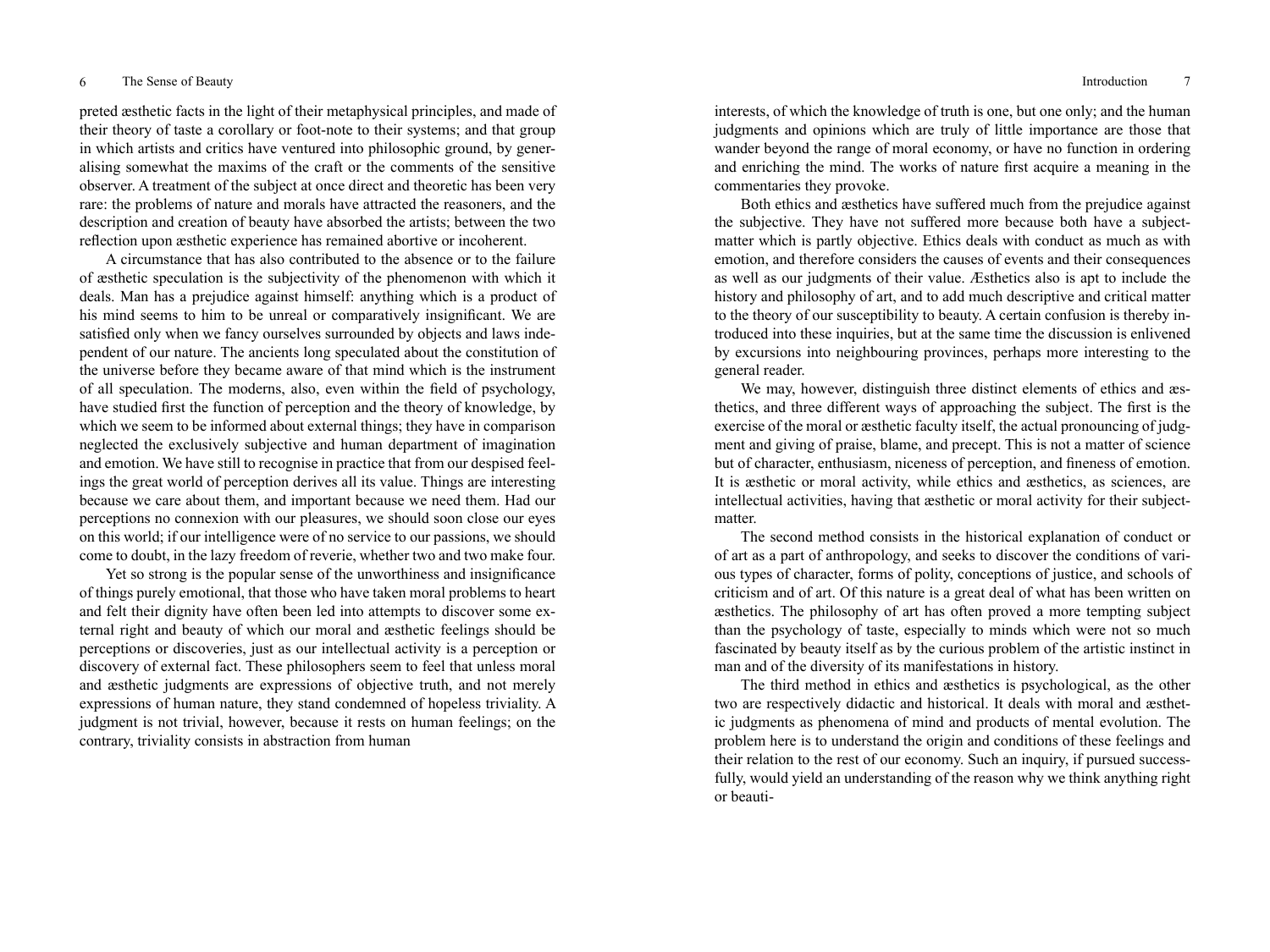## 8 The Sense of Beauty Introduction 9

ful, wrong or ugly; it would thus reveal the roots of conscience and taste in human nature and enable us to distinguish transitory preferences and ideals, which rest on peculiar conditions, from those which, springing from those elements of mind which all men share, are comparatively permanent and universal.

To this inquiry, as far as it concerns æsthetics, the following pages are devoted. No attempt will be made either to impose particular appreciations or to trace the history of art and criticism. The discussion will be limited to the nature and elements of our æsthetic judgments. It is a theoretical inquiry and has no directly hortatory quality. Yet insight into the basis of our preferences, if it could be gained, would not fail to have a good and purifying influence upon them. It would show us the futility of a dogmatism that would impose upon another man judgments and emotions for which the needed soil is lacking in his constitution and experience; and at the same time it would relieve us of any undue diffidence or excessive tolerance towards aberrations of taste, when we know what are the broader grounds of preference and the habits that make for greater and more diversified æsthetic enjoyment.

Therefore, although nothing has commonly been less attractive than treatises on beauty or less a guide to taste than disquisitions upon it, we may yet hope for some not merely theoretical gain from these studies. They have remained so often without practical influence because they have been pursued under unfavourable conditions. The writers have generally been audacious metaphysicians and somewhat incompetent critics; they have represented general and obscure principles, suggested by other parts of their philosophy, as the conditions of artistic excellence and the essence of beauty. But if the inquiry is kept close to the facts of feeling, we may hope that the resulting theory may have a clarifying effect on the experience on which it is based. That is, after all, the use of theory. If when a theory is bad it narrows our capacity for observation and makes all appreciation vicarious and formal, when it is good it reacts favourably upon our powers, guides the attention to what is really capable of affording entertainment, and increases, by force of new analogies, the range of our interests. Speculation is an evil if it imposes a foreign organisation on our mental life; it is a good if it only brings to light, and makes more perfect by training, the organisation already inherent in it.

We shall therefore study human sensibility itself and our actual feelings about beauty, and we shall look for no deeper, unconscious causes of our æsthetic consciousness. Such value as belongs to metaphysical derivations of the nature of the beautiful, comes to them not because they explain our primary feelings, which they cannot do, but because they express, and in fact constitute, some of our later appreciations. There is no explanation, for instance, in calling beauty an adumbration of divine attributes. Such a relation, if it were actual, would not help us at all to understand why the symbols of divinity pleased. But in certain moments of contemplation, when much emotional experience lies behind us, and we have reached very general ideas both of nature and of life, our delight in any particular object may consist in nothing but the thought that this object is a manifestation of universal principles. The blue sky may come to please chiefly because it seems the image of a serene conscience, or of the eternal youth and purity of nature after a thousand partial corruptions. But this expressiveness of the sky is due to certain qualities of the sensation, which bind it to all things happy and pure, and, in a mind in which the essence of purity and happiness is embodied in an idea of God, bind it also to that idea.

So it may happen that the most arbitrary and unreal theories, which must be rejected as general explanations of æsthetic life, may be reinstated as particular moments of it. Those intuitions which we call Platonic are seldom scientific, they seldom explain the phenomena or hit upon the actual law of things, but they are often the highest expression of that activity which they fail to make comprehensible. The adoring lover cannot understand the natural history of love; for he is all in all at the last and supreme stage of its development. Hence the world has always been puzzled in its judgment of the Platonists; their theories are so extravagant, yet their wisdom seems so great. Platonism is a very refined and beautiful expression of our natural instincts, it embodies conscience and utters our inmost hopes. Platonic philosophers have therefore a natural authority, as standing on heights to which the vulgar cannot attain, but to which they naturally and half-consciously aspire.

When a man tells you that beauty is the manifestation of God to the senses, you wish you might understand him, you grope for a deep truth in his obscurity, you honour him for his elevation of mind, and your respect may even induce you to assent to what he says as to an intelligible proposition. Your thought may in consequence be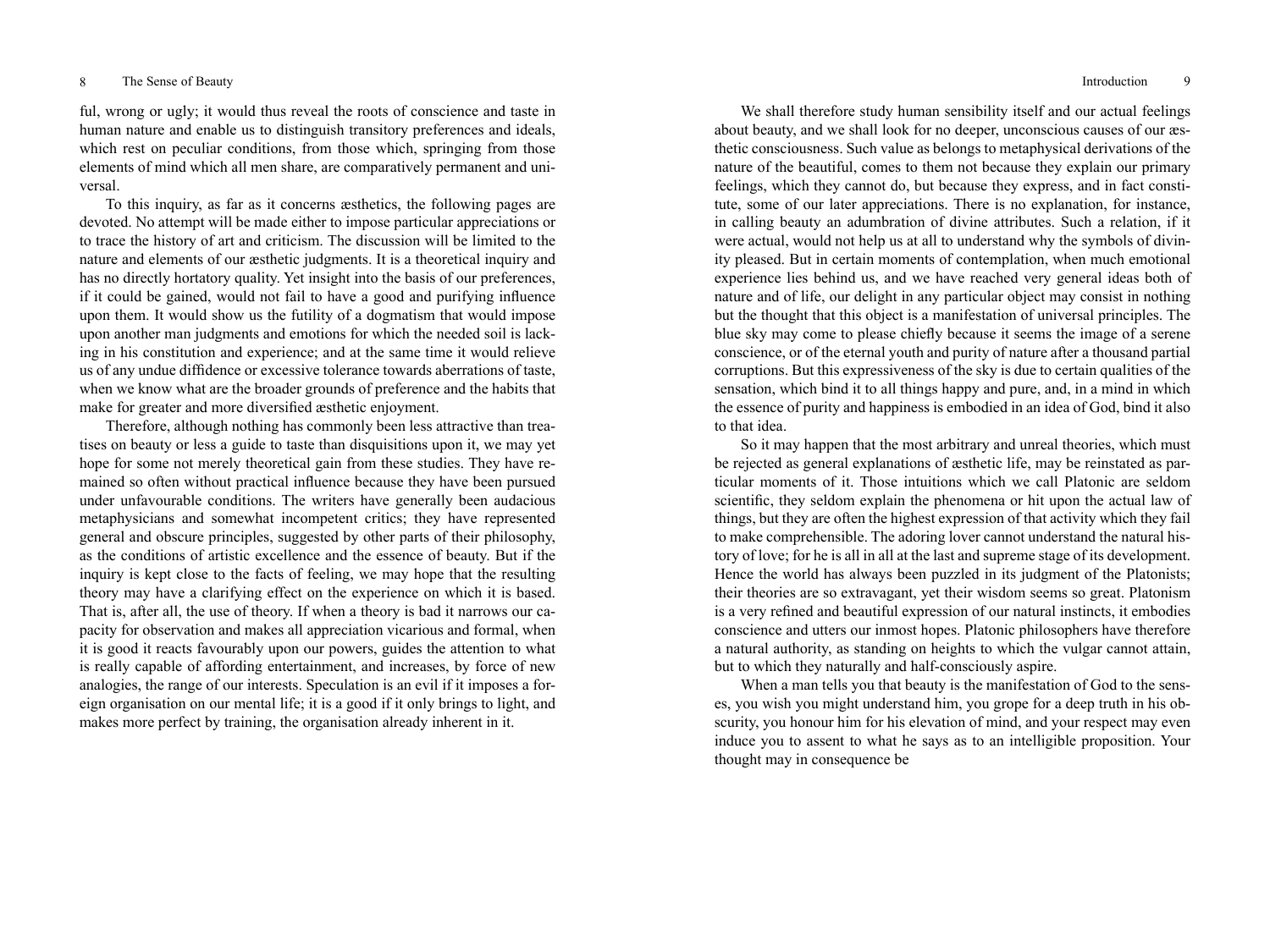## 10 The Sense of Beauty Introduction 11

dominated ever after by a verbal dogma, around which all your sympathies and antipathies will quickly gather, and the less you have penetrated the original sense of your creed, the more absolutely will you believe it. You will have followed Mephistopheles' advice: —

> *Im ganzen haltet euch an Worte, So geht ihr durch die sichere Pforte Zum Tempel der Gewissheit ein.*

Yet reflection might have shown you that the word of the master held no objective account of the nature and origin of beauty, but was the vague expression of his highly complex emotions.

It is one of the attributes of God, one of the perfections which we contemplate in our idea of him, that there is no duality or opposition between his will and his vision, between the impulses of his nature and the events of his life. This is what we commonly designate as omnipotence and creation. Now, in the contemplation of beauty, our faculties of perception have the same perfection: it is indeed from the experience of beauty and happiness, from the occasional harmony between our nature and our environment, that we draw our conception of the divine life. There is, then, a real propriety in calling beauty a manifestation of God to the senses, since, in the region of sense, the perception of beauty exemplifies that adequacy and perfection which in general we objectify in an idea of God.

But the minds that dwell in the atmosphere of these analogies are hardly those that will care to ask what are the conditions and the varieties of this perfection of function, in other words, how it comes about that we perceive beauty at all, or have any inkling of divinity. Only the other philosophers, those that wallow in Epicurus' sty, know anything about the latter question. But it is easier to be impressed than to be instructed, and the public is very ready to believe that where there is noble language not without obscurity there must be profound knowledge. We should distinguish, however, the two distinct demands in the case. One is for comprehension; we look for the theory of a human function which must cover all possible cases of its exercise, whether noble or base. This the Platonists utterly fail to give us. The other demand is for inspiration; we wish to be nourished by the maxims and confessions of an exalted mind, in whom the æsthetic function is pre-eminent. By responding to this demand the same thinkers may win our admiration.

To feel beauty is a better thing than to understand how we come to feel it. To have imagination and taste, to love the best, to be carried by the contemplation of nature to a vivid faith in the ideal, all this is more, a great deal more, than any science can hope to be. The poets and philosophers who express this æsthetic experience and stimulate the same function in us by their example, do a greater service to mankind and deserve higher honour than the discoverers of historical truth. Reflection is indeed a part of life, but the last part. Its specific value consists in the satisfaction of curiosity, in the smoothing out and explanation of things: but the greatest pleasure which we actually get from reflection is borrowed from the experience on which we reflect. We do not often indulge in retrospect for the sake of a scientific knowledge of human life, but rather to revive the memories of what once was dear. And I should have little hope of interesting the reader in the present analyses, did I not rely on the attractions of a subject associated with so many of his pleasures.

But the recognition of the superiority of æsthetics in experience to æsthetics in theory ought not to make us accept as an explanation of æsthetic feeling what is in truth only an expression of it. When Plato tells us of the eternal ideas in conformity to which all excellence consists, he is making himself the spokesman of the moral consciousness. Our conscience and taste establish these ideals; to make a judgment is virtually to establish an ideal, and all ideals are absolute and eternal for the judgment that involves them, because in finding and declaring a thing good or beautiful, our sentence is categorical, and the standard evoked by our judgment is for that case intrinsic and ultimate. But at the next moment, when the mind is on another footing, a new ideal is evoked, no less absolute for the present judgment than the old ideal was for the previous one. If we are then expressing our feeling and confessing what happens to us when we judge, we shall be quite right in saying that we have always an absolute ideal before us, and that value lies in conformity with that ideal. So, also, if we try to define that ideal, we shall hardly be able to say of it anything less noble and more definite than that it is the embodiment of an infinite good. For it is that incommunicable and illusive excellence that haunts every beautiful thing, and

> *like a star Beacons from the abode where the eternal are.*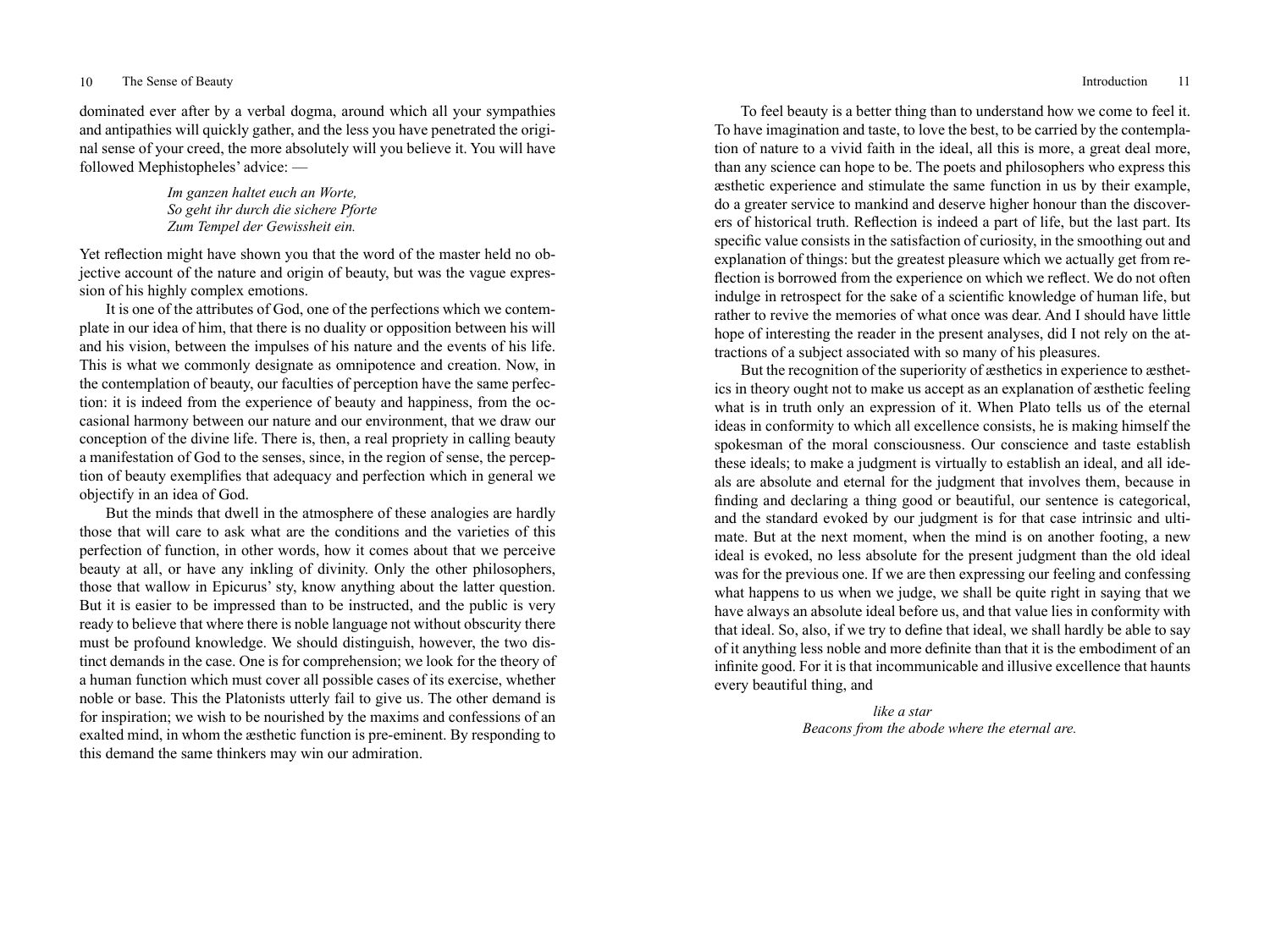For the expression of this experience we should go to the poets, to the more inspired critics, and best of all to the immortal parables of Plato. But if what we desire is to increase our knowledge rather than to cultivate our sensibility, we should do well to close all those delightful books; for we shall not find any instruction there upon the questions which most press upon us; namely, how an ideal is formed in the mind, how a given object is compared with it, what is the common element in all beautiful things, and what the substance of the absolute ideal in which all ideals tend to be lost; and, finally, how we come to be sensitive to beauty at all, or to value it. These questions must be capable of answers, if any science of human nature is really possible. — So far, then, are we from ignoring the insight of the Platonists, that we hope to explain it, and in a sense to justify it, by showing that it is the natural and sometimes the supreme expression of the common principles of our nature.

# PART I

# THE NATURE OF BEAUTY

## **The philosophy of beauty is a theory of values.**

§ 1. It would be easy to find a definition of beauty that should give in a few words a telling paraphrase of the word. We know on excellent authority that beauty is truth, that it is the expression of the ideal, the symbol of divine perfection, and the sensible manifestation of the good. A litany of these titles of honour might easily be compiled, and repeated in praise of our divinity. Such phrases stimulate thought and give us a momentary pleasure, but they hardly bring any permanent enlightenment. A definition that should really define must be nothing less than the exposition of the origin, place, and elements of beauty as an object of human experience. We must learn from it, as far as possible, why, when, and how beauty appears, what conditions an object must fulfil to be beautiful, what elements of our nature make us sensible of beauty, and what the relation is between the constitution of the object and the excitement of our susceptibility. Nothing less will really define beauty or make us understand what æsthetic appreciation is. The definition of beauty in this sense will be the task of this whole book, a task that can be only very imperfectly accomplished within its limits.

The historical titles of our subject may give us a hint towards the beginning of such a definition. Many writers of the last century called the philosophy of beauty *Criticism*, and the word is still retained as the title for the reasoned appreciation of works of art. We could hardly speak, however, of delight in nature as criticism. A sunset is not criticised; it is felt and enjoyed. The word "criticism," used on such an occasion, would emphasise too much the element of deliberate judgment and of comparison with standards. Beauty, although often so described, is seldom so perceived, and all the greatest excellences of nature and art are so far from being approved of by a rule that they themselves furnish the standard and ideal by which critics measure inferior effects.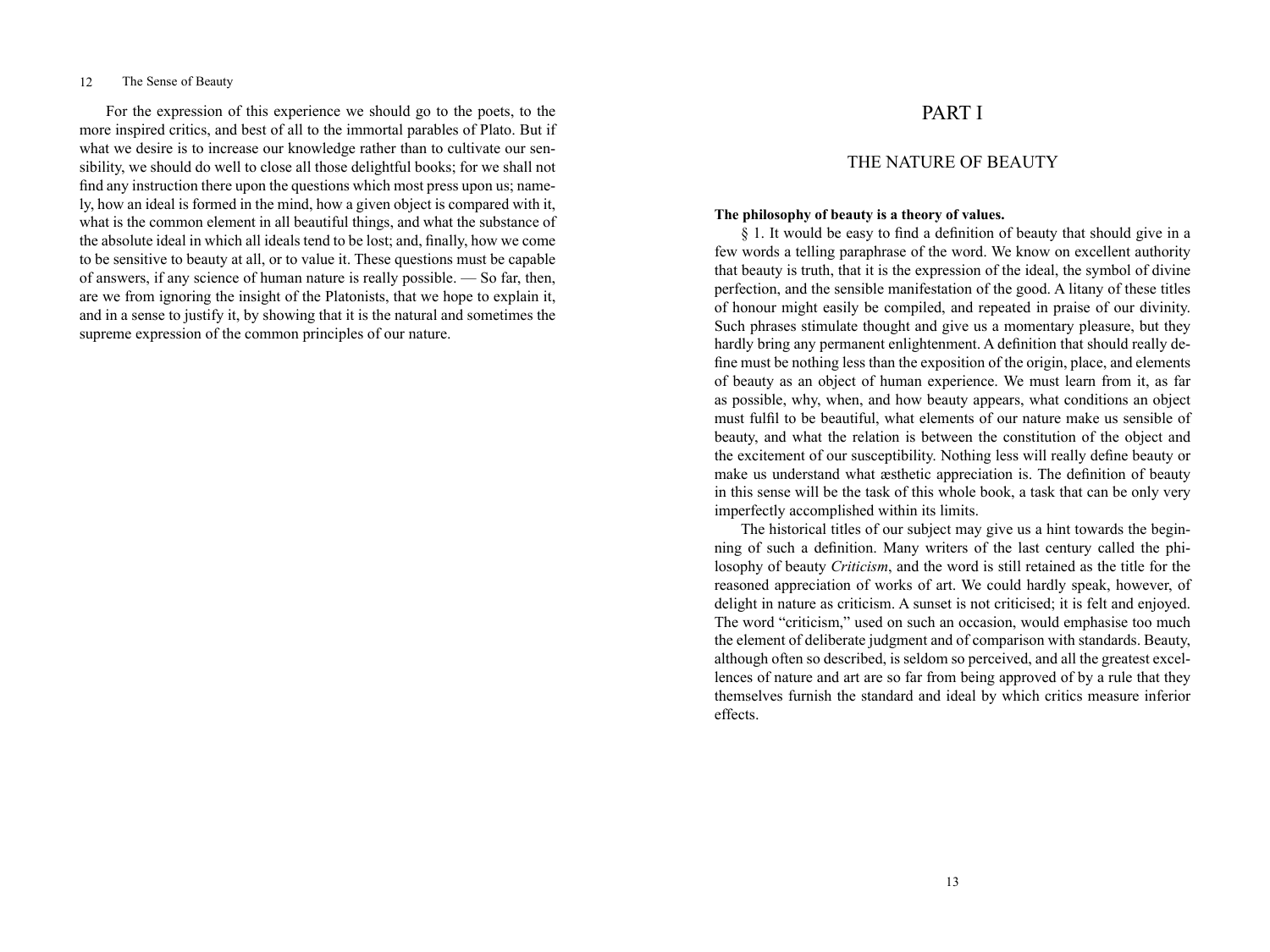This age of science and of nomenclature has accordingly adopted a more learned word, *Æsthetics*, that is, the theory of perception or of susceptibility. If criticism is too narrow a word, pointing exclusively to our more artificial judgments, æsthetics seems to be too broad and to include within its sphere all pleasures and pains, if not all perceptions whatsoever. Kant used it, as we know, for his theory of time and space as forms of all perception; and it has at times been narrowed into an equivalent for the philosophy of art.

If we combine, however, the etymological meaning of criticism with that of æsthetics, we shall unite two essential qualities of the theory of beauty. Criticism implies judgment, and æsthetics perception. To get the common ground, that of perceptions which are critical, or judgments which are perceptions, we must widen our notion of deliberate criticism so as to include those judgments of value which are instinctive and immediate, that is, to include pleasures and pains; and at the same time we must narrow our notion of æsthetics so as to exclude all perceptions which are not appreciations, which do not find a value in their objects. We thus reach the sphere of critical or appreciative perception, which is, roughly speaking, what we mean to deal with. And retaining the word "æsthetics," which is now current, we may therefore say that æsthetics is concerned with the perception of values. The meaning and conditions of value is, then, what we must first consider.

Since the days of Descartes it has been a conception familiar to philosophers that every visible event in nature might be explained by previous visible events, and that all the motions, for instance, of the tongue in speech, or of the hand in painting, might have merely physical causes. If consciousness is thus accessory to life and not essential to it, the race of man might have existed upon the earth and acquired all the arts necessary for its subsistence without possessing a single sensation, idea, or emotion. Natural selection might have secured the survival of those automata which made useful reactions upon their environment. An instinct of self-preservation would have been developed, dangers would have been shunned without being feared, and injuries avenged without being felt.

In such a world there might have come to be the most perfect organisation. There would have been what we should call the expression of the deepest interests and the apparent pursuit of conceived goods. For there would have been spontaneous and ingrained tendencies to avoid certain contingencies and to produce others; all

the dumb show and evidence of thinking would have been patent to the observer. Yet there would surely have been no thinking, no expectation, and no conscious achievement in the whole process.

The onlooker might have feigned ends and objects of forethought, as in the case of the water that seeks its own level, or of the vacuum which nature abhors. But the particles of matter would have remained unconscious of their collocation, and all nature would have been insensible of their changing arrangement. We only, the possible spectators of that process, by virtue of our own interests and habits, could see any progress or culmination in it. We should see culmination where the result attained satisfied our practical or æsthetic demands, and progress wherever such a satisfaction was approached. But apart from ourselves, and our human bias, we can see in such a mechanical world no element of value whatever. In removing consciousness, we have removed the possibility of worth.

But it is not only in the absence of all consciousness that value would be removed from the world; by a less violent abstraction from the total life of nature, we might conceive beings of a purely intellectual cast, minds in which the transformations of things were mirrored without any emotion. Every event would then be noted, its relations would be observed, its recurrence might even be expected; but all this would happen without a shadow of desire, of pleasure, or of regret. No event would be repulsive, no situation terrible. We might, in a word, have a world of idea without a world of will. In this case, as completely as if consciousness were absent altogether, all value and excellence would be gone. So that for the existence of good in any form it is not merely consciousness but emotional consciousness that is needed. Observation will not do, appreciation is required.

# **Preference is ultimately irrational.**

§ 2. We may therefore at once assert this axiom, important for all moral philosophy and fatal to certain stubborn incoherences of thought, that there is no value apart from some appreciation of it, and no good apart from some preference of it before its absence or its opposite. In appreciation, in preference, lies the root and essence of all excellence. Or, as Spinoza clearly expresses it, we desire nothing because it is good, but it is good only because we desire it.

It is true that in the absence of an instinctive reaction we can still apply these epithets by an appeal to usage. We may agree that an action is bad, or a building good, because we recognise in them a character which we have learned to designate by that adjective; but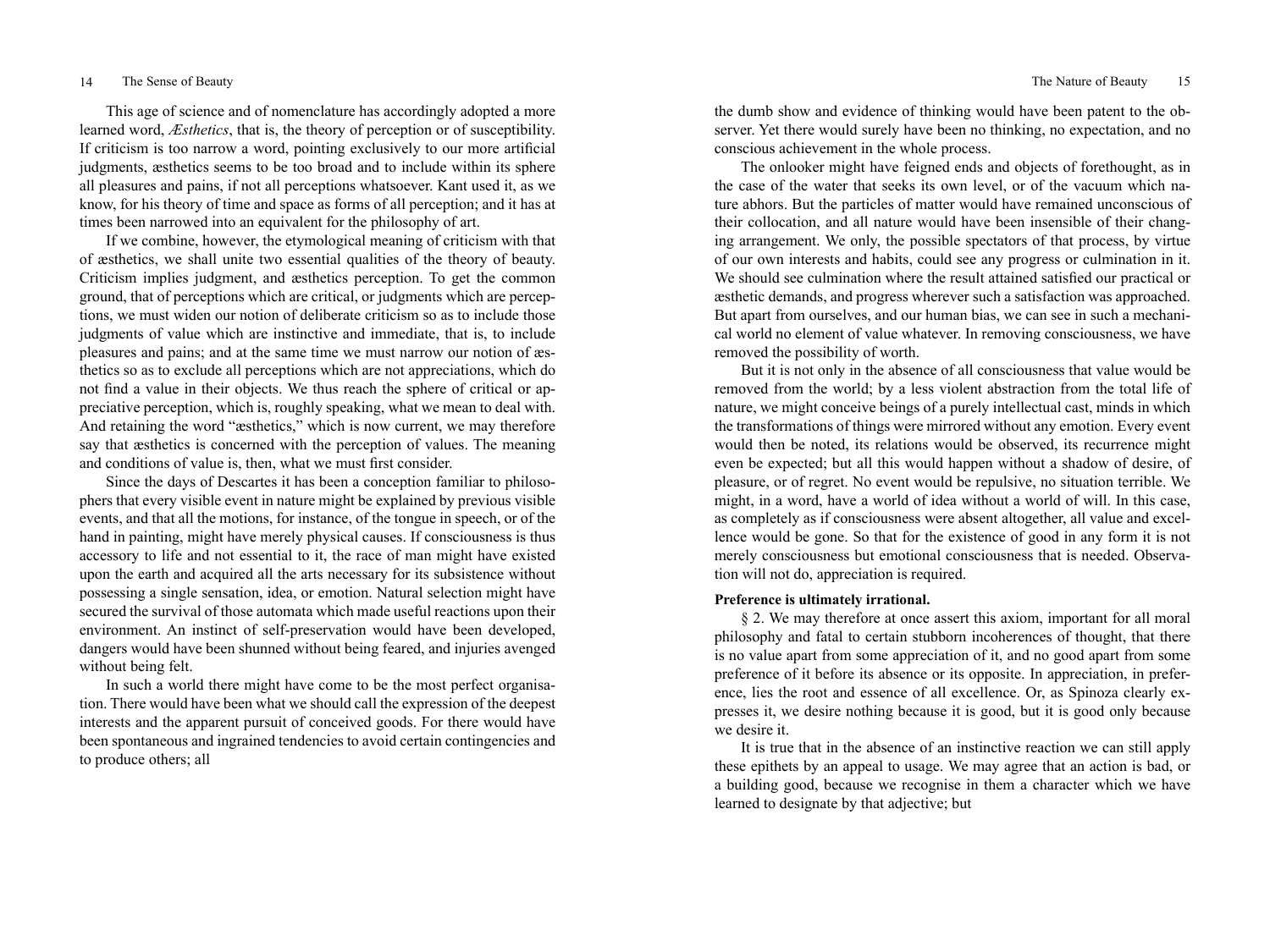## 16 The Sense of Beauty 17 The Nature of Beauty 17

unless there is in us some trace of passionate reprobation or of sensible delight, there is no moral or æsthetic judgment. It is all a question of propriety of speech, and of the empty titles of things. The verbal and mechanical proposition, that passes for judgment of worth, is the great cloak of ineptitude in these matters. Insensibility is very quick in the conventional use of words. If we appealed more often to actual feeling, our judgments would be more diverse, but they would be more legitimate and instructive. Verbal judgments are often useful instruments of thought, but it is not by them that worth can ultimately be determined.

Values spring from the immediate and inexplicable reaction of vital impulse, and from the irrational part of our nature. The rational part is by its essence relative; it leads us from data to conclusions, or from parts to wholes; it never furnishes the data with which it works. If any preference or precept were declared to be ultimate and primitive, it would thereby be declared to be irrational, since mediation, inference, and synthesis are the essence of rationality. The ideal of rationality is itself as arbitrary, as much dependent on the needs of a finite organisation, as any other ideal. Only as ultimately securing tranquillity of mind, which the philosopher instinctively pursues, has it for him any necessity. In spite of the verbal propriety of saying that reason demands rationality, what really demands rationality, what makes it a good and indispensable thing and gives it all its authority, is not its own nature, but our need of it both in safe and economical action and in the pleasures of comprehension.

It is evident that beauty is a species of value, and what we have said of value in general applies to this particular kind. A first approach to a definition of beauty has therefore been made by the exclusion of all intellectual judgments, all judgments of matter of fact or of relation. To substitute judgments of fact for judgments of value, is a sign of a pedantic and borrowed criticism. If we approach a work of art or nature scientifically, for the sake of its historical connexions or proper classification, we do not approach it æsthetically. The discovery of its date or of its author may be otherwise interesting; it only remotely affects our æsthetic appreciation by adding to the direct effect certain associations. If the direct effect were absent, and the object in itself uninteresting, the circumstances would be immaterial. Molière's *Misanthrope* says to the court poet who commends his sonnet as written in a quarter of an hour, *Voyons, monsieur, le temps ne fait rien à l'affaire,*

and so we might say to the critic that sinks into the archæologist, show us the work, and let the date alone.

In an opposite direction the same substitution of facts for values makes its appearance, whenever the reproduction of fact is made the sole standard of artistic excellence. Many half-trained observers condemn the work of some naïve or fanciful masters with a sneer, because, as they truly say, it is out of drawing. The implication is that to be correctly copied from a model is the prerequisite of all beauty. Correctness is, indeed, an element of effect and one which, in respect to familiar objects, is almost indispensable, because its absence would cause a disappointment and dissatisfaction incompatible with enjoyment. We learn to value truth more and more as our love and knowledge of nature increase. But fidelity is a merit only because it is in this way a factor in our pleasure. It stands on a level with all other ingredients of effect. When a man raises it to a solitary pre-eminence and becomes incapable of appreciating anything else, he betrays the decay of æsthetic capacity. The scientific habit in him inhibits the artistic.

That facts have a value of their own, at once complicates and explains this question. We are naturally pleased by every perception, and recognition and surprise are particularly acute sensations. When we see a striking truth in any imitation, we are therefore delighted, and this kind of pleasure is very legitimate, and enters into the best effects of all the representative arts. Truth and realism are therefore æsthetically good, but they are not all-sufficient, since the representation of everything is not equally pleasing and effective. The fact that resemblance is a source of satisfaction, justifies the critic in demanding it, while the æsthetic insufficiency of such veracity shows the different value of truth in science and in art. Science is the response to the demand for information, and in it we ask for the whole truth and nothing but the truth. Art is the response to the demand for entertainment, for the stimulation of our senses and imagination, and truth enters into it only as it subserves these ends.

Even the scientific value of truth is not, however, ultimate or absolute. It rests partly on practical, partly on æsthetic interests. As our ideas are gradually brought into conformity with the facts by the painful process of selection, — for intuition runs equally into truth and into error, and can settle nothing if not controlled by experi-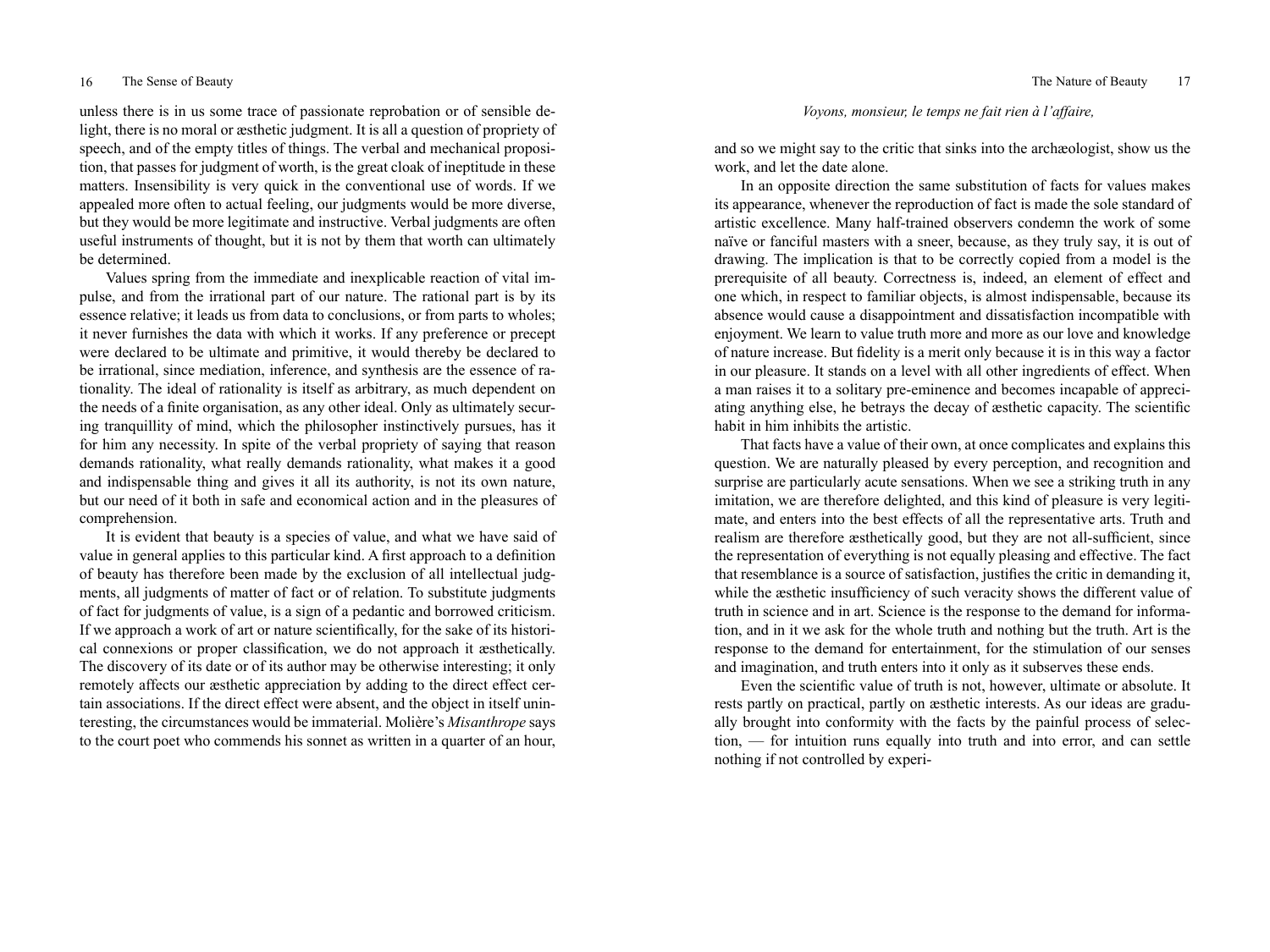## 18 The Sense of Beauty 19 The Nature of Beauty 19

ence, — we gain vastly in our command over our environment. This is the fundamental value of natural science, and the fruit it is yielding in our day. We have no better vision of nature and life than some of our predecessors, but we have greater material resources. To know the truth about the composition and history of things is good for this reason. It is also good because of the enlarged horizon it gives us, because the spectacle of nature is a marvellous and fascinating one, full of a serious sadness and large peace, which gives us back our birthright as children of the planet and naturalises us upon the earth. This is the poetic value of the scientific *Weltanschauung*. From these two benefits, the practical and the imaginative, all the value of truth is derived.

Æsthetic and moral judgments are accordingly to be classed together in contrast to judgments intellectual; they are both judgments of value, while intellectual judgments are judgments of fact. If the latter have any value, it is only derivative, and our whole intellectual life has its only justification in its connexion with our pleasures and pains.

# **Contrast between moral and æsthetic values.**

§ 3. The relation between æsthetic and moral judgments, between the spheres of the beautiful and the good, is close, but the distinction between them is important. One factor of this distinction is that while æsthetic judgments are mainly positive, that is, perceptions of good, moral judgments are mainly and fundamentally negative, or perceptions of evil. Another factor of the distinction is that whereas, in the perception of beauty, our judgment is necessarily intrinsic and based on the character of the immediate experience, and never consciously on the idea of an eventual utility in the object, judgments about moral worth, on the contrary, are always based, when they are positive, upon the consciousness of benefits probably involved. Both these distinctions need some elucidation.

Hedonistic ethics have always had to struggle against the moral sense of mankind. Earnest minds, that feel the weight and dignity of life, rebel against the assertion that the aim of right conduct is enjoyment. Pleasure usually appears to them as a temptation, and they sometimes go so far as to make avoidance of it a virtue. The truth is that morality is not mainly concerned with the attainment of pleasure; it is rather concerned, in all its deeper and more authoritative maxims, with the prevention of suffering. There is something artificial in the deliberate pursuit of pleasure; there is something absurd in

the obligation to enjoy oneself. We feel no duty in that direction; we take to enjoyment naturally enough after the work of life is done, and the freedom and spontaneity of our pleasures is what is most essential to them.

The sad business of life is rather to escape certain dreadful evils to which our nature exposes us, — death, hunger, disease, weariness, isolation, and contempt. By the awful authority of these things, which stand like spectres behind every moral injunction, conscience in reality speaks, and a mind which they have duly impressed cannot but feel, by contrast, the hopeless triviality of the search for pleasure. A life abandoned to amusement and to changing impulses must run unawares into fatal dangers. The moment, however, that society emerges from the early pressure of the environment and is tolerably secure against primary evils, morality grows lax. The forms that life will farther assume are not to be imposed by moral authority, but are determined by the genius of the race, the opportunities of the moment, and the tastes and resources of individual minds. The reign of duty gives place to the reign of freedom, and the law and the covenant to the dispensation of grace.

The appreciation of beauty and its embodiment in the arts are activities which belong to our holiday life, when we are redeemed for the moment from the shadow of evil and the slavery to fear, and are following the bent of our nature where it chooses to lead us. The values, then, with which we here deal are positive; they were negative in the sphere of morality. The ugly is hardly an exception, because it is not the cause of any real pain. In itself it is rather a source of amusement. If its suggestions are vitally repulsive, its presence becomes a real evil towards which we assume a practical and moral attitude. And, correspondingly, the pleasant is never, as we have seen, the object of a truly moral injunction.

# **Work and play.**

§ 4. We have here, then, an important element of the distinction between æsthetic and moral values. It is the same that has been pointed to in the famous contrast between work and play. These terms may be used in different senses and their importance in moral classification differs with the meaning attached to them. We may call everything play which is useless activity, exercise that springs from the physiological impulse to discharge the energy which the exigencies of life have not called out. Work will then be all action that is necessary or useful for life. Evidently if work and play are thus objectively distinguished as useful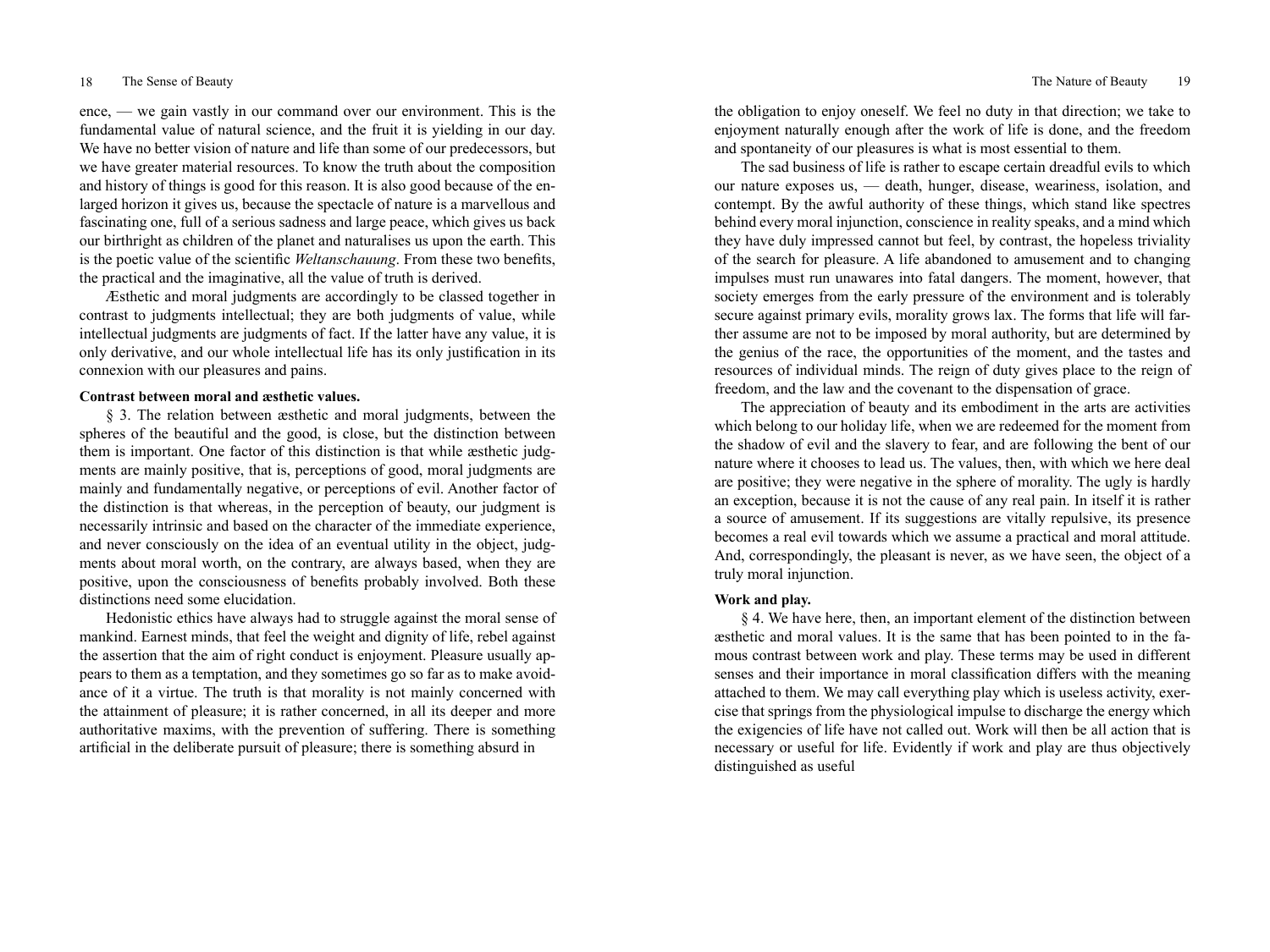## 20 The Sense of Beauty 21 The Nature of Beauty 21

and useless action, work is a eulogistic term and play a disparaging one. It would be better for us that all our energy should be turned to account, that none of it should be wasted in aimless motion. Play, in this sense, is a sign of imperfect adaptation. It is proper to childhood, when the body and mind are not yet fit to cope with the environment, but it is unseemly in manhood and pitiable in old age, because it marks an atrophy of human nature, and a failure to take hold of the opportunities of life.

Play is thus essentially frivolous. Some persons, understanding the term in this sense, have felt an aversion, which every liberal mind will share, to classing social pleasures, art, and religion under the head of play, and by that epithet condemning them, as a certain school seems to do, to gradual extinction as the race approaches maturity. But if all the useless ornaments of our life are to be cut off in the process of adaptation, evolution would impoverish instead of enriching our nature. Perhaps that is the tendency of evolution, and our barbarous ancestors amid their toils and wars, with their flaming passions and mythologies, lived better lives than are reserved to our well-adapted descendants.

We may be allowed to hope, however, that some imagination may survive parasitically even in the most serviceable brain. Whatever course history may take, — and we are not here concerned with prophecy, — the question of what is desirable is not affected. To condemn spontaneous and delightful occupations because they are useless for self-preservation shows an uncritical prizing of life irrespective of its content. For such a system the worthiest function of the universe should be to establish perpetual motion. Uselessness is a fatal accusation to bring against any act which is done for its presumed utility, but those which are done for their own sake are their own justification.

At the same time there is an undeniable propriety in calling all the liberal and imaginative activities of man play, because they are spontaneous, and not carried on under pressure of external necessity or danger. Their utility for selfpreservation may be very indirect and accidental, but they are not worthless for that reason. On the contrary, we may measure the degree of happiness and civilisation which any race has attained by the proportion of its energy which is devoted to free and generous pursuits, to the adornment of life and the culture of the imagination. For it is in the spontaneous play of his faculties that man finds himself and his happiness. Slavery is the most

degrading condition of which he is capable, and he is as often a slave to the niggardness of the earth and the inclemency of heaven, as to a master or an institution. He is a slave when all his energy is spent in avoiding suffering and death, when all his action is imposed from without, and no breath or strength is left him for free enjoyment.

Work and play here take on a different meaning, and become equivalent to servitude and freedom. The change consists in the subjective point of view from which the distinction is now made. We no longer mean by work all that is done usefully, but only what is done unwillingly and by the spur of necessity. By play we are designating, no longer what is done fruitlessly, but whatever is done spontaneously and for its own sake, whether it have or not an ulterior utility. Play, in this sense, may be our most useful occupation. So far would a gradual adaptation to the environment be from making this play obsolete, that it would tend to abolish work, and to make play universal. For with the elimination of all the conflicts and errors of instinct, the race would do spontaneously whatever conduced to its welfare and we should live safely and prosperously without external stimulus or restraint.

# **All values are in one sense æsthetic.**

§ 5. In this second and subjective sense, then, work is the disparaging term and play the eulogistic one. All who feel the dignity and importance of the things of the imagination, need not hesitate to adopt the classification which designates them as play. We point out thereby, not that they have no value, but that their value is intrinsic, that in them is one of the sources of all worth. Evidently all values must be ultimately intrinsic. The useful is good because of the excellence of its consequences; but these must somewhere cease to be merely useful in their turn, or only excellent as means; somewhere we must reach the good that is good in itself and for its own sake, else the whole process is futile, and the utility of our first object illusory. We here reach the second factor in our distinction, between æsthetic and moral values, which regards their immediacy.

If we attempt to remove from life all its evils, as the popular imagination has done at times, we shall find little but æsthetic pleasures remaining to constitute unalloyed happiness. The satisfactions of passion and appetite, in which we chiefly place earthly happiness, themselves take on an æsthetic tinge when we remove ideally the possibility of loss or variation. What could the Olympians honour in one another or the seraphim worship in God except the embodiment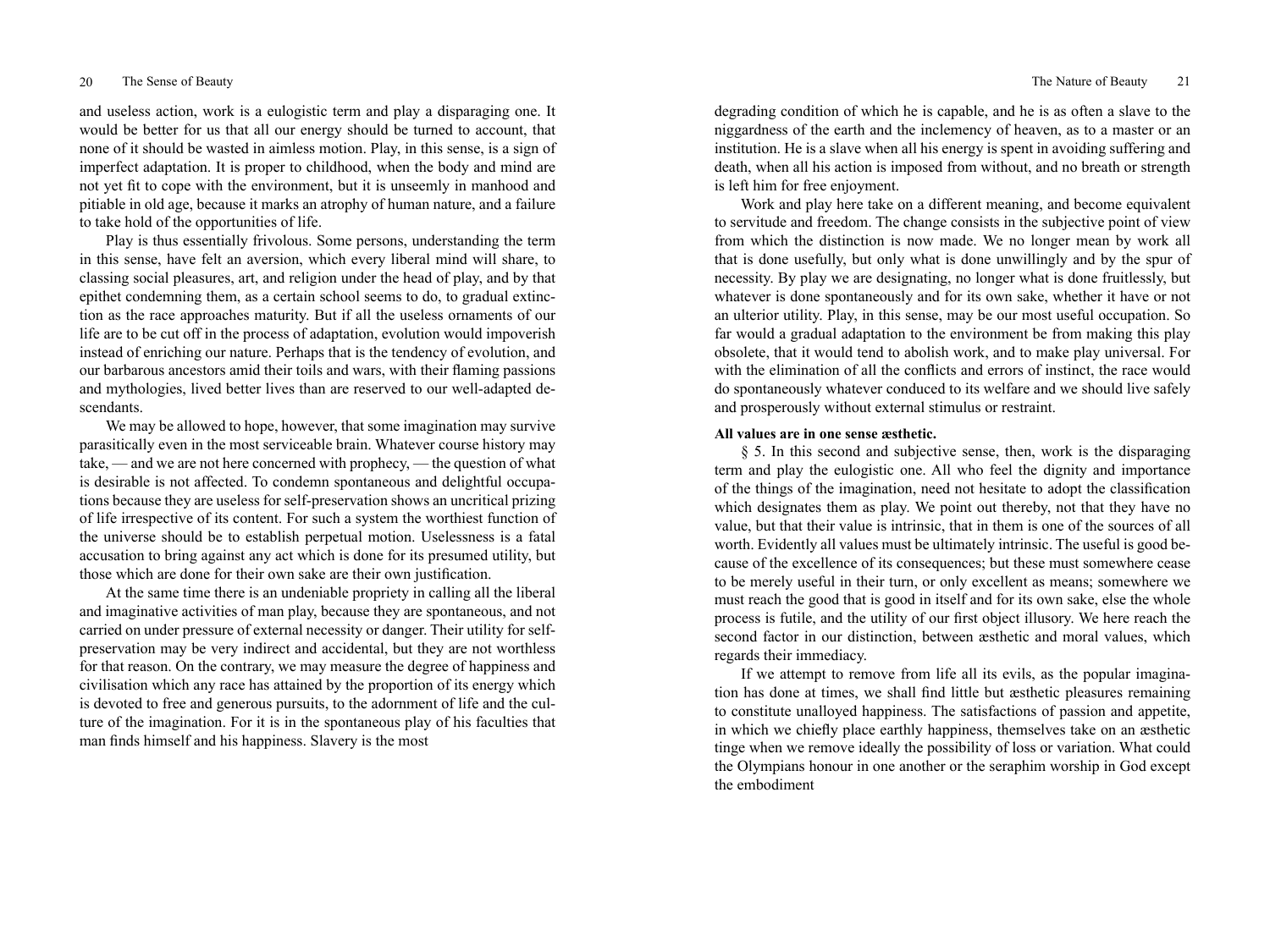of eternal attributes, of essences which, like beauty, make us happy only in contemplation? The glory of heaven could not be otherwise symbolised than by light and music. Even the knowledge of truth, which the most sober theologians made the essence of the beatific vision, is an æsthetic delight; for when knowledge of the truth has no further practical utility, the truth becomes a landscape. The delight in it is imaginative and the value of it æsthetic.

This reduction of all values to immediate appreciations, to sensuous or vital activities, has struck even the minds most stubbornly moralistic. Only for them, instead of leading to the liberation of æsthetic goods from practical entanglements and their establishment as the only pure and positive values in life, this analysis has led rather to the denial of all pure and positive goods altogether. Such thinkers naturally assume that moral values are intrinsic and supreme; and since many of these moral values would not arise but for the existence or imminence of physical evils, they embrace the paradox that without evil no good whatever is conceivable.

The harsh requirements of apologetics have no doubt helped them to this position, from which one breath of spring or the sight of one well-begotten creature should be enough to dislodge them. Their ethical temper and the fetters of their servile imagination forbid them to reconsider their original assumption and to conceive that morality is a means and not an end; that it is the price of human non-adaptation, and the consequence of the original sin of unfitness. It is the art of compressing human conduct within the narrow limits of the safe and possible. Remove danger, remove pain, remove the occasion of pity, and the need of morality is gone. To say "thou shalt not" would then be an impertinence.

But this elimination of precept would not be a cessation of life. The senses would still be open, the instincts would still operate, and lead all creatures to the haunts and occupations that befitted them. The variety of nature and the infinity of art, with the companionship of our fellows, would fill the leisure of that ideal existence. These are the elements of our positive happiness, the things which, amid a thousand vexations and vanities, make the clear profit of living.

## **Æsthetic consecration of general principles.**

§ 6. Not only are the various satisfactions which morals are meant to secure æsthetic in the last analysis, but when the conscience is formed, and right principles acquire an immediate authority, our attitude to these principles becomes æsthetic also. Honour, truthfulness, and cleanliness are obvious examples. When the absence of these virtues causes an instinctive disgust, as it does in well-bred people, the reaction is essentially æsthetic, because it is not based on reflection and benevolence, but on constitutional sensitiveness. This æsthetic sensitiveness is, however, properly enough called moral, because it is the effect of conscientious training and is more powerful for good in society than laborious virtue, because it is much more constant and catching. It is kαλοkἀγαθία, the æsthetic demand for the morally good, and perhaps the finest flower of human nature.

But this tendency of representative principles to become independent powers and acquire intrinsic value is sometimes mischievous. It is the foundation of the conflicts between sentiment and justice, between intuitive and utilitarian morals. Every human reform is the reassertion of the primary interests of man against the authority of general principles which have ceased to represent those interests fairly, but which still obtain the idolatrous veneration of mankind. Nor are chivalry and religion alone liable to fall into this moral superstition. It arises wherever an abstract good is substituted for its concrete equivalent. The miser's fallacy is the typical case, and something very like it is the ethical principle of half our respectable population. To the exercise of certain useful habits men come to sacrifice the advantage which was the original basis and justification of those habits. Minute knowledge is pursued at the expense of largeness of mind, and riches at the expense of comfort and freedom.

This error is all the more specious when the derived aim has in itself some æsthetic charm, such as belongs to the Stoic idea of playing one's part in a vast drama of things, irrespective of any advantage thereby accruing to any one; somewhat as the miser's passion is rendered a little normal when his eye is fascinated not merely by the figures of a bank account, but by the glitter of the yellow gold. And the vanity of playing a tragic part and the glory of conscious self-sacrifice have the same immediate fascination. Many irrational maxims thus acquire a kind of nobility. An object is chosen as the highest good which has not only a certain representative value, but also an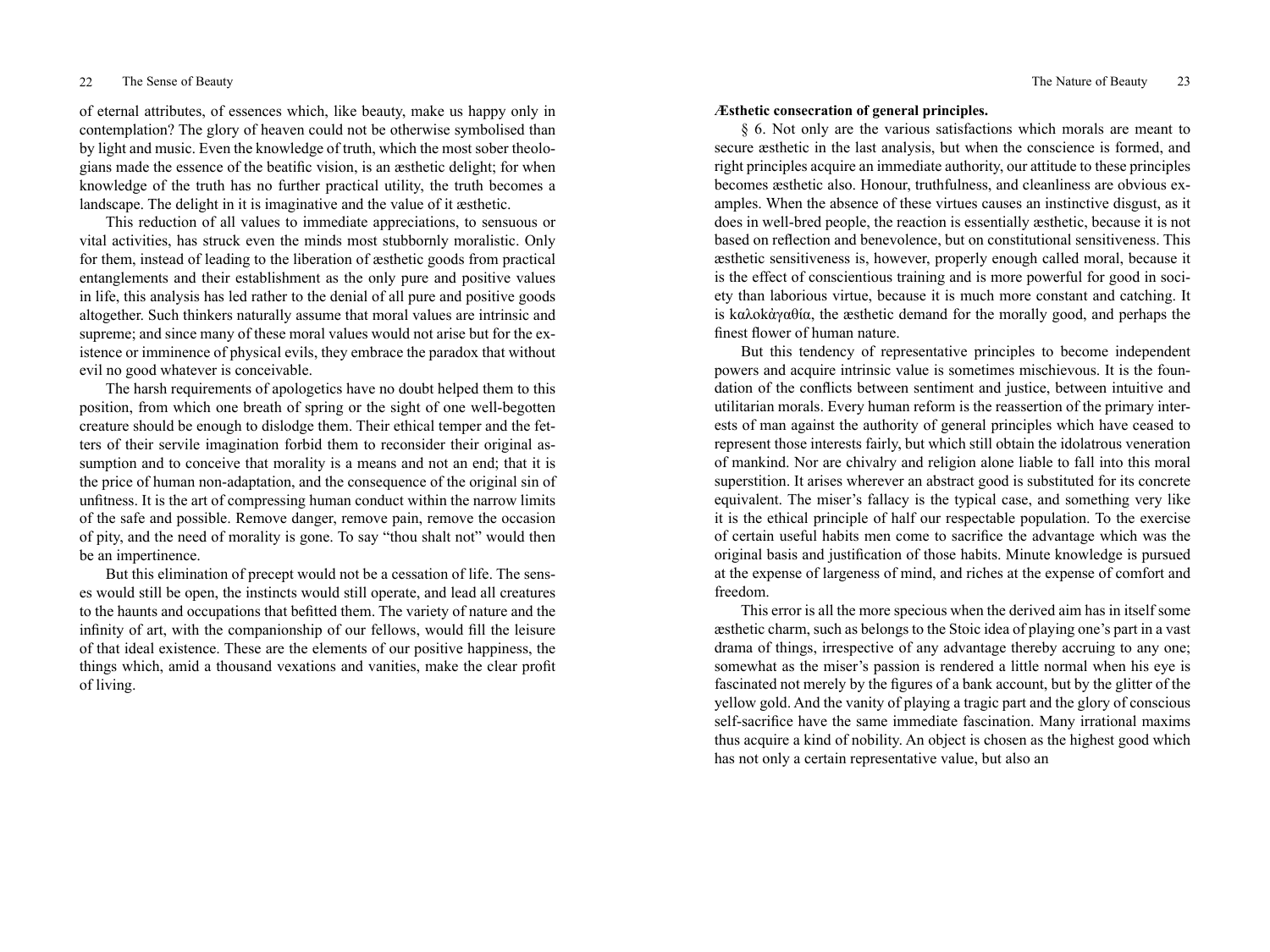intrinsic one, — which is not merely a method for the realisation of other values, but a value in its own realisation.

Obedience to God is for the Christian, as conformity to the laws of nature or reason is for the Stoic, an attitude which has a certain emotional and passionate worth, apart from its original justification by maxims of utility. This emotional and passionate force is the essence of fanaticism, it makes imperatives categorical, and gives them absolute sway over the conscience in spite of their one-sidedness and their injustice to the manifold demands of human nature.

Obedience to God or reason can originally recommend itself to a man only as the surest and ultimately least painful way of balancing his aims and synthesising his desires. So necessary is this sanction even to the most impetuous natures, that no martyr would go to the stake if he did not believe that the powers of nature, in the day of judgment, would be on his side. But the human mind is a turbulent commonwealth, and the laws that make for the greatest good cannot be established in it without some partial sacrifice, without the suppression of many particular impulses. Hence the voice of reason or the command of God, which makes for the maximum ultimate satisfaction, finds itself opposed by sundry scattered and refractory forces, which are henceforth denominated bad. The unreflective conscience, forgetting the vicarious source of its own excellence, then assumes a solemn and incomprehensible immediacy, as if its decrees were absolute and intrinsically authoritative, not of to-day or yesterday, and no one could tell whence they had arisen. Instinct can all the more easily produce this mystification when it calls forth an imaginative activity full of interest and eager passion. This effect is conspicuous in the absolutist conscience, both devotional and rationalistic, as also in the passion of love. For in all these a certain individuality, definiteness, and exclusiveness is given to the pursued object which is very favourable to zeal, and the heat of passion melts together the various processes of volition into the consciousness of one adorable influence.

However deceptive these complications may prove to men of action and eloquence, they ought not to impose on the critic of human nature. Evidently what value general goods do not derive from the particular satisfactions they stand for, they possess in themselves as ideas pleasing and powerful over the imagination. This intrinsic advantage of certain principles and methods is none the less real for being in a sense æsthetic. Only a sordid utilitarianism that subtracts

the imagination from human nature, or at least slurs over its immense contribution to our happiness, could fail to give these principles the preference over others practically as good.

If it could be shown, for instance, that monarchy was as apt, in a given case, to secure the public well-being as some other form of government, monarchy should be preferred, and would undoubtedly be established, on account of its imaginative and dramatic superiority. But if, blinded by this somewhat ethereal advantage, a party sacrificed to it important public interests, the injustice would be manifest. In a doubtful case, a nation decides, not without painful conflicts, how much it will sacrifice to its sentimental needs. The important point is to remember that the representative or practical value of a principle is one thing, and its intrinsic or æsthetic value is another, and that the latter can be justly counted only as an item in its favour to be weighed against possible external disadvantages. Whenever this comparison and balancing of ultimate benefits of every kind is angrily dismissed in favour of some absolute principle, laid down in contempt of human misery and happiness, we have a personal and fantastic system of ethics, without practical sanctions. It is an evidence that the superstitious imagination has invaded the sober and practical domain of morals.

# **Æsthetic and physical pleasure.**

§ 7. We have now separated with some care intellectual and moral judgments from the sphere of our subject, and found that we are to deal only with perceptions of value, and with these only when they are positive and immediate. But even with these distinctions the most remarkable characteristic of the sense of beauty remains undefined. All pleasures are intrinsic and positive values, but all pleasures are not perceptions of beauty. Pleasure is indeed the essence of that perception, but there is evidently in this particular pleasure a complication which is not present in others and which is the basis of the distinction made by consciousness and language between it and the rest. It will be instructive to notice the degrees of this difference.

The bodily pleasures are those least resembling perceptions of beauty. By bodily pleasures we mean, of course, more than pleasures with a bodily seat; for that class would include them all, as well as all forms and elements of consciousness. Æsthetic pleasures have physical conditions, they depend on the activity of the eye and the ear, of the memory and the other ideational functions of the brain. But we do not connect those pleasures with their seats except in physiological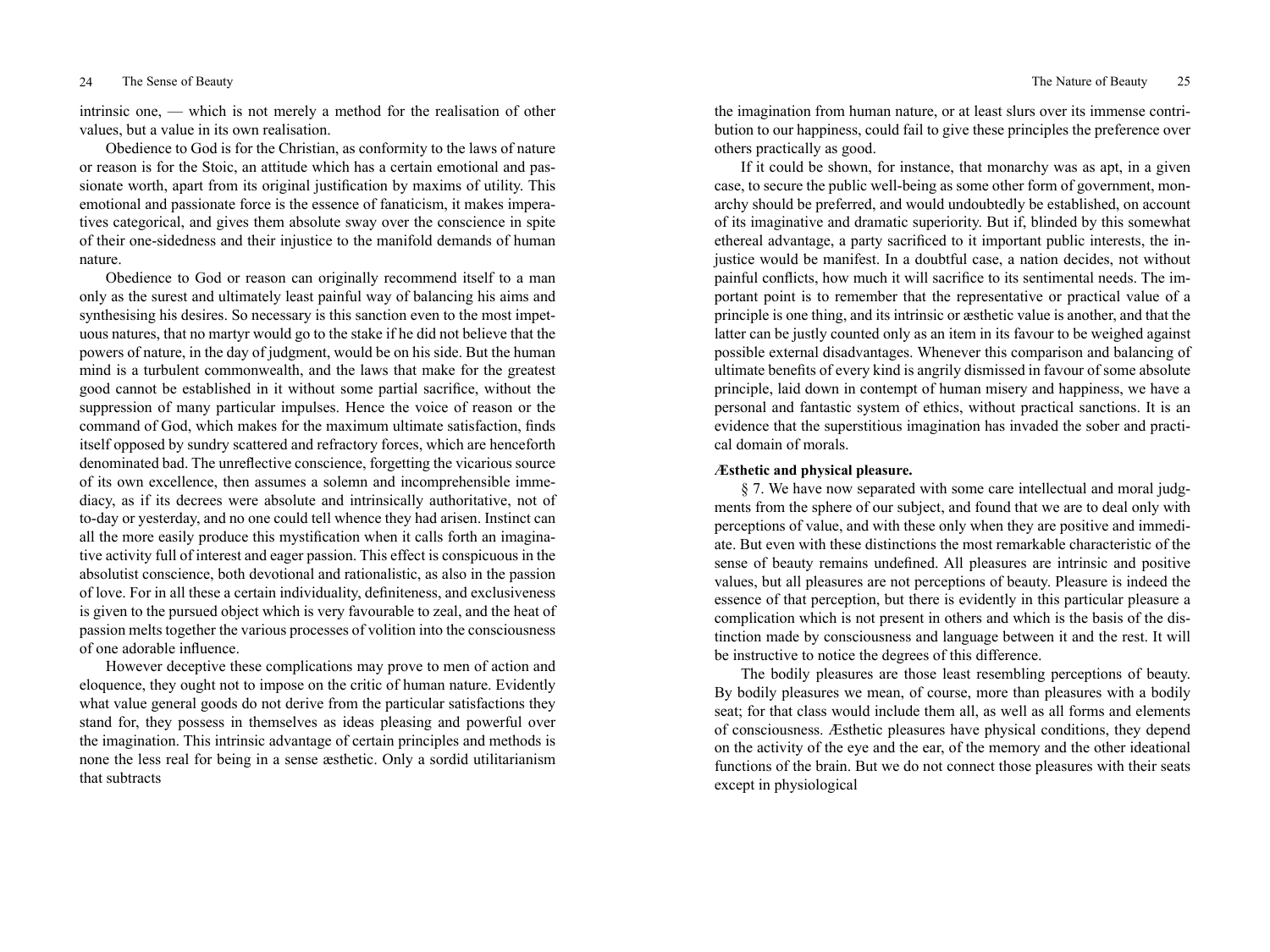## 26 The Sense of Beauty 27 The Nature of Beauty 27

studies; the ideas with which æsthetic pleasures are associated are not the ideas of their bodily causes. The pleasures we call physical, and regard as low, on the contrary, are those which call our attention to some part of our own body, and which make no object so conspicuous to us as the organ in which they arise.

There is here, then, a very marked distinction between physical and æsthetic pleasure; the organs of the latter must be transparent, they must not intercept our attention, but carry it directly to some external object. The greater dignity and range of æsthetic pleasure is thus made very intelligible. The soul is glad, as it were, to forget its connexion with the body and to fancy that it can travel over the world with the liberty with which it changes the objects of its thought. The mind passes from China to Peru without any conscious change in the local tensions of the body. This illusion of disembodiment is very exhilarating, while immersion in the flesh and confinement to some organ gives a tone of grossness and selfishness to our consciousness. The generally meaner associations of physical pleasures also help to explain their comparative crudity.

## **The differentia of æsthetic pleasure not its disinterestedness.**

§ 8. The distinction between pleasure and the sense of beauty has sometimes been said to consist in the unselfishness of æsthetic satisfaction. In other pleasures, it is said, we gratify our senses and passions; in the contemplation of beauty we are raised above ourselves, the passions are silenced and we are happy in the recognition of a good that we do not seek to possess. The painter does not look at a spring of water with the eyes of a thirsty man, nor at a beautiful woman with those of a satyr. The difference lies, it is urged, in the impersonality of the enjoyment. But this distinction is one of intensity and delicacy, not of nature, and it seems satisfactory only to the least æsthetic minds.<sup>1</sup>

In the second place, the supposed disinterestedness of æsthetic delights is not truly fundamental. Appreciation of a picture is not identical with the desire to buy it, but it is, or ought to be, closely related and preliminary to that desire. The beauties of nature and of the plastic arts are not consumed by being enjoyed; they retain all the efficacy to impress a second beholder. But this circumstance is accidental, and those æsthetic objects which depend upon change and are exhausted in time, as are all performances, are things the enjoyment of which is an object of rivalry and is coveted as much as any other pleasure. And even plastic beauties can often not be enjoyed except by a few, on account of the necessity of travel or other difficulties of access, and then this æsthetic enjoyment is as selfishly pursued as the rest.

The truth which the theory is trying to state seems rather to be that when we seek æsthetic pleasures we have no further pleasure in mind; that we do not mix up the satisfactions of vanity and proprietorship with the delight of contemplation. This is true, but it is true at bottom of all pursuits and enjoyments. Every real pleasure is in one sense disinterested. It is not sought with ulterior motives, and what fills the mind is no calculation, but the image of an object or event, suffused with emotion. A sophisticated consciousness may often take the idea of self as the touchstone of its inclinations; but this self, for the gratification and aggrandisement of which a man may live, is itself only a complex of aims and memories, which once had their direct objects, in which he had taken a spontaneous and unselfish interest. The gratifications which, merged together, make the selfishness are each of them ingenuous, and no more selfish than the most altruistic, impersonal emotion. The substance of selfishness is a mass of unselfishness. There is no reference to the nominal essence called oneself either in one's appetites or in one's natural affections; yet a man absorbed in his meat and drink, in his houses and lands, in his children and dogs, is called selfish because these interests, although natural and instinctive in him, are not shared by others. The unselfish man is he whose nature has a more universal direction, whose interests are more widely diffused.

But as impersonal thoughts are such only in their object, not in their subject or agent, since all thoughts are the thoughts of some-

<sup>1</sup> Schopenhauer, indeed, who makes much of it, was a good critic, but his psychology suffered much from the pessimistic generalities of his system. It concerned him to show that the will was bad, and, as he felt beauty to be a good if not a holy thing, he hastened to convince himself that it came from the suppression of the will. But even in his system this suppression is only relative. The desire of individual objects, indeed, is absent in the perception of beauty, but there is still present that initial love of the general type and principles of things which is the first illusion of the absolute, and drives it on to the fatal experiment of creation. So that, apart from Schopenhauer's mythology, we have even in him the recognition that beauty gives satisfaction to some dim and underlying demand of our nature, just as particular objects give more special

and momentary pleasures to our individualised wills. His psychology was, however, far too vague and general to undertake an analysis of those mysterious feelings.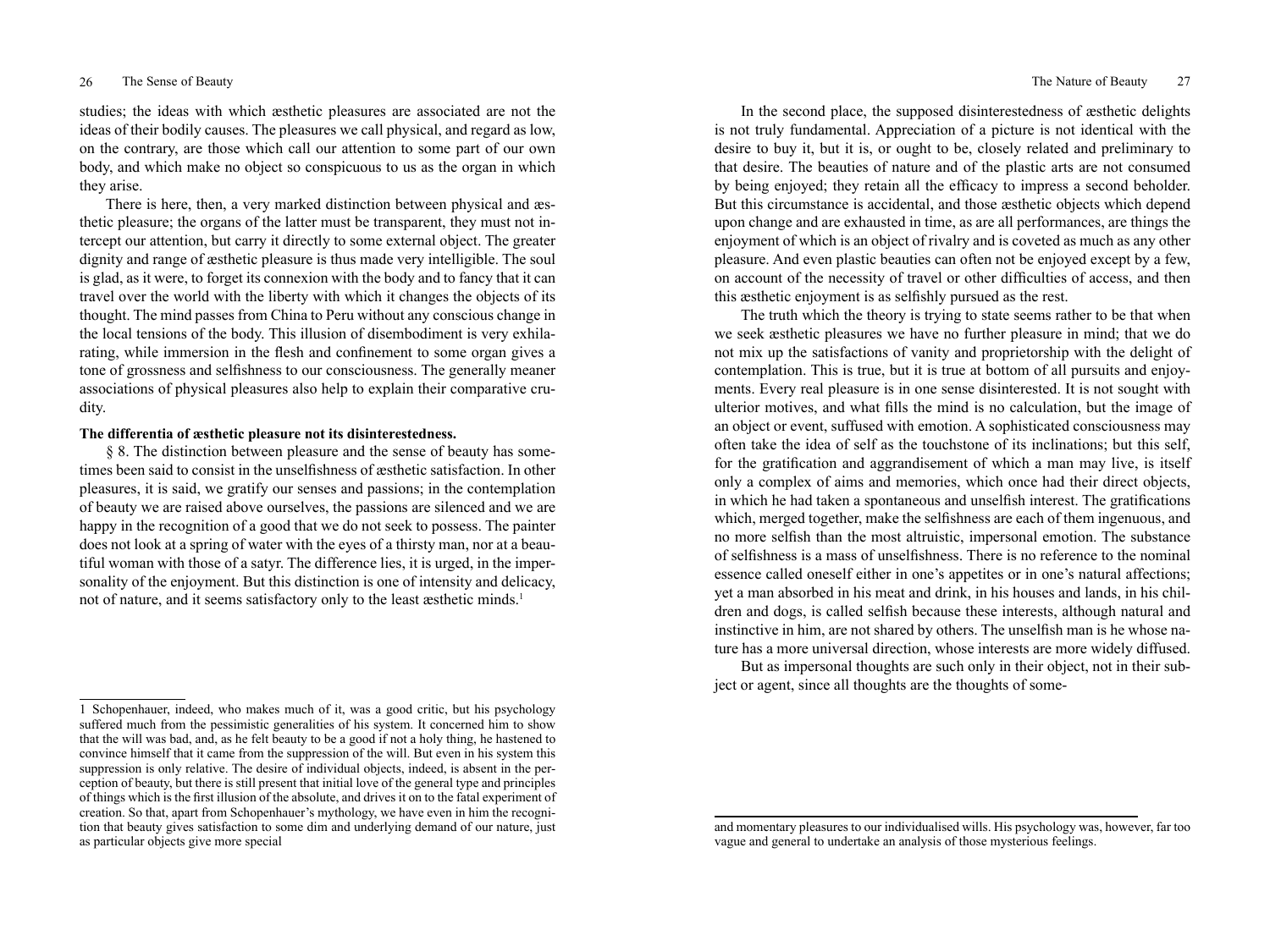body: so also unselfish interests have to be somebody's interests. If we were not interested in beauty, if it were of no concern to our happiness whether things were beautiful or ugly, we should manifest not the maximum, but the total absence of æsthetic faculty. The disinterestedness of this pleasure is, therefore, that of all primitive and intuitive satisfactions, which are in no way conditioned by a reference to an artificial general concept, like that of the self, all the potency of which must itself be derived from the independent energy of its component elements. I care about myself because "myself" is a name for the things I have at heart. To set up the verbal figment of personality and make it an object of concern apart from the interests which were its content and substance, turns the moralist into a pedant, and ethics into a superstition. The self which is the object of *amour propre* is an idol of the tribe, and needs to be disintegrated into the primitive objective interests that underlie it before the cultus of it can be justified by reason.

## **The differentia of æsthetic pleasure not its universality.**

§ 9. The supposed disinterestedness of our love of beauty passes into another characteristic of it often regarded as essential, — its universality. The pleasures of the senses have, it is said, no dogmatism in them; that anything gives me pleasure involves no assertion about its capacity to give pleasure to another. But when I judge a thing to be beautiful, my judgment means that the thing is beautiful in itself, or (what is the same thing more critically expressed) that it should seem so to everybody. The claim to universality is, according to this doctrine, the essence of the æsthetic; what makes the perception of beauty a judgment rather than a sensation. All æsthetic precepts would be impossible, and all criticism arbitrary and subjective, unless we admit a paradoxical universality in our judgment, the philosophical implications of which we may then go on to develope. But we are fortunately not required to enter the labyrinth into which this method leads; there is a much simpler and clearer way of studying such questions, which is to challenge and analyse the assertion before us and seek its basis in human nature. Before this is done, we should run the risk of expanding a natural misconception or inaccuracy of thought into an inveterate and pernicious prejudice by making it the centre of an elaborate construction.

That the claim of universality is such a natural inaccuracy will not be hard to show. There is notoriously no great agreement upon æsthetic matters; and such agreement as there is, is based upon

similarity of origin, nature, and circumstance among men, a similarity which, where it exists, tends to bring about identity in all judgments and feelings. It is unmeaning to say that what is beautiful to one man *ought* to be beautiful to another. If their senses are the same, their associations and dispositions similar, then the same thing will certainly be beautiful to both. If their natures are different, the form which to one will be entrancing will be to another even invisible, because his classifications and discriminations in perception will be different, and he may see a hideous detached fragment or a shapeless aggregate of things, in what to another is a perfect whole — so entirely are the unities of objects unities of function and use. It is absurd to say that what is invisible to a given being *ought* to seem beautiful to him. Evidently this obligation of recognising the same qualities is conditioned by the possession of the same faculties. But no two men have exactly the same faculties, nor can things have for any two exactly the same values.

What is loosely expressed by saying that any one ought to see this or that beauty is that he would see it if his disposition, training, or attention were what our ideal demands for him; and our ideal of what any one should be has complex but discoverable sources. We take, for instance, a certain pleasure in having our own judgments supported by those of others; we are intolerant, if not of the existence of a nature different from our own, at least of its expression in words and judgments. We are confirmed or made happy in our doubtful opinions by seeing them accepted universally. We are unable to find the basis of our taste in our own experience and therefore refuse to look for it there. If we were sure of our ground, we should be willing to acquiesce in the naturally different feelings and ways of others, as a man who is conscious of speaking his language with the accent of the capital confesses its arbitrariness with gayety, and is pleased and interested in the variations of it he observes in provincials; but the provincial is always zealous to show that he has reason and ancient authority to justify his oddities. So people who have no sensations, and do not know why they judge, are always trying to show that they judge by universal reason.

Thus the frailty and superficiality of our own judgments cannot brook contradiction. We abhor another man's doubt when we cannot tell him why we ourselves believe. Our ideal of other men tends therefore to include the agreement of their judgments with our own; and although we might acknowledge the fatuity of this demand in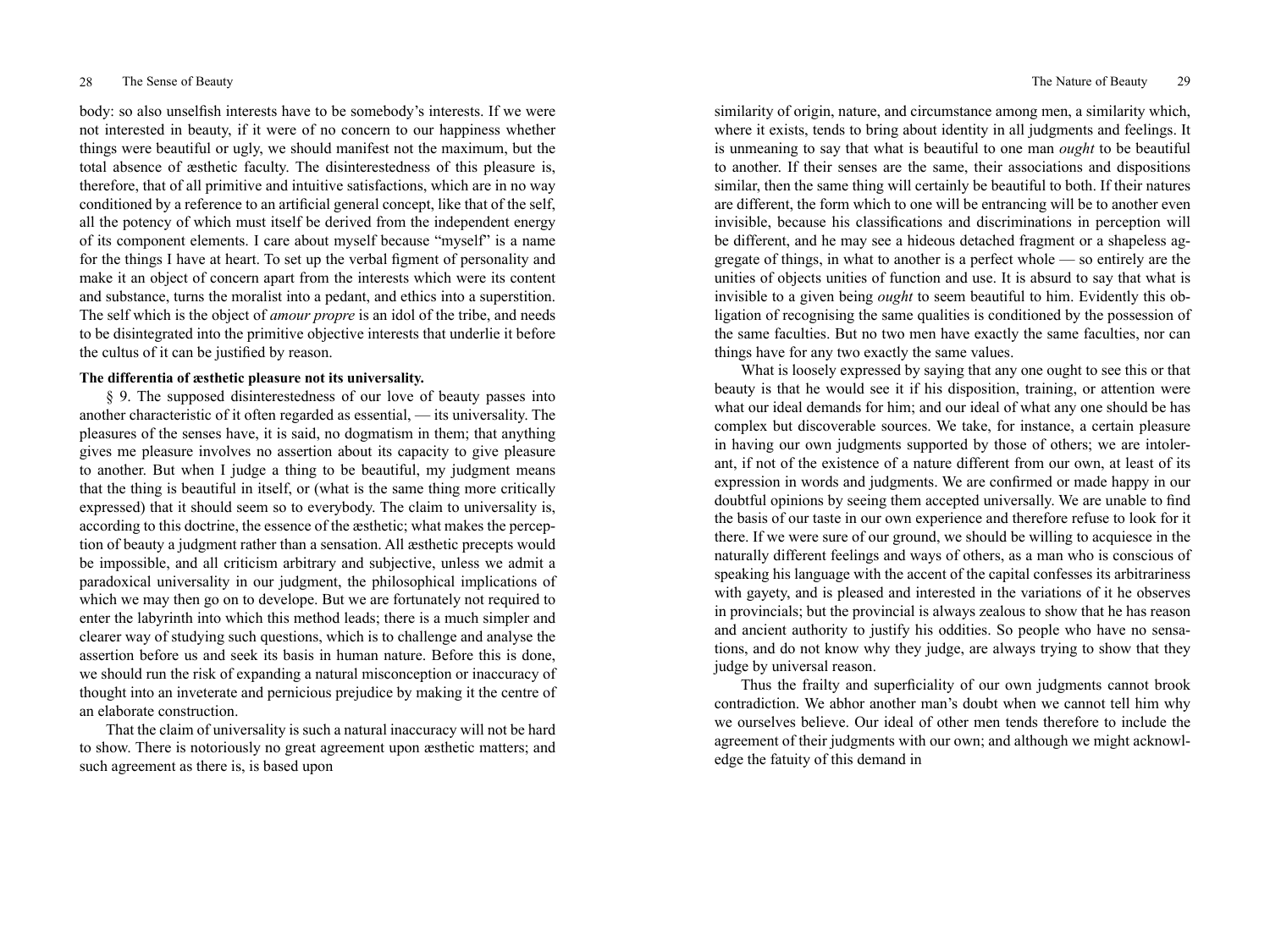regard to natures very different from the human, we may be unreasonable enough to require that all races should admire the same style of architecture, and all ages the same poets.

The great actual unity of human taste within the range of conventional history helps the pretension. But in principle it is untenable. Nothing has less to do with the real merit of a work of imagination than the capacity of all men to appreciate it; the true test is the degree and kind of satisfaction it can give to him who appreciates it most. The symphony would lose nothing if half mankind had always been deaf, as nine-tenths of them actually are to the intricacies of its harmonies; but it would have lost much if no Beethoven had existed. And more: incapacity to appreciate certain types of beauty may be the condition *sine qua non* for the appreciation of another kind; the greatest capacity both for enjoyment and creation is highly specialised and exclusive, and hence the greatest ages of art have often been strangely intolerant.

The invectives of one school against another, perverse as they are philosophically, are artistically often signs of health, because they indicate a vital appreciation of certain kinds of beauty, a love of them that has grown into a jealous passion. The architects that have pieced out the imperfections of ancient buildings with their own thoughts, like Charles V. when he raised his massive palace beside the Alhambra, may be condemned from a certain point of view. They marred much by their interference; but they showed a splendid confidence in their own intuitions, a proud assertion of their own taste, which is the greatest evidence of æsthetic sincerity. On the contrary, our own gropings, eclecticism, and archæology are the symptoms of impotence. If we were less learned and less just, we might be more efficient. If our appreciation were less general, it might be more real, and if we trained our imagination into exclusiveness, it might attain to character.

# **The differentia of æsthetic pleasure: its objectification.**

§ 10. There is, however, something more in the claim to universality in æsthetic judgments than the desire to generalise our own opinions. There is the expression of a curious but well-known psychological phenomenon, viz., the transformation of an element of sensation into the quality of a thing. If we say that other men should see the beauties we see, it is because we think those beauties *are in the object*, like its colour, proportion, or size. Our judgment appears to us merely the perception and discovery of an external existence,

of the real excellence that is without. But this notion is radically absurd and contradictory. Beauty, as we have seen, is a value; it cannot be conceived as an independent existence which affects our senses and which we consequently perceive. It exists in perception, and cannot exist otherwise. A beauty not perceived is a pleasure not felt, and a contradiction. But modern philosophy has taught us to say the same thing of every element of the perceived world; all are sensations; and their grouping into objects imagined to be permanent and external is the work of certain habits of our intelligence. We should be incapable of surveying or retaining the diffused experiences of life, unless we organised and classified them, and out of the chaos of impressions framed the world of conventional and recognisable objects.

How this is done is explained by the current theories of perception. External objects usually affect various senses at once, the impressions of which are thereby associated. Repeated experiences of one object are also associated on account of their similarity; hence a double tendency to merge and unify into a single percept, to which a name is attached, the group of those memories and reactions which in fact had one external thing for their cause. But this percept, once formed, is clearly different from those particular experiences out of which it grew. It is permanent, they are variable. They are but partial views and glimpses of it. The constituted notion therefore comes to stand for the reality, and the materials of it merely the appearance. The distinction between substance and quality, reality and appearance, matter and mind, has no other origin.

The objects thus conceived and distinguished from our ideas of them, are at first compacted of all the data of the impressions, feelings, and memories, which offer themselves for association and fall within the vortex of the amalgamating imagination. Every sensation we get from a thing is originally treated as one of its qualities. Experiment, however, and the practical need of a simpler conception of the structure of objects lead us gradually to reduce the qualities of the object to a minimum, and to regard most perceptions as an effect of those few qualities upon us. These few primary qualities, like extension which we persist in treating as independently real and as the quality of a substance, are those which suffice to explain the order of our experiences. All the rest, like colour, are relegated to the subjective sphere, as merely effects upon our minds, and apparent or secondary qualities of the object.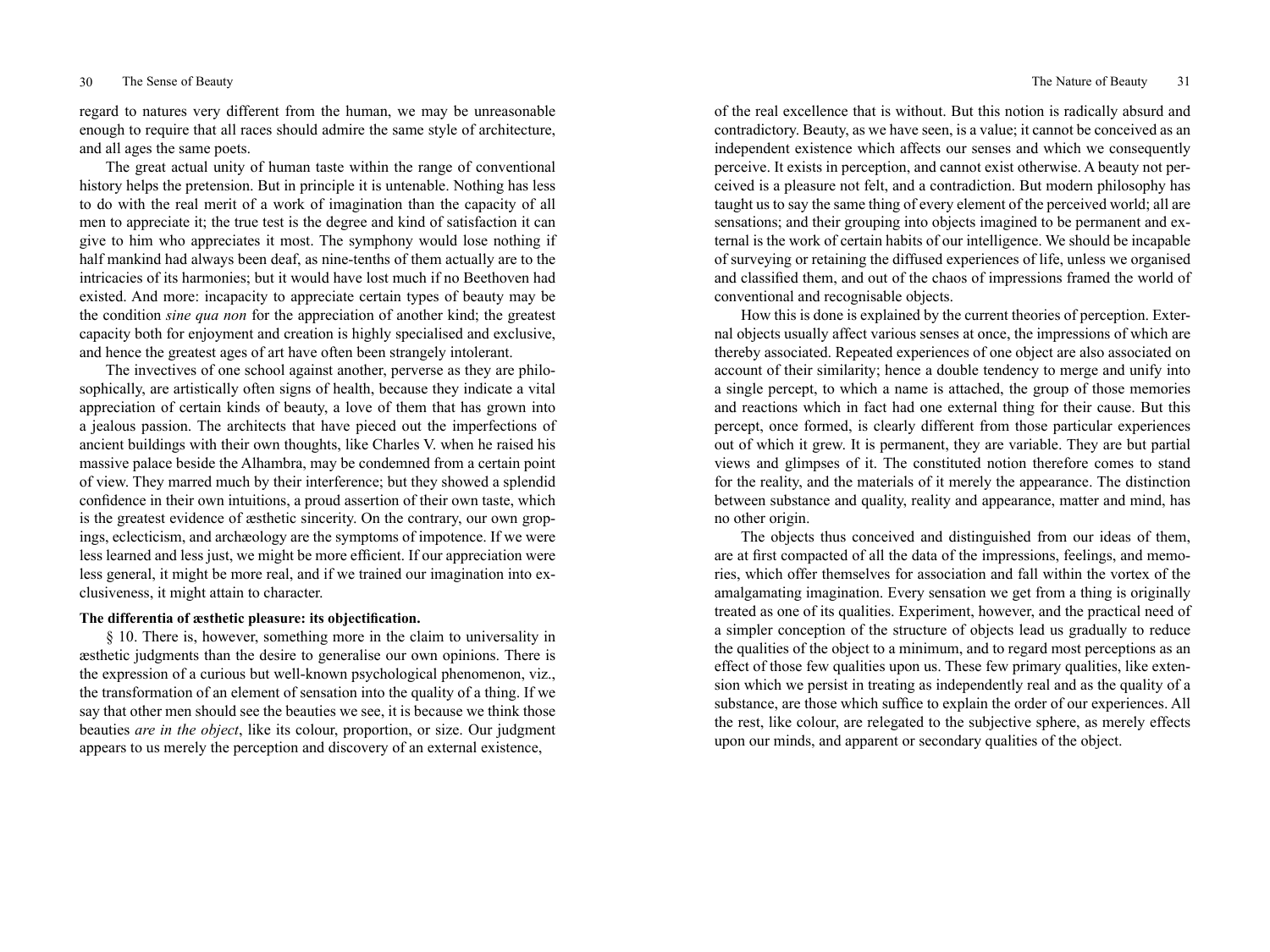But this distinction has only a practical justification. Convenience and economy of thought alone determine what combination of our sensations we shall continue to objectify and treat as the cause of the rest. The right and tendency to be objective is equal in all, since they are all prior to the artifice of thought by which we separate the concept from its materials, the thing from our experiences.

The qualities which we now conceive to belong to real objects are for the most part images of sight and touch. One of the first classes of effects to be treated as secondary were naturally pleasures and pains, since it could commonly conduce very little to intelligent and successful action to conceive our pleasures and pains as resident in objects. But emotions are essentially capable of objectification, as well as impressions of sense; and one may well believe that a primitive and inexperienced consciousness would rather people the world with ghosts of its own terrors and passions than with projections of those luminous and mathematical concepts which as yet it could hardly have formed.

This animistic and mythological habit of thought still holds its own at the confines of knowledge, where mechanical explanations are not found. In ourselves, where nearness makes observation difficult, in the intricate chaos of animal and human life, we still appeal to the efficacy of will and ideas, as also in the remote night of cosmic and religious problems. But in all the intermediate realm of vulgar day, where mechanical science has made progress, the inclusion of emotional or passionate elements in the concept of the reality would be now an extravagance. Here our idea of things is composed exclusively of perceptual elements, of the ideas of form and of motion.

The beauty of objects, however, forms an exception to this rule. Beauty is an emotional element, a pleasure of ours, which nevertheless we regard as a quality of things. But we are now prepared to understand the nature of this exception. It is the survival of a tendency originally universal to make every effect of a thing upon us a constituent of its conceived nature. The scientific idea of a thing is a great abstraction from the mass of perceptions and reactions which that thing produces; the æsthetic idea is less abstract, since it retains the emotional reaction, the pleasure of the perception, as an integral part of the conceived thing.

Nor is it hard to find the ground of this survival in the sense of beauty of an objectification of feeling elsewhere extinct. Most of the pleasures which objects cause are easily distinguished and separated

from the perception of the object: the object has to be applied to a particular organ, like the palate, or swallowed like wine, or used and operated upon in some way before the pleasure arises. The cohesion is therefore slight between the pleasure and the other associated elements of sense; the pleasure is separated in time from the perception, or it is localised in a different organ, and consequently is at once recognised as an effect and not as a quality of the object. But when the process of perception itself is pleasant, as it may easily be, when the intellectual operation, by which the elements of sense are associated and projected, and the concept of the form and substance of the thing produced, is naturally delightful, then we have a pleasure intimately bound up in the thing, inseparable from its character and constitution, the seat of which in us is the same as the seat of the perception. We naturally fail, under these circumstances, to separate the pleasure from the other objectified feelings. It becomes, like them, a quality of the object, which we distinguish from pleasures not so incorporated in the perception of things, by giving it the name of beauty.

# **The definition of beauty.**

§ 11. We have now reached our definition of beauty, which, in the terms of our successive analysis and narrowing of the conception, is value positive, intrinsic, and objectified. Or, in less technical language, Beauty is pleasure regarded as the quality of a thing.

This definition is intended to sum up a variety of distinctions and identifications which should perhaps be here more explicitly set down. Beauty is a value, that is, it is not a perception of a matter of fact or of a relation: it is an emotion, an affection of our volitional and appreciative nature. An object cannot be beautiful if it can give pleasure to nobody: a beauty to which all men were forever indifferent is a contradiction in terms.

In the second place, this value is positive, it is the sense of the presence of something good, or (in the case of ugliness) of its absence. It is never the perception of a positive evil, it is never a negative value. That we are endowed with the sense of beauty is a pure gain which brings no evil with it. When the ugly ceases to be amusing or merely uninteresting and becomes disgusting, it becomes indeed a positive evil: but a moral and practical, not an æsthetic one. In æsthetics that saying is true — often so disingenuous in ethics — that evil is nothing but the absence of good: for even the tedium and vulgarity of an existence without beauty is not itself ugly so much as lamentable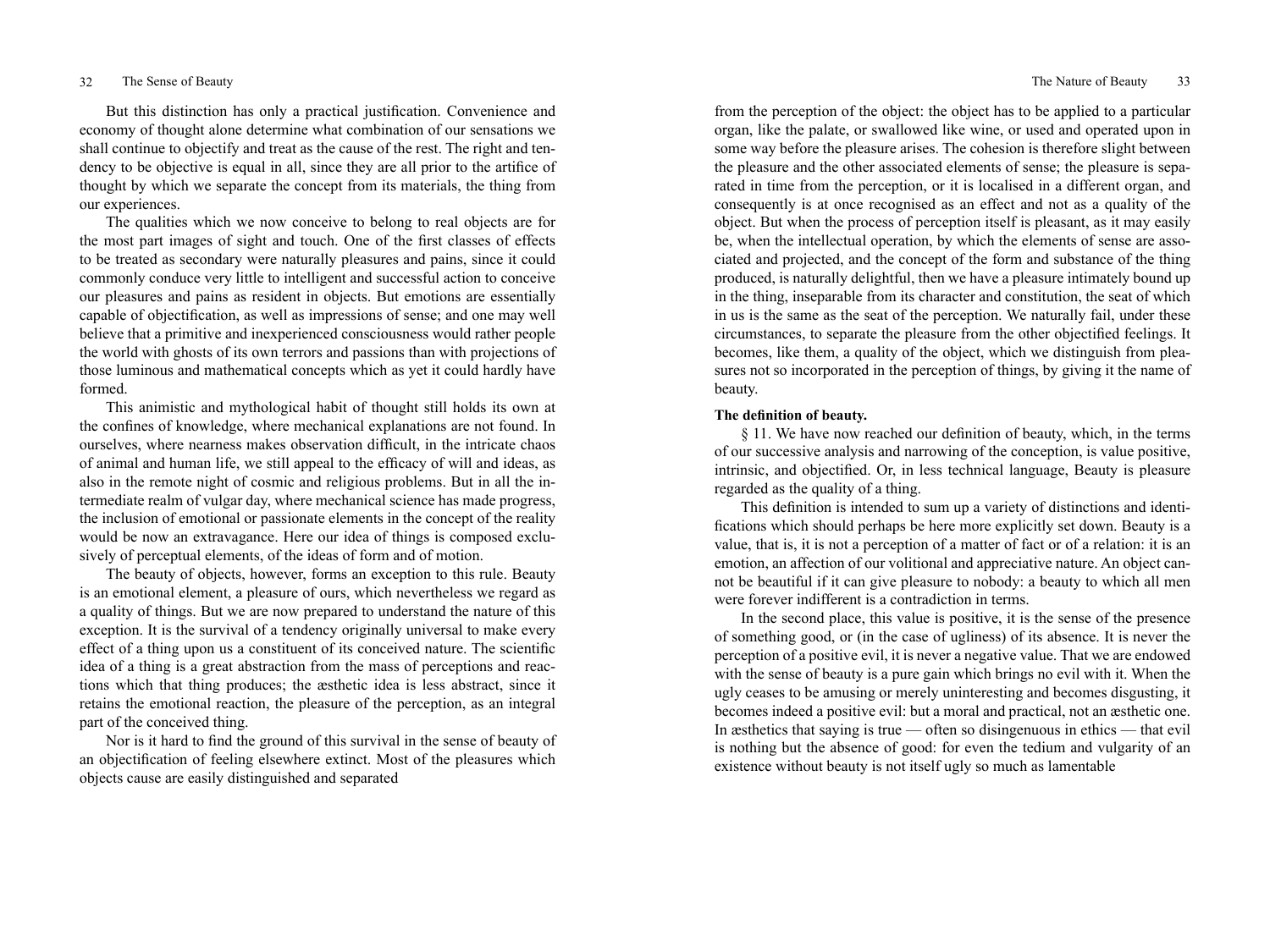and degrading. The absence of æsthetic goods is a moral evil: the æsthetic evil is merely relative, and means less of æsthetic good than was expected at the place and time. No form in itself gives pain, although some forms give pain by causing a shock of surprise even when they are really beautiful: as if a mother found a fine bull pup in her child's cradle, when her pain would not be æsthetic in its nature.

Further, this pleasure must not be in the consequence of the utility of the object or event, but in its immediate perception; in other words, beauty is an ultimate good, something that gives satisfaction to a natural function, to some fundamental need or capacity of our minds. Beauty is therefore a positive value that is intrinsic; it is a pleasure. These two circumstances sufficiently separate the sphere of æsthetics from that of ethics. Moral values are generally negative, and always remote. Morality has to do with the avoidance of evil and the pursuit of good: æsthetics only with enjoyment.

Finally, the pleasures of sense are distinguished from the perception of beauty, as sensation in general is distinguished from perception; by the objectification of the elements and their appearance as qualities rather of things than of consciousness. The passage from sensation to perception is gradual, and the path may be sometimes retraced: so it is with beauty and the pleasures of sensation. There is no sharp line between them, but it depends upon the degree of objectivity my feeling has attained at the moment whether I say "It pleases me," or "It is beautiful." If I am self-conscious and critical, I shall probably use one phrase; if I am impulsive and susceptible, the other. The more remote, interwoven, and inextricable the pleasure is, the more objective it will appear; and the union of two pleasures often makes one beauty. In Shakespeare's LIVth sonnet are these words:

> *O how much more doth beauty beauteous seem By that sweet ornament which truth doth give! The rose looks fair, but fairer we it deem For that sweet odour which doth in it live. The canker-blooms have full as deep a dye As the perfumèd tincture of the roses, Hang on such thorns, and play as wantonly When summer's breath their maskèd buds discloses. But, for their beauty only is their show,*

## *They live unwooed and unrespected fade; Die to themselves. Sweet roses do not so: Of their sweet deaths are sweetest odours made.*

One added ornament, we see, turns the deep dye, which was but show and mere sensation before, into an element of beauty and reality; and as truth is here the co-operation of perceptions, so beauty is the co-operation of pleasures. If colour, form, and motion are hardly beautiful without the sweetness of the odour, how much more necessary would they be for the sweetness itself to become a beauty! If we had the perfume in a flask, no one would think of calling it beautiful: it would give us too detached and controllable a sensation. There would be no object in which it could be easily incorporated. But let it float from the garden, and it will add another sensuous charm to objects simultaneously recognised, and help to make them beautiful. Thus beauty is constituted by the objectification of pleasure. It is pleasure objectified.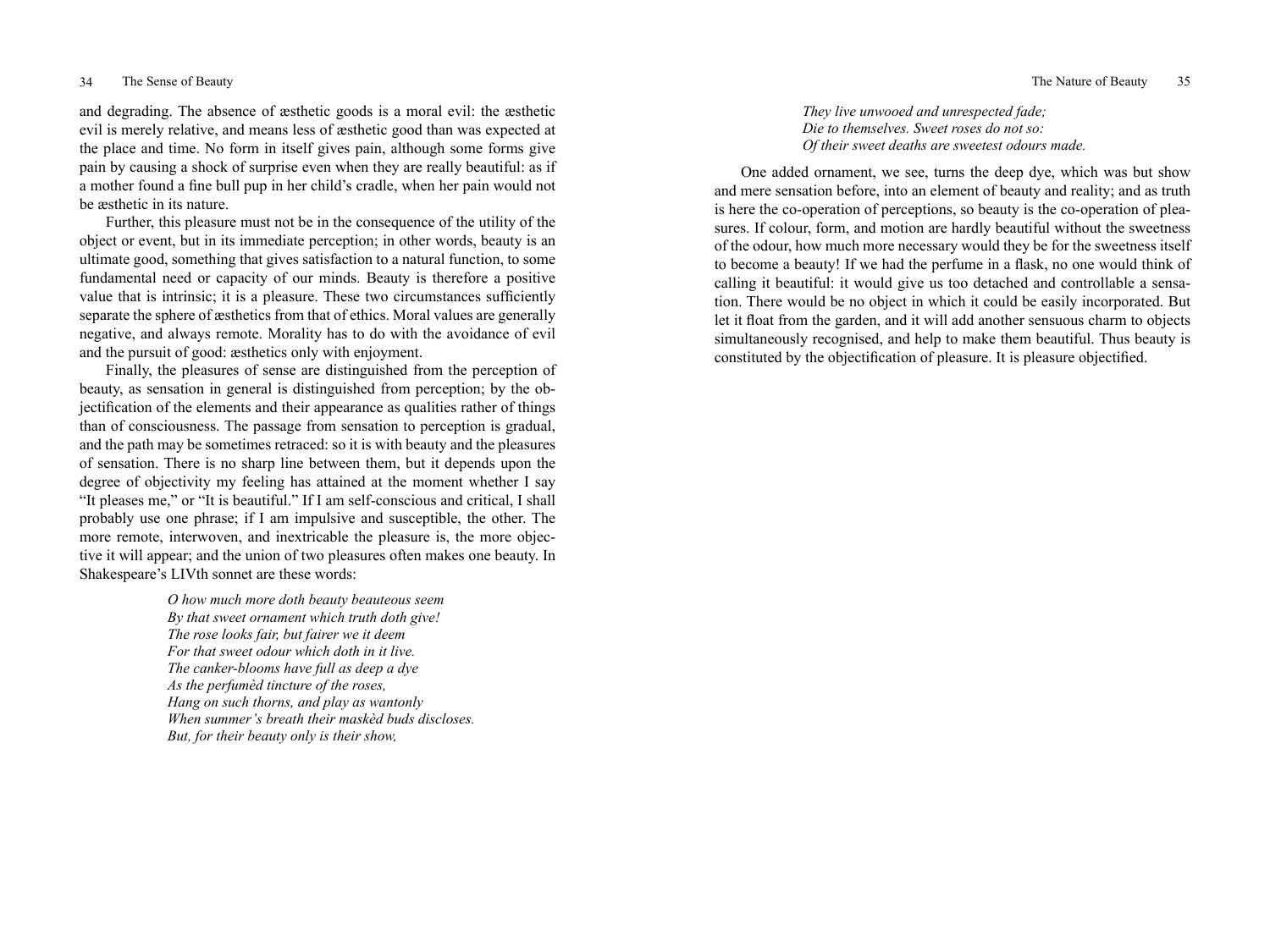# PART II

# THE MATERIALS OF BEAUTY

## **All human functions may contribute to the sense of beauty.**

§ 12. Our task will now be to pass in review the various elements of our consciousness, and see what each contributes to the beauty of the world. We shall find that they do so whenever they are inextricably associated with the objectifying activity of the understanding. Whenever the golden thread of pleasure enters that web of things which our intelligence is always busily spinning, it lends to the visible world that mysterious and subtle charm which we call beauty.

There is no function of our nature which cannot contribute something to this effect, but one function differs very much from another in the amount and directness of its contribution. The pleasures of the eye and ear, of the imagination and memory, are the most easily objectified and merged in ideas; but it would betray inexcusable haste and slight appreciation of the principle involved, if we called them the only materials of beauty. Our effort will rather be to discover its other sources, which have been more generally ignored, and point out their importance. For the five senses and the three powers of the soul, which play so large a part in traditional psychology, are by no means the only sources or factors of consciousness; they are more or less external divisions of its content, and not even exhaustive of that. The nature and changes of our life have deeper roots, and are controlled by less obvious processes.

The human body is a machine that holds together by virtue of certain vital functions, on the cessation of which it is dissolved. Some of these, like the circulation of the blood, the growth and decay of the tissues, are at first sight unconscious. Yet any important disturbance of these fundamental processes at once produces great and painful changes in consciousness. Slight alterations are not without their conscious echo: and the whole temper and tone of our mind, the strength of our passions, the grip and concatenation of our habits, our power of attention, and the liveliness of our fancy and affections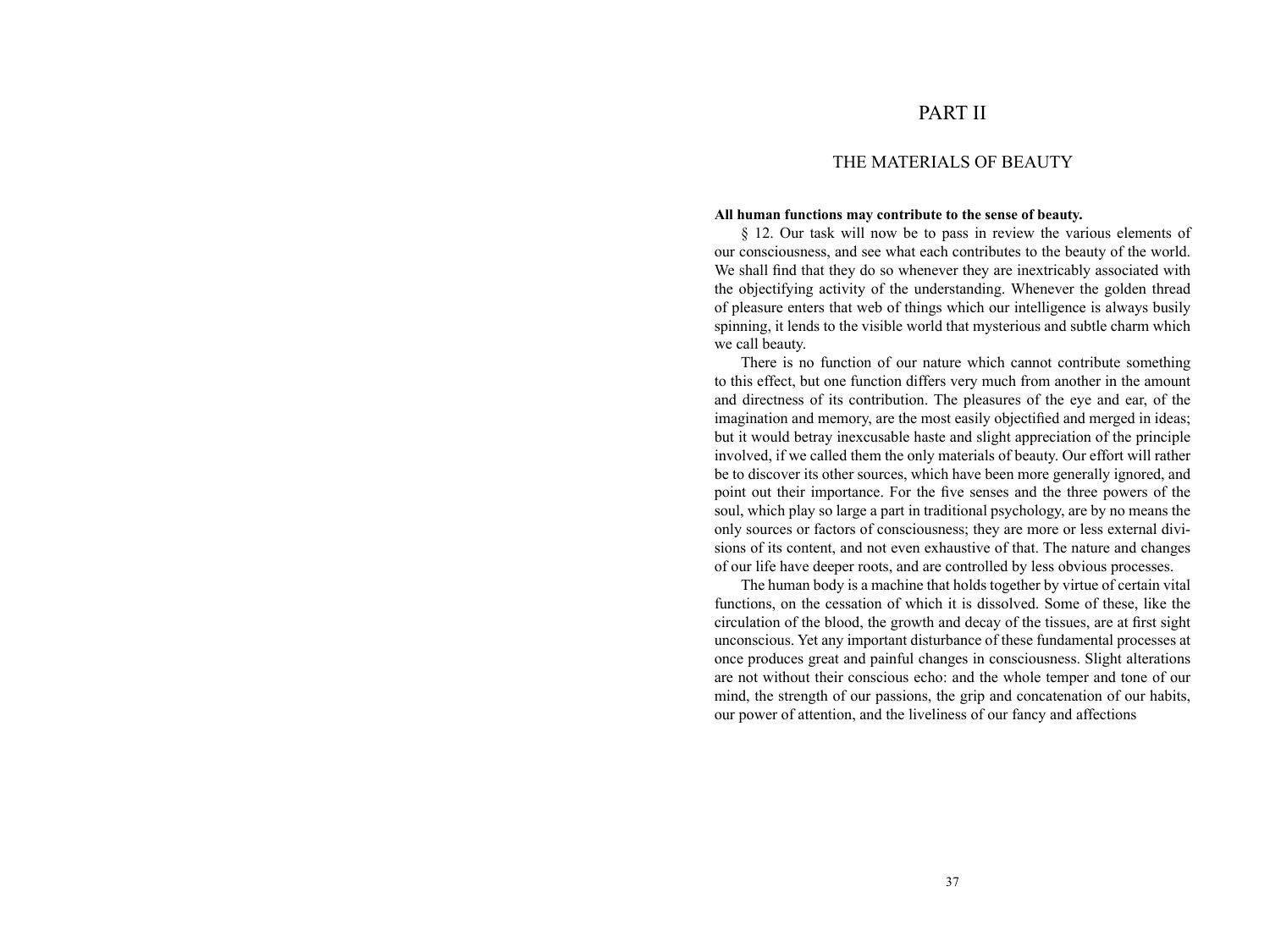are due to the influence of these vital forces. They do not, perhaps, constitute the whole basis of any one idea or emotion: but they are the conditions of the existence and character of all.

Particularly important are they for the *value* of our experience. They constitute health, without which no pleasure can be pure. They determine our impulses in leisure, and furnish that surplus energy which we spend in play, in art, and in speculation. The attraction of these pursuits, and the very existence of an æsthetic sphere, is due to the efficiency and perfection of our vital processes. The pleasures which they involve are not exclusively bound to any particular object, and therefore do not account for the relative beauty of things. They are loose and unlocalised, having no special organ, or one which is internal and hidden within the body. They therefore remain undiscriminated in consciousness, and can serve to add interest to any object, or to cast a general glamour over the world, very favourable to its interest and beauty.

The æsthetic value of vital functions differs according to their physiological concomitants: those that are favourable to ideation are of course more apt to extend something of their intimate warmth to the pleasures of contemplation, and thus to intensify the sense of beauty and the interest of thought. Those, on the other hand, that for physiological reasons tend to inhibit ideation, and to drown the attention in dumb and unrepresentable feelings, are less favourable to æsthetic activity. The double effect of drowsiness and reverie will illustrate this difference. The heaviness of sleep seems to fall first on the outer senses, and of course makes them incapable of acute impressions; but if it goes no further, it leaves the imagination all the freer, and by heightening the colours of the fancy, often suggests and reveals beautiful images. There is a kind of poetry and invention that comes only in such moments. In them many lovely melodies must first have been heard, and centaurs and angels originally imagined.

If, however, the lethargy is more complete, or if the cause of it is such that the imagination is retarded while the senses remain awake, — as is the case with an over-fed or over-exercised body, — we have a state of æsthetic insensibility. The exhilaration which comes with pure and refreshing air has a marked influence on our appreciations. To it is largely due the beauty of the morning, and the entirely different charm it has from the evening. The opposite state

of all the functions here adds an opposite emotion to externally similar scenes, making both infinitely but differently beautiful.

It would be curious and probably surprising to discover how much the pleasure of breathing has to do with our highest and most transcendental ideals. It is not merely a metaphor that makes us couple airiness with exquisiteness and breathlessness with awe; it is the actual recurrence of a sensation in the throat and lungs that gives those impressions an immediate power, prior to all reflection upon their significance. It is, therefore, to this vital sensation of deep or arrested respiration that the impressiveness of those objects is immediately due.

# **The influence of the passion of love.**

§ 13. Half-way between vital and social functions, lies the sexual instinct. If nature had solved the problem of reproduction without the differentiation of sex, our emotional life would have been radically different. So profound and, especially in woman, so pervasive an influence does this function exert, that we should betray an entirely unreal view of human nature if we did not inquire into the relations of sex with our æsthetic susceptibility. We must not expect, however, any great difference between man and woman in the scope or objects of æsthetic interest: what is important in emotional life is not which sex an animal has, but that it has sex at all. For if we consider the difficult problem which nature had to solve in sexual reproduction, and the nice adjustment of instinct which it demands, we shall see that the reactions and susceptibilities which must be implanted in the individual are for the most part identical in both sexes, as the sexual organisation is itself fundamentally similar in both. Indeed, individuals of various species and the whole animal kingdom have the same sexual disposition, although, of course, the particular object destined to call forth the complete sexual reaction, differs with every species, and with each sex.

If we were dealing with the philosophy of love, and not with that of beauty, our problem would be to find out by what machinery this fundamental susceptibility, common to all animals of both sexes, is gradually directed to more and more definite objects: first, to one species and one sex, and ultimately to one individual. It is not enough that sexual organs should be differentiated: the connexion must be established between them and the outer senses, so that the animal may recognise and pursue the proper object.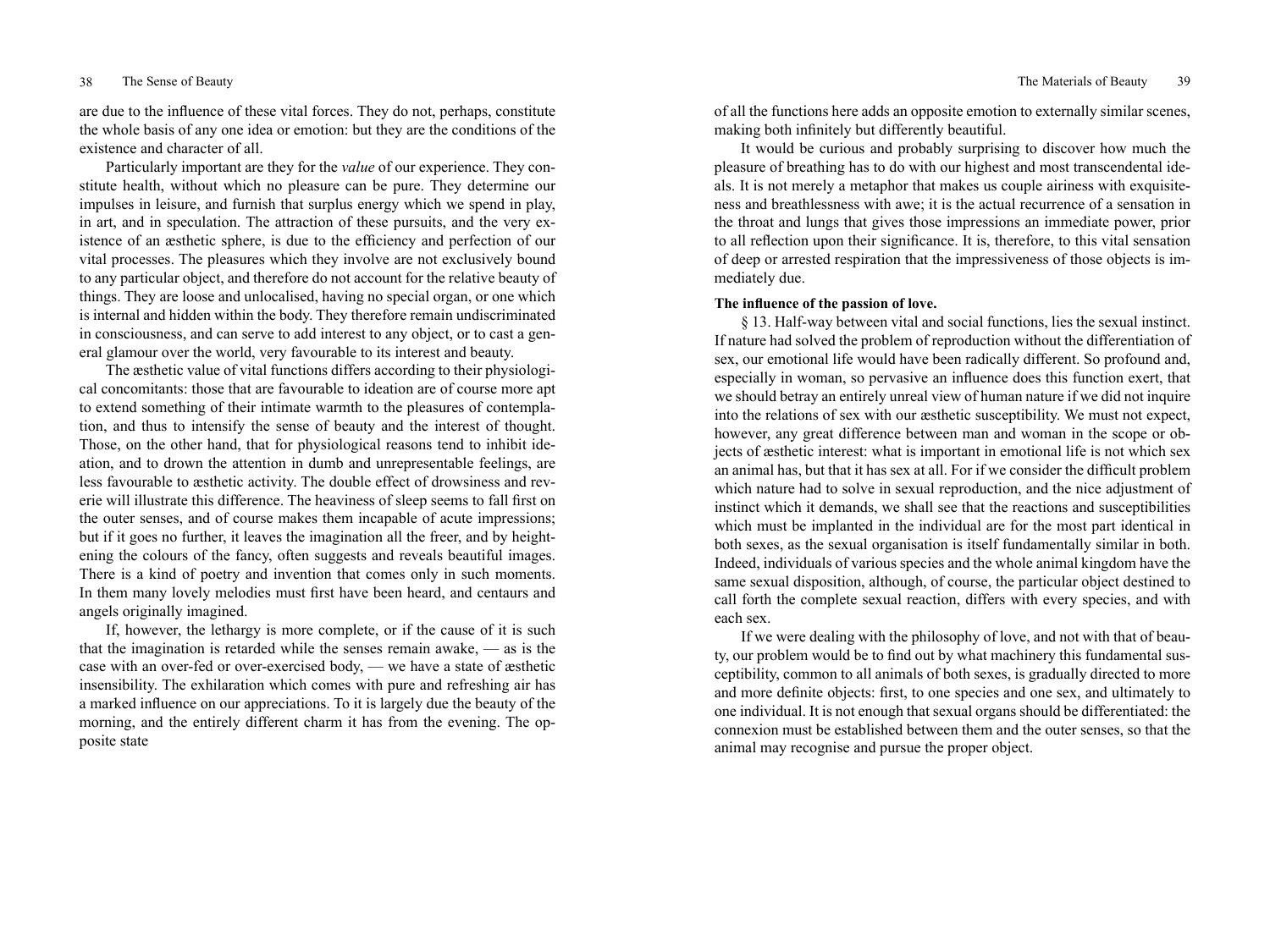The case of lifelong fidelity to one mate — perhaps even to an unsatisfied and hopeless love  $\overline{\phantom{a}}$  is the maximum of differentiation, which even overleaps the utility which gave it a foothold in nature, and defeats its own object. For the differentiation of the instinct in respect to sex, age, and species is obviously necessary to its success as a device for reproduction. While this differentiation is not complete, — and it often is not, — there is a great deal of groping and waste; and the force and constancy of the instinct must make up for its lack of precision. A great deal of vital energy is thus absorbed by this ill-adjusted function. The most economical arrangement which can be conceived, would be one by which only the one female best fitted to bear offspring to a male should arouse his desire, and only so many times as it was well she should grow pregnant, thus leaving his energy and attention free at all other times to exercise the other faculties of his nature.

If this ideal had been reached, the instinct, like all those perfectly adjusted, would tend to become unconscious; and we should miss those secondary effects with which we are exclusively concerned in æsthetics. For it is precisely from the waste, from the radiation of the sexual passion, that beauty borrows warmth. As a harp, made to vibrate to the fingers, gives some music to every wind, so the nature of man, necessarily susceptible to woman, becomes simultaneously sensitive to other influences, and capable of tenderness toward every object. The capacity to love gives our contemplation that glow without which it might often fail to manifest beauty; and the whole sentimental side of our æsthetic sensibility — without which it would be perceptive and mathematical rather than æsthetic — is due to our sexual organisation remotely stirred.

The attraction of sex could not become efficient unless the senses were first attracted. The eye must be fascinated and the ear charmed by the object which nature intends should be pursued. Both sexes for this reason develope secondary sexual characteristics; and the sexual emotions are simultaneously extended to various secondary objects. The colour, the grace, the form, which become the stimuli of sexual passion, and the guides of sexual selection, acquire, before they can fulfil that office, a certain intrinsic charm. This charm is not only present for reasons which, in an admissible sense, we may call teleological, on account, that is, of its past utility in reproduction, but its intensity and power are due to the simultaneous stirring of profound sexual impulses. Not, of course, that any specifically sexual

ideas are connected with these feelings: such ideas are absent in a modest and inexperienced mind even in the obviously sexual passions of love and jealousy.

These secondary objects of interest, which are some of the most conspicuous elements of beauty, are to be called sexual for these two reasons: because the contingencies of the sexual function have helped to establish them in our race, and because they owe their fascination in a great measure to the participation of our sexual life in the reaction which they cause.

If any one were desirous to produce a being with a great susceptibility to beauty, he could not invent an instrument better designed for that object than sex. Individuals that need not unite for the birth and rearing of each generation, might retain a savage independence. For them it would not be necessary that any vision should fascinate, or that any languor should soften, the prying cruelty of the eye. But sex endows the individual with a dumb and powerful instinct, which carries his body and soul continually towards another; makes it one of the dearest employments of his life to select and pursue a companion, and joins to possession the keenest pleasure, to rivalry the fiercest rage, and to solitude an eternal melancholy.

What more could be needed to suffuse the world with the deepest meaning and beauty? The attention is fixed upon a well-defined object, and all the effects it produces in the mind are easily regarded as powers or qualities of that object. But these effects are here powerful and profound. The soul is stirred to its depths. Its hidden treasures are brought to the surface of consciousness. The imagination and the heart awake for the first time. All these new values crystallise about the objects then offered to the mind. If the fancy is occupied by the image of a single person, whose qualities have had the power of precipitating this revolution, all the values gather about that one image. The object becomes perfect, and we are said to be in love.<sup>1</sup> If the stimulus does not appear as a definite image, the values evoked are dispersed over the world, and we are said to have become lovers of nature, and to have discovered the beauty and meaning of things.

To a certain extent this kind of interest will centre in the proper object of sexual passion, and in the special characteristics of the

<sup>1</sup>Cf. Stendhal, *De l'Amour*, passim.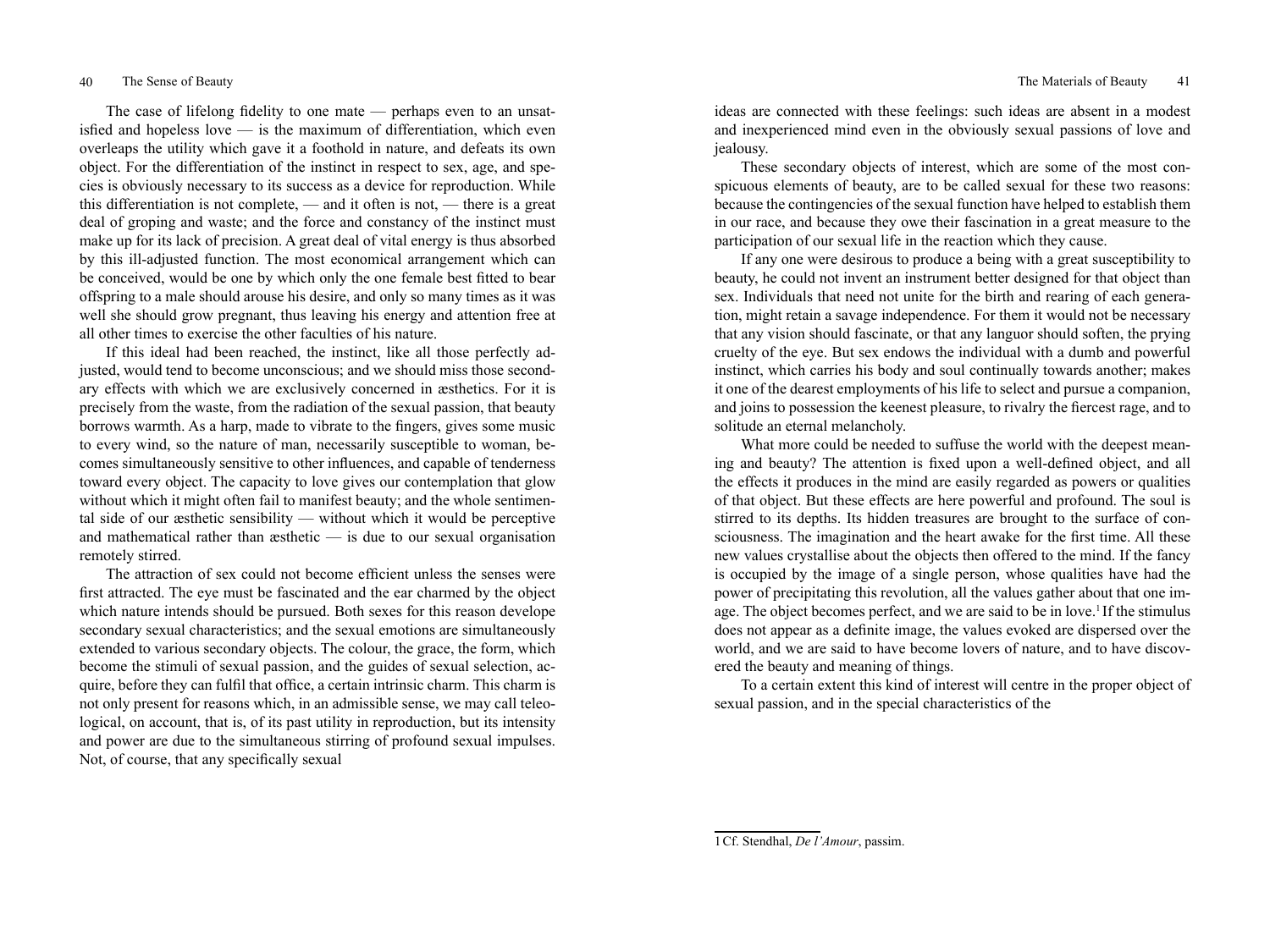opposite sex; and we find accordingly that woman is the most lovely object to man, and man, if female modesty would confess it, the most interesting to woman. But the effects of so fundamental and primitive a reaction are much more general. Sex is not the only object of sexual passion. When love lacks its specific object, when it does not yet understand itself, or has been sacrificed to some other interest, we see the stifled fire bursting out in various directions. One is religious devotion, another is zealous philanthropy, a third is the fondling of pet animals, but not the least fortunate is the love of nature, and of art; for nature also is often a second mistress that consoles us for the loss of a first. Passion then overflows and visibly floods those neighbouring regions which it had always secretly watered. For the same nervous organisation which sex involves, with its necessarily wide branchings and associations in the brain, must be partially stimulated by other objects than its specific or ultimate one; especially in man, who, unlike some of the lower animals, has not his instincts clearly distinct and intermittent, but always partially active, and never active in isolation. We may say, then, that for man all nature is a secondary object of sexual passion, and that to this fact the beauty of nature is largely due.

# **Social instincts and their æsthetic influence.**

§ 14. The function of reproduction carries with it not only direct modifications of the body and mind, but a whole set of social institutions, for the existence of which social instincts and habits are necessary in man. These social feelings, the parental, the patriotic, or the merely gregarious, are not of much direct value for æsthetics, although, as is seen in the case of fashions, they are important in determining the duration and prevalence of a taste once formed. Indirectly they are of vast importance and play a great rôle in arts like poetry, where the effect depends on what is signified more than on what is offered to sense. Any appeal to a human interest rebounds in favour of a work of art in which it is successfully made. That interest, unæsthetic in itself, helps to fix the attention and to furnish subject-matter and momentum to arts and modes of appreciation which are æsthetic. Thus comprehension of the passion of love is necessary to the appreciation of numberless songs, plays, and novels, and not a few works of musical and plastic art.

The treatment of these matters must be postponed until we are prepared to deal with expression — the most complex element of effect. It will suffice here to point out why social and gregarious

impulses, in the satisfaction of which happiness mainly resides, are those in which beauty finds least support. This may help us to understand better the relations between æsthetics and *hedonics*, and the nature of that objectification in which we have placed the difference between beauty and pleasure.

So long as happiness is conceived as a poet might conceive it, namely, in its immediately sensuous and emotional factors, so long as we live in the moment and make our happiness consist in the simplest things, — in breathing, seeing, hearing, loving, and sleeping, — our happiness has the same substance, the same elements, as our æsthetic delight, for it is æsthetic delight that makes our happiness. Yet poets and artists, with their immediate and æsthetic joys, are not thought to be happy men; they themselves are apt to be loud in their lamentations, and to regard themselves as eminently and tragically unhappy. This arises from the intensity and inconstancy of their emotions, from their improvidence, and from the eccentricity of their social habits. While among them the sensuous and vital functions have the upper hand, the gregarious and social instincts are subordinated and often deranged; and their unhappiness consists in the sense of their unfitness to live in the world into which they are born.

But man is pre-eminently a political animal, and social needs are almost as fundamental in him as vital functions, and often more conscious. Friendship, wealth, reputation, power, and influence, when added to family life, constitute surely the main elements of happiness. Now these are only very partially composed of definite images. The desire for them, the consciousness of their absence or possession, comes upon us only when we reflect, when we are planning, considering the future, gathering the words of others, rehearsing their scorn or admiration for ourselves, conceiving possible situations in which our virtue, our fame or power would become conspicuous, comparing our lot with that of others, and going through other discursive processes of thought. Apprehension, doubt, isolation, are things which come upon us keenly when we reflect upon our lives; they cannot easily become qualities of any object. If by chance they can, they acquire a great æsthetic value. For instance, "home," which in its social sense is a concept of happiness, when it becomes materialised in a cottage and a garden becomes an æsthetic concept, becomes a beautiful thing. The happiness is objectified, and the object beautified.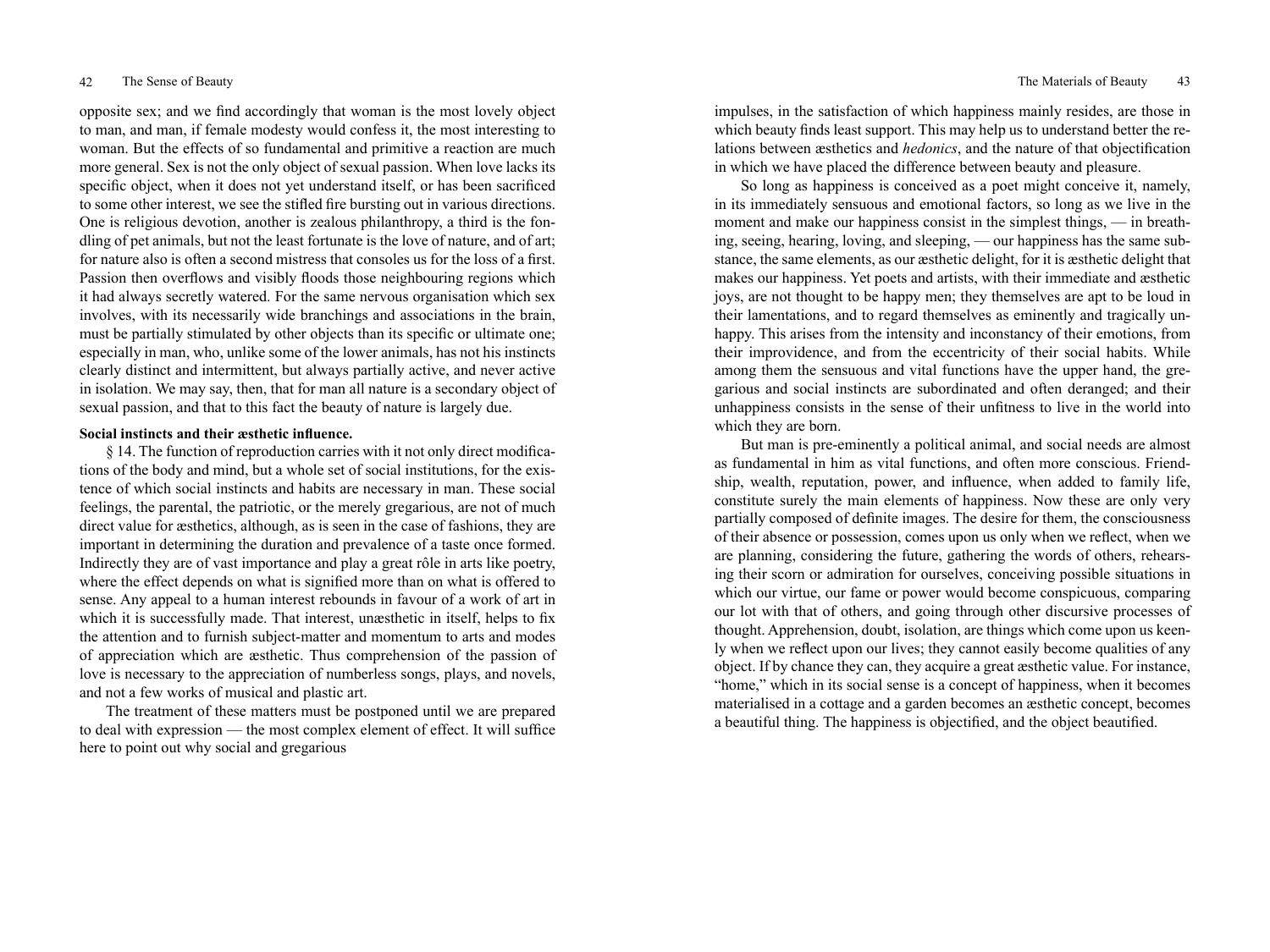Social objects, however, are seldom thus æsthetic, because they are not thus definitely imaginable. They are diffuse and abstract, and verbal rather than sensuous in their materials. Therefore the great emotions that go with them are not immediately transmutable into beauty. If artists and poets are unhappy, it is after all because happiness does not interest them. They cannot seriously pursue it, because its components are not components of beauty, and being in love with beauty, they neglect and despise those unæsthetic social virtues in the operation of which happiness is found. On the other hand those who pursue happiness conceived merely in abstract and conventional terms, as money, success, or respectability, often miss that real and fundamental part of happiness which flows from the senses and imagination. This element is what the love of beauty can add to life; for beauty also can be a cause and a factor of happiness. Yet the happiness of loving beauty is either too sensuous to be stable, or else too ultimate, too sacramental, to be accounted happiness by the worldly mind.

# **The lower senses.**

§ 15. The senses of touch, taste, and smell, although capable no doubt of a great development, have not served in man for the purposes of intelligence so much as those of sight and hearing. It is natural that as they remain normally in the background of consciousness, and furnish the least part of our objectified ideas, the pleasures connected with them should remain also detached, and unused for the purpose of appreciation of nature. They have been called the unæsthetic, as well as the lower, senses; but the propriety of these epithets, which is undeniable, is due not to any intrinsic sensuality or baseness of these senses, but to the function which they happen to have in our experience. Smell and taste, like hearing, have the great disadvantage of not being intrinsically spatial: they are therefore not fitted to serve for the representation of nature, which allows herself to be accurately conceived only in spatial terms.<sup>1</sup> They have not reached, moreover, the same organisation as sounds, and therefore cannot furnish any play of subjective sensation comparable to music in interest.

The objectification of musical forms is due to their fixity and complexity: like words, they are thought of as existing in a social medium, and can be beautiful without being spatial. But tastes have never been so accurately or universally classified and distinguished; the instrument of sensation does not allow such nice and stable discriminations as does the ear. The art of combining dishes and wines, although one which everybody practises with more or less skill and attention, deals with a material far too unrepresentable to be called beautiful. The art remains in the sphere of the pleasant, and is consequently regarded as servile, rather than fine.

Artists in life, if that expression may be used for those who have beautified social and domestic existence, have appealed continually to these lower senses. A fragrant garden, and savoury meats, incense, and perfumes, soft stuffs, and delicious colours, form our ideal of oriental luxuries, an ideal which appeals too much to human nature ever to lose its charm. Yet our northern poets have seldom attempted to arouse these images in their sensuous intensity, without relieving them by some imaginative touch. In Keats, for example, we find the following lines: —

> *And still she slept in azure-lidded sleep, In blanched linen, smooth and lavendered, While he from forth the closet brought a heap Of candied apple, quince, and plum, and gourd, With jellies soother than the creamy curd, And lucent syrops tinct with cinnamon; Manna and dates in argosy transferred From Fez; and spiced dainties, every one From silken Samarcand to cedared Lebanon.*

Even the most sensuous of English poets, in whom the love of beauty is supreme, cannot keep long to the primal elements of beauty; the higher flight is inevitable for him. And how much does not the appeal to things in argosy transferred from Fez, reinforced with the reference to Samarcand and especially to the authorised beauties of the cedars of Lebanon, which even the Puritan may sing without a blush, add to our wavering satisfaction and reconcile our conscience to this unchristian indulgence of sense!

But the time may be near when such scruples will be less common, and our poetry, with our other arts, will dwell nearer to the fountain-head of all inspiration. For if nothing not once in sense is to be found

<sup>1</sup>This is not the place to enter into a discussion of the metaphysical value of the idea of space. Suffice it to point out that in human experience serviceable knowledge of our environment is to be had only in spatial symbols, and, for whatever reason or accident, this is the language which the mind must speak if it is to advance in clearness and efficiency.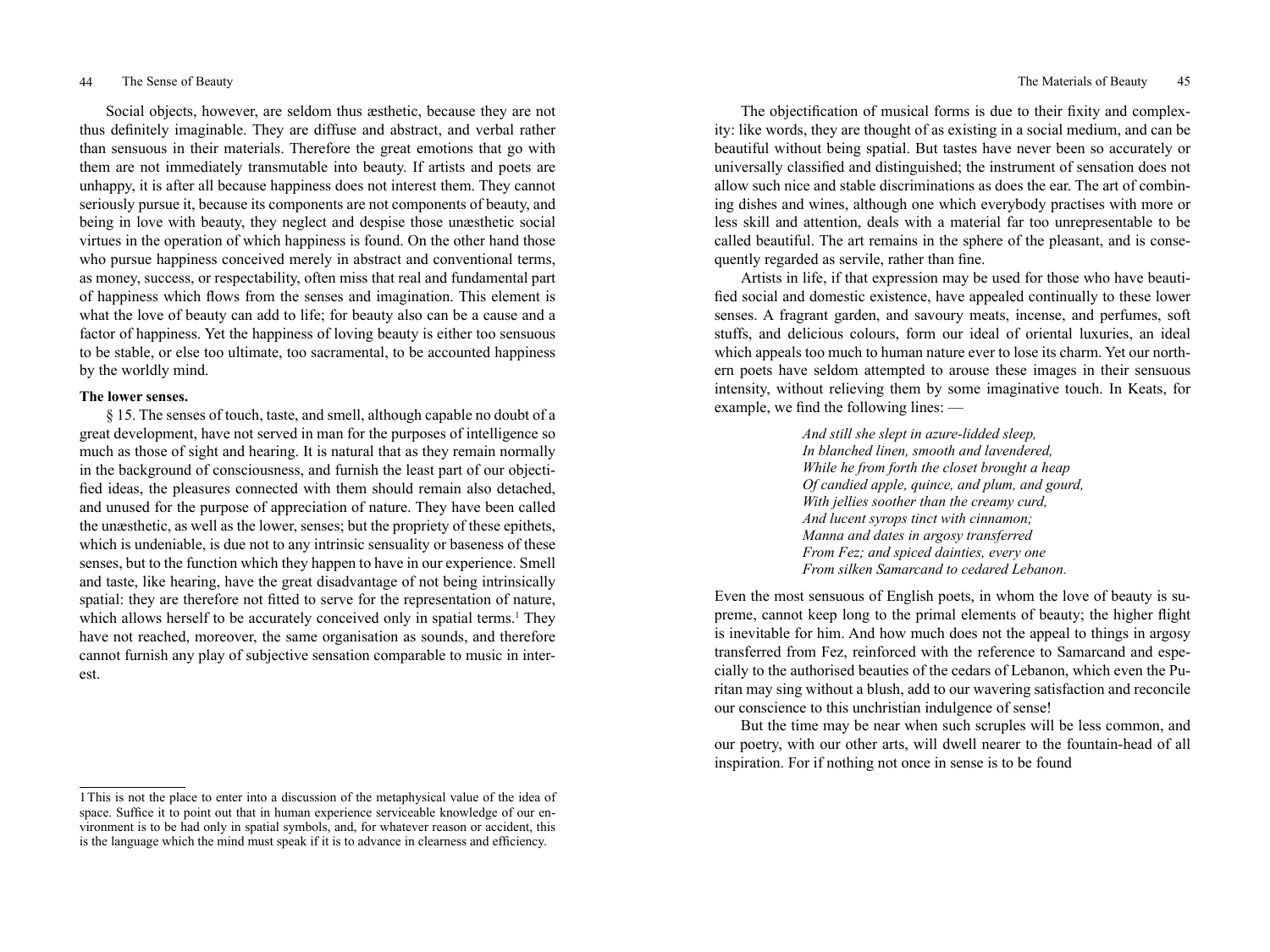in the intellect, much less is such a thing to be found in the imagination. If the cedars of Lebanon did not spread a grateful shade, or the winds rustle through the maze of their branches, if Lebanon had never been beautiful to sense, it would not now be a fit or poetic subject of allusion. And the word "Fez" would be without imaginative value if no traveller had ever felt the intoxication of the torrid sun, the languors of oriental luxury, or, like the British soldier, cried amid the dreary moralities of his native land: —

> *Take me somewhere east of Suez Where the best is like the worst, Where there ain't no ten commandments And a man may raise a thirst.*

Nor would Samarcand be anything but for the mystery of the desert and the picturesqueness of caravans, nor would an argosy be poetic if the sea had no voices and no foam, the winds and oars no resistance, and the rudder and taut sheets no pull. From these real sensations imagination draws its life, and suggestion its power. The sweep of the fancy is itself also agreeable; but the superiority of the distant over the present is only due to the mass and variety of the pleasures that can be suggested, compared with the poverty of those that can at any time be felt.

## **Sound.**

§ 16. Sound shares with the lower senses the disadvantage of having no intrinsic spatial character; it, therefore, forms no part of the properly abstracted external world, and the pleasures of the ear cannot become, in the literal sense, qualities of *things*. But there is in sounds such an exquisite and continuous gradation in pitch, and such a measurable relation in length, that an object almost as complex and describable as a visible one can be built out of them. What gives spatial forms their value in description of the environment is the ease with which discriminations and comparisons can be made in spatial objects: they are measurable, while unspatial sensations commonly are not. But sounds are also measurable in their own category: they have comparable pitches and durations, and definite and recognisable combinations of those sensuous elements are as truly *objects* as chairs and tables. Not that a musical composition exists in any mystical way, as a portion of the music of the spheres, which no one is hearing; but that, for a critical philosophy, visible objects are also nothing but possibilities of sensation. To the inner man, a real world is merely the shadow of that assurance

of eventual experience which accompanies sanity. This ideal objectivity can accrue to any mental figment that has enough cohesion, substance, and individuality to be describable and recognisable, and these qualities belong no less to audible than to spatial ideas.

There is, accordingly, some justification in Schopenhauer's speculative assertion that music repeats the entire world of sense, and is a parallel method of expression of the underlying substance, or will. The world of sound is certainly capable of infinite variety and, were our sense developed, of infinite extensions; and it has as much as the world of matter the power to interest us and to stir our emotions. It was therefore potentially as full of meaning. But it has proved the less applicable and constant apparition; and, therefore, music, which builds with its materials, while the purest and most impressive of the arts, is the least human and instructive of them.

The pleasantness of sounds has a simple physical basis. All sensations are pleasant only between certain limits of intensity; but the ear can discriminate easily between noises, that in themselves are uninteresting, if not annoying, and notes, which have an unmistakable charm. A sound is a note if the pulsations of the air by which it is produced recur at regular intervals. If there is no regular recurrence of waves, it is a noise. The rapidity of these regular beats determines the pitch of tones. That quality or *timbre* by which one sound is distinguished from another of the same pitch and intensity is due to the different complications of waves in the air; the ability to discriminate the various waves in the vibrating air is, therefore, the condition of our finding music in it; for every wave has its period, and what we call a noise is a complication of notes too complex for our organs or our attention to decipher.

We find here, at the very threshold of our subject, a clear instance of a conflict of principles which appears everywhere in æsthetics, and is the source and explanation of many conflicts of taste. Since a note is heard when a set of regular vibrations can be discriminated in the chaos of sound, it appears that the perception and value of this artistic element depends on abstraction, on the omission from the field of attention, of all the elements which do not conform to a simple law. This may be called the principle of purity. But if it were the only principle at work, there would be no music more beautiful than the tone of a tuning-fork. Such sounds, although delightful perhaps to a child, are soon tedious. The principle of purity must make some compromise with another principle, which we may call that of inter-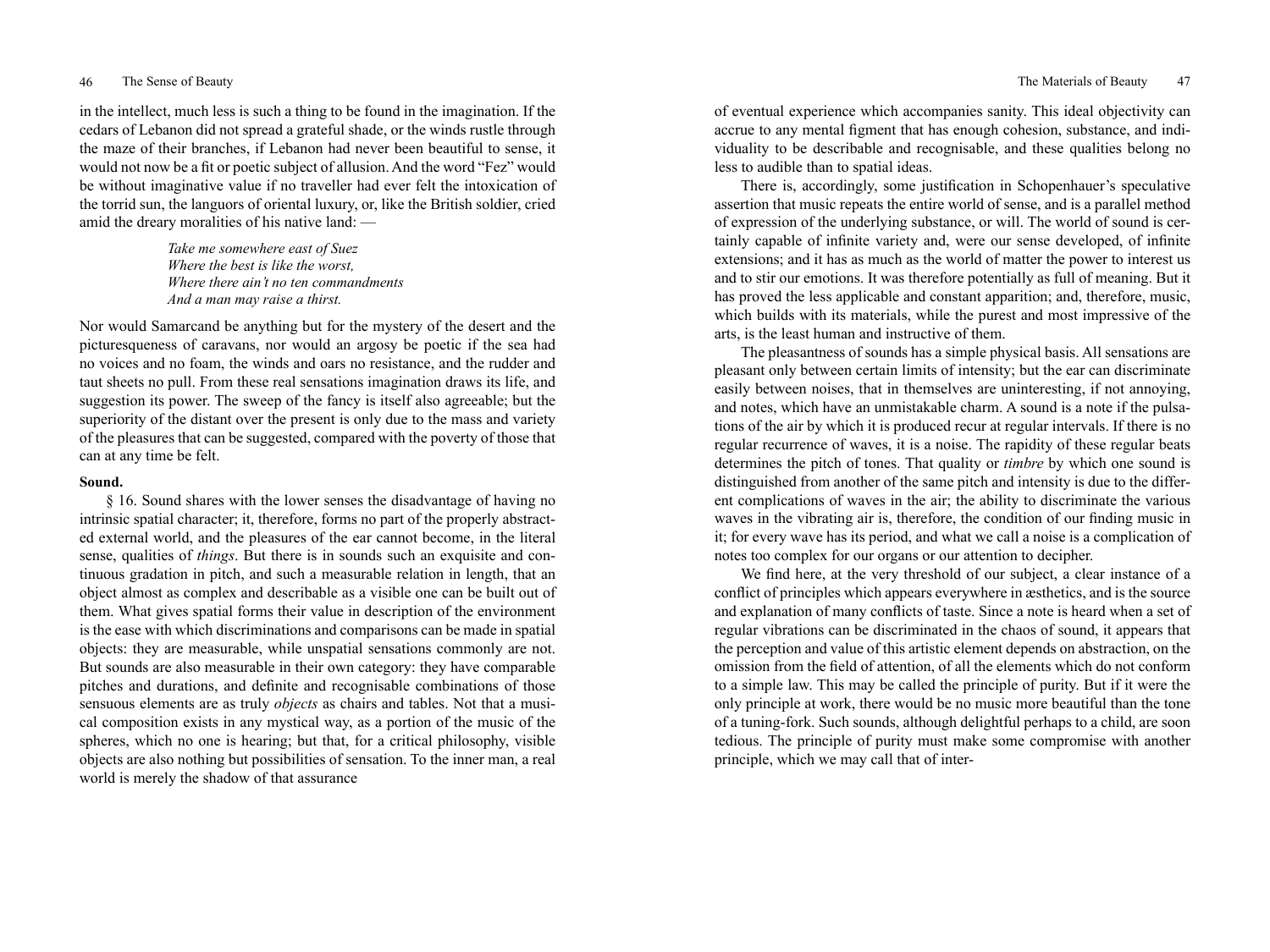est. The object must have enough variety and expression to hold our attention for a while, and to stir our nature widely.

As we are more acutely sensitive to results or to processes, we find the most agreeable effect nearer to one or to the other of these extremes of a tedious beauty or of an unbeautiful expressiveness. But these principles, as is clear, are not co-ordinate. The child who enjoys his rattle or his trumpet has æsthetic enjoyment, of however rude a kind; but the master of technique who should give a performance wholly without sensuous charm would be a gymnast and not a musician, and the author whose novels and poems should be merely expressive, and interesting only by their meaning and moral, would be a writer of history or philosophy, but not an artist. The principle of purity is therefore essential to æsthetic effect, but the principle of interest is subsidiary, and if appealed to alone would fail to produce beauty.

The distinction, however, is not absolute: for the simple sensation is itself interesting, and the complication, if it is appreciable by sense and does not require discursive thought to grasp it, is itself beautiful. There may be a work of art in which the sensuous materials are not pleasing, as a discourse without euphony, if the structure and expression give delight; and there may be an interesting object without perceived structure, like musical notes, or the blue sky. Perfection would, of course, lie in the union of elements all intrinsically beautiful, in forms also intrinsically so; but where this is impossible, different natures prefer to sacrifice one or the other advantage.

## **Colour.**

§ 17. In the eye we have an organ so differentiated that it is sensitive to a much more subtle influence than even that of air waves. There seems to be, in the interstellar spaces, some pervasive fluid, for the light of the remotest star is rapidly conveyed to us, and we can hardly understand how this radiation of light, which takes place beyond our atmosphere, could be realised without some medium. This hypothetical medium we call the ether. It is capable of very rapid vibrations, which are propagated in all directions, like the waves of sound, only much more quickly. Many common observations, such as the apparent interval between lightning and thunder, make us aware of the quicker motion of light. Now, since nature was filled with this responsive fluid, which propagated to all distances vibrations originating at any point, and moreover as these vibrations, when intercepted by a solid body, were reflected wholly or in part, it obviously became very advantageous to

every animal to develope an organ sensitive to these vibrations — sensitive, that is, to light. For this would give the mind instantaneous impressions dependent upon the presence and nature of distant objects.

To this circumstance we must attribute the primacy of sight in our perception, a primacy that makes light the natural symbol of knowledge. When the time came for our intelligence to take the great metaphysical leap, and conceive its content as permanent and independent, or, in other words, to imagine things, the idea of these things had to be constructed out of the materials already present to the mind. But the fittest material for such construction was that furnished by the eye, since it is the eye that brings us into widest relations with our actual environment, and gives us the quickest warning of approaching impressions. Sight has a prophetic function. We are less interested in it for itself than for the suggestion it brings of what may follow after. Sight is a method of presenting psychically what is practically absent; and as the essence of the thing is its existence in our absence, the thing is spontaneously conceived in terms of sight.

Sight is, therefore, perception par excellence, since we become most easily aware of objects through visual agency and in visual terms. Now, as the values of perception are those we call æsthetic, and there could be no beauty if there was no conception of independent objects, we may expect to find beauty derived mainly from the pleasures of sight. And, in fact, form, which is almost a synonym of beauty, is for us usually something visible: it is a synthesis of the seen. But prior to the effect of form, which arises in the constructive imagination, comes the effect of colour; this is purely sensuous, and no better intrinsically than the effects of any other sense: but being more involved in the perception of objects than are the rest, it becomes more readily an element of beauty.

The values of colours differ appreciably and have analogy to the differing values of other sensations. As sweet or pungent smells, as high and low notes, or major and minor chords, differ from each other by virtue of their different stimulation of the senses, so also red differs from green, and green from violet. There is a nervous process for each, and consequently a specific value. This emotional quality has affinity to the emotional quality of other sensations; we need not be surprised that the high rate of vibration which yields a sharp note to the ear should involve somewhat the same feeling that is produced by the high rate of vibration which, to the eye, yields a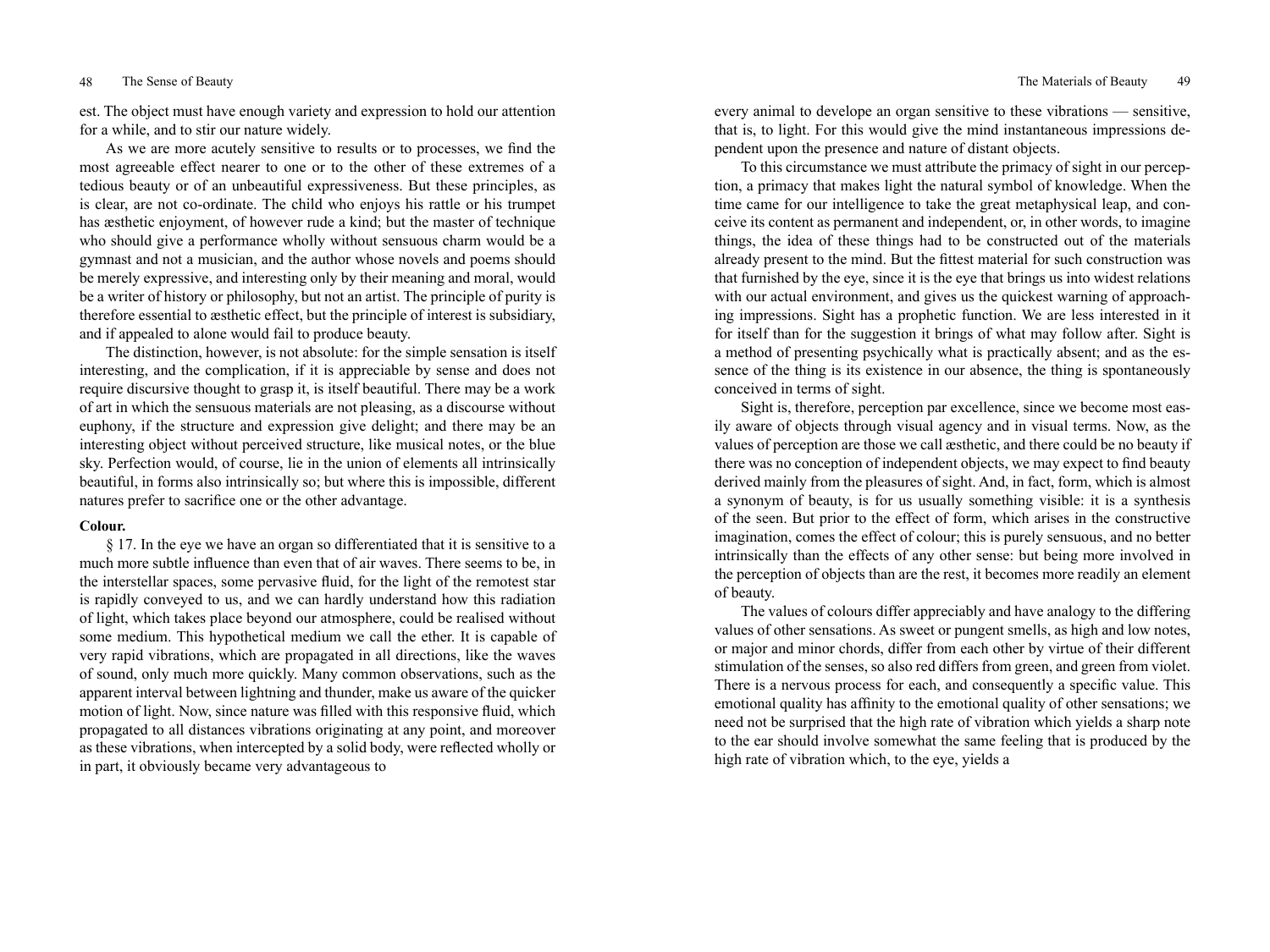violet colour. These affinities escape many minds; but it is conceivable that the sense of them should be improved by accident or training. There are certain effects of colour which give all men pleasure, and others which jar, almost like a musical discord. A more general development of this sensibility would make possible a new abstract art, an art that should deal with colours as music does with sound.

We have not studied these effects, however, with enough attention, we have not allowed them to penetrate enough into the soul, to think them very significant. The stimulation of fireworks, or of kaleidoscopic effects, seems to us trivial. But everything which has a varied content has a potentiality of form and also of meaning. The form will be enjoyed as soon as attention accustoms us to discriminate and recognise its variations; and meaning will accrue to it, when the various emotional values of these forms ally the new object to all other experiences which involve similar emotions, and thus give it a sympathetic environment in the mind. The colours of the sunset have a brilliancy that attracts attention, and a softness and illusiveness that enchant the eye; while the many associations of the evening and of heaven gather about this kindred charm and deepen it. Thus the most sensuous of beauties can be full of sentimental suggestion. In stained glass, also, we have an example of masses of colour made to exert their powerful direct influence, to intensify an emotion eventually to be attached to very ideal objects; what is in itself a gorgeous and unmeaning ornament, by its absolute impressiveness becomes a vivid symbol of those other ultimates which have a similar power over the soul.

# **Materials surveyed.**

§ 18. We have now gone over those organs of perception that give us the materials out of which we construct objects, and mentioned the most conspicuous pleasures which, as they arise from those organs, are easily merged in the ideas furnished by the same. We have also noticed that these ideas, conspicuous as they are in our developed and operating consciousness, are not so much factors in our thought, independent contributors to it, as they are discriminations and excisions in its content, which, after they are all made, leave still a background of vital feeling. For the outer senses are but a portion of our sensorium, and the ideas of each, or of all together, but a portion of our consciousness.

The pleasures which accompany ideation we have also found to be unitary and vital; only just as for practical purposes it is necessary to

abstract and discriminate the contribution of one sense from that of another, and thus to become aware of particular and definable impressions, so it is natural that the diffused emotional tone of the body should also be divided, and a certain modicum of pleasure or pain should be attributed to each idea. Our pleasures are thus described as the pleasures of touch, taste, smell, hearing, and sight, and may become elements of beauty at the same time as the ideas to which they are attached become elements of objects. There is, however, a remainder of emotion as there is a remainder of sensation; and the importance of this remainder — of the continuum in which lie all particular pleasures and pains — was insisted upon in the beginning.

The beauty of the world, indeed, cannot be attributed wholly or mainly to pleasures thus attached to abstracted sensations. It is only the beauty of the materials of things which is drawn from the pleasures of sensation. By far the most important effects are not attributable to these materials, but to their arrangement and their ideal relations. We have yet to study those processes of our mind by which this arrangement and these relations are conceived; and the pleasures which we can attach to these processes may then be added to the pleasures attached to sense as further and more subtle elements of beauty.

But before passing to the consideration of this more intricate subject, we may note that however subordinate the beauty may be which a garment, a building, or a poem derives from its sensuous material, yet the presence of this sensuous material is indispensable. Form cannot be the form of nothing. If, then, in finding or creating beauty, we ignore the materials of things, and attend only to their form, we miss an ever-present opportunity to heighten our effects. For whatever delight the form may bring, the material might have given delight already, and so much would have been gained towards the value of the total result.

Sensuous beauty is not the greatest or most important element of effect, but it is the most primitive and fundamental, and the most universal. There is no effect of form which an effect of material could not enhance, and this effect of material, underlying that of form, raises the latter to a higher power and gives the beauty of the object a certain poignancy, thoroughness, and infinity which it otherwise would have lacked. The Parthenon not in marble, the king's crown not of gold, and the stars not of fire, would be feeble and prosaic things. The greater hold which material beauty has upon the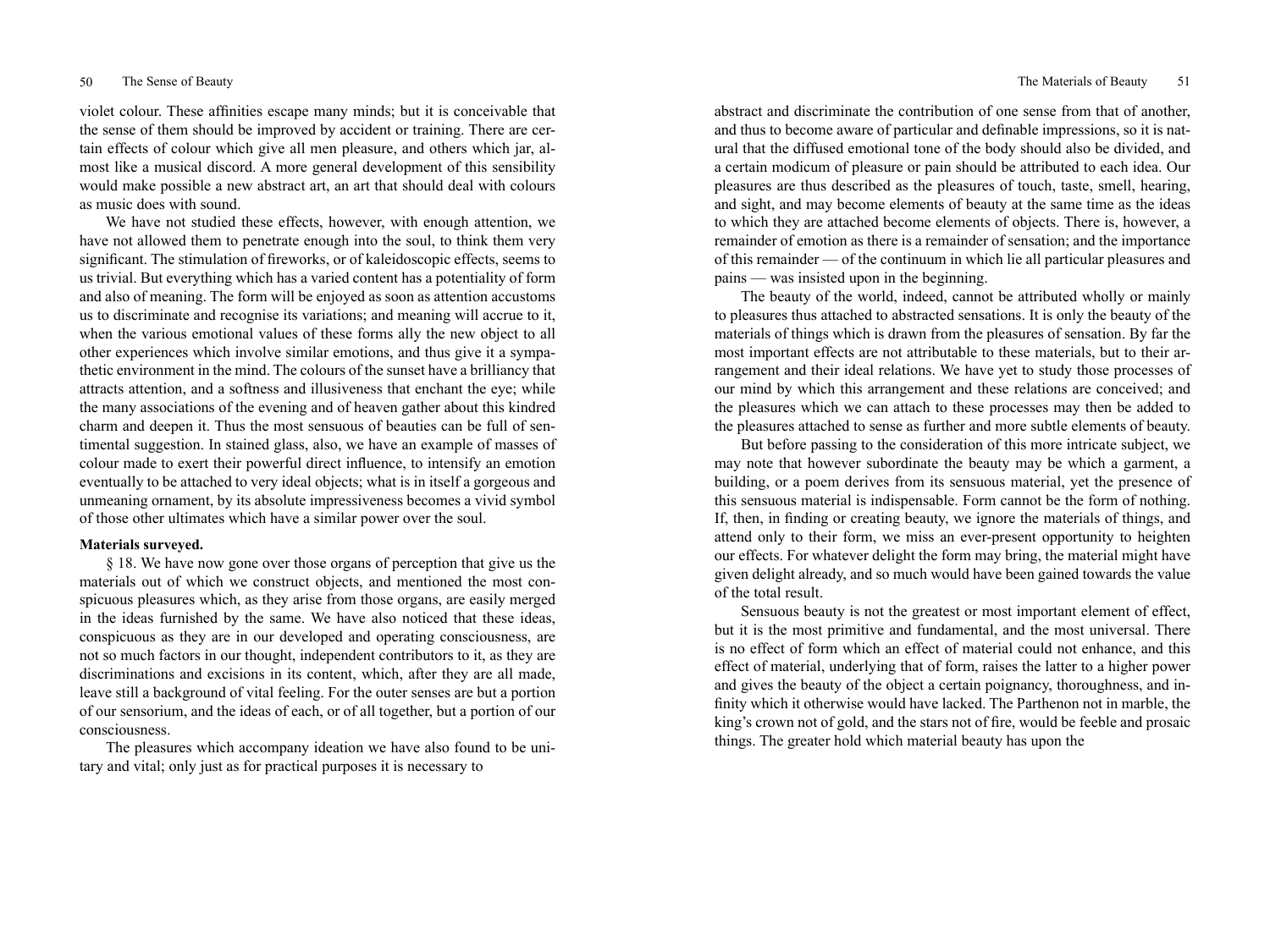senses, stimulates us here, where the form is also sublime, and lifts and intensifies our emotions. We need this stimulus if our perceptions are to reach the highest pitch of strength and acuteness. Nothing can be ravishing that is not beautiful pervasively.

And another point. The wider diffusion of sensuous beauty makes it as it were the poor man's good. Fewer factors are needed to produce it and less training to appreciate it. The senses are indispensable instruments of labour, developed by the necessities of life; but their perfect development produces a harmony between the inward structure and instinct of the organ and the outward opportunities for its use; and this harmony is the source of continual pleasures. In the sphere of sense, therefore, a certain cultivation is inevitable in man; often greater, indeed, among rude peoples, perhaps among animals, than among those whose attention takes a wider sweep and whose ideas are more abstract. Without requiring, therefore, that a man should rise above his station, or develope capacities which his opportunities will seldom employ, we may yet endow his life with æsthetic interest, if we allow him the enjoyment of sensuous beauty. This enriches him without adding to his labour, and flatters him without alienating him from his world.

Taste, when it is spontaneous, always begins with the senses. Children and savages, as we are so often told, delight in bright and variegated colours; the simplest people appreciate the neatness of muslin curtains, shining varnish, and burnished pots. A rustic garden is a shallow patchwork of the liveliest flowers, without that reserve and repose which is given by spaces and masses. Noise and vivacity is all that childish music contains, and primitive songs add little more of form than what is required to compose a few monotonous cadences. These limitations are not to be regretted; they are a proof of sincerity. Such simplicity is not the absence of taste, but the beginning of it.

A people with genuine æsthetic perceptions creates traditional forms and expresses the simple pathos of its life, in unchanging but significant themes, repeated by generation after generation. When sincerity is lost, and a snobbish ambition is substituted, bad taste comes in. The essence of it is a substitution of non-æsthetic for æsthetic values. To love glass beads because they are beautiful is barbarous, perhaps, but not vulgar; to love jewels only because they are dear is vulgar, and to betray the motive by placing them ineffectively is an offence against taste. The test is always the same: Does

the thing itself actually please? If it does, your taste is real; it may be different from that of others, but is equally justified and grounded in human nature. If it does not, your whole judgment is spurious, and you are guilty, not of heresy, which in æsthetics is orthodoxy itself, but of hypocrisy, which is a selfexcommunication from its sphere.

Now, a great sign of this hypocrisy is insensibility to sensuous beauty. When people show themselves indifferent to primary and fundamental effects, when they are incapable of finding pictures except in frames or beauties except in the great masters, we may justly suspect that they are parrots, and that their verbal and historical knowledge covers a natural lack of æsthetic sense. Where, on the contrary, insensibility to higher forms of beauty does not exclude a natural love of the lower, we have every reason to be encouraged; there is a true and healthy taste, which only needs experience to refine it. If a man demands light, sound, and splendour, he proves that he has the æsthetic equilibrium; that appearances as such interest him, and that he can pause in perception to enjoy. We have but to vary his observation, to enlarge his thought, to multiply his discriminations — all of which education can do — and the same æsthetic habit will reveal to him every shade of the fit and fair. Or if it should not, and the man, although sensuously gifted, proved to be imaginatively dull, at least he would not have failed to catch an intimate and wide-spread element of effect. The beauty of material is thus the groundwork of all higher beauty, both in the object, whose form and meaning have to be lodged in something sensible, and in the mind, where sensuous ideas, being the first to emerge, are the first that can arouse delight.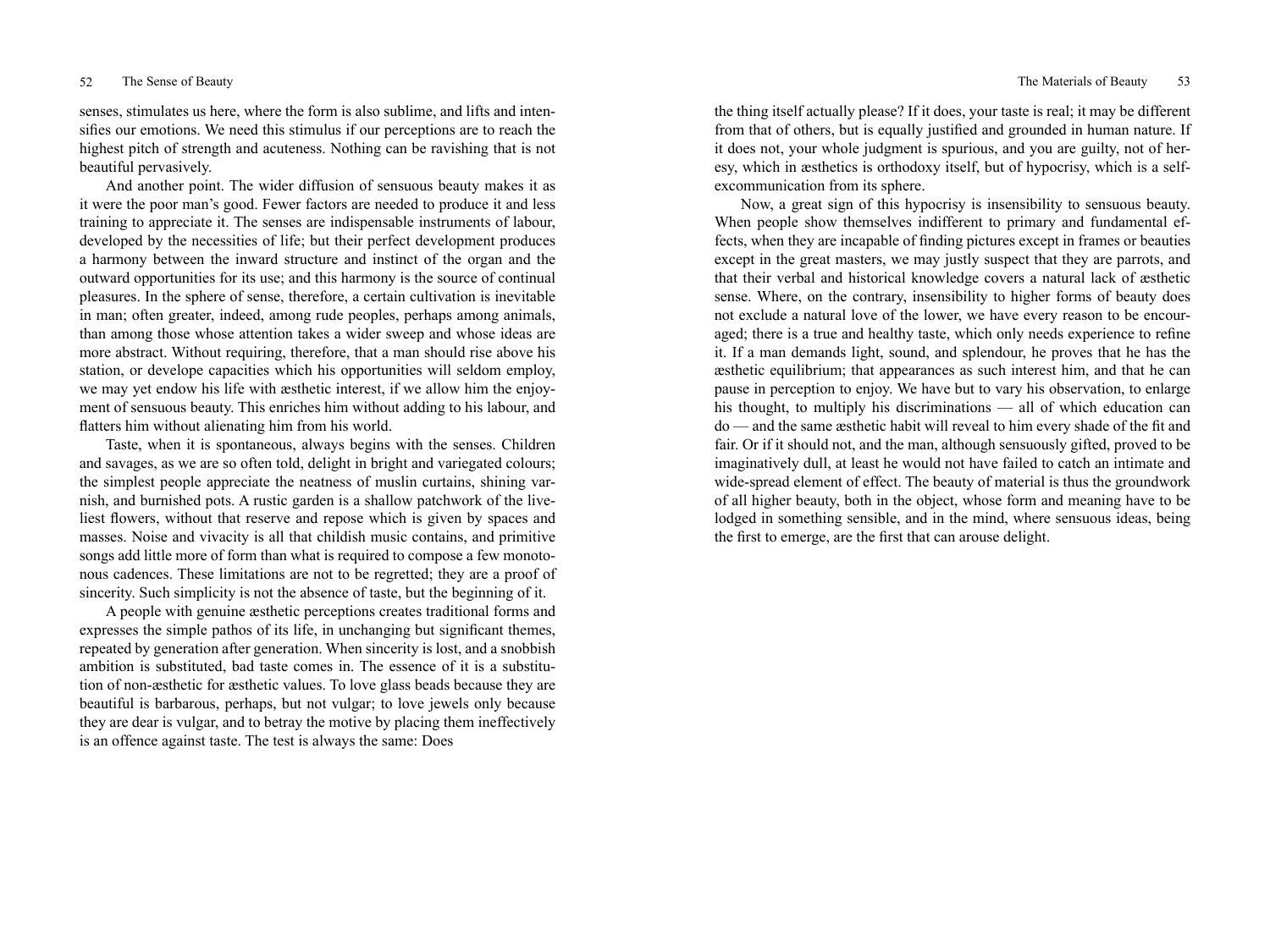# FORM

# **There is a beauty of form.**

§ 19. The most remarkable and characteristic problem of æsthetics is that of beauty of form. Where there is a sensuous delight, like that of colour, and the impression of the object is in its elements agreeable, we have to look no farther for an explanation of the charm we feel. Where there is expression, and an object indifferent to the senses is associated with other ideas which are interesting, the problem, although complex and varied, is in principle comparatively plain. But there is an intermediate effect which is more mysterious, and more specifically an effect of beauty. It is found where sensible elements, by themselves indifferent, are so united as to please in combination. There is something unexpected in this phenomenon, so much so that those who cannot conceive its explanation often reassure themselves by denying its existence. To reduce beauty of form, however, to beauty of elements would not be easy, because the creation and variation of effect, by changing the relation of the simplest lines, offers too easy an experiment in refutation. And it would, moreover, follow to the comfort of the vulgar that all marble houses are equally beautiful.

To attribute beauty of form to expression is more plausible. If I take the meaningless short lines in the figure and arrange them in the given ways, intended to represent the human face, there appear at once notably different æsthetic values. Two of the forms are differently grotesque and one approximately beautiful. Now these effects are due to the expression of the lines; not only because they make one think of fair or ugly faces, but because, it may be said, these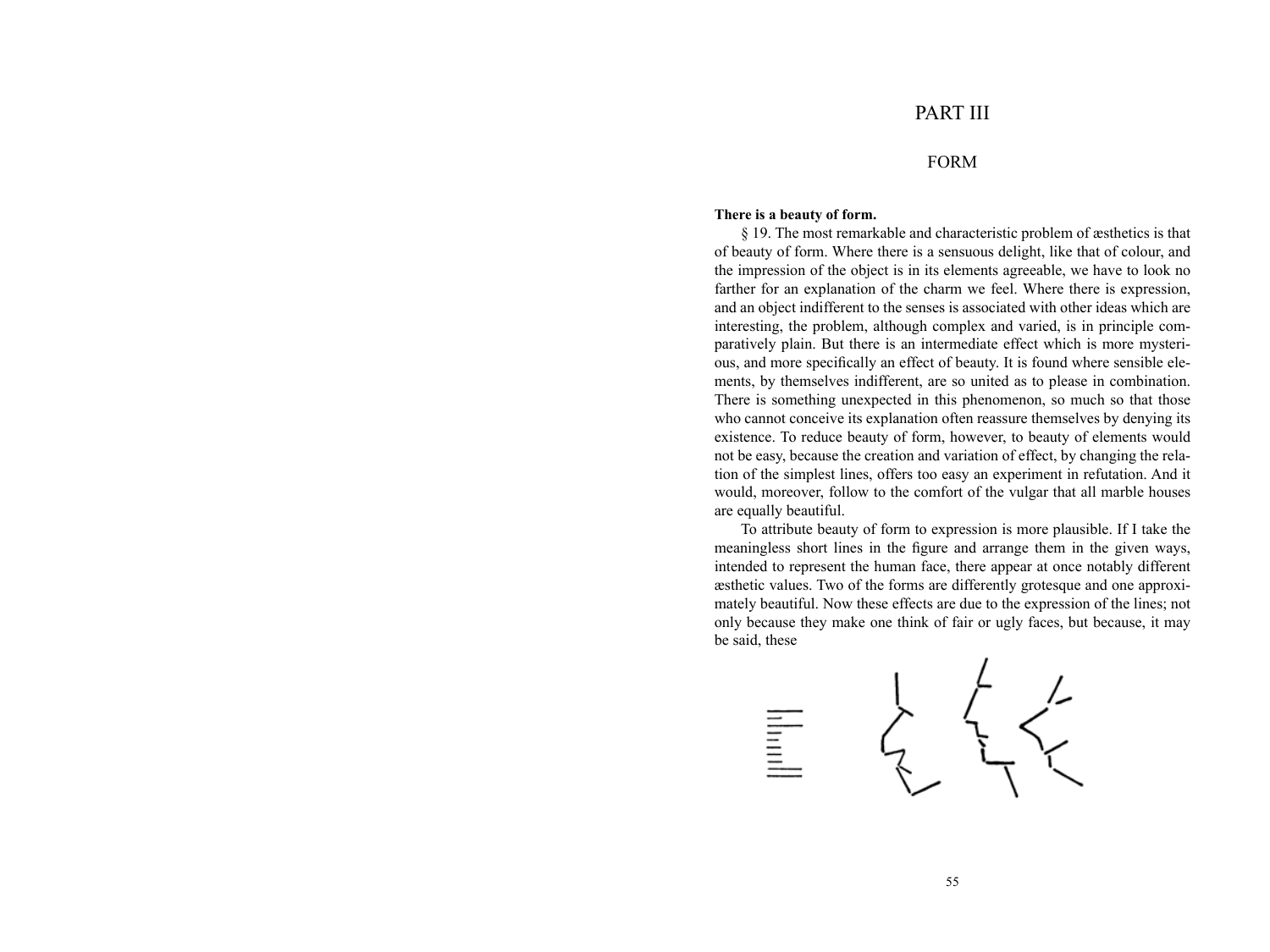## 56 The Sense of Beauty Form 57

faces would in reality be fair or ugly, according to their expression, according to the vital and moral associations of the different types.

Nevertheless, beauty of form cannot be reduced to expression without denying the existence of immediate æsthetic values altogether, and reducing them all to suggestions of moral good. For if the object expressed by the form, and from which the form derives its value, had itself beauty of form, we should not advance; we must come somewhere to the point where the expression is of something else than beauty; and this something else would of course be some practical or moral good. Moralists are fond of such an interpretation, and it is a very interesting one. It puts beauty in the same relation to morals in which morals stand to pleasure and pain; both would be intuitions, qualitatively new, but with the same materials; they would be new perspectives of the same object.

But this theory is actually inadmissible. Innumerable æsthetic effects, indeed all specific and unmixed ones, are direct transmutations of pleasures and pains; they express nothing extrinsic to themselves, much less moral excellences. The detached lines of our figure signify nothing, but they are not absolutely uninteresting; the straight line is the simplest and not the least beautiful of forms. To say that it owes its interest to the thought of the economy of travelling over the shortest road, or of other practical advantages, would betray a feeble hold on psychological reality. The impression of a straight line differs in a certain almost emotional way from that of a curve, as those of various curves do from one another. The quality of the sensation is different, like that of various colours or sounds. To attribute the character of these forms to association would be like explaining sea-sickness as the fear of shipwreck. There is a distinct quality and value, often a singular beauty, in these simple lines that is intrinsic in the perception of their form.

It would be pedantic, perhaps, anywhere but in a treatise on æsthetics, to deny to this quality the name of expression; we might commonly say that the circle has one expression and the oval another. But what does the circle express except circularity, or the oval except the nature of the ellipse? Such expression *expresses* nothing; it is really *im*pression. There may be analogy between it and other impressions; we may admit that odours, colours, and sounds correspond, and may mutually suggest one another; but this analogy is a superadded charm felt by very sensitive natures, and does not constitute the original

value of the sensations. The common emotional tinge is rather what enables them to suggest one another, and what makes them comparable. Their expression, such as it is, is therefore due to the accident that both feelings have a kindred quality; and this quality has its effectiveness for sense independently of the perception of its recurrence in a different sphere. We shall accordingly take care to reserve the term "expression" for the suggestion of some other and assignable object, from which the expressive thing borrows an interest; and we shall speak of the intrinsic quality of forms as their emotional tinge or specific value.

# **Physiology of the perception of form.**

§ 20. The charm of a line evidently consists in the relation of its parts; in order to understand this interest in spatial relations, we must inquire how they are perceived.<sup>1</sup>

If the eye had its sensitive surface, the retina, exposed directly to the light, we could never have a perception of form any more than in the nose or ear, which also perceive the object through media. When the perception is not through a medium, but direct, as in the case of the skin, we might get a notion of form, because each point of the object would excite a single point in the skin, and as the sensations in different parts of the skin differ in quality, a manifold of sense, in which discrimination of parts would be involved, could be presented to the mind. But when the perception is through a medium, a difficulty arises.

Any point, *a*, in the object will send a ray to every point, *a'*, *b'*, *c'*, of the sensitive surface; every point of the retina will therefore be similarly affected, since each will receive rays from every part of the object. If all the rays from one point of the object, *a*, are to be concentrated on a corresponding point of the retina, *a'*, which would then become the exclusive representative of *a*, we must have one or more refracting surfaces interposed, to gather the rays together. The presence of the lens, with its various coatings, has made



1The discussion is limited in this chapter to visible form; audible form is probably capable of a parallel treatment, but requires studies too technical for this place.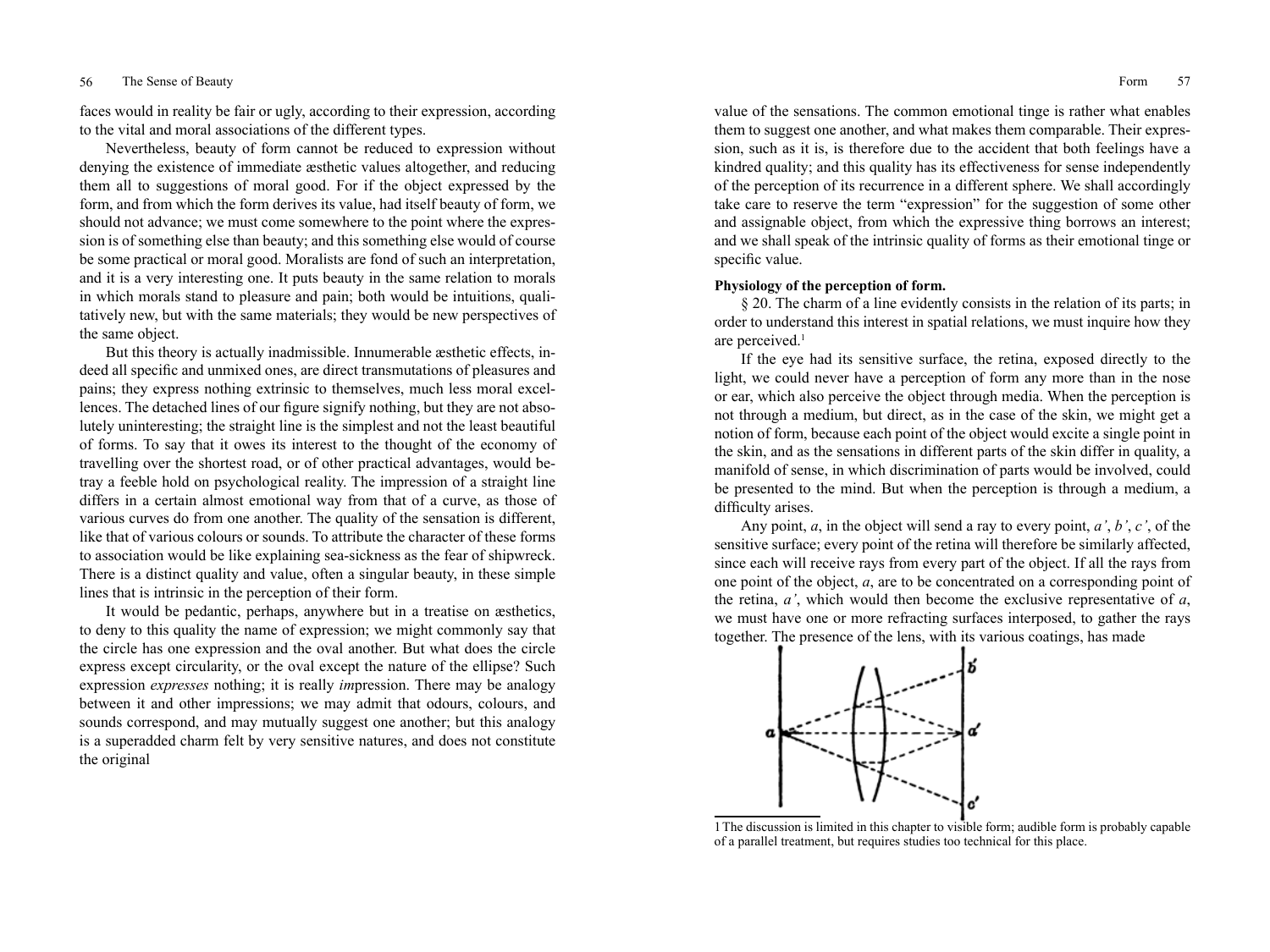representation of point by point possible for the eye. The absence of such an instrument makes the same sort of representation impossible to other senses, such as the nose, which does not smell in one place the effluvia of one part of the environment and in another place the effluvia of another, but smells indiscriminately the combination of all. Eyes without lenses, like those possessed by some animals, undoubtedly give only a consciousness of diffused light, without the possibility of boundaries or divisions in the field of view. The abstraction of colour from form is therefore by no means an artificial one, since, by a simplification of the organ of sense, one may be perceived without the other.

But even if the lens enables the eye to receive a distributed image of the object, the manifold which consciousness would perceive would not be necessarily a manifold of parts juxtaposed in space. Each point of the retina might send to the brain a detached impression; these might be comparable, but not necessarily in their spatial position. The ear sends to the brain such a manifold of impressions (since the ear also has an apparatus by which various external differences in rapidity of vibrations are distributed into different parts of the organ). But this discriminated manifold is a manifold of pitches, not of positions. How does it happen that the manifold conveyed by the optic nerve appears in consciousness as spatial, and that the relation between its elements is seen as a relation of position?

An answer to this question has been suggested by various psychologists. The eye, by an instinctive movement, turns so as to bring every impression upon that point of the retina, near its centre, which has the acutest sensibility. A series of muscular sensations therefore always follows upon the conspicuous excitement of any outlying point. The object, as the eye brings it to the centre of vision, excites a series of points upon the retina; and the local sign, or peculiar quality of sensation, proper to each of these spots, is associated with that series of muscular feelings involved in turning the eyes. These feelings henceforth revive together; it is enough that a point in the periphery of the retina should receive a ray, for the mind to feel, together with that impression, the suggestion of a motion, and of the line of points that lies between the excited point and the centre of vision. A network of associations is thus formed, whereby the sensation of each retinal point is connected with all the others in a manner which is that of points in a plane. Every visible point becomes thus a point in a field, and has a felt radiation of lines of possible motion about it. Our

notion of visual space has this origin, since the manifold of retinal impressions is distributed in a manner which serves as the type and exemplar of what we mean by a surface.

# **Values of geometrical figures.**

§ 21. The reader will perhaps pardon these details and the strain they put on his attention, when he perceives how much they help us to understand the value of forms. The sense, then, of the position of any point consists in the tensions in the eye, that not only tends to bring that point to the centre of vision, but feels the suggestion of all the other points which are related to the given one in the web of visual experience. The definition of space as the possibility of motion is therefore an accurate and significant one, since the most direct and native perception of space we can have is the awakening of many tendencies to move our organs.

For example, if a circle is presented, the eye will fall upon its centre, as to the centre of gravity, as it were, of the balanced attractions of all the points; and there will be, in that position, an indifference and sameness of sensation, in whatever direction some accident moves the eye, that accounts very well for the emotional quality of the circle. It is a form which, although beautiful in its purity and simplicity, and wonderful in its continuity, lacks any stimulating quality, and is often ugly in the arts, especially when found in vertical surfaces where it is not always seen in perspective. For horizontal surfaces it is better because it is there always an ellipse to vision, and the ellipse has a less dull and stupefying effect. The eye can move easily, organise and subordinate its parts, and its relations to the environment are not similar in all directions. Small circles, like buttons, are not in the same danger of becoming ugly, because the eye considers them as points, and they diversify and help to divide surfaces, without appearing as surfaces themselves.

The straight line offers a curious object for analysis. It is not for the eye a very easy form to grasp. We bend it or we leave it. Unless it passes through the centre of vision, it is obviously a tangent to the points which have analogous relations to that centre. The local signs or tensions of the points in such a tangent vary in an unseizable progression; there is violence in keeping to it, and the effect is forced. This makes the dry and stiff quality of any long straight line, which the skilful Greeks avoided by the curves of their columns and entablatures, and the less economical barbarians by a profusion of interruptions and ornaments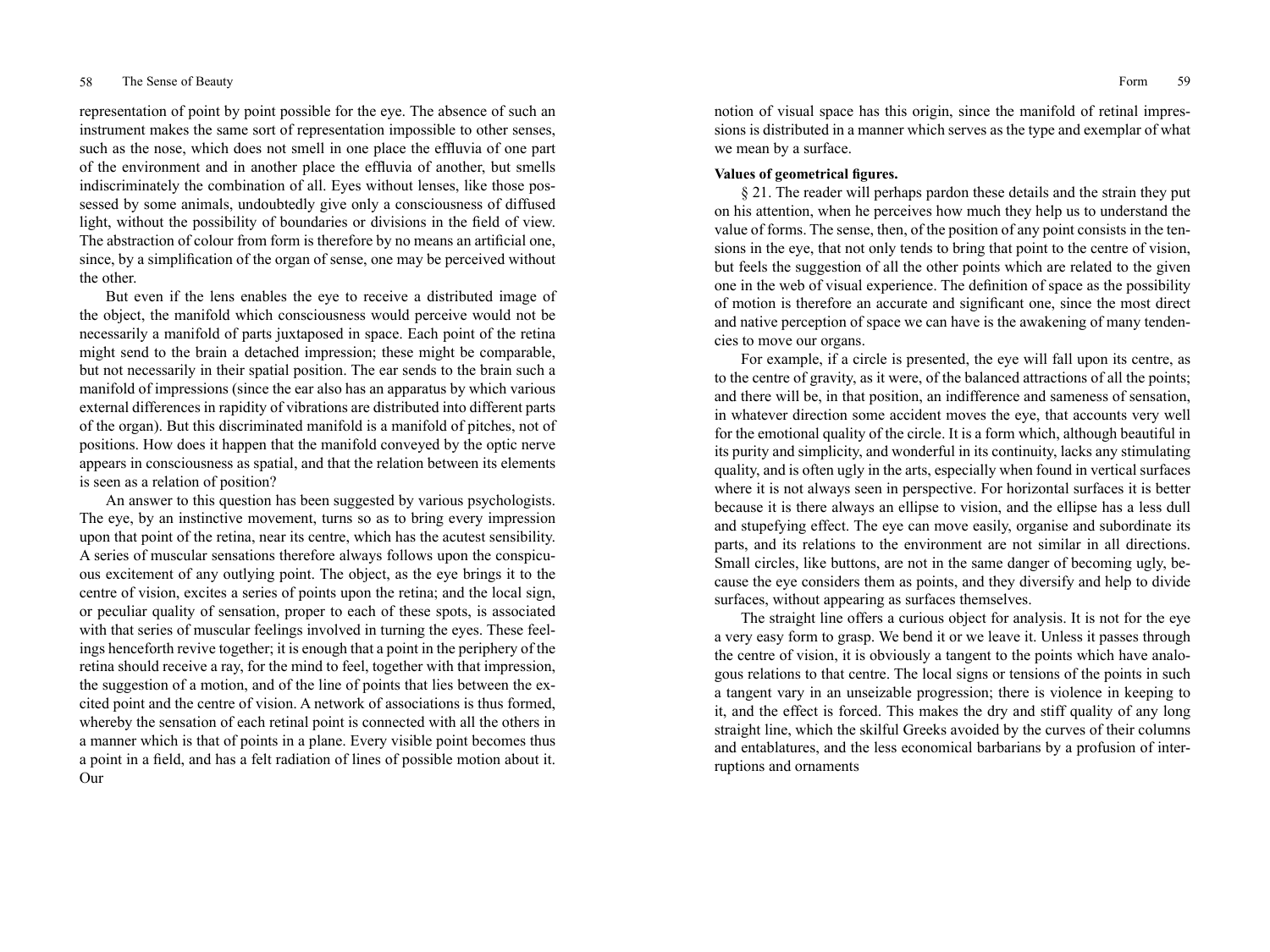## 60 The Sense of Beauty Form 61

The straight line, when made the direct object of attention, is, of course, followed by the eye and not seen by the outlying parts of the retina in one eccentric position. The same explanation is good for this more common case, since the consciousness that the eye travels in a straight line consists in the surviving sense of the previous position, and in the manner in which the tensions of these various positions overlap. If the tensions change from moment to moment entirely, we have a broken, a fragmentary effect, as that of zigzag, where all is dropping and picking up again of associated motions; in the straight line, much prolonged, we have a gradual and inexorable rending of these tendencies to associated movements.

In the curves we call flowing and graceful, we have, on the contrary, a more natural and rhythmical set of movements in the optic muscles; and certain points in the various gyrations make rhymes and assonances, as it were, to the eye that reaches them. We find ourselves at every turn reawakening, with a variation, the sense of the previous position. It is easy to understand by analogy with the superficially observed conditions of pleasure, that such rhythms and harmonies should be delightful. The deeper question of the physical basis of pleasure we have not intended to discuss. Suffice it that measure, in quantity, in intensity, and in time, must involve that physiological process, whatever it may be, the consciousness of which is pleasure.

## **Symmetry.**

§ 22. An important exemplification of these physiological principles is found in the charm of symmetry. When for any reason the eye is to be habitually directed to a single point, as to the opening of a gate or window, to an altar, a throne, a stage, or a fireplace, there will be violence and distraction caused by the tendency to look aside in the recurring necessity of looking forward, if the object is not so arranged that the tensions of eye are balanced, and the centre of gravity of vision lies in the point which one is obliged to keep in sight. In all such objects we therefore require bilateral symmetry. The necessity of vertical symmetry is not felt because the eyes and head do not so readily survey objects from top to bottom as from side to side. The inequality of the upper and lower parts does not generate the same tendency to motion, the same restlessness, as does the inequality of the right and left sides of an object in front of us. The comfort and economy that comes from

muscular balance in the eye, is therefore in some cases the source of the value of symmetry.<sup>1</sup>

In other cases symmetry appeals to us through the charm of recognition and rhythm. When the eye runs over a façade, and finds the objects that attract it at equal intervals, an expectation, like the anticipation of an inevitable note or requisite word, arises in the mind, and its non-satisfaction involves a shock. This shock, if caused by the emphatic emergence of an interesting object, gives the effect of the picturesque; but when it comes with no compensation, it gives us the feeling of ugliness and imperfection — the defect which symmetry avoids. This kind of symmetry is accordingly in itself a negative merit, but often the condition of the greatest of all merits, — the permanent power to please. It contributes to that completeness which delights without stimulating, and to which our jaded senses return gladly, after all sorts of extravagances, as to a kind of domestic peace. The inwardness and solidity of this quiet beauty comes from the intrinsic character of the pleasure which makes it up. It is no adventitious charm; but the eye in its continual passage over the object finds always the same response, the same adequacy; and the very process of perception is made delightful by the object's fitness to be perceived. The parts, thus coalescing, form a single object, the unity and simplicity of which are based upon the rhythm and correspondence of its elements.

Symmetry is here what metaphysicians call a principle of individuation. By the emphasis which it lays upon the recurring elements, it cuts up the field into determinate units; all that lies between the beats is one interval, one individual. If there were no recurrent impressions, no corresponding points, the field of perception would remain a fluid continuum, without defined and recognisable divisions. The outlines of most things are symmetrical because we choose what symmetrical lines we find to be the boundaries of objects. Their symmetry is the condition of their unity, and their unity of their individuality and separate existence.

Experience, to be sure, can teach us to regard unsymmetrical objects as wholes, because their elements move and change together in nature; but this is a principle of individuation, *a posteriori*, founded on the association of recognised elements. These elements, to be

<sup>1</sup>The relation to stability also makes us sensitive to certain kinds of symmetry; but this is an adventitious consideration with which we are not concerned.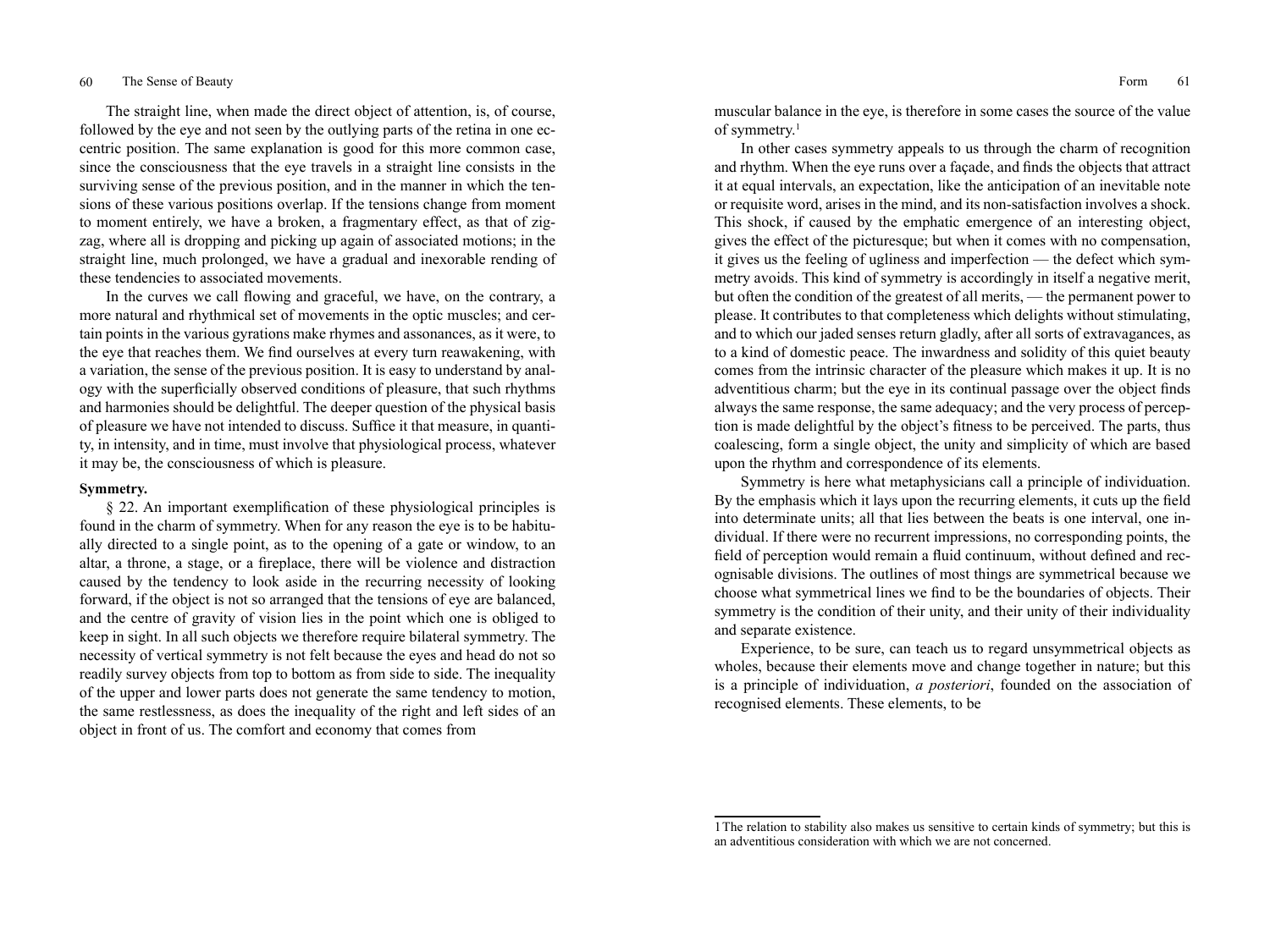recognised and seen to go together and form one thing, must first be somehow discriminated; and the symmetry, either of their parts, or of their position as wholes, may enable us to fix their boundaries and to observe their number. The category of unity, which we are so constantly imposing upon nature and its parts, has symmetry, then, for one of its instruments, for one of its bases of application.

If symmetry, then, is a principle of individuation and helps us to distinguish objects, we cannot wonder that it helps us to enjoy the perception. For our intelligence loves to perceive; water is not more grateful to a parched throat than a principle of comprehension to a confused understanding. Symmetry clarifies, and we all know that light is sweet. At the same time, we can see why there are limits to the value of symmetry. In objects, for instance, that are too small or too diffused for composition, symmetry has no value. In an avenue symmetry is stately and impressive, but in a large park, or in the plan of a city, or the side wall of a gallery it produces monotony in the various views rather than unity in any one of them. Greek temples, never being very large, were symmetrical on all their façades; Gothic churches were generally designed to be symmetrical only in the west front, and in the transepts, while the side elevation as a whole was eccentric. This was probably an accident, due to the demands of the interior arrangement; but it was a fortunate one, as we may see by contrasting its effect with that of our stations, exhibition buildings, and other vast structures, where symmetry is generally introduced even in the most extensive façades which, being too much prolonged for their height, cannot be treated as units. The eye is not able to take them in at a glance, and does not get the effect of repose from the balance of the extremes, while the mechanical sameness of the sections, surveyed in succession, makes the impression of an unmeaning poverty of resource.

Symmetry thus loses its value when it cannot, on account of the size of the object, contribute to the unity of our perception. The synthesis which it facilitates must be instantaneous. If the comprehension by which we unify our object is discursive, as, for instance, in conceiving the arrangement and numbering of the streets of New York, or the plan of the Escurial, the advantage of symmetry is an intellectual one; we can better imagine the relations of the parts, and draw a map of the whole in the fancy; but there is no advantage to direct perception, and therefore no added beauty. Symmetry is superfluous in those objects. Similarly animal and vegetable forms gain

nothing by being symmetrically displayed, if the sense of their life and motion is to be given. When, however, these forms are used for mere decoration, not for the expression of their own vitality, then symmetry is again required to accentuate their unity and organisation. This justifies the habit of conventionalising natural forms, and the tendency of some kinds of hieratic art, like the Byzantine or Egyptian, to affect a rigid symmetry of posture. We can thereby increase the unity and force of the image without suggesting that individual life and mobility, which would interfere with the religious function of the object, as the symbol and embodiment of an impersonal faith.

# **Form the unity of a manifold.**

§ 23. Symmetry is evidently a kind of unity in variety, where a whole is determined by the rhythmic repetition of similars. We have seen that it has a value where it is an aid to unification. Unity would thus appear to be the virtue of forms; but a moment's reflection will show us that unity cannot be absolute and be a form; a form is an aggregation, it must have elements, and the manner in which the elements are combined constitutes the character of the form. A perfectly simple perception, in which there was no consciousness of the distinction and relation of parts, would not be a perception of form; it would be a sensation. Physiologically these sensations may be aggregates and their values, as in the case of musical tones, may differ according to the manner in which certain elements, beats, vibrations, nervous processes, or what not, are combined; but for consciousness the result is simple, and the value is the pleasantness of a datum and not of a process. Form, therefore, does not appeal to the unattentive; they get from objects only a vague sensation which may in them awaken extrinsic associations; they do not stop to survey the parts or to appreciate their relation, and consequently are insensible to the various charms of various unifications; they can find in objects only the value of material or of function, not that of form.

Beauty of form, however, is what specifically appeals to an æsthetic nature; it is equally removed from the crudity of formless stimulation and from the emotional looseness of reverie and discursive thought. The indulgence in sentiment and suggestion, of which our time is fond, to the sacrifice of formal beauty, marks an absence of cultivation as real, if not as confessed, as that of the barbarian who revels in gorgeous confusion.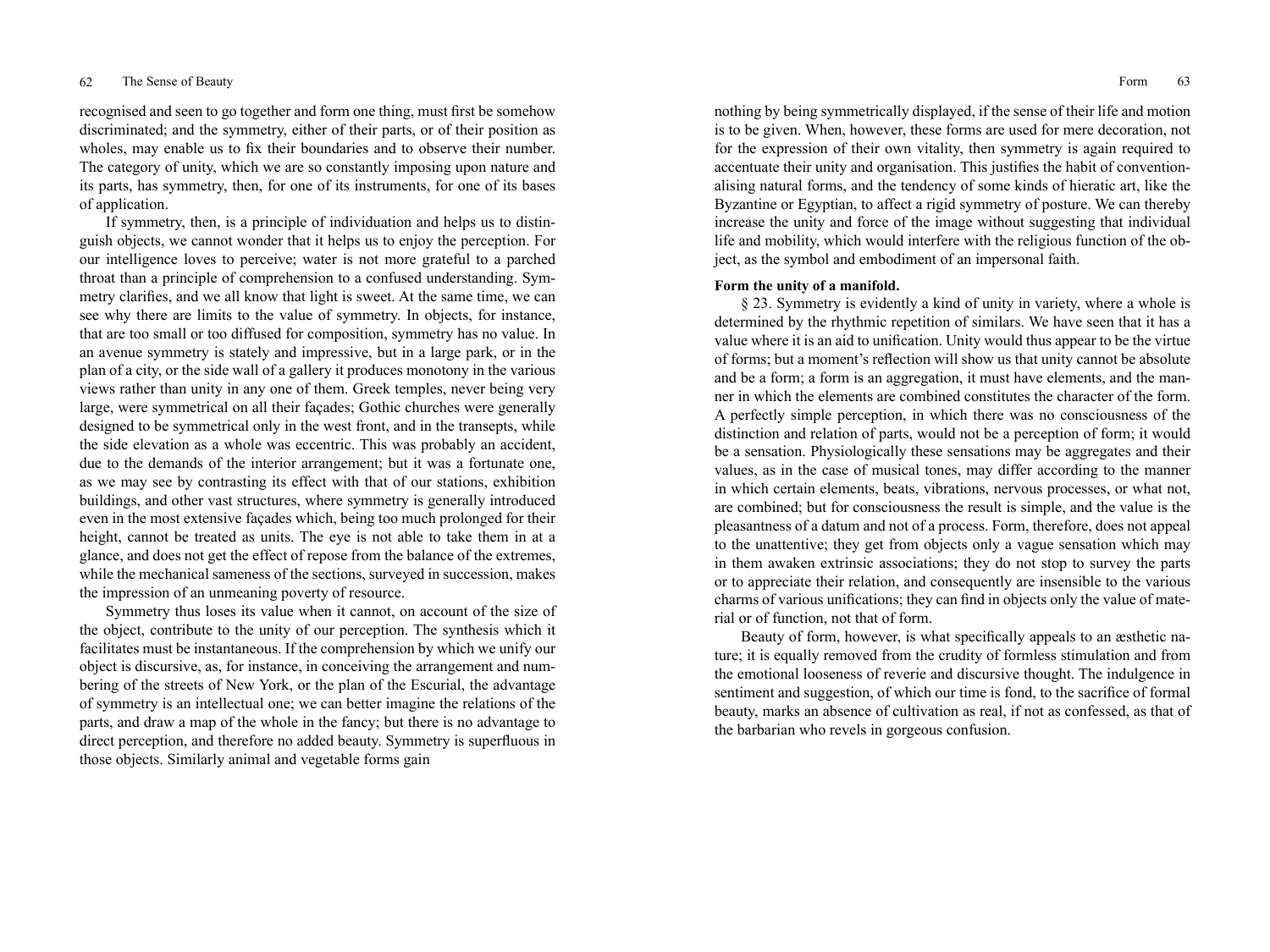## 64 The Sense of Beauty Form 65

The synthesis, then, which constitutes form is an activity of the mind; the unity arises consciously, and is an insight into the relation of sensible elements separately perceived. It differs from sensation in the consciousness of the synthesis, and from expression in the homogeneity of the elements, and in their common presence to sense.

The variety of forms depends upon the character of the elements and on the variety of possible methods of unification. The elements may be all alike, and their only diversity be numerical. Their unity will then be merely the sense of their uniformity.<sup>1</sup> Or they may differ in kind, but so as to compel the mind to no particular order in their unification. Or they may finally be so constituted that they suggest inevitably the scheme of their unity; in this case there is organisation in the object, and the synthesis of its parts is one and predeterminate. We shall discuss these various forms in succession, pointing out the effects proper to each.

# **Multiplicity in uniformity.**

§ 24. The radical and typical case of the first kind of unity in variety is found in the perception of extension itself. This perception, if we look to its origin, may turn out to be primitive; no doubt the feeling of "crude extensity" is an original sensation; every inference, association, and distinction is a thing that looms up suddenly before the mind, and the nature and actuality of which is a datum of what — to indicate its irresistible immediacy and indescribability — we may well call sense. Forms are seen, and if we think of the origin of the perception, we may well call this vision a sensation. The distinction between a sensation of form, however, and one which is formless, regards the content and character, not the genesis, of the perception. A distinction and association, or an inference, is a direct experience, a sensible fact; but it is the experience of a process, of a motion between two terms, and a consciousness of their coexistence and distinction; it is a feeling of relation. Now the sense of space is a feeling of this kind; the essence of it is the realisation of a variety of directions and of possible motions, by which the relation of point to point is vaguely but inevitably given. The perception of extension is therefore a perception of form, although of the most rudimentary kind. It is merely *Auseinandersein*, and we might call it the *materia prima* of form, were it not capable of existing without further determination. For we can have the sense of

space without the sense of boundaries; indeed, this intuition is what tempts us to declare space infinite. Space would have to consist of a number of juxtaposed blocks, if our experience of extension carried with it essentially the realisation of limits.

The æsthetic effect of extensiveness is also entirely different from that of particular shapes. Some things appeal to us by their surfaces, others by the lines that limit those surfaces. And this effect of surface is not necessarily an effect of material or colour; the evenness, monotony, and vastness of a great curtain of colour produce an effect which is that of the extreme of uniformity in the extreme of multiplicity; the eye wanders over a fluid infinity of unrecognisable positions, and the sense of their numberlessness and continuity is precisely the source of the emotion of extent. The emotion is primary and has undoubtedly a physiological ground, while the idea of size is secondary and involves associations and inferences. A small photograph of St. Peter's gives the idea of size; as does a distant view of the same object. But this is of course dependent on our realisation of the distance, or of the scale of the representation. The value of size becomes immediate only when we are at close quarters with the object; then the surfaces really subtend a large angle in the field of vision, and the sense of vastness establishes its standard, which can afterwards be applied to other objects by analogy and contrast. There is also, to be sure, a moral and practical import in the known size of objects, which, by association, determines their dignity; but the pure sense of extension, based upon the attack of the object upon the apperceptive resources of the eye, is the truly æsthetic value which it concerns us to point out here, as the most rudimentary example of form.

Although the effect of extension is not that of material, the two are best seen in conjunction. Material must appear in some form; but when its beauty is to be made prominent, it is well that this form should attract attention as little as possible to itself. Now, of all forms, absolute uniformity in extension is the simplest and most allied to the material; it gives the latter only just enough form to make it real and perceptible. Very rich and beautiful materials therefore do well to assume this form. If you make a statue of gold, or flute a jasper column, or bedeck a velvet cloak, you will spoil the beauty you have by superimposing another. The beauty of stuffs appears when they are plain. Even stone gives its specific quality best in great unbroken spaces of wall; the simplicity of the form emphasises the substance.

<sup>1</sup>Cf. Fechner, *Vorschule der Aesthetik*, Erster Theil, S. 73, a passage by which the following classification of forms was first suggested.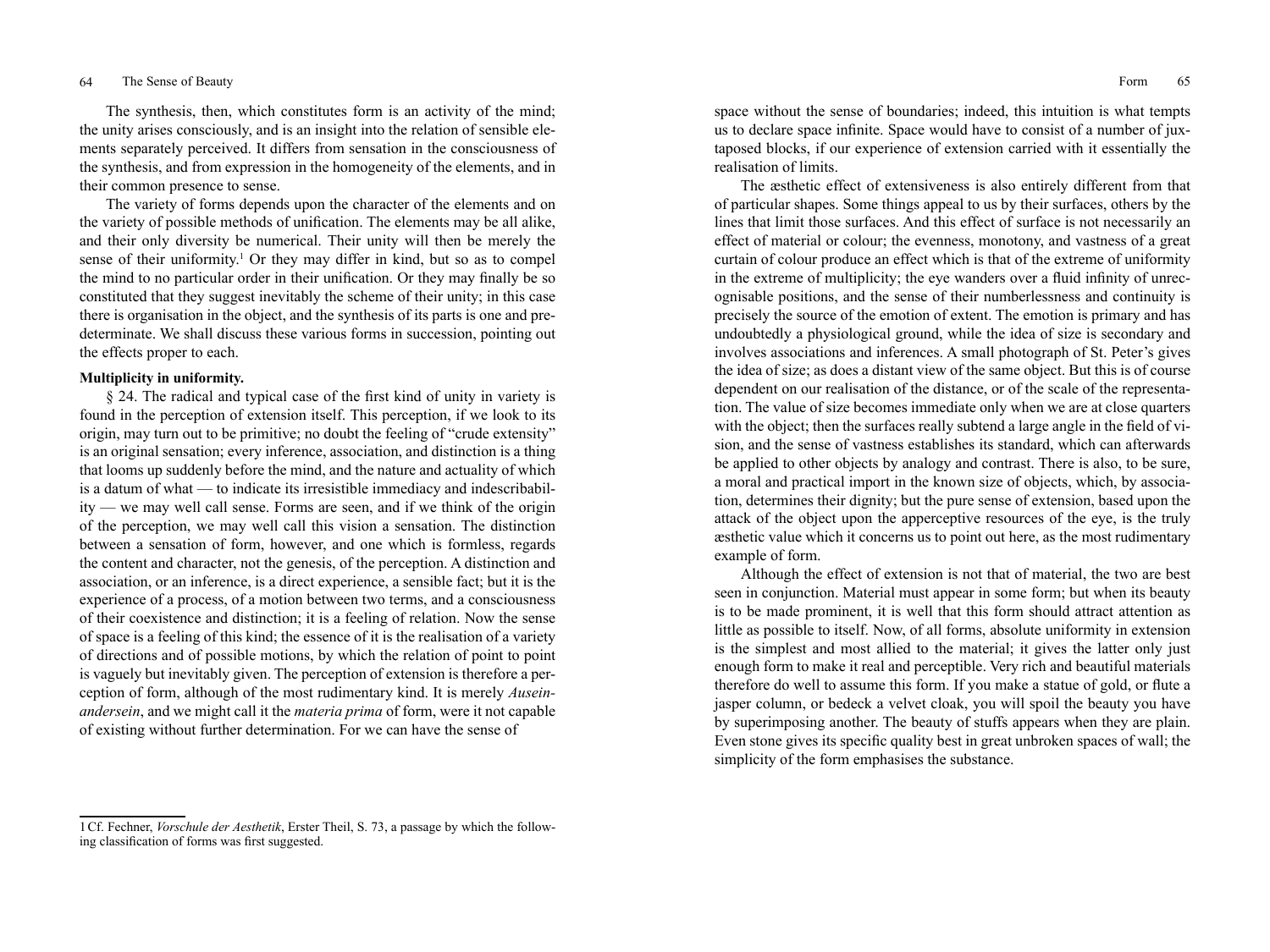## 66 The Sense of Beauty Form 67

And again, the effect of extensity is never long satisfactory unless it is superinduced upon some material beauty; the dignity of great hangings would suffer if they were not of damask, but of cotton, and the vast smoothness of the sky would grow oppressive if it were not of so tender a blue.

# **Example of the stars.**

§ 25. Another beauty of the sky — the stars — offers so striking and fascinating an illustration of the effect of multiplicity in uniformity, that I am tempted to analyse it at some length. To most people, I fancy, the stars are beautiful; but if you asked why, they would be at a loss to reply, until they remembered what they had heard about astronomy, and the great size and distance and possible habitation of those orbs. The vague and illusive ideas thus aroused fall in so well with the dumb emotion we were already feeling, that we attribute this emotion to those ideas, and persuade ourselves that the power of the starry heavens lies in the suggestion of astronomical facts.

The idea of the insignificance of our earth and of the incomprehensible multiplicity of worlds is indeed immensely impressive; it may even be intensely disagreeable. There is something baffling about infinity; in its presence the sense of finite humility can never wholly banish the rebellious suspicion that we are being deluded. Our mathematical imagination is put on the rack by an attempted conception that has all the anguish of a nightmare and probably, could we but awake, all its laughable absurdity. But the obsession of this dream is an intellectual puzzle, not an æsthetic delight. It is not essential to our admiration. Before the days of Kepler the heavens declared the glory of God; and we needed no calculation of stellar distances, no fancies about a plurality of worlds, no image of infinite spaces, to make the stars sublime.

Had we been taught to believe that the stars governed our fortunes, and were we reminded of fate whenever we looked at them, we should similarly tend to imagine that this belief was the source of their sublimity; and, if the superstition were dispelled, we should think the interest gone from the apparition. But experience would soon undeceive us, and prove that the sensuous character of the object was sublime in itself. Indeed, on account of that intrinsic sublimity the sky can be fitly chosen as a symbol for a sublime conception; the common quality in both makes each suggest the other. For that reason the parable of the natal stars governing our lives is such a natural one to express our subjection to circumstances, and

can be transformed by the stupidity of disciples into a literal tenet. In the same way, the kinship of the emotion produced by the stars with the emotion proper to certain religious moments makes the stars seem a religious object. They become, like impressive music, a stimulus to worship. But fortunately there are experiences which remain untouched by theory, and which maintain the mutual intelligence of men through the estrangements wrought by intellectual and religious systems. When the superstructures crumble, the common foundation of human sentience and imagination is exposed beneath.

The intellectual suggestion of the infinity of nature can, moreover, be awakened by other experiences which are by no means sublime. A heap of sand will involve infinity as surely as a universe of suns and planets. Any object is infinitely divisible and, when we press the thought, can contain as many worlds with as many winged monsters and ideal republics as can the satellites of Sirius. But the infinitesimal does not move us æsthetically; it can only awaken an amused curiosity. The difference cannot lie in the import of the idea, which is objectively the same in both cases. It lies in the different immediate effect of the crude images which give us the type and meaning of each; the crude image that underlies the idea of the infinitesimal is the dot, the poorest and most uninteresting of impressions; while the crude image that underlies the idea of infinity is space, multiplicity in uniformity, and this, as we have seen, has a powerful effect on account of the breadth, volume, and omnipresence of the stimulation. Every point in the retina is evenly excited, and the local signs of all are simultaneously felt. This equable tension, this balance and elasticity in the very absence of fixity, give the vague but powerful feeling that we wish to describe. Did not the infinite, by this initial assault upon our senses, awe us and overwhelm us, as solemn music might, the idea of it would be abstract and moral like that of the infinitesimal, and nothing but an amusing curiosity.

Nothing is objectively impressive; things are impressive only when they succeed in touching the sensibility of the observer, by finding the avenues to his brain and heart. The knowledge that the universe is a multitude of minute spheres circling, like specks of dust, in a dark and boundless void, might leave us cold and indifferent, if not bored and depressed, were it not that we identify this hypothetical scheme with the visible splendour, the poignant intensity, and the baffling number of the stars. So far is the object from giving value to the impression, that it is here, as it must always ultimately be, the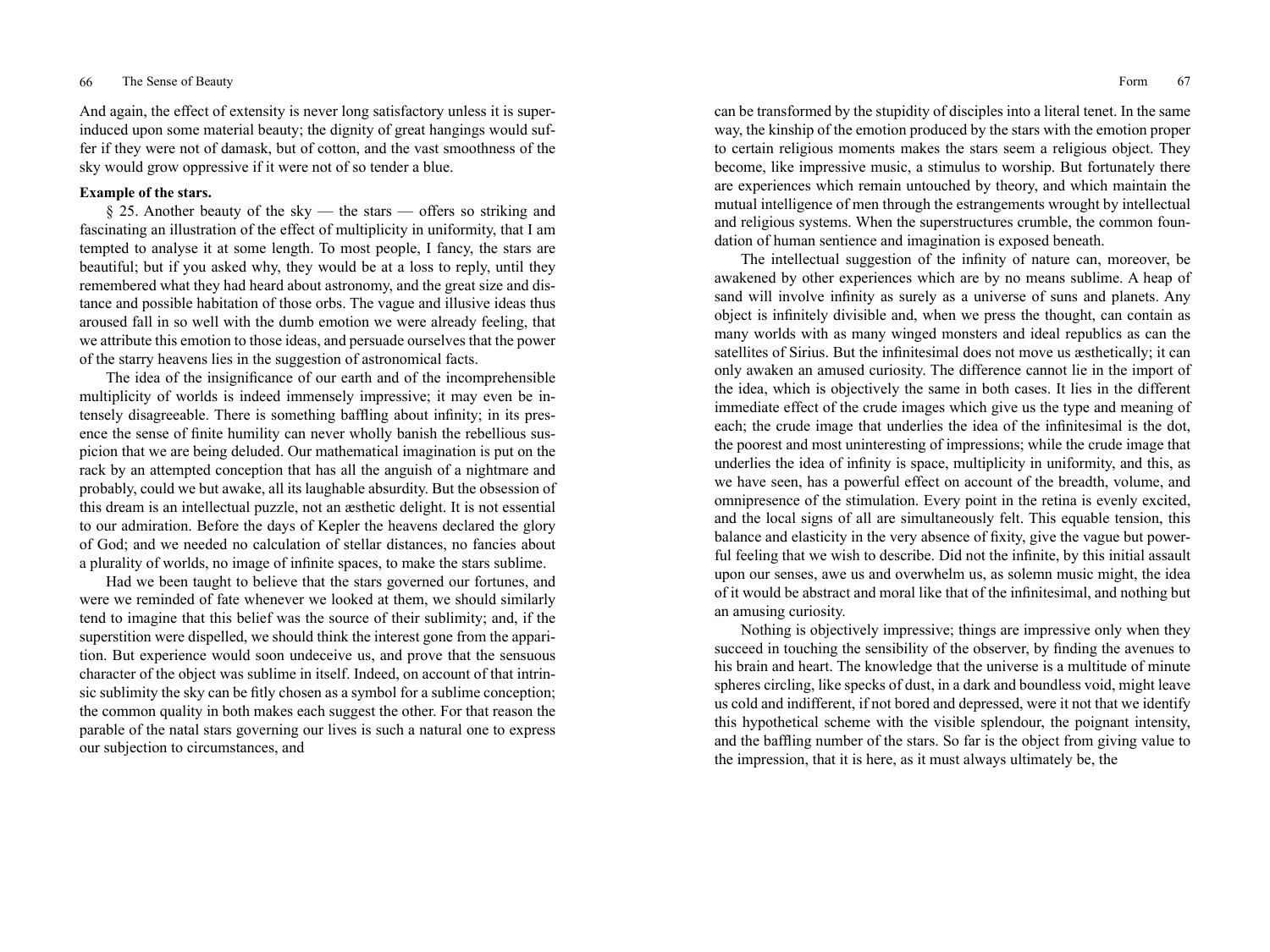impression that gives value to the object. For all worth leads us back to actual feeling somewhere, or else evaporates into nothing — into a word and a superstition.

Now, the starry heavens are very happily designed to intensify the sensations on which their fascination must rest. In the first place, the continuum of space is broken into points, numerous enough to give the utmost idea of multiplicity, and yet so distinct and vivid that it is impossible not to remain aware of their individuality. The variety of local signs, without becoming organised into forms, remains prominent and irreducible. This makes the object infinitely more exciting than a plane surface would be. In the second place, the sensuous contrast of the dark background, — blacker the clearer the night and the more stars we can see, — with the palpitating fire of the stars themselves, could not be exceeded by any possible device. This material beauty adds incalculably, as we have already pointed out, to the inwardness and sublimity of the effect. To realise the great importance of these two elements, we need but to conceive their absence, and observe the change in the dignity of the result.

Fancy a map of the heavens and every star plotted upon it, even those invisible to the naked eye: why would this object, as full of scientific suggestion surely as the reality, leave us so comparatively cold? Quite indifferent it might not leave us, for I have myself watched stellar photographs with almost inexhaustible wonder. The sense of multiplicity is naturally in no way diminished by the representation; but the poignancy of the sensation, the life of the light, are gone; and with the dulled impression the keenness of the emotion disappears. Or imagine the stars, undiminished in number, without losing any of their astronomical significance and divine immutability, marshalled in geometrical patterns; say in a Latin cross, with the words *In hoc signo vinces* in a scroll around them. The beauty of the illumination would be perhaps increased, and its import, practical, religious, and cosmic, would surely be a little plainer; but where would be the sublimity of the spectacle? Irretrievably lost: and lost because the form of the object would no longer tantalise us with its sheer multiplicity, and with the consequent overpowering sense of suspense and awe.

In a word, the infinity which moves us is the sense of multiplicity in uniformity. Accordingly things which have enough multiplicity, as the lights of a city seen across water, have an effect similar to that of the stars, if less intense; whereas a star, if alone, because the multi-

plicity is lacking, makes a wholly different impression. The single star is tender, beautiful, and mild; we can compare it to the humblest and sweetest of things:

> *A violet by a mossy stone Half hidden from the eye, Fair as* a star when only one *Is shining in the sky.*

It is, not only in fact but in nature, an attendant on the moon, associated with the moon, if we may be so prosaic here, not only by contiguity but also by similarity.

> *Fairer than Phœbe's sapphire-regioned star Or vesper, amorous glow-worm of the sky.*

The same poet can say elsewhere of a passionate lover:

 *He arose Ethereal, flushed, and like a throbbing star, Amid the sapphire heaven's deep repose.*

How opposite is all this from the cold glitter, the cruel and mysterious sublimity of the stars when they are many! With these we have no Sapphic associations; they make us think rather of Kant who could hit on nothing else to compare with his categorical imperative, perhaps because he found in both the same baffling incomprehensibility and the same fierce actuality. Such ultimate feelings are sensations of physical tension.

## **Defects of pure multiplicity.**

§ 26. This long analysis will be a sufficient illustration of the power of multiplicity in uniformity; we may now proceed to point out the limitations inherent in this form. The most obvious one is that of monotony; a file of soldiers or an iron railing is impressive in its way, but cannot long entertain us, nor hold us with that depth of developing interest, with which we might study a crowd or a forest of trees.

The tendency of monotony is double, and in two directions deadens our pleasure. When the repeated impressions are acute, and cannot be forgotten in their endless repetition, their monotony becomes painful. The constant appeal to the same sense, the constant requirement of the same reaction, tires the system, and we long for change as for a relief. If the repeated stimulations are not very acute, we soon become unconscious of them; like the ticking of the clock,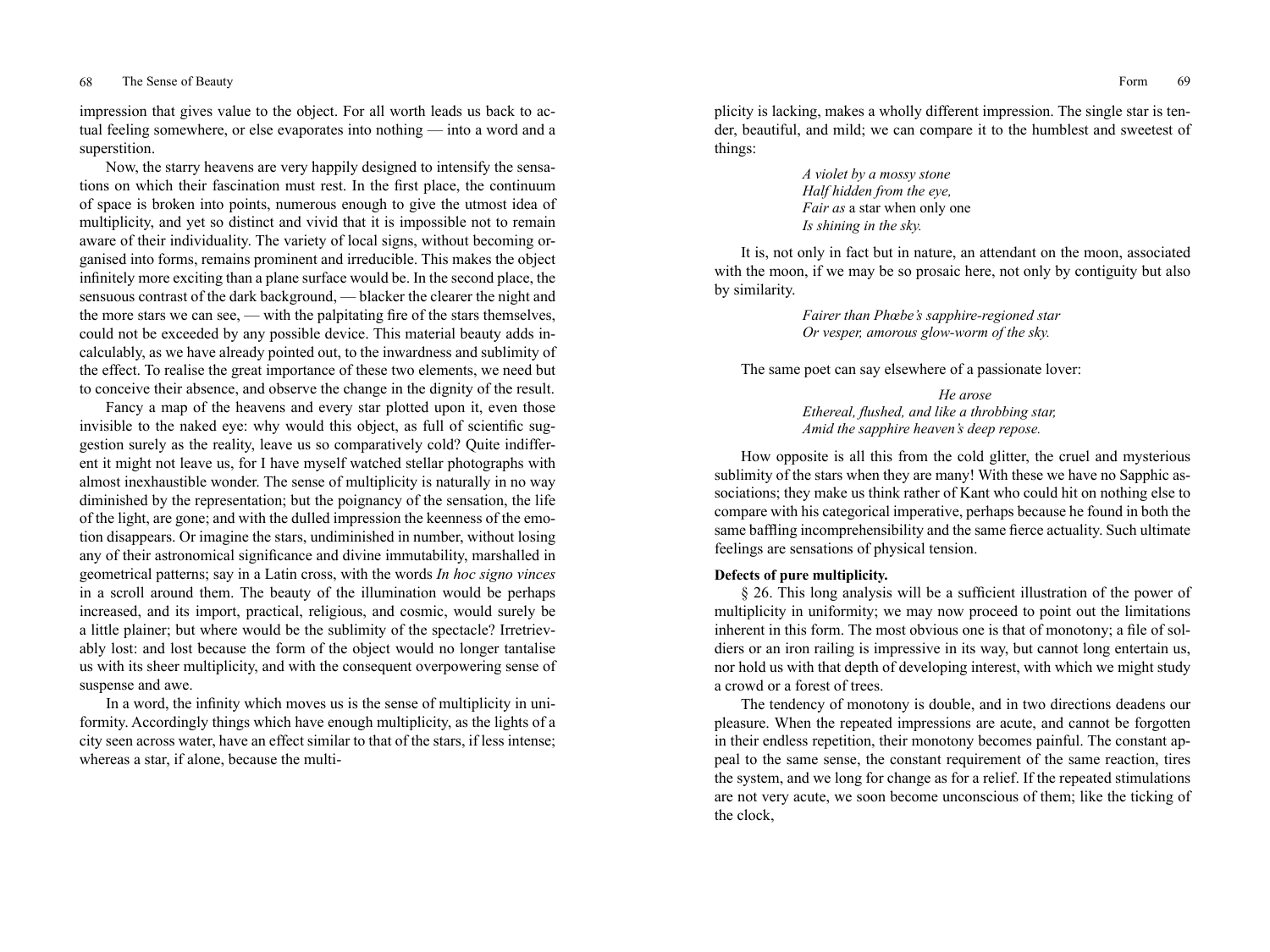they become merely a factor in our bodily tone, a cause, as the case may be, of a diffused pleasure or unrest; but they cease to present a distinguishable object.

The pleasures, therefore, which a kindly but monotonous environment produces, often fail to make it beautiful, for the simple reason that the environment is not perceived. Likewise the hideousness of things to which we are accustomed — the blemishes of the landscape, the ugliness of our clothes or of our walls — do not oppress us, not so much because we do not see the ugliness as because we overlook the things. The beauties or defects of monotonous objects are easily lost, because the objects are themselves intermittent in consciousness. But it is of some practical importance to remark that this indifference of monotonous values is more apparent than real. The particular object ceases to be of consequence; but the congruity of its structure and quality with our faculties of perception remains, and its presence in our environment is still a constant source of vague irritation and friction, or of subtle and pervasive delight. And this value, although not associated with the image of the monotonous object, lies there in our mind, like all the vital and systemic feelings, ready to enhance the beauty of any object that arouses our attention, and meantime adding to the health and freedom of our life — making whatever we do a little easier and pleasanter for us. A grateful environment is a substitute for happiness. It can quicken us from without as a fixed hope and affection, or the consciousness of a right life, can quicken us from within. To humanise our surroundings is, therefore, a task which should interest the physicians both of soul and body.

But the monotony of multiplicity is not merely intrinsic in the form; what is perhaps even of greater consequence in the arts is the fact that its capacity for association is restricted. What is in itself uniform cannot have a great diversity of relations. Hence the dryness, the crisp definiteness and hardness, of those products of art which contain an endless repetition of the same elements. Their affinities are necessarily few; they are not fit for many uses, nor capable of expressing many ideas. The heroic couplet, now too much derided, is a form of this kind. Its compactness and inevitableness make it excellent for an epigram and adequate for a satire, but its perpetual snap and unvarying rhythm are thin for an epic, and impossible for a song. The Greek colonnade, a form in many ways analogous, has similar limitations. Beautiful with a finished and restrained beauty, which our taste is hardly refined enough to appreciate, it is incapable

of development. The experiments of Roman architecture sufficiently show it; the glory of which is their Roman frame rather than their Hellenic ornament.

When the Greeks themselves had to face the problem of larger and more complex buildings, in the service of a supernatural and hierarchical system, they transformed their architecture into what we call Byzantine, and St. Sophia took the place of the Parthenon. Here a vast vault was introduced, the colonnade disappeared, the architrave was rounded into an arch from column to column, the capitals of these were changed from concave to convex, and a thousand other changes in structure and ornament introduced flexibility and variety. Architecture could in this way, precisely because more vague and barbarous, better adapt itself to the conditions of the new epoch. Perfect taste is itself a limitation, not because it intentionally excludes any excellence, but because it impedes the wandering of the arts into those bypaths of caprice and grotesqueness in which, although at the sacrifice of formal beauty, interesting partial effects might still be discovered. And this objection applies with double force to the first crystallisations of taste, when tradition has carried us but a little way in the right direction. The authorised effects are then very simple, and if we allow no others, our art becomes wholly inadequate to the functions ultimately imposed upon it. Primitive arts might furnish examples, but the state of English poetry at the time of Queen Anne is a sufficient illustration of this possibility. The French classicism, of which the English school was an echo, was more vital and human, because it embodied a more native taste and a wider training.

# **Æsthetics of democracy.**

§ 27. It would be an error to suppose that æsthetic principles apply only to our judgments of works of art or of those natural objects which we attend to chiefly on account of their beauty. Every idea which is formed in the human mind, every activity and emotion, has some relation, direct or indirect, to pain and pleasure. If, as is the case in all the more important instances, these fluid activities and emotions precipitate, as it were, in their evanescence certain psychical solids called ideas of things, then the concomitant pleasures are incorporated more or less in those concrete ideas and the things acquire an æsthetic colouring. And although this æsthetic colouring may be the last quality we notice in objects of practical interest, its influence upon us is none the less real, and often accounts for a great deal in our moral and practical attitude.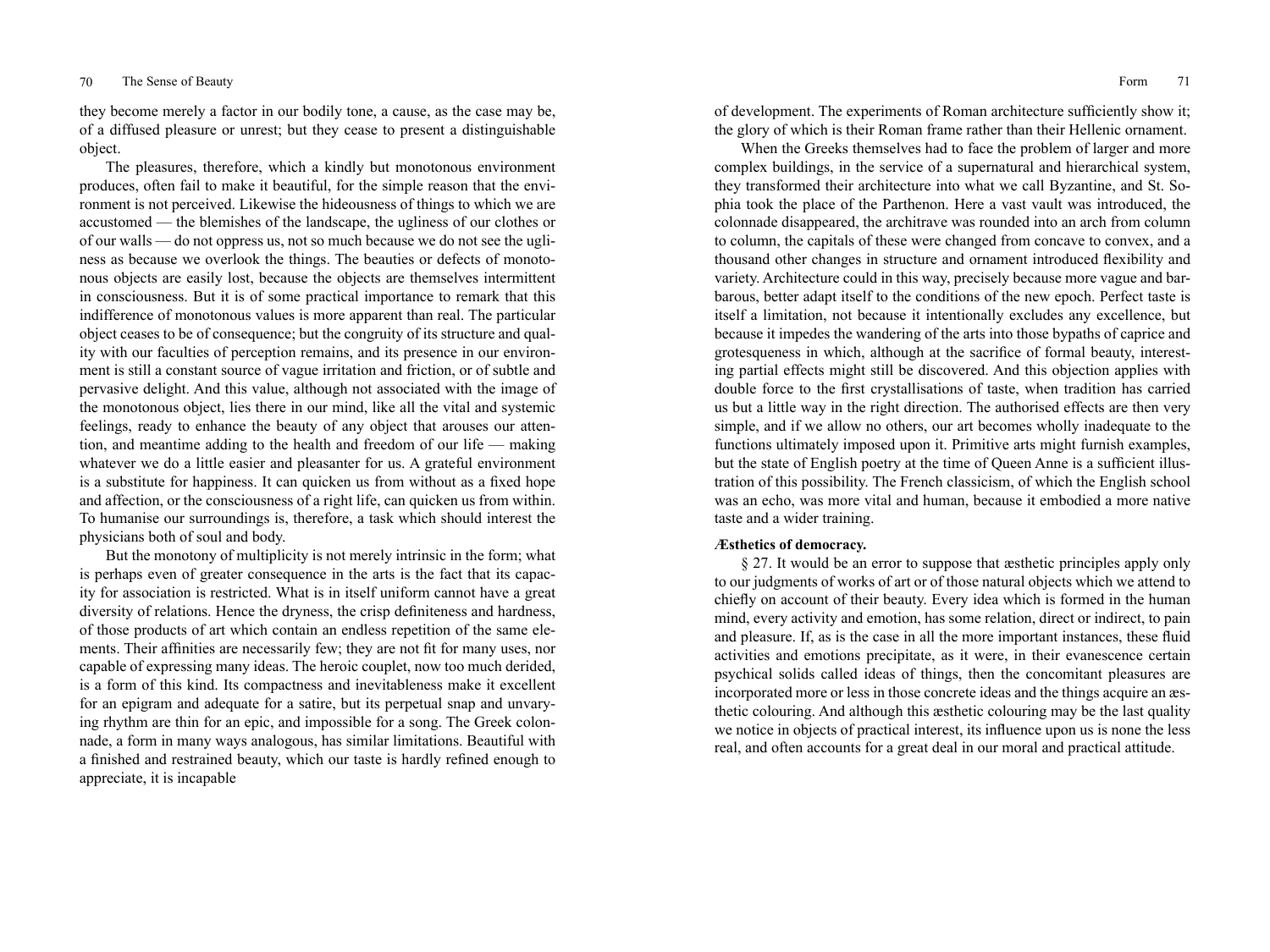In the leading political and moral idea of our time, in the idea of democracy, I think there is a strong æsthetic ingredient, and the power of the idea of democracy over the imagination is an illustration of that effect of multiplicity in uniformity which we have been studying. Of course, nothing could be more absurd than to suggest that the French Revolution, with its immense implications, had an æsthetic preference for its basis; it sprang, as we know, from the hatred of oppression, the rivalry of classes, and the aspiration after a freer social and strictly moral organisation. But when these moral forces were suggesting and partly realising the democratic idea, this idea was necessarily vividly present to men's thoughts; the picture of human life which it presented was becoming familiar, and was being made the sanction and goal of constant endeavour. Nothing so much enhances a good as to make sacrifices for it. The consequence was that democracy, prized at first as a means to happiness and as an instrument of good government, was acquiring an intrinsic value; it was beginning to seem good in itself, in fact, the only intrinsically right and perfect arrangement. A utilitarian scheme was receiving an æsthetic consecration. That which was happening to democracy had happened before to the feudal and royalist systems; they too had come to be prized in themselves, for the pleasure men took in thinking of society organised in such an ancient, and thereby to their fancy, appropriate and beautiful manner. The practical value of the arrangement, on which, of course, it is entirely dependent for its origin and authority, was forgotten, and men were ready to sacrifice their welfare to their sense of propriety; that is, they allowed an æsthetic good to outweigh a practical one. That seems now a superstition, although, indeed, a very natural and even noble one. Equally natural and noble, but no less superstitious, is our own belief in the divine right of democracy. Its essential right is something purely æsthetic.

Such æsthetic love of uniformity, however, is usually disguised under some moral label: we call it the love of justice, perhaps because we have not considered that the value of justice also, in so far as it is not derivative and utilitarian, must be intrinsic, or, what is practically the same thing, æsthetic. But occasionally the beauties of democracy are presented to us undisguised. The writings of Walt Whitman are a notable example. Never, perhaps, has the charm of uniformity in multiplicity been felt so completely and so exclusively. Everywhere it greets us with a passionate preference; not flowers but leaves of grass,

not music but drum-taps, not composition but aggregation, not the hero but the average man, not the crisis but the vulgarest moment; and by this resolute marshalling of nullities, by this effort to show us everything as a momentary pulsation of a liquid and structureless whole, he profoundly stirs the imagination. We may wish to dislike this power, but, I think, we must inwardly admire it. For whatever practical dangers we may see in this terrible levelling, our æsthetic faculty can condemn no actual effect; its privilege is to be pleased by opposites, and to be capable of finding chaos sublime without ceasing to make nature beautiful.

# **Values of types and values of examples.**

§ 28. It is time we should return to the consideration of abstract forms. Nearest in nature to the example of uniformity in multiplicity, we found those objects, like a reversible pattern, that having some variety of parts invite us to survey them in different orders, and so bring into play in a marked manner the faculty of apperception.

There is in the senses, as we have seen, a certain form of stimulation, a certain measure and rhythm of waves with which the æsthetic value of the sensation is connected. So when, in the perception of the object, a notable contribution is made by memory and mental habit, the value of the perception will be due, not only to the pleasantness of the external stimulus, but also to the pleasantness of the apperceptive reaction; and the latter source of value will be more important in proportion as the object perceived is more dependent, for the form and meaning it presents, upon our past experience and imaginative trend, and less on the structure of the external object.

Our apperception of form varies not only with our constitution, age, and health, as does the appreciation of sensuous values, but also with our education and genius. The more indeterminate the object, the greater share must subjective forces have in determining our perception; for, of course, every perception is in itself perfectly specific, and can be called indefinite only in reference to an abstract ideal which it is expected to approach. Every cloud has just the outline it has, although we may call it vague, because we cannot classify its form under any geometrical or animal species; it would be first definitely a whale, and then would become indefinite until we saw our way to calling it a camel. But while in the intermediate stage, the cloud would be a form in the perception of which there would be little apperceptive activity, little reaction from the store of our ex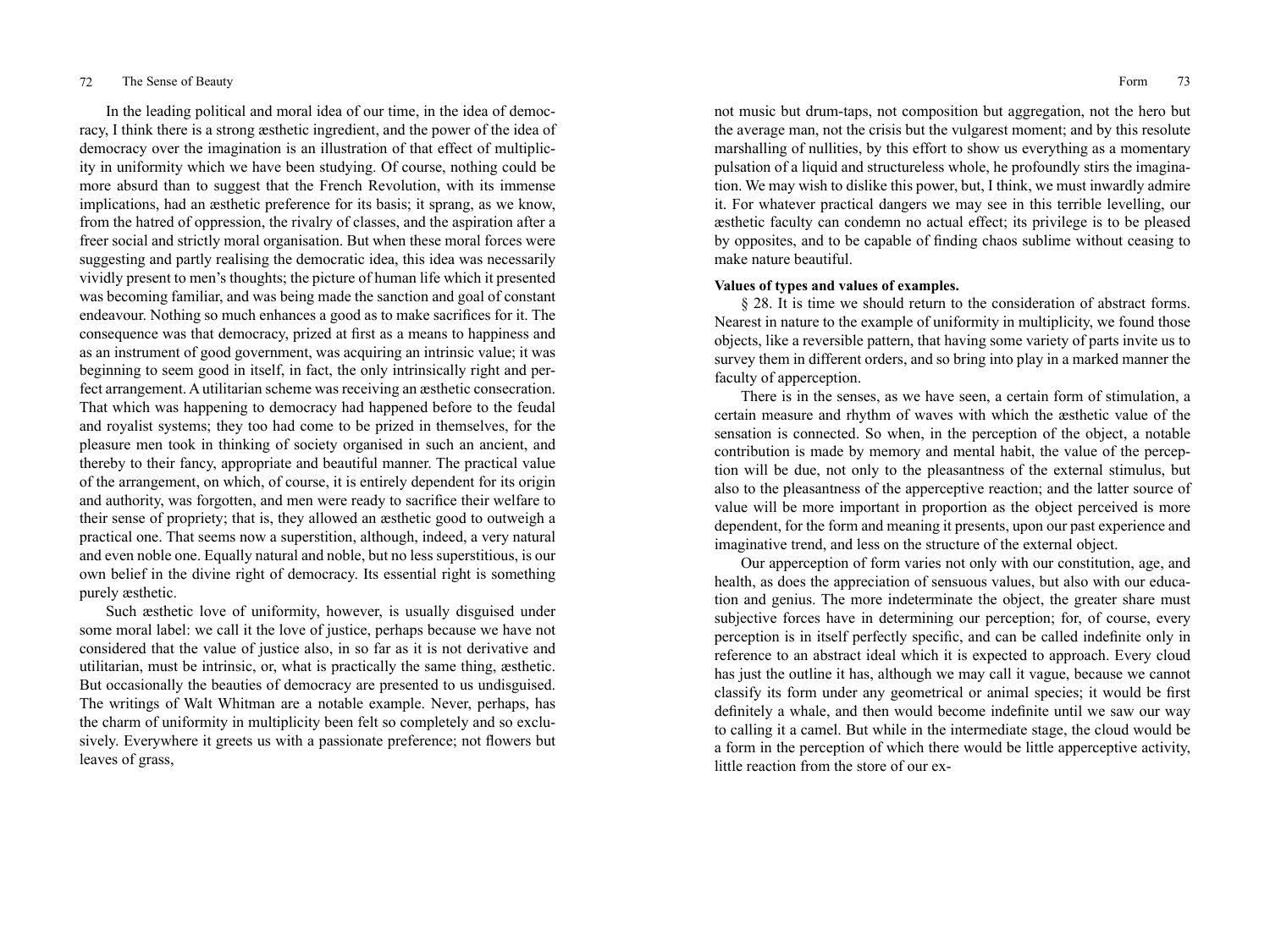perience, little sense of form; its value would be in its colour and transparency, and in the suggestion of lightness and of complex but gentle movement.

But the moment we said "Yes, very like a whale," a new kind of value would appear; the cloud could now be beautiful or ugly, not as a cloud merely, but as a whale. We do not speak now of the associations of the idea, as with the sea, or fishermen's yarns; that is an extrinsic matter of expression. We speak simply of the intrinsic value of the form of the whale, of its lines, its movement, its proportion. This is a more or less individual set of images which are revived in the act of recognition; this revival constitutes the recognition, and the beauty of the form is the pleasure of that revival. A certain musical phrase, as it were, is played in the brain; the awakening of that echo is the act of apperception and the harmony of the present stimulation with the form of that phrase; the power of this particular object to develope and intensify that generic phrase in the direction of pleasure, is the test of the formal beauty of this example. For these cerebral phrases have a certain rhythm; this rhythm can, by the influence of the stimulus that now reawakens it, be marred or enriched, be made more or less marked and delicate; and as this conflict or reinforcement comes, the object is ugly or beautiful in form.

Such an æsthetic value is thus dependent on two things. The first is the acquired character of the apperceptive form evoked; it may be a cadenza or a trill, a major or a minor chord, a rose or a violet, a goddess or a dairy-maid; and as one or another of these is recognised, an æsthetic dignity and tone is given to the object. But it will be noticed that in such mere recognition very little pleasure is found, or, what is the same thing, different æsthetic types in the abstract have little difference in intrinsic beauty. The great difference lies in their affinities. What will decide us to like or not to like the type of our apperception will be not so much what this type is, as its fitness to the context of our mind. It is like a word in a poem, more effective by its fitness than by its intrinsic beauty, although that is requisite too. We can be shocked at an incongruity of natures more than we can be pleased by the intrinsic beauty of each nature apart, so long, that is, as they remain abstract natures, objects recognised without being studied. The æsthetic dignity of the form, then, tells us the kind of beauty we are to expect, affects us by its welcome or unwelcome promise, but hardly gives us a positive pleasure in the beauty itself.

Now this is the first thing in the value of a form, the value of the type as such; the second and more important element is the relation of the particular impression to the form under which it is apperceived. This determines the value of the object as an example of its class. After our mind is pitched to the key and rhythm of a certain idea, say of a queen, it remains for the impression to fulfil, aggrandise, or enrich this form by a sympathetic embodiment of it. Then we have a queen that is truly royal. But if instead there is disappointment, if this particular queen is an ugly one, although perhaps she might have pleased as a witch, this is because the apperceptive form and the impression give a cerebral discord. The object is unideal, that is, the novel, external element is inharmonious with the revived and internal element by suggesting which the object has been apperceived.

# **Origin of types.**

§ 29. A most important thing, therefore, in the perception of form is the formation of types in our mind, with reference to which examples are to be judged. I say the formation of them, for we can hardly consider the theory that they are eternal as a possible one in psychology. The Platonic doctrine on that point is a striking illustration of an equivocation we mentioned in the beginning;<sup>1</sup> namely, that the import of an experience is regarded as a manifestation of its cause — the product of a faculty substituted for the description of its function. Eternal types are the instrument of æsthetic life, not its foundation. Take the æsthetic attitude, and you have for the moment an eternal idea; an idea, I mean, that you treat as an absolute standard, just as when you take the perceptive attitude you have an external object which you treat as an absolute existence. But the æsthetic, like the perceptive faculty, can be made an object of study in turn, and its theory can be sought; and then the discovery of an eternal idea, like that of the external object, is seen to be an achievement of human intelligence, a symbol of experience, and an instrument of thought.

The question whether there are not, in external nature or in the mind of God, objects and eternal types, is indeed not settled, it is not even touched by this inquiry; but it is indirectly shown to be futile, because such transcendent realities, if they exist, can have nothing to do with our ideas of them. The Platonic idea of a tree may exist;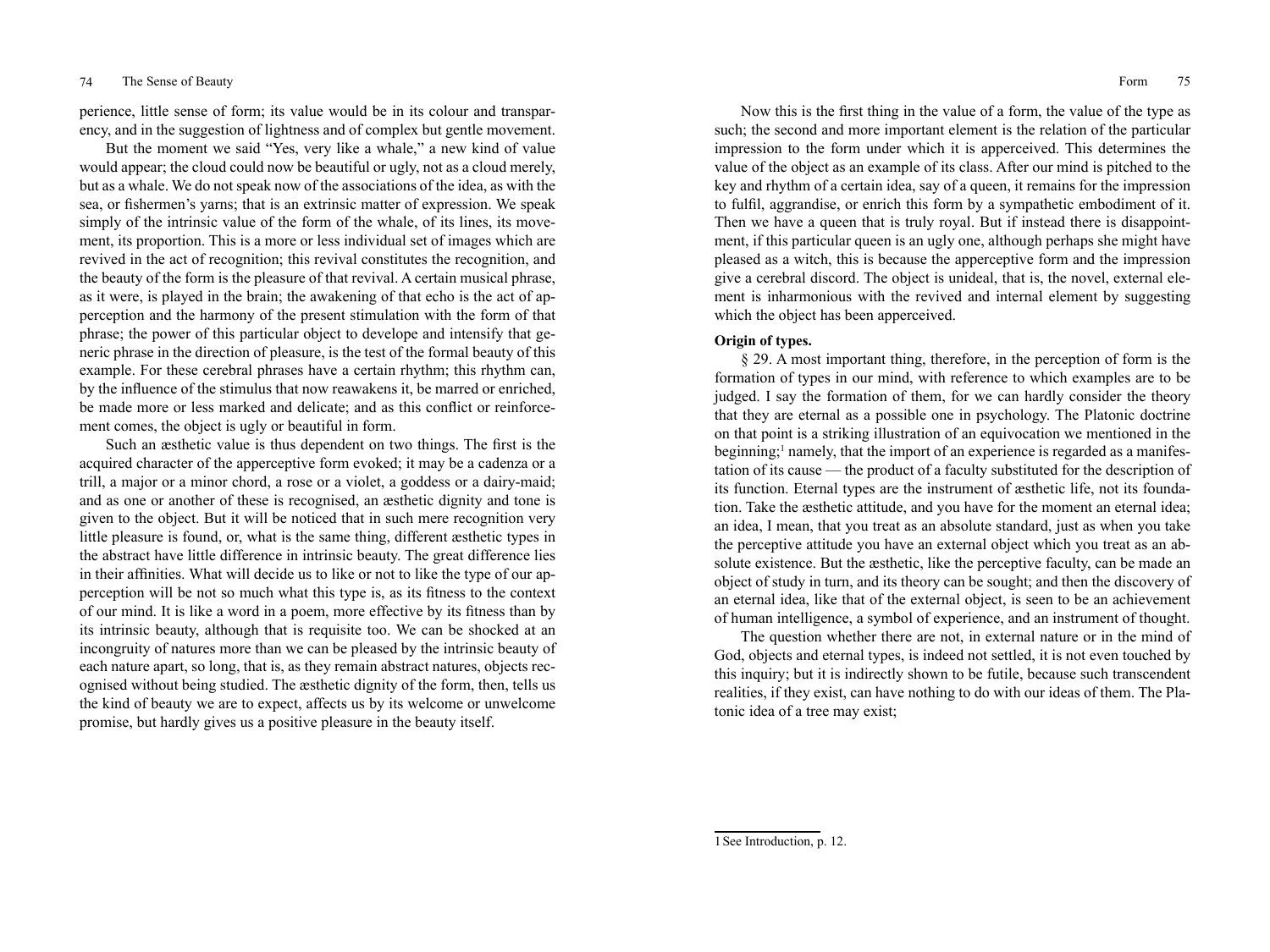how should I deny it? How should I deny that I might some day find myself outside the sky gazing at it, and feeling that I, with my mental vision, am beholding the plenitude of arboreal beauty, perceived in this world only as a vague essence haunting the multiplicity of finite trees? But what can that have to do with my actual sense of what a tree should be? Shall we take the Platonic myth literally, and say the idea is a memory of the tree I have already seen in heaven? How else establish any relation between that eternal object and the type in my mind? But why, in that case, this infinite variability of ideal trees? Was the Tree Beautiful an oak, or a cedar, an English or an American elm? My actual types are finite and mutually exclusive; that heavenly type must be one and infinite. The problem is hopeless.

Very simple, on the other hand, is the explanation of the existence of that type as a residuum of experience. Our idea of an individual thing is a compound and residuum of our several experiences of it; and in the same manner our idea of a class is a compound and residuum of our ideas of the particulars that compose it. Particular impressions have, by virtue of their intrinsic similarity or of the identity of their relations, a tendency to be merged and identified, so that many individual perceptions leave but a single blurred memory that stands for them all, because it combines their several associations. Similarly, when various objects have many common characteristics, the mind is incapable of keeping them apart. It cannot hold clearly so great a multitude of distinctions and relations as would be involved in naming and conceiving separately each grain of sand, or drop of water, each fly or horse or man that we have ever seen. The mass of our experience has therefore to be classified, if it is to be available at all. Instead of a distinct image to represent each of our original impressions, we have a general resultant — a composite photograph — of those impressions.

This resultant image is the idea of the class. It often has very few, if any, of the sensible properties of the particulars that underlie it, often an artificial symbol — the sound of a word — is the only element, present to all the instances, which the generic image clearly contains. For, of course, the reason why a name can represent a class of objects is that the name is the most conspicuous element of identity in the various experiences of objects in that class. We have seen many horses, but if we are not lovers of the animal, nor particularly keen observers, very likely we retain no clear image of all that mass of impressions except the reverberation of the sound "horse," which

vocally or mentally has accompanied all those impressions. This sound, therefore, is the content of our general idea, and to it cling all the associations which constitute our sense of what the word means. But a person with a memory predominantly visual would probably add to this remembered sound a more or less detailed image of the animal; some particular horse in some particular attitude might possibly be recalled, but more probably some imaginative construction, some dream image, would accompany the sound. An image which reproduced no particular horse exactly, but which was a spontaneous fiction of the fancy, would serve, by virtue of its felt relations, the same purpose as the sound itself. Such a spontaneous image would be, of course, variable. In fact, no image can, strictly speaking, ever recur. But these percepts, as they are called, springing up in the mind like flowers from the buried seeds of past experience, would inherit all the powers of suggestion which are required by any instrument of classification.

These powers of suggestion have probably a cerebral basis. The new percept — the generic idea — repeats to a great extent, both in nature and localisation, the excitement constituting the various original impressions; as the percept reproduces more or less of these it will be a more or less full and impartial representative of them. Not all the suggestions of a word or image are equally ripe. A generic idea or type usually presents to us a very inadequate and biassed view of the field it means to cover. As we reflect and seek to correct this inadequacy, the percept changes on our hands. The very consciousness that other individuals and other qualities fall under our concept, changes this concept, as a psychological presence, and alters its distinctness and extent. When I remember, to use a classical example, that the triangle is not isosceles, nor scalene, nor rectangular, but each and all of those, I reduce my percept to the word and its definition, with perhaps a sense of the general motion of the hand and eye by which we trace a three-cornered figure.

Since the production of a general idea is thus a matter of subjective bias, we cannot expect that a type should be the exact average of the examples from which it is drawn. In a rough way, it is the average; a fact that in itself is the strongest of arguments against the independence or priority of the general idea. The beautiful horse, the beautiful speech, the beautiful face, is always a medium between the extremes which our experience has offered. It is enough that a given characteristic should be generally present in our experience, for it to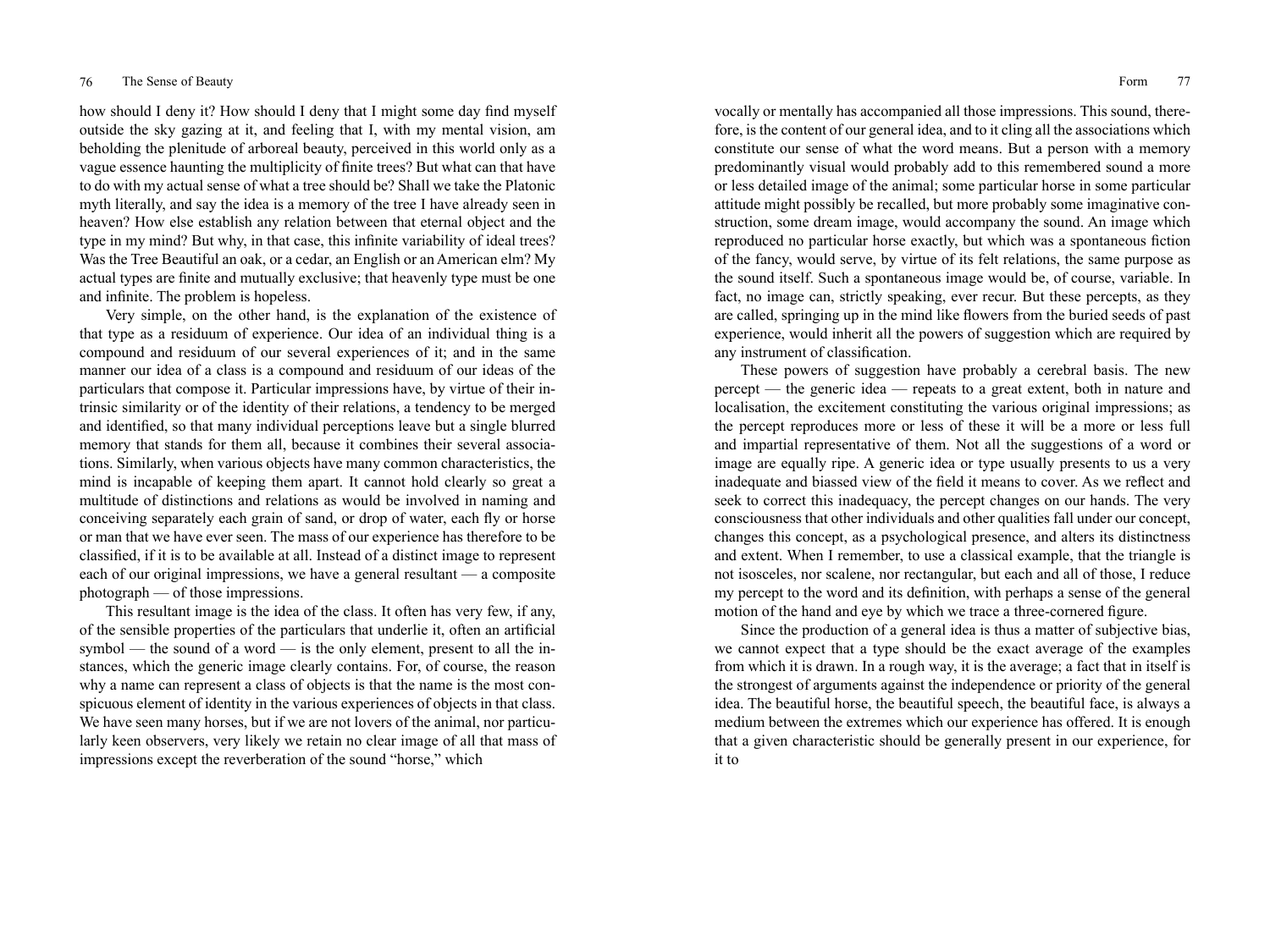become an indispensable element of the ideal. There is nothing in itself beautiful or necessary in the shape of the human ear, or in the presence of nails on the fingers and toes; but the ideal of man, which the preposterous conceit of our judgment makes us set up as divine and eternal, requires these precise details; without them the human form would be repulsively ugly.

It often happens that the accidents of experience make us in this way introduce into the ideal, elements which, if they could be excluded without disgusting us, would make possible satisfactions greater than those we can now enjoy. Thus the taste formed by one school of art may condemn the greater beauties created by another. In morals we have the same phenomenon. A barbarous ideal of life requires tasks and dangers incompatible with happiness; a rude and oppressed conscience is incapable of regarding as good a state which excludes its own acrid satisfactions. So, too, a fanatical imagination cannot regard God as just unless he is represented as infinitely cruel. The purpose of education is, of course, to free us from these prejudices, and to develope our ideals in the direction of the greatest possible good. Evidently the ideal has been formed by the habit of perception; it is, in a rough way, that average form which we expect and most readily apperceive. The propriety and necessity of it is entirely relative to our experience and faculty of apperception. The shock of surprise, the incongruity with the formed percept, is the essence and measure of ugliness.

# **The average modified in the direction of pleasure.**

§ 30. Nevertheless we do not form æsthetic ideals any more than other general types, entirely without bias. We have already observed that a percept seldom gives an impartial compound of the objects of which it is the generic image. This partiality is due to a variety of circumstances. One is the unequal accuracy of our observation. If some interest directs our attention to a particular quality of objects, that quality will be prominent in our percept; it may even be the only content clearly given in our general idea; and any object, however similar in other respects to those of the given class, will at once be distinguished as belonging to a different species if it lacks that characteristic on which our attention is particularly fixed. Our percepts are thus habitually biassed in the direction of practical interest, if practical interest does not indeed entirely govern their formation. In the same manner, our æsthetic ideals are biassed in the direction of æsthetic interest. Not all parts of an object are equally congruous

with our perceptive faculty; not all elements are noted with the same pleasure. Those, therefore, which are agreeable are chiefly dwelt upon by the lover of beauty, and his percept will give an average of things with a great emphasis laid on that part of them which is beautiful. The ideal will thus deviate from the average in the direction of the observer's pleasure.

For this reason the world is so much more beautiful to a poet or an artist than to an ordinary man. Each object, as his æsthetic sense is developed, is perhaps less beautiful than to the uncritical eye; his taste becomes difficult, and only the very best gives him unalloyed satisfaction. But while each work of nature and art is thus apparently blighted by his greater demands and keener susceptibility, the world itself, and the various natures it contains, are to him unspeakably beautiful. The more blemishes he can see in men, the more excellence he sees in man, and the more bitterly he laments the fate of each particular soul, the more reverence and love he has for the soul in its ideal essence. Criticism and idealisation involve each other. The habit of looking for beauty in everything makes us notice the shortcomings of things; our sense, hungry for complete satisfaction, misses the perfection it demands. But this demand for perfection becomes at the same time the nucleus of our observation; from every side a quick affinity draws what is beautiful together and stores it in the mind, giving body there to the blind yearnings of our nature. Many imperfect things crystallise into a single perfection. The mind is thus peopled by general ideas in which beauty is the chief quality; and these ideas are at the same time the types of things. The type is still a natural resultant of particular impressions; but the formation of it has been guided by a deep subjective bias in favour of what has delighted the eye.

This theory can be easily tested by asking whether, in the case where the ideal differs from the average form of objects, this variation is not due to the intrinsic pleasantness or impressiveness of the quality exaggerated. For instance, in the human form, the ideal differs immensely from the average. In many respects the extreme or something near it is the most beautiful. Xenophon describes the women of Armenia as καλαὶ καὶ μεγάλαι, and we should still speak of one as fair and tall and of another as fair but little. Size is therefore, even where least requisite, a thing in which the ideal exceeds the average. And the reason — apart from associations of strength — is that unusual size makes things conspicuous. The first prerequisite of ef-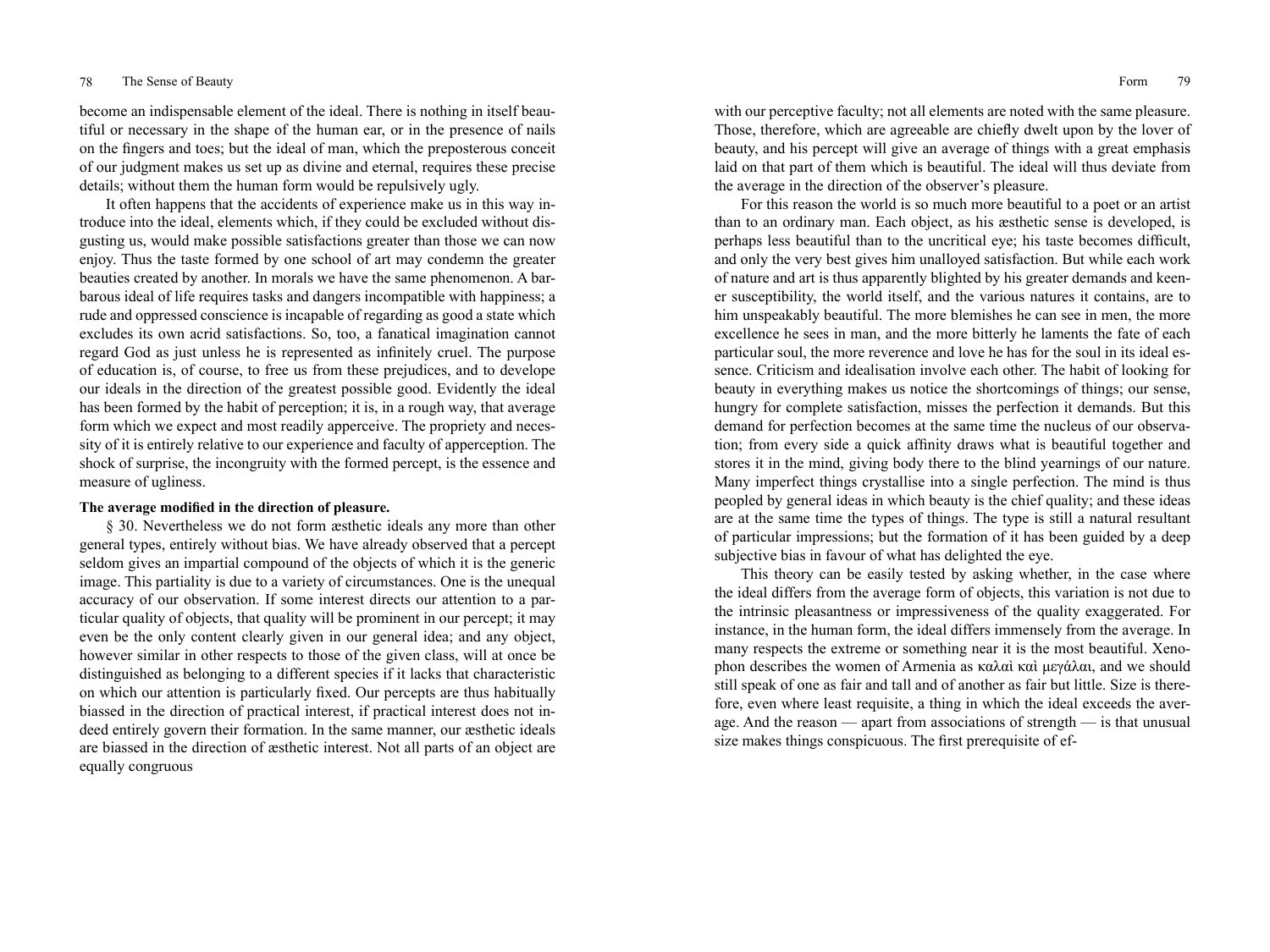fect is impression, and size helps that; therefore in the æsthetic ideal the average will be modified by being enlarged, because that is a change in the direction of our pleasure, and size will be an element of beauty.<sup>1</sup>

Similarly the eyes, in themselves beautiful, will be enlarged also; and generally whatever makes by its sensuous quality, by its abstract form, or by its expression, a particular appeal to our attention and contribution to our delight, will count for more in the ideal type than its frequency would warrant. The generic image has been constructed under the influence of a selective attention, bent upon æsthetic worth.

To praise any object for approaching the ideal of its kind is therefore only a roundabout way of specifying its intrinsic merit and expressing its direct effect on our sensibility. If in referring to the ideal we were not thus analysing the real, the ideal would be an irrelevant and unmeaning thing. We know what the ideal is because we observe what pleases us in the reality. If we allow the general notion to tyrannise at all over the particular impression and to blind us to new and unclassified beauties which the latter may contain, we are simply substituting words for feelings, and making a verbal classification pass for an æsthetic judgment. Then the sense of beauty is gone to seed. Ideals have their uses, but their authority is wholly representative. They stand for specific satisfactions, or else they stand for nothing at all.

In fact, the whole machinery of our intelligence, our general ideas and laws, fixed and external objects, principles, persons, and gods, are so many symbolic, algebraic expressions. They stand for experience; experience which we are incapable of retaining and surveying in its multitudinous immediacy. We should flounder hopelessly, like the animals, did we not keep ourselves afloat and direct our course by these intellectual devices. Theory helps us to bear our ignorance of fact.

The same thing happens, in a way, in other fields. Our armies are devices necessitated by our weakness; our property an encumbrance required by our need. If our situation were not precarious, these great engines of death and life would not be invented. And our intelligence is such another weapon against fate. We need not lament

the fact, since, after all, to build these various structures is, up to a certain point, the natural function of human nature. The trouble is not that the products are always subjective, but that they are sometimes unfit and torment the spirit which they exercise. The pathetic part of our situation appears only when we so attach ourselves to those necessary but imperfect fictions, as to reject the facts from which they spring and of which they seek to be prophetic. We are then guilty of that substitution of means for ends, which is called idolatry in religion, absurdity in logic, and folly in morals. In æsthetics the thing has no name, but is nevertheless very common; for it is found whenever we speak of what ought to please, rather than of what actually pleases.

# **Are all things beautiful?**

§ 31. These principles lead to an intelligible answer to a question which is not uninteresting in itself and crucial in a system of æsthetics. Are all things beautiful? Are all types equally beautiful when we abstract from our practical prejudices? If the reader has given his assent to the foregoing propositions, he will easily see that, in one sense, we must declare that no object is essentially ugly. If impressions are painful, they are objectified with difficulty; the perception of a thing is therefore, under normal circumstances, when the senses are not fatigued, rather agreeable than disagreeable. And when the frequent perception of a class of objects has given rise to an apperceptive norm, and we have an ideal of the species, the recognition and exemplification of that norm will give pleasure, in proportion to the degree of interest and accuracy with which we have made our observations. The naturalist accordingly sees beauties to which the academic artist is blind, and each new environment must open to us, if we allow it to educate our perception, a new wealth of beautiful forms.

But we are not for this reason obliged to assert that all gradations of beauty and dignity are a matter of personal and accidental bias. The mystics who declare that to God there is no distinction in the value of things, and that only our human prejudice makes us prefer a rose to an oyster, or a lion to a monkey, have, of course, a reason for what they say. If we could strip ourselves of our human nature, we should undoubtedly find ourselves incapable of making these distinctions, as well as of thinking, perceiving, or willing in any way which is now possible to us. But how things would appear to us if we were not human is, to a man, a question of no importance. Even the mystic to whom the definite constitution of his own mind is so hateful,

<sup>1</sup>The contention of Burke that the beautiful is small is due to an arbitrary definition. By beautiful he means pretty and charming; agreeable as opposed to impressive. He only exaggerates the then usual opposition of the beautiful to the sublime.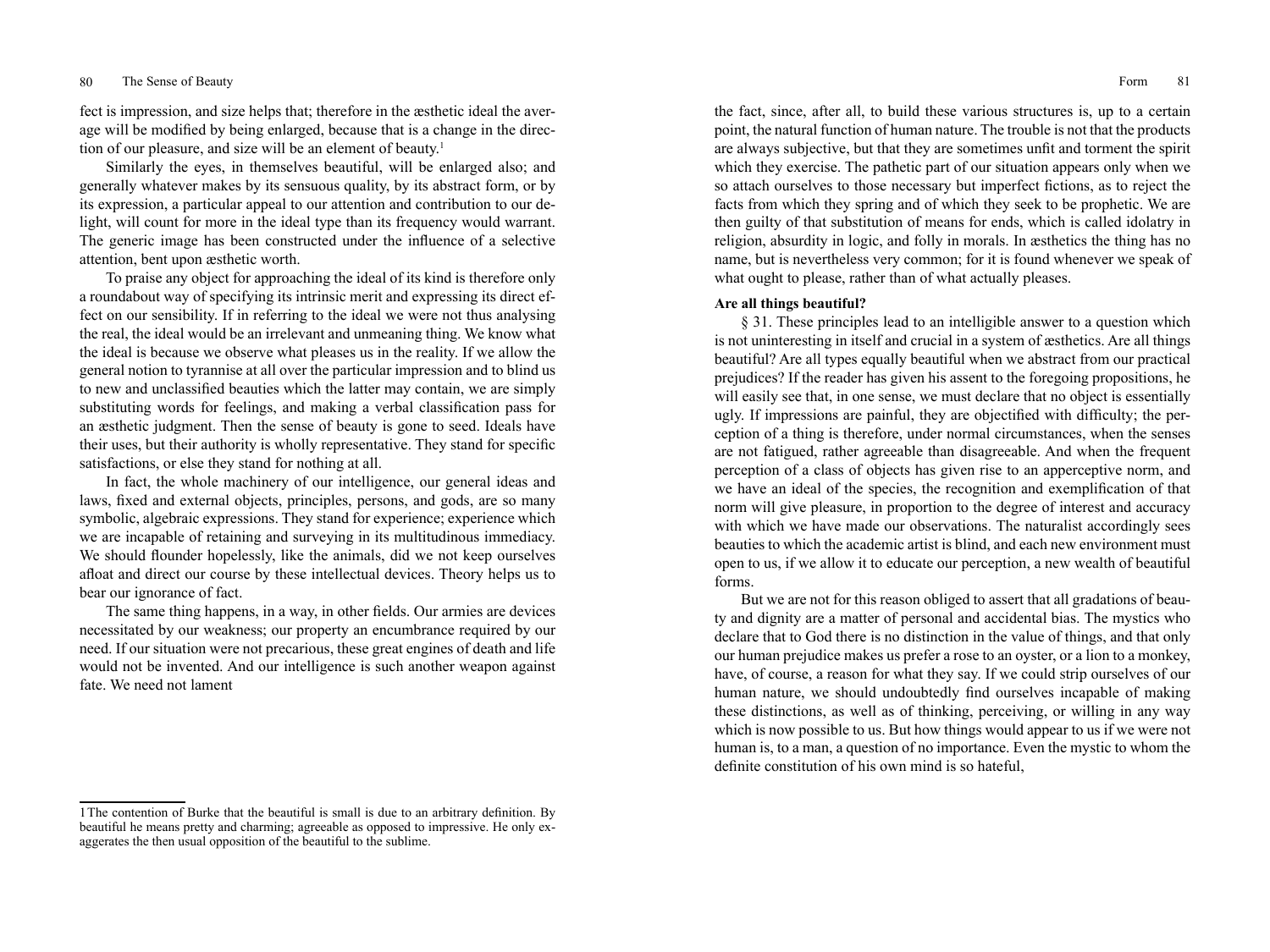can only paralyse without transcending his faculties. A passionate negation, the motive of which, although morbid, is in spite of itself perfectly human, absorbs all his energies, and his ultimate triumph is to attain the absoluteness of indifference.

What is true of mysticism in general, is true also of its manifestation in æsthetics. If we could so transform our taste as to find beauty everywhere, because, perhaps, the ultimate nature of things is as truly exemplified in one thing as in another, we should, in fact, have abolished taste altogether. For the ascending series of æsthetic satisfactions we should have substituted a monotonous judgment of identity. If things are beautiful not by virtue of their differences but by virtue of an identical something which they equally contain, then there could be no discrimination in beauty. Like substance, beauty would be everywhere one and the same, and any tendency to prefer one thing to another would be a proof of finitude and illusion. When we try to make our judgments absolute, what we do is to surrender our natural standards and categories, and slip into another genus, until we lose ourselves in the satisfying vagueness of mere being.

Relativity to our partial nature is therefore essential to all our definite thoughts, judgments, and feelings. And when once the human bias is admitted as a legitimate, because for us a necessary, basis of preference, the whole wealth of nature is at once organised by that standard into a hierarchy of values. Everything is beautiful because everything is capable in some degree of interesting and charming our attention; but things differ immensely in this capacity to please us in the contemplation of them, and therefore they differ immensely in beauty. Could our nature be fixed and determined once for all in every particular, the scale of æsthetic values would become certain. We should not dispute about tastes, no longer because a common principle of preference could not be discovered, but rather because any disagreement would then be impossible.

As a matter of fact, however, human nature is a vague abstraction; that which is common to all men is the least part of their natural endowment. æsthetic capacity is accordingly very unevenly distributed; and the world of beauty is much vaster and more complex to one man than to another. So long, indeed, as the distinction is merely one of development, so that we recognise in the greatest connoisseur only the refinement of the judgments of the rudest peasant, our æsthetic principle has not changed; we might say that, in so far, we had a common standard more or less widely applied. We might say

so, because that standard would be an implication of a common nature more or less fully developed.

But men do not differ only in the degree of their susceptibility, they differ also in its direction. Human nature branches into opposed and incompatible characters. And taste follows this bifurcation. We cannot, except whimsically, say that a taste for music is higher or lower than a taste for sculpture. A man might be a musician and a sculptor by turns; that would only involve a perfectly conceivable enlargement in human genius. But the union thus effected would be an accumulation of gifts in the observer, not a combination of beauties in the object. The excellence of sculpture and that of music would remain entirely independent and heterogeneous. Such divergences are like those of the outer senses to which these arts appeal. Sound and colour have analogies only in their lowest depth, as vibrations and excitement; as they grow specific and objective, they diverge; and although the same consciousness perceives them, it perceives them as unrelated and uncombinable objects.

The ideal enlargement of human capacity, therefore, has no tendency to constitute a single standard of beauty. These standards remain the expression of diverse habits of sense and imagination. The man who combines the greatest range with the greatest endowment in each particular, will, of course, be the critic most generally respected. He will express the feelings of the greater number of men. The advantage of scope in criticism lies not in the improvement of our sense in each particular field; here the artist will detect the amateur's shortcomings. But no man is a specialist with his whole soul. Some latent capacity he has for other perceptions; and it is for the awakening of these, and their marshalling before him, that the student of each kind of beauty turns to the lover of them all.

The temptation, therefore, to say that all things are really equally beautiful arises from an imperfect analysis, by which the operations of the æsthetic consciousness are only partially disintegrated. The dependence of the *degrees* of beauty upon our nature is perceived, while the dependence of its *essence* upon our nature is still ignored. All things are not equally beautiful because the subjective bias that discriminates between them is the cause of their being beautiful at all. The principle of personal preference is the same as that of human taste; real and objective beauty, in contrast to a vagary of individuals, means only an affinity to a more prevalent and lasting susceptibility, a response to a more general and fundamental demand. And the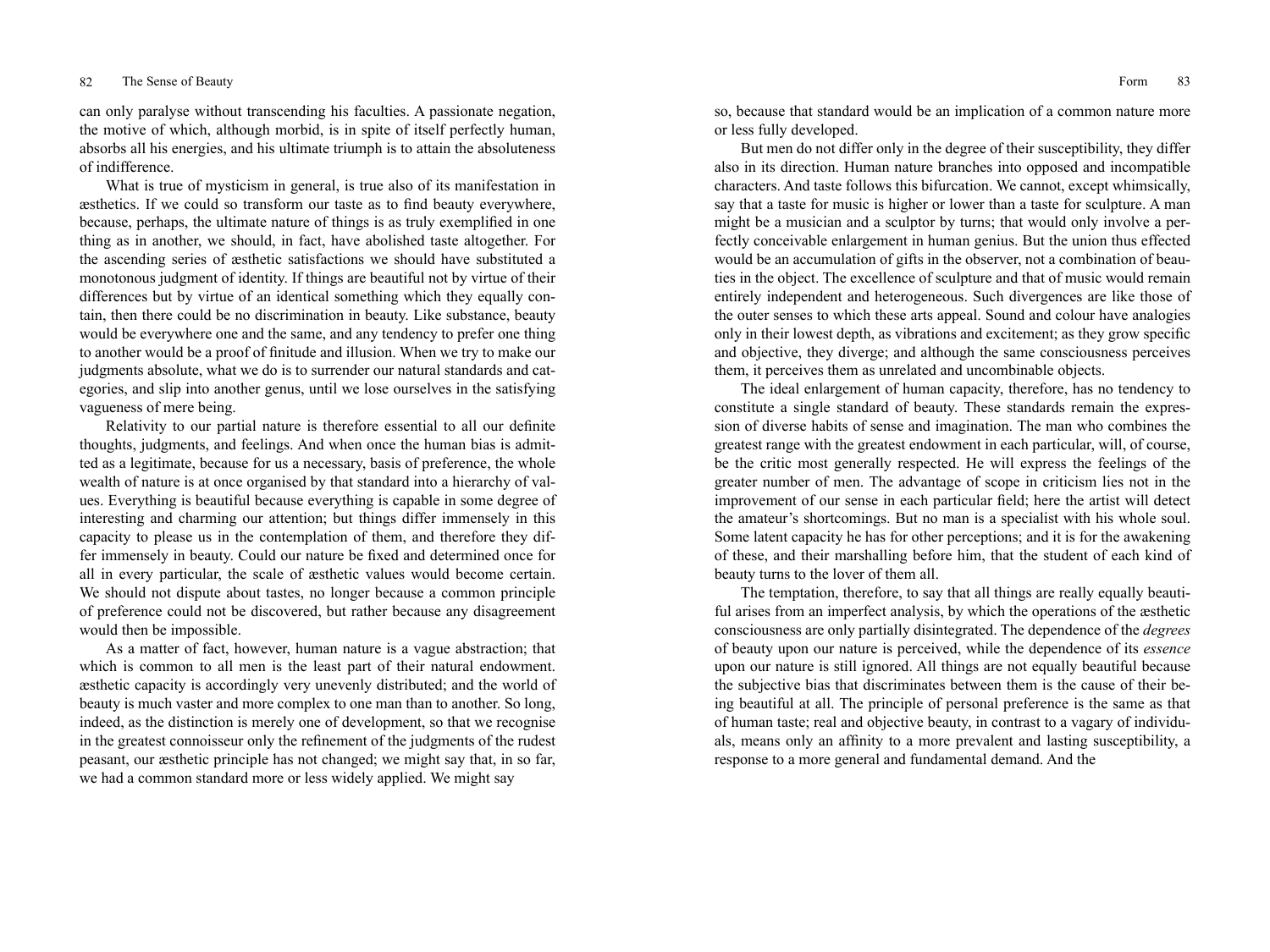keener discrimination, by which the distance between beautiful and ugly things is increased, far from being a loss of æsthetic insight, is a development of that faculty by the exercise of which beauty comes into the world.

# **Effects of indeterminate organisation.**

§ 32. It is the free exercise of the activity of apperception that gives so peculiar an interest to indeterminate objects, to the vague, the incoherent, the suggestive, the variously interpretable. The more this effect is appealed to, the greater wealth of thought is presumed in the observer, and the less mastery is displayed by the artist. A poor and literal mind cannot enjoy the opportunity for reverie and construction given by the stimulus of indeterminate objects; it lacks the requisite resources. It is nonplussed and annoyed, and turns away to simpler and more transparent things with a feeling of helplessness often turning into contempt. And, on the other hand, the artist who is not artist enough, who has too many irrepressible talents and too little technical skill, is sure to float in the region of the indeterminate. He sketches and never paints; he hints and never expresses; he stimulates and never informs. This is the method of the individuals and of the nations that have more genius than art.

The consciousness that accompanies this characteristic is the sense of profundity, of mighty significance. And this feeling is not necessarily an illusion. The nature of our materials — be they words, colours, or plastic matter — imposes a limit and bias upon our expression. The reality of experience can never be quite rendered through these media. The greatest mastery of technique will therefore come short of perfect adequacy and exhaustiveness; there must always remain a penumbra and fringe of suggestion if the most explicit representation is to communicate a truth. When there is real profundity, — when the living core of things is most firmly grasped, — there will accordingly be a felt inadequacy of expression, and an appeal to the observer to piece out our imperfections with his thoughts. But this should come only after the resources of a patient and well-learned art have been exhausted; else what is felt as depth is really confusion and incompetence. The simplest thing becomes unutterable, if we have forgotten how to speak. And a habitual indulgence in the inarticulate is a sure sign of the philosopher who has not learned to think, the poet who has not learned to write, the painter who has not learned to paint, and the impression that has not learned to express itself — all

of which are compatible with an immensity of genius in the inexpressible soul.

Our age is given to this sort of self-indulgence, and on both the grounds mentioned. Our public, without being really trained, — for we appeal to too large a public to require training in it, — is well informed and eagerly responsive to everything; it is ready to work pretty hard, and do its share towards its own profit and entertainment. It becomes a point of pride with it to understand and appreciate everything. And our art, in its turn, does not overlook this opportunity. It becomes disorganised, sporadic, whimsical, and experimental. The crudity we are too distracted to refine, we accept as originality, and the vagueness we are too pretentious to make accurate, we pass off as sublimity. This is the secret of making great works on novel principles, and of writing hard books easily.

## **Example of landscape.**

§ 33. An extraordinary taste for landscape compensates us for this ignorance of what is best and most finished in the arts. The natural landscape is an indeterminate object; it almost always contains enough diversity to allow the eye a great liberty in selecting, emphasising, and grouping its elements, and it is furthermore rich in suggestion and in vague emotional stimulus. A landscape to be seen has to be composed, and to be loved has to be moralised. That is the reason why rude or vulgar people are indifferent to their natural surroundings. It does not occur to them that the work-a-day world is capable of æsthetic contemplation. Only on holidays, when they add to themselves and their belongings some unusual ornament, do they stop to watch the effect. The far more beautiful daily aspects of their environment escape them altogether. When, however, we learn to apperceive; when we grow fond of tracing lines and developing vistas; when, above all, the subtler influences of places on our mental tone are transmuted into an expressiveness in those places, and they are furthermore poetised by our day-dreams, and turned by our instant fancy into so many hints of a fairyland of happy living and vague adventure, — then we feel that the landscape is beautiful. The forest, the fields, all wild or rural scenes, are then full of companionship and entertainment.

This is a beauty dependent on reverie, fancy, and objectified emotion. The promiscuous natural landscape cannot be enjoyed in any other way. It has no real unity, and therefore requires to have some form or other supplied by the fancy; which can be the more readily done, in that the possible forms are many, and the constant changes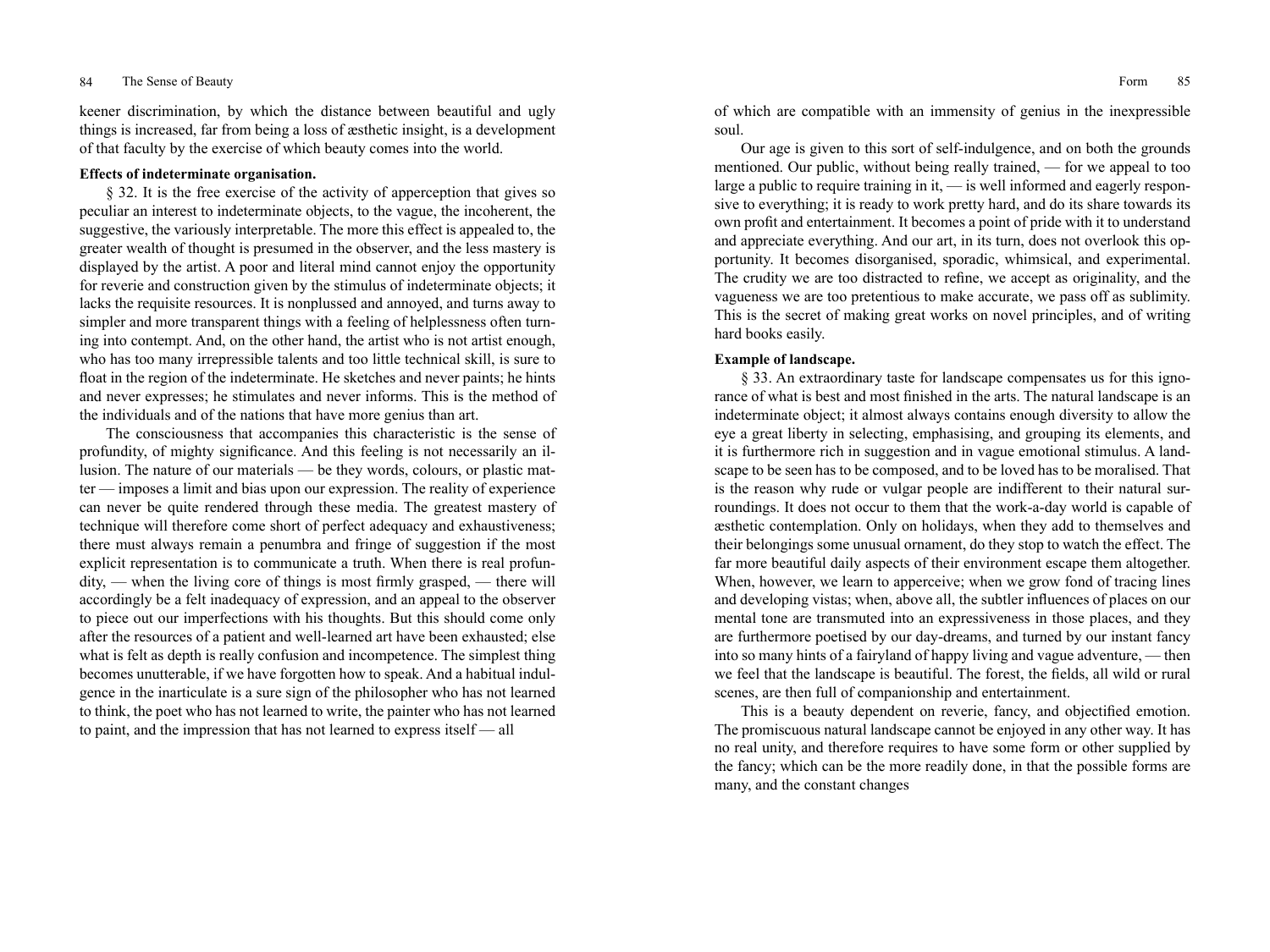in the object offer varying suggestions to the eye. In fact, psychologically speaking, there is no such thing as a landscape; what we call such is an infinity of different scraps and glimpses given in succession. Even a painted landscape, although it tends to select and emphasise some parts of the field, is composed by adding together a multitude of views. When this painting is observed in its turn, it is surveyed as a real landscape would be, and apperceived partially and piecemeal; although, of course, it offers much less wealth of material than its living original, and is therefore vastly inferior.

Only the extreme of what is called impressionism tries to give upon canvas one absolute momentary view; the result is that when the beholder has himself actually been struck by that aspect, the picture has an extraordinary force and emotional value — like the vivid power of recalling the past possessed by smells. But, on the other hand, such a work is empty and trivial in the extreme; it is the photograph of a detached impression, not followed, as it would be in nature, by many variations of itself. An object so unusual is often unrecognisable, if the vision thus unnaturally isolated has never happened to come vividly into our own experience. The opposite school — what might be called *discursive* landscape painting — collects so many glimpses and gives so fully the sum of our positive observations of a particular scene, that its work is sure to be perfectly intelligible and plain. If it seems unreal and uninteresting, that is because it is formless, like the collective object it represents, while it lacks that sensuous intensity and movement which might have made the reality stimulating.

The landscape contains, of course, innumerable things which have determinate forms; but if the attention is directed specifically to them, we have no longer what, by a curious limitation of the word, is called the love of nature. Not very long ago it was usual for painters of landscapes to introduce figures, buildings, or ruins to add some human association to the beauty of the place. Or, if wildness and desolation were to be pictured, at least one weary wayfarer must be seen sitting upon a broken column. He might wear a toga and then be Marius among the ruins of Carthage. The landscape without figures would have seemed meaningless; the spectator would have sat in suspense awaiting something, as at the theatre when the curtain rises on an empty stage. The indeterminateness of the suggestions of an unhumanised scene was then felt as a defect; now we feel it rather as an exaltation. We need to be free; our emotion suffices us; we do

not ask for a description of the object which interests us as a part of ourselves. We should blush to say so simple and obvious a thing as that to us "the mountains are a feeling"; nor should we think of apologising for our romanticism as Byron did:

> *I love not man the less but nature more From these our interviews, in which I steal, From all I may be, or have been before, To mingle with the universe, and feel What I can ne'er express.*

This ability to rest in nature unadorned and to find entertainment in her aspects, is, of course, a great gain. Æsthetic education consists in training ourselves to see the maximum of beauty. To see it in the physical world, which must continually be about us, is a great progress toward that marriage of the imagination with the reality which is the goal of contemplation.

While we gain this mastery of the formless, however, we should not lose the more necessary capacity of seeing form in those things which happen to have it. In respect to most of those things which are determinate as well as natural, we are usually in that state of æsthetic unconsciousness which the peasant is in in respect to the landscape. We treat human life and its environment with the same utilitarian eye with which he regards the field and mountain. That is beautiful which is expressive of convenience and wealth; the rest is indifferent. If we mean by love of nature æsthetic delight in the world in which we casually live (and what can be more *natural* than man and all his arts?), we may say that the absolute love of *nature* hardly exists among us. What we love is the stimulation of our own personal emotions and dreams; and landscape appeals to us, as music does to those who have no sense for musical form.

There would seem to be no truth in the saying that the ancients loved nature less than we. They loved landscape less — less, at least, in proportion to their love of the definite things it contained. The vague and changing effects of the atmosphere, the masses of mountains, the infinite and living complexity of forests, did not fascinate them. They had not that preponderant taste for the indeterminate that makes the landscape a favourite subject of contemplation. But love of nature, and comprehension of her, they had in a most eminent degree; in fact, they actually made explicit that objectification of our own soul in her, which for the romantic poet remains a mere vague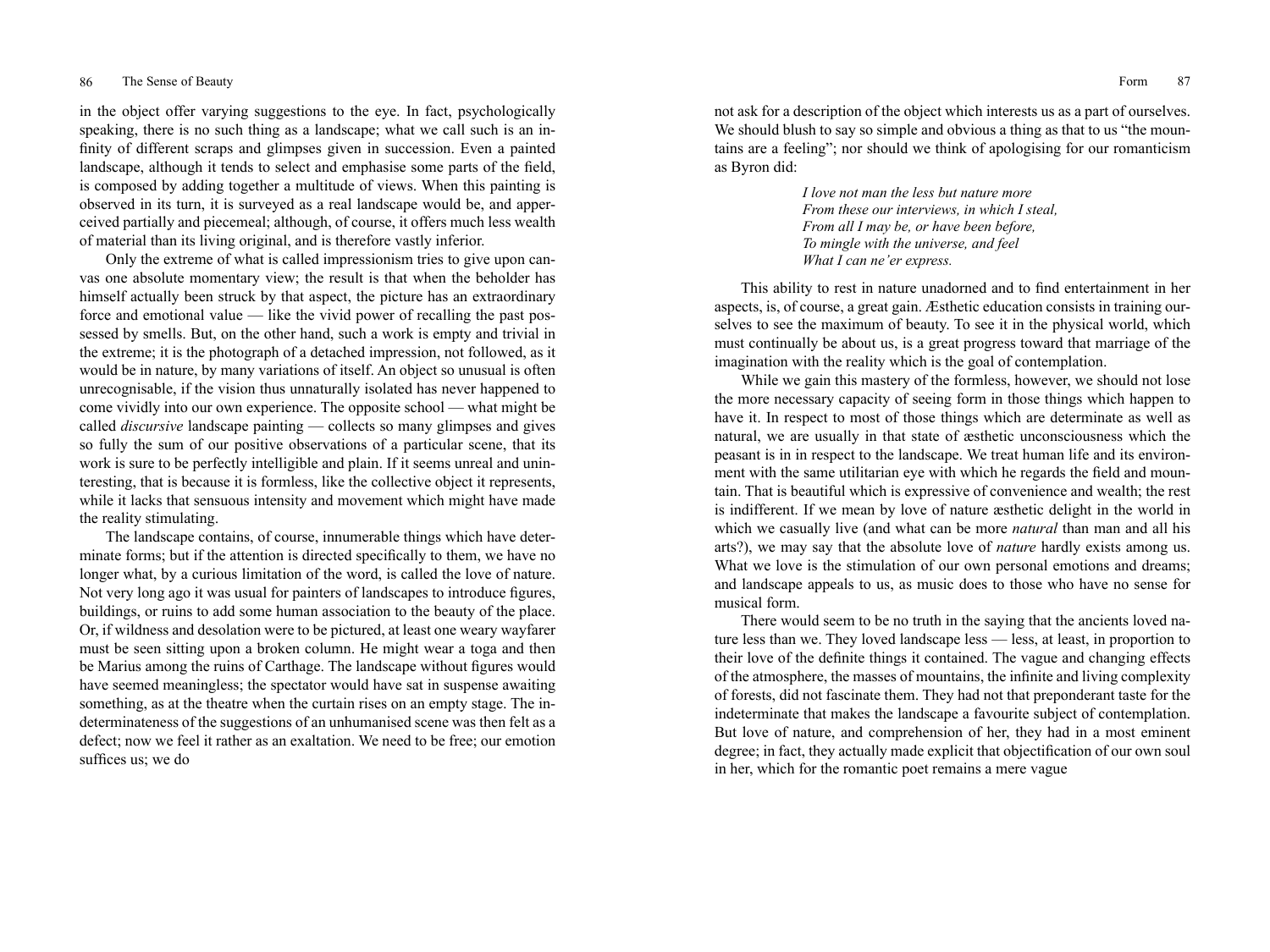and shifting suggestion. What are the celestial gods, the nymphs, the fauns, the dryads, but the definite apperceptions of that haunting spirit which we think we see in the sky, the mountains, and the woods? We may think that our vague intuition grasps the truth of what their childish imagination turned into a fable. But our belief, if it is one, is just as fabulous, just as much a projection of human nature into material things; and if we renounce all positive conception of quasi-mental principles in nature, and reduce our moralising of her to a poetic expression of our own sensations, then can we say that our verbal and illusive images are comparable as representations of the life of nature to the precision, variety, humour, and beauty of the Greek mythology?

# **Extensions to objects usually not regarded æsthetically.**

§ 34. It may not be superfluous to mention here certain analogous fields where the human mind gives a series of unstable forms to objects in themselves indeterminate.<sup>1</sup> History, philosophy, natural as well as moral, and religion are evidently such fields. All theory is a subjective form given to an indeterminate material. The material is experience; and although each part of experience is, of course, perfectly definite in itself, and just that experience which it is, yet the recollection and relating together of the successive experiences is a function of the theoretical faculty. The systematic relations of things in time and space, and their dependence upon one another, are the work of our imagination. Theory can therefore never have the kind of truth which belongs to experience; as Hobbes has it, no discourse whatsoever can end in absolute knowledge of fact.

It is conceivable that two different theories should be equally true in respect to the same facts. All that is required is that they should be equally complete schemes for the relation and prediction of the realities they deal with. The choice between them would be an arbitrary one, determined by personal bias, for the object being indeterminate, its elements can be apperceived as forming all kinds of unities. A theory is a form of apperception, and in applying it to the facts, although our first concern is naturally the adequacy of our instrument of comprehension, we are also influenced, more than we think, by the ease and pleasure with which we think in its terms, that is, by its beauty.

The case of two alternative theories of nature, both exhaustive and adequate, may seem somewhat imaginary. The human mind is, indeed, not rich and indeterminate enough to drive, as the saying is, many horses abreast; it wishes to have one general scheme of conception only, under which it strives to bring everything. Yet the philosophers, who are the scouts of common sense, have come in sight of this possibility of a variety of methods of dealing with the same facts. As at the basis of evolution generally there are many variations, only some of which remain fixed, so at the origin of conception there are many schemes; these are simultaneously developed, and at most stages of thought divide the intelligence among themselves. So much is thought of on one principle — say mechanically — and so much on another — say teleologically. In those minds only that have a speculative turn, that is, in whom the desire for unity of comprehension outruns practical exigencies, does the conflict become intolerable. In them one or another of these theories tends to swallow all experience, but is commonly incapable of doing so.

The final victory of a single philosophy is not yet won, because none as yet has proved adequate to all experience. If ever unity should be attained, our unanimity would not indicate that, as the popular fancy conceives it, the truth had been discovered; it would only indicate that the human mind had found a definitive way of classifying its experience. Very likely, if man still retained his inveterate habit of hypostatising his ideas, that definitive scheme would be regarded as a representation of the objective relations of things; but no proof that it was so would ever be found, nor even any hint that there were external objects, not to speak of relations between them. As the objects are hypostatised percepts, so the relations are hypostatised processes of the human understanding.

To have reached a final philosophy would be only to have formulated the typical and satisfying form of human apperception; the view would remain a theory, an instrument of comprehension and survey fitted to the human eye; it would be for ever utterly heterogeneous from fact, utterly unrepresentative of any of those experiences which it would artificially connect and weave into a pattern.

<sup>1</sup>When we speak of things definite in themselves, we of course mean things made definite by some human act of definition. The senses are instruments that define and differentiate sensation; and the result of one operation is that definite object upon which the next operation is performed. The memory, for example, classifies in time what the senses may have classified in space. We are nowhere concerned with objects other than objects of human experience, and the epithets, definite and indefinite, refer necessarily to their relation to our various categories of perception and comprehension.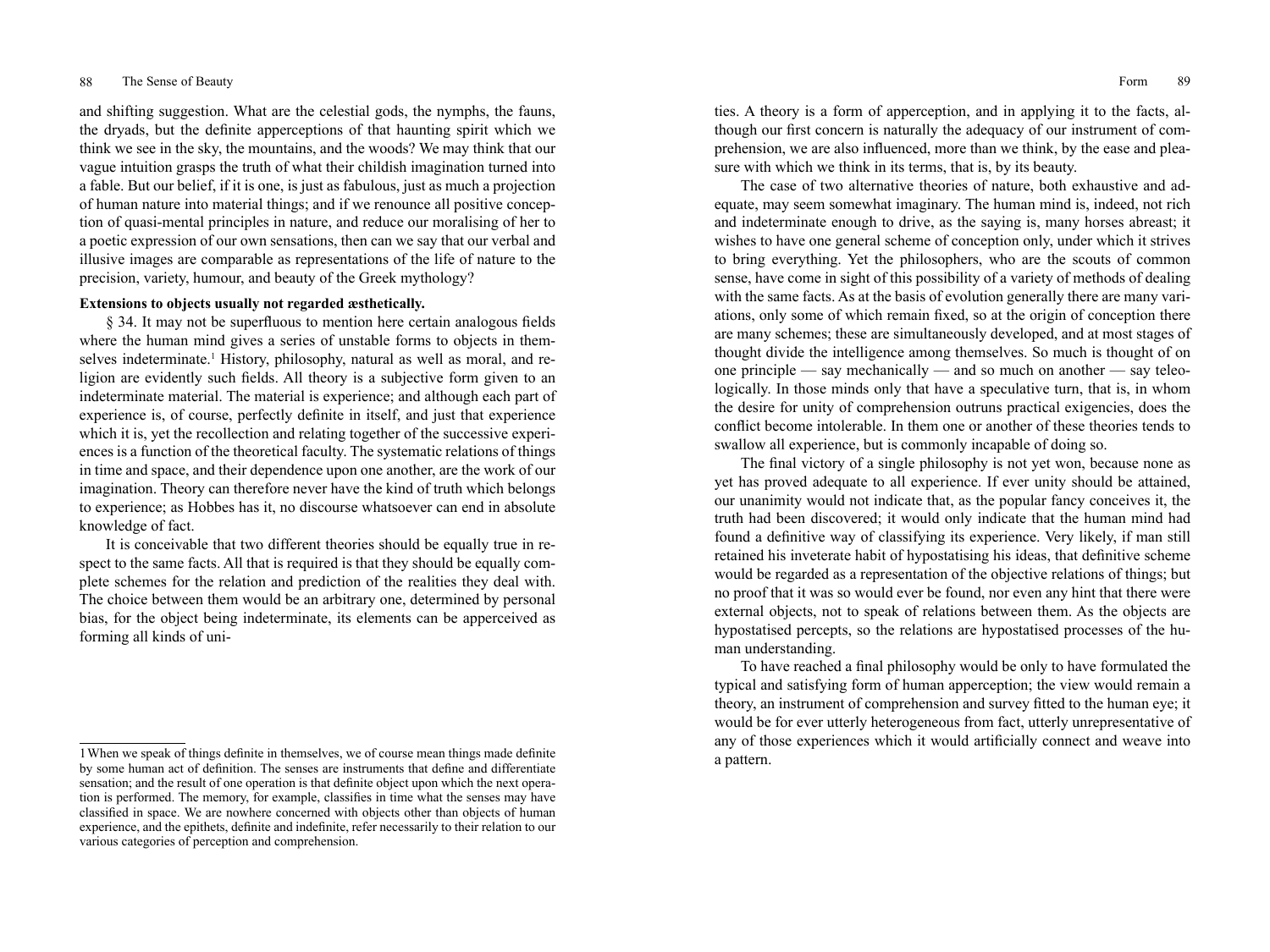Mythology and theology are the most striking illustrations of this human method of incorporating much diffuse experience into graphic and picturesque ideas; but steady reflection will hardly allow us to see anything else in the theories of science and philosophy. These, too, are creatures of our intelligence, and have their only being in the movement of our thought, as they have their only justification in their fitness to our experience.

Long before we can attain, however, the ideal unification of experience under one theory, the various fields of thought demand provisional surveys; we are obliged to reflect on life in a variety of detached and unrelated acts, since neither can the whole material of life be ever given while we still live, nor can that which is given be impartially retained in the human memory. When omniscience was denied us, we were endowed with versatility. The picturesqueness of human thought may console us for its imperfection.

History, for instance, which passes for the account of facts, is in reality a collection of apperceptions of an indeterminate material; for even the material of history is not fact, but consists of memories and words subject to ever-varying interpretation. No historian can be without bias, because the bias defines the history. The memory in the first place is selective; official and other records are selective, and often intentionally partial. Monuments and ruins remain by chance. And when the historian has set himself to study these few relics of the past, the work of his own intelligence begins. He must have some guiding interest. A history is not an indiscriminate register of every known event; a file of newspapers is not an inspiration of Clio. A history is a view of the fortunes of some institution or person; it traces the development of some interest. This interest furnishes the standard by which the facts are selected, and their importance gauged. Then, after the facts are thus chosen, marshalled, and emphasised, comes the indication of causes and relations; and in this part of his work the historian plunges avowedly into speculation, and becomes a philosophical poet. Everything will then depend on his genius, on his principles, on his passions, — in a word, on his apperceptive forms. And the value of history is similar to that of poetry, and varies with the beauty, power, and adequacy of the form in which the indeterminate material of human life is presented.

### **Further dangers of indeterminateness.**

§ 35. The fondness of a race or epoch for any kind of effect is a natural expression of temperament and circumstances, and cannot be blamed or easily corrected. At the same time we may stop to consider some of the disadvantages of a taste for the indeterminate. We shall be registering a truth and at the same time, perhaps, giving some encouragement to that rebellion which we may inwardly feel against this too prevalent manner. The indeterminate is by its nature ambiguous; it is therefore obscure and uncertain in its effect, and if used, as in many arts it often is, to convey a meaning, must fail to do so unequivocally. Where a meaning is not to be conveyed, as in landscape, architecture, or music, the illusiveness of the form is not so objectionable: although in all these objects the tendency to observe forms and to demand them is a sign of increasing appreciation. The ignorant fail to see the forms of music, architecture, and landscape, and therefore are insensible to relative rank and technical values in these spheres; they regard the objects only as so many stimuli to emotion, as soothing or enlivening influences. But the sensuous and associative values of these things — especially of music — are so great, that even without an appreciation of form considerable beauty may be found in them.

In literature, however, where the sensuous value of the words is comparatively small, indeterminateness of form is fatal to beauty, and, if extreme, even to expressiveness. For meaning is conveyed by the *form* and order of words, not by the words themselves, and no precision of meaning can be reached without precision of style. Therefore no respectable writer is voluntarily obscure in the structure of his phrases — that is an abuse reserved for the clowns of literary fashion. But a book is a larger sentence, and if it is formless it fails to mean anything, for the same reason that an unformed collection of words means nothing. The chapters and verses may have said something, as loose words may have a known sense and a tone; but the book will have brought no message.

In fact, the absence of form in composition has two stages: that in which, as in the works of Emerson, significant fragments are collected, and no system, no total thought, constructed out of them; and secondly, that in which, as in the writings of the Symbolists of our time, all the significance is kept back in the individual words, or even in the syllables that compose them. This mosaic of word-values has, indeed, a possibility of effect, for the absence of form does not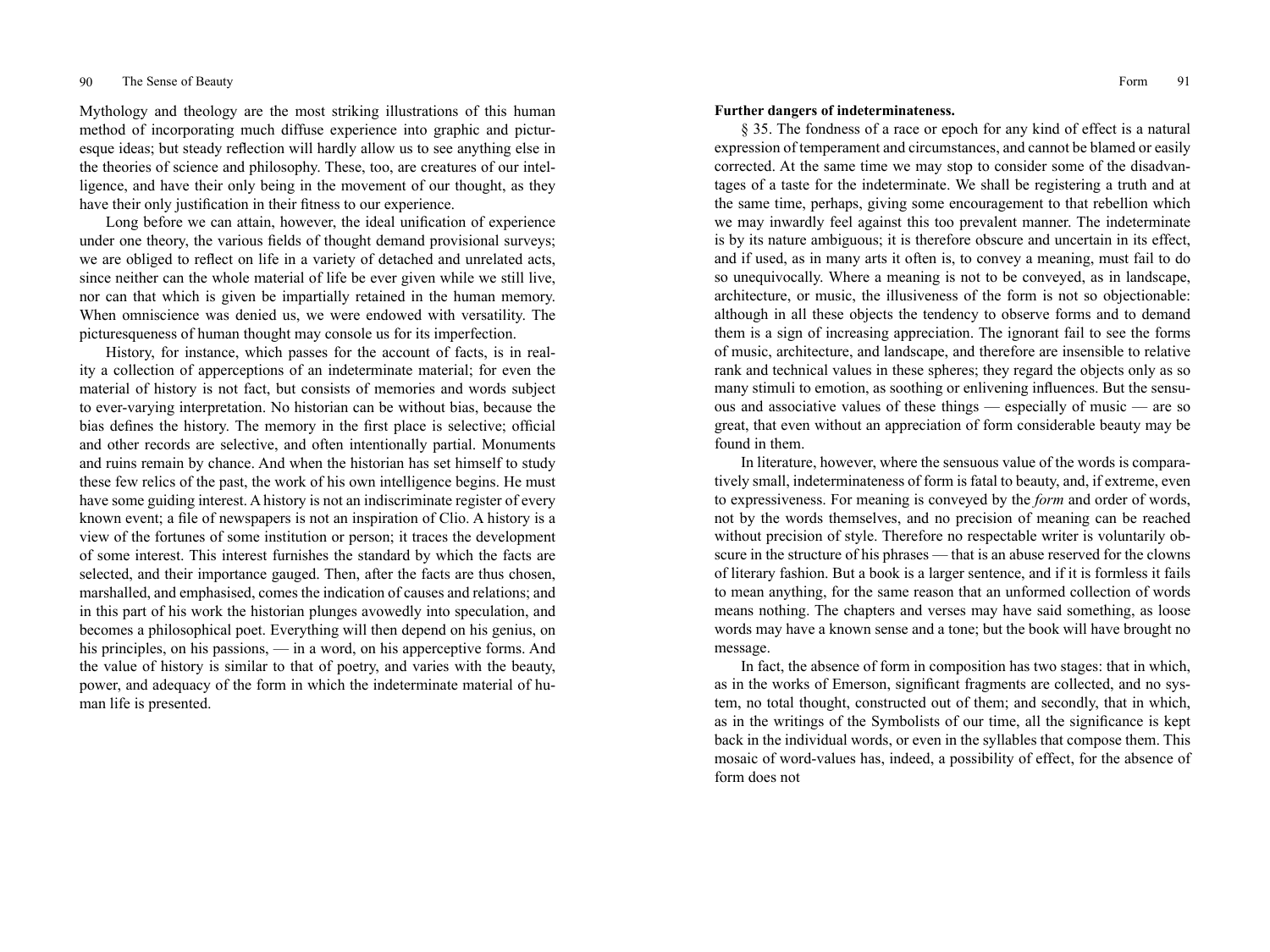destroy materials, but, as we have observed, rather allows the attention to remain fixed upon them; and for this reason absence of sense is a means of accentuating beauty of sound and verbal suggestion. But this example shows how the tendency to neglect structure in literature is a tendency to surrender the use of language as an instrument of thought. The descent is easy from ambiguity to meaninglessness.

The indeterminate in form is also indeterminate in value. It needs completion by the mind of the observer and as this completion differs, the value of the result must vary. An indeterminate object is therefore beautiful to him who can make it so, and ugly to him who cannot. It appeals to a few, and to them diversely. In fact, the observer's own mind is the storehouse from which the beautiful form has to be drawn. If the form is not there, it cannot be applied to the half-finished object; it is like asking a man without skill to complete another man's composition. The indeterminate object therefore requires an active and well-equipped mind, and is otherwise without value.

It is furthermore unprofitable even to the mind which takes it up; it stimulates that mind to action, but it presents it with no new object. We can respond only with those forms of apperception which we already are accustomed to. A formless object cannot *inform* the mind, cannot mould it to a new habit. That happens only when the data, by their clear determination, compel the eye and imagination to follow new paths and see new relations. Then we are introduced to a new beauty, and enriched to that extent. But the indeterminate, like music to the sentimental, is a vague stimulus. It calls forth at random such ideas and memories as may lie to hand, stirring the mind, but leaving it undisciplined and unacquainted with any new object. This stirring, like that of the pool of Bethesda, may indeed have its virtue. a creative mind, already rich in experience and observation, may, under the influence of such a stimulus, dart into a new thought, and give birth to that with which it is already pregnant; but the fertilising seed came from elsewhere, from study and admiration of those definite forms which nature contains, or which art, in imitation of nature, has conceived and brought to perfection.

### **Illusion of infinite perfection.**

§ 36. The great advantage, then, of indeterminate organisation is that it cultivates that spontaneity, intelligence, and imagination without which many important objects would remain unintelligible, and because unintelligible, uninteresting. The beauty of landscape, the forms of religion and science, the types of human nature itself, are due to this apperceptive gift. Without it we should have a chaos; but its patient and ever-fresh activity carves out of the fluid material a great variety of forms. An object which stimulates us to this activity, therefore, seems often to be more sublime and beautiful than one which presents to us a single unchanging form, however perfect. There seems to be a life and infinity in the incomplete, which the determinate excludes by its own completeness and petrifaction. And yet the effort in this very activity is to reach determination; we can only see beauty in so far as we introduce form. The instability of the form can be no advantage to a work of art; the determinate keeps constantly what the indeterminate reaches only in those moments in which the observer's imagination is especially propitious. If we feel a certain disappointment in the monotonous limits of a definite form and its eternal, unsympathising message, might we not feel much more the melancholy transiency of those glimpses of beauty which elude us in the indeterminate? Might not the torment and uncertainty of this contemplation, with the self-consciousness it probably involves, more easily tire us than the quiet companionship of a constant object? May we not prefer the unchangeable to the irrecoverable?

We may; and the preference is one which we should all more clearly feel, were it not for an illusion, proper to the romantic temperament, which lends a mysterious charm to things which are indefinite and indefinable. It is the suggestion of infinite perfection. In reality, perfection is a synonym of finitude. Neither in nature nor in the fancy can anything be perfect except by realising a definite type, which excludes all variation, and contrasts sharply with every other possibility of being. There is no perfection apart from a form of apperception or type; and there are as many kinds of perfection as there are types or forms of apperception latent in the mind.

Now these various perfections are mutually exclusive. Only in a kind of æsthetic orgy — in the madness of an intoxicated imagination — can we confuse them. As the Roman emperor wished that the Roman people had but a single neck, to murder them at one blow, so we may sometimes wish that all beauties had but one form, that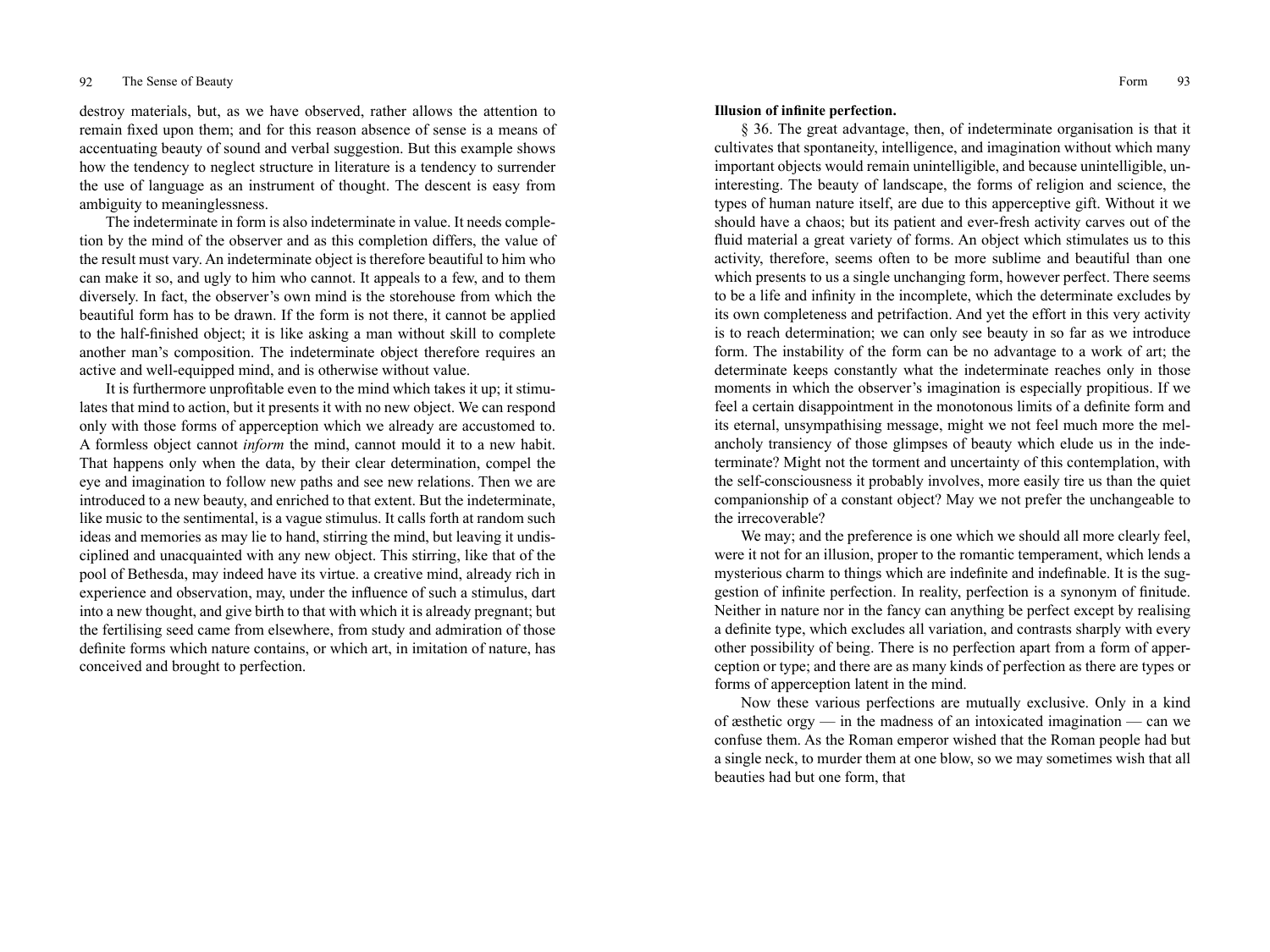we might behold them together. But in the nature of things beauties are incompatible. The spring cannot coexist with the autumn, nor day with night; what is beautiful in a child is hideous in a man, and *vice versa;* every age, every country, each sex, has a peculiar beauty, finite and incommunicable; the better it is attained the more completely it excludes every other. The same is evidently true of schools of art, of styles and languages, and of every effect whatsoever. It exists by its finitude and is great in proportion to its determination.

But there is a loose and somewhat helpless state of mind in which while we are incapable of realising any particular thought or vision in its perfect clearness and absolute beauty, we nevertheless feel its haunting presence in the background of consciousness. And one reason why the idea cannot emerge from that obscurity is that it is not alone in the brain; a thousand other ideals, a thousand other plastic tendencies of thought, simmer there in confusion; and if any definite image is presented in response to that vague agitation of our soul, we feel its inadequacy to our need in spite of, or perhaps on account of, its own particular perfection. We then say that the classic does not satisfy us, and that the "Grecian cloys us with his perfectness." We are not capable of that concentrated and serious attention to one thing at a time which would enable us to sink into its being, and enjoy the intrinsic harmonies of its form, and the bliss of its immanent particular heaven; we flounder in the vague, but at the same time we are full of yearnings, of half-thoughts and semi-visions, and the upward tendency and exaltation of our mood is emphatic and overpowering in proportion to our incapacity to think, speak, or imagine.

The sum of our incoherences has, however, an imposing volume and even, perhaps, a vague, general direction. We feel ourselves laden with an infinite burden; and what delights us most and seems to us to come nearest to the ideal is not what embodies any one possible form, but that which, by embodying none, suggests many, and stirs the mass of our inarticulate imagination with a pervasive thrill. Each thing, without being a beauty in itself, by stimulating our indeterminate emotion, seems to be a hint and expression of infinite beauty. That infinite perfection which cannot be realised, because it is self-contradictory, may be thus suggested, and on account of this suggestion an indeterminate effect may be regarded as higher, more significant, and more beautiful than any determinate one.

The illusion, however, is obvious. The infinite perfection suggested is an absurdity. What exists is a vague emotion, the objects of which, if they could emerge from the chaos of a confused imagination, would turn out to be a multitude of differently beautiful determinate things. This emotion of infinite perfection is the *materia prima* — *rudis indigestaque moles* — out of which attention, inspiration, and art can bring forth an infinity of particular perfections. Every æsthetic success, whether in contemplation or production, is the birth of one of these possibilities with which the sense of infinite perfection is pregnant. A work of art or an act of observation which remains indeterminate is, therefore, a failure, however much it may stir our emotion. It is a failure for two reasons. In the first place this emotion is seldom wholly pleasant; it is disquieting and perplexing; it brings a desire rather than a satisfaction. And in the second place, the emotion, not being embodied, fails to constitute the beauty of anything; and what we have is merely a sentiment, a consciousness that values are or might be there, but a failure to extricate those values, or to make them explicit and recognisable in an appropriate object.

These gropings after beauty have their worth as signs of æsthetic vitality and intimations of future possible accomplishment; but in themselves they are abortive, and mark the impotence of the imagination. Sentimentalism in the observer and romanticism in the artist are examples of this æsthetic incapacity. Whenever beauty is really seen and loved, it has a definite embodiment: the eye has precision, the work has style, and the object has perfection. The kind of perfection may indeed be new; and if the discovery of new perfections is to be called romanticism, then romanticism is the beginning of all æsthetic life. But if by romanticism we mean indulgence in confused suggestion and in the exhibition of turgid force, then there is evidently need of education, of attentive labour, to disentangle the beauties so vaguely felt, and give each its adequate embodiment. The breadth of our inspiration need not be lost in this process of clarification, for there is no limit to the number and variety of forms which the world may be made to wear; only, if it is to be appreciated as beautiful and not merely felt as unutterable, it must be seen as a kingdom of forms. Thus the works of Shakespeare give us a great variety, with a frequent marvellous precision of characterisation, and the forms of his art are definite although its scope is great.

But by a curious anomaly, we are often expected to see the greatest expressiveness in what remains indeterminate, and in reality ex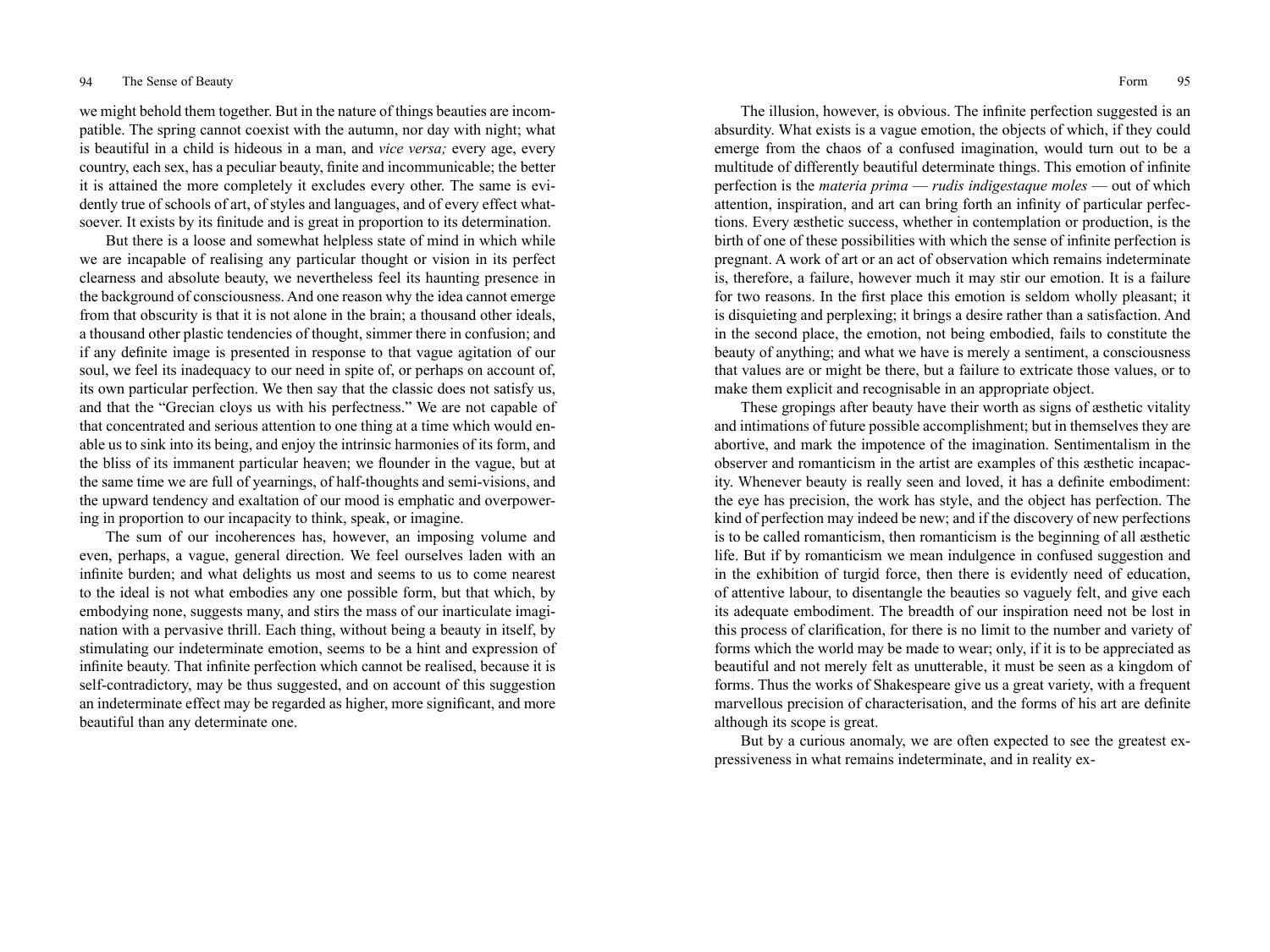presses nothing. As we have already observed, the sense of profundity and significance is a very detachable emotion; it can accompany a confused jumble of promptings quite as easily as it can a thorough comprehension of reality. The illusion of infinite perfection is peculiarly apt to produce this sensation. That illusion arises by the simultaneous awakening of many incipient thoughts and dim ideas; it stirs the depths of the mind as a wind stirs the thickets of a forest; and the unusual consciousness of the life and longing of the soul, brought by that gust of feeling, makes us recognise in the object a singular power, a mysterious meaning.

But the feeling of significance signifies little. All we have in this case is a potentiality of imagination; and only when this potentiality begins to be realised in definite ideas, does a real meaning, or any object which that meaning can mean, arise in the mind. The highest æsthetic good is not that vague potentiality, nor that contradictory, infinite perfection so strongly desired; it is the greatest number and variety of finite perfections. To learn to see in nature and to enshrine in the arts the typical forms of things; to study and recognise their variations; to domesticate the imagination in the world, so that everywhere beauty can be seen, and a hint found for artistic creation, — that is the goal of contemplation. Progress lies in the direction of discrimination and precision, not in that of formless emotion and reverie.

# **Organised nature the source of apperceptive forms; example of sculpture.**

§ 37. The form of the material world is in one sense always perfectly definite, since the particles that compose it are at each moment in a given relative position; but a world that had

no other form than that of such a constellation of atoms would remain chaotic to our perception, because we should not be able to survey it as a whole, or to keep our attention suspended evenly over its innumerable parts. According to evolutionary theory, mechanical necessity has, however, brought about a distribution and aggregation of elements such as, for our purposes, constitutes individual things. Certain systems of atoms move together as units; and these organisms reproduce themselves and recur so often in our environment, that our senses become accustomed to view their parts together. Their form becomes a natural and recognisable one. An order and sequence is established in our imagination by virtue of the order and sequence in which the corresponding impressions have come to our senses. We can remember, reproduce, and in reproducing vary, by

kaleidoscopic tricks of the fancy, the forms in which our perceptions have come.

The mechanical organisation of external nature is thus the source of apperceptive forms in the mind. Did not sensation, by a constant repetition of certain sequences, and a recurring exactitude of mathematical relations, keep our fancy clear and fresh, we should fall into an imaginative lethargy. Idealisation would degenerate into indistinctness, and, by the dulling of our memory, we should dream a world daily more poor and vague.

This process is periodically observable in the history of the arts. The way in which the human figure, for instance, is depicted, is an indication of the way in which it is apperceived. The arts give back only so much of nature as the human eye has been able to master. The most primitive stage of drawing and sculpture presents man with his arms and legs, his ten fingers and ten toes, branching out into mid-air; the apperception of the body has been evidently practical and successive, and the artist sets down what he knows rather than any of the particular perceptions that conveyed that knowledge. Those perceptions are merged and lost in the haste to reach the practically useful concept of the object. By a naïve expression of the same principle, we find in some Assyrian drawings the eye seen from the front introduced into a face seen in profile, each element being represented in that form in which it was most easily observed and remembered. The development of Greek sculpture furnishes a good example of the gradual penetration of nature into the mind, of the slowly enriched apperception of the object. The quasi-Egyptian stiffness melts away, first from the bodies of the minor figures, afterwards of those of the gods, and finally the face is varied, and the hieratic smile almost disappears.<sup>1</sup>

But this progress has a near limit; once the most beautiful and inclusive apperception reached, once the best form caught at its best moment, the artist seems to have nothing more to do. To reproduce the imperfections of individuals seems wrong, when beauty, after all, is the thing desired. And the ideal, as caught by the master's inspiration, is more beautiful than anything his pupils can find for them-

<sup>1</sup>In the Ægina marbles the wounded and dying warriors still wear this Buddha-like expression: their bodies, although conventional, show a great progress in observation, compared with the impossible Athena in the centre with her sacred feet in Egyptian profile and her owl-like visage.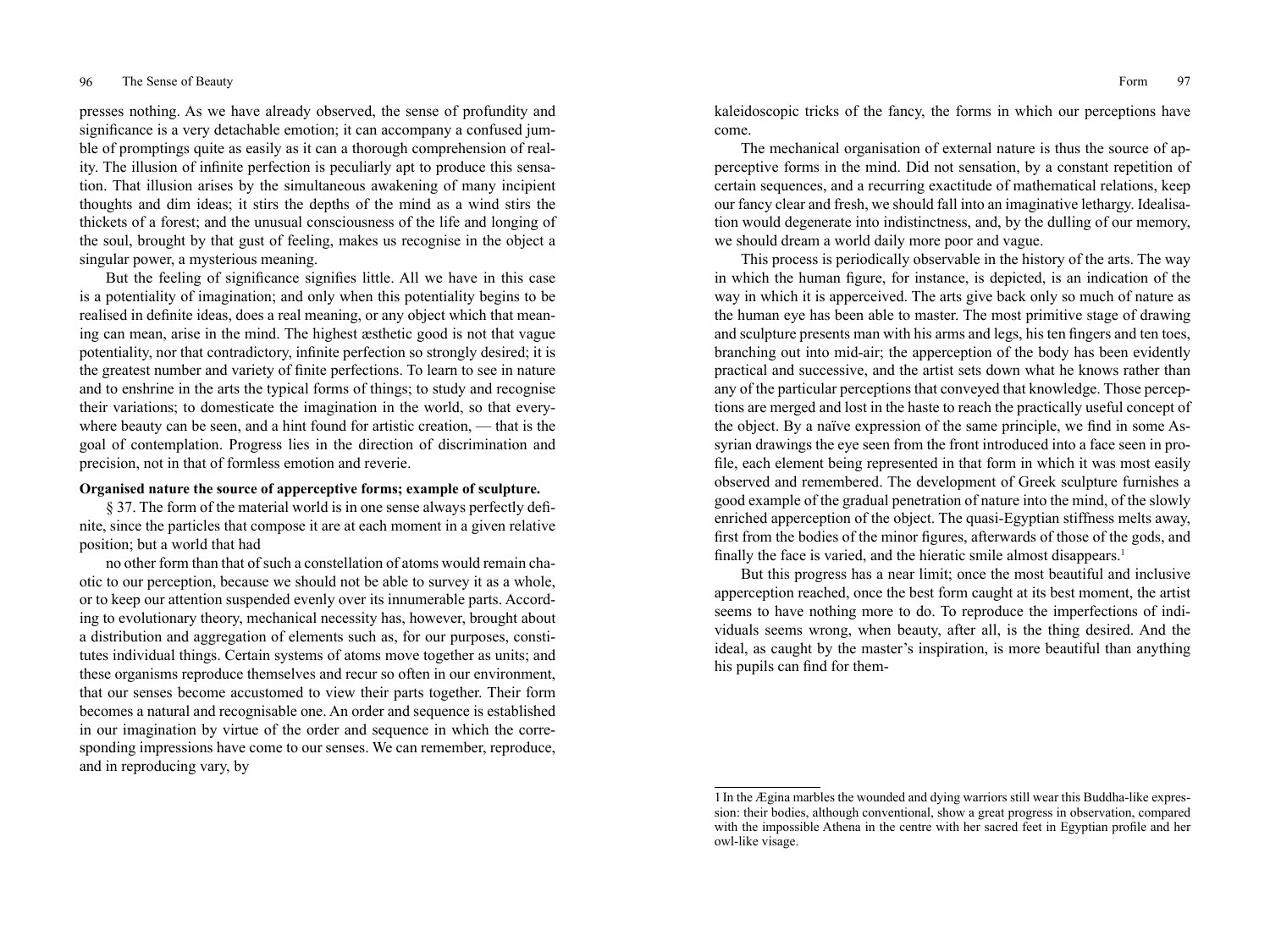selves in nature. From its summit, the art therefore declines in one of two directions. It either becomes academic, forsakes the study of nature, and degenerates into empty convention, or else it becomes ignoble, forsakes beauty, and sinks into a tasteless and unimaginative technique. The latter was the course of sculpture in ancient times, the former, with moments of reawakening, has been its dreadful fate among the moderns.

This reawakening has come whenever there has been a return to nature, for a new form of apperception and a new ideal. Of this return there is continual need in all the arts; without it our apperceptions grow thin and worn, and subject to the sway of tradition and fashion. We continue to judge about beauty, but we give up looking for it. The remedy is to go back to the reality, to study it patiently, to allow new aspects of it to work upon the mind, sink into it, and beget there an imaginative offspring after their own kind. Then a new art can appear, which, having the same origin in admiration for nature which the old art had, may hope to attain the same excellence in a new direction.

In fact, one of the dangers to which a modern artist is exposed is the seduction of his predecessors. The gropings of our muse, the distracted experiments of our architecture, often arise from the attraction of some historical school; we cannot work out our own style because we are hampered by the beauties of so many others. The result is an eclecticism, which, in spite of its great historical and psychological interest, is without æsthetic unity or permanent power to please. Thus the study of many schools of art may become an obstacle to proficiency in any.

# **Utility the principle of organisation in nature.**

§ 38. Utility (or, as it is now called, adaptation, and natural selection) organises the material world into definite species and individuals. Only certain aggregations of matter are in equilibrium with the prevailing forces of the environment. Gravity, for instance, is in itself a chaotic force; it pulls all particles indiscriminately together without reference to the wholes into which the human eye may have grouped them. But the result is not chaos, because matter arranged in some ways is welded together by the very tendency which disintegrates it when arranged in other forms. These forms, selected by their congruity with gravity, are therefore fixed in nature, and become types. Thus the weight of the stones keeps the pyramid standing: here a certain shape has become a guarantee of permanence in

the presence of a force in itself mechanical and undiscriminating. It is the utility of the pyramidal form  $\frac{1}{10}$  its fitness to stand  $\frac{1}{10}$  that has made it a type in building. The Egyptians merely repeated a process that they might have observed going on of itself in nature, who builds a pyramid in every hill, not indeed because she wishes to, or because pyramids are in any way an object of her action, but because she has no force which can easily dislodge matter that finds itself in that shape.

Such an accidental stability of structure is, in this moving world, a sufficient principle of permanence and individuality. The same mechanical principles, in more complex applications, insure the persistence of animal forms and prevent any permanent deviation from them. What is called the principle of self-preservation, and the final causes and substantial forms of the Aristotelian philosophy, are descriptions of the result of this operation. The tendency of everything to maintain and propagate its nature is simply the inertia of a stable juxtaposition of elements, which are not enough disturbed by ordinary accidents to lose their equilibrium; while the incidence of a too great disturbance causes that disruption we call death, or that variation of type, which, on account of its incapacity to establish itself permanently, we call abnormal. Nature thus organises herself into recognisable species; and the æsthetic eye, studying her forms, tends, as we have already shown, to bring the type within even narrower limits than do the external exigencies of life.

# **The relation of utility to beauty.**

§ 39. This natural harmony between utility and beauty, when its origin is not understood, is of course the subject of much perplexed and perplexing theory. Sometimes we are told that utility is itself the essence of beauty, that is, that our consciousness of the practical advantages of certain forms is the ground of our æsthetic admiration of them. The horse's legs are said to be beautiful because they are fit to run, the eye because it is made to see, the house because it is convenient to live in. An amusing application — which might pass for a *reductio ad absurdum* — of this dense theory is put by Xenophon into the mouth of Socrates. Comparing himself with a youth present at the same banquet, who was about to receive the prize of beauty, Socrates declares himself more beautiful and more worthy of the crown. For utility makes beauty, and eyes bulging out from the head like his are the most advantageous for seeing; nostrils wide and open to the air,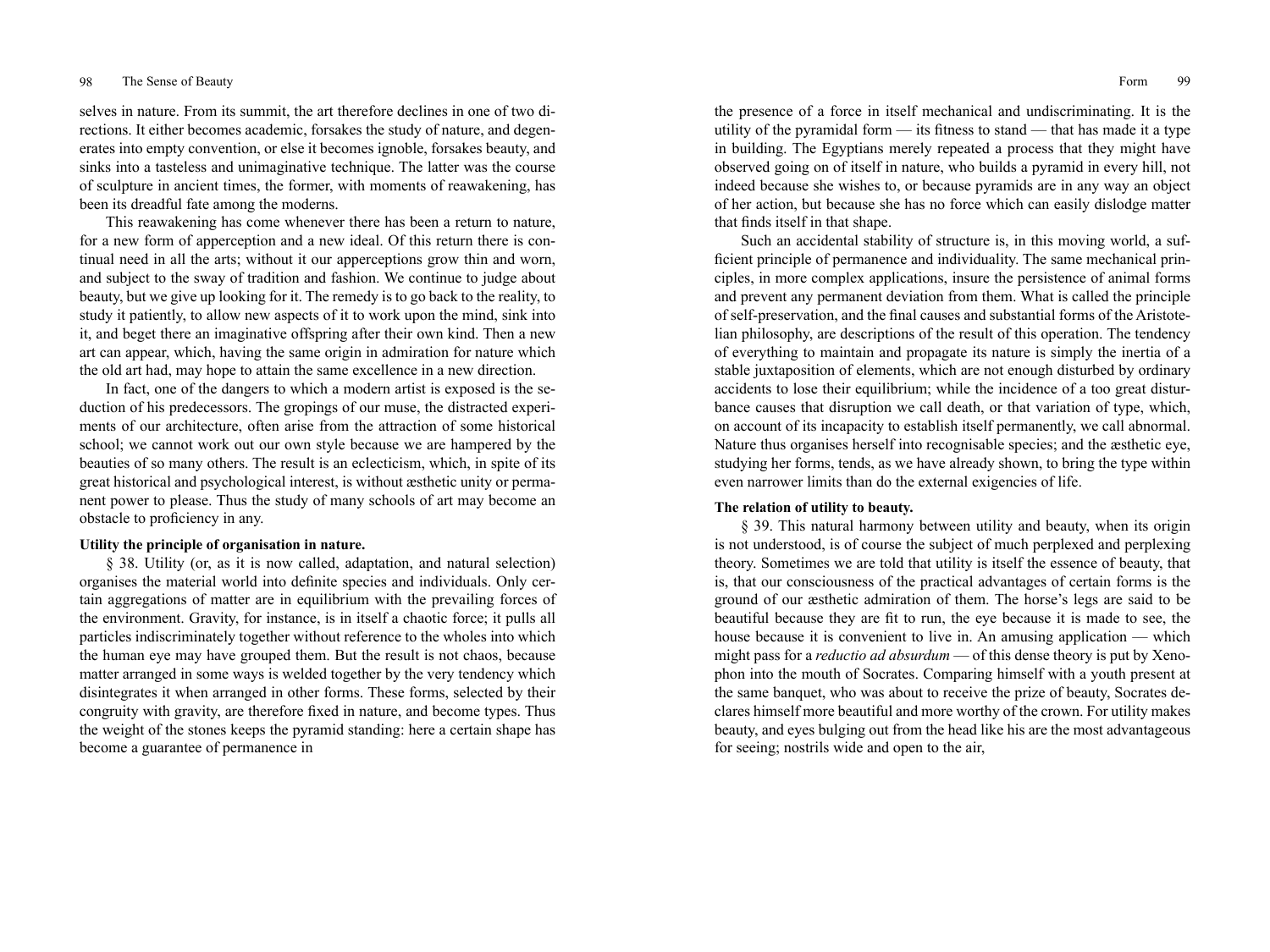like his, most appropriate for smell; and a mouth large and voluminous, like his, best fitted for both eating and kissing.<sup>1</sup>

Now since these things are, in fact, hideous, the theory that shows they *ought to be* beautiful, is vain and ridiculous. But that theory contains this truth: that had the utility of Socratic features been so great that men of all other types must have perished, Socrates would have been beautiful. He would have represented the human type. The eye would have been then accustomed to that form, the imagination would have taken it as the basis of its refinements, and accentuated its naturally effective points. The beautiful does not depend on the useful; it is constituted by the imagination in ignorance and contempt of practical advantage; but it is not independent of the necessary, for the necessary must also be the habitual and consequently the basis of the type, and of all its imaginative variations.

There are, moreover, at a late and derivative stage in our æsthetic judgment, certain cases in which the knowledge of fitness and utility enters into our sense of beauty. But it does so very indirectly, rather by convincing us that we should tolerate what practical conditions have imposed on an artist, by arousing admiration of his ingenuity, or by suggesting the interesting things themselves with which the object is known to be connected. Thus a cottagechimney, stout and tall, with the smoke floating from it, pleases because we fancy it to mean a hearth, a rustic meal, and a comfortable family. But that is all extraneous association. The most ordinary way in which utility affects us is negatively; if we know a thing to be useless and fictitious, the uncomfortable haunting sense of waste and trickery prevents all enjoyment, and therefore banishes beauty. But this is also an adventitious complication. The intrinsic value of a form is in no way affected by it.

Opposed to this utilitarian theory stands the metaphysical one that would make the beauty or intrinsic rightness of things the source of their efficiency and of their power to survive. Taken literally, as it is generally meant, this idea must, from our point of view, appear preposterous. Beauty and rightness are relative to our judgment and emotion; they in no sense exist in nature or preside over her. She everywhere appears to move by mechanical law. The types of things exist by what, in relation to our approbation, is mere chance, and it

is our faculties that must adapt themselves to our environment and not our environment to our faculties. Such is the naturalistic point of view which we have adopted.

To say, however, that beauty is in some sense the ground of practical fitness, need not seem to us wholly unmeaning. The fault of the Platonists who say things of this sort is seldom that of emptiness. They have an intuition; they have sometimes a strong sense of the facts of consciousness. But they turn their discoveries into so many revelations, and the veil of the infinite and absolute soon covers their little light of specific truth. Sometimes, after patient digging, the student comes upon the treasure of some simple fact, some common experience, beneath all their mystery and unction. And so it may be in this case. If we make allowances for the tendency to express experience in allegory and myth, we shall see that the idea of beauty and rationality presiding over nature and guiding her, as it were, for their own greater glory, is a projection and a writing large of a psychological principle.

The mind that perceives nature is the same that understands and enjoys her; indeed, these three functions are really elements of one process. There is therefore in the mere perceptibility of a thing a certain prophecy of its beauty; if it were not on the road to beauty, if it had no approach to fitness to our faculties of perception, the object would remain eternally unperceived. The sense, therefore, that the whole world is made to be food for the soul; that beauty is not only its own, but all things' excuse for being; that universal aspiration towards perfection is the key and secret of the world, — that sense is the poetical reverberation of a psychological fact — of the fact that our mind is an organism tending to unity, to unconsciousness of what is refractory to its action, and to assimilation and sympathetic transformation of what is kept within its sphere. The idea that nature could be governed by an aspiration towards beauty is, therefore, to be rejected as a confusion, but at the same time we must confess that this confusion is founded on a consciousness of the subjective relation between the perceptibility, rationality, and beauty of things.

<sup>1</sup>*Symposium* of Xenophon, V.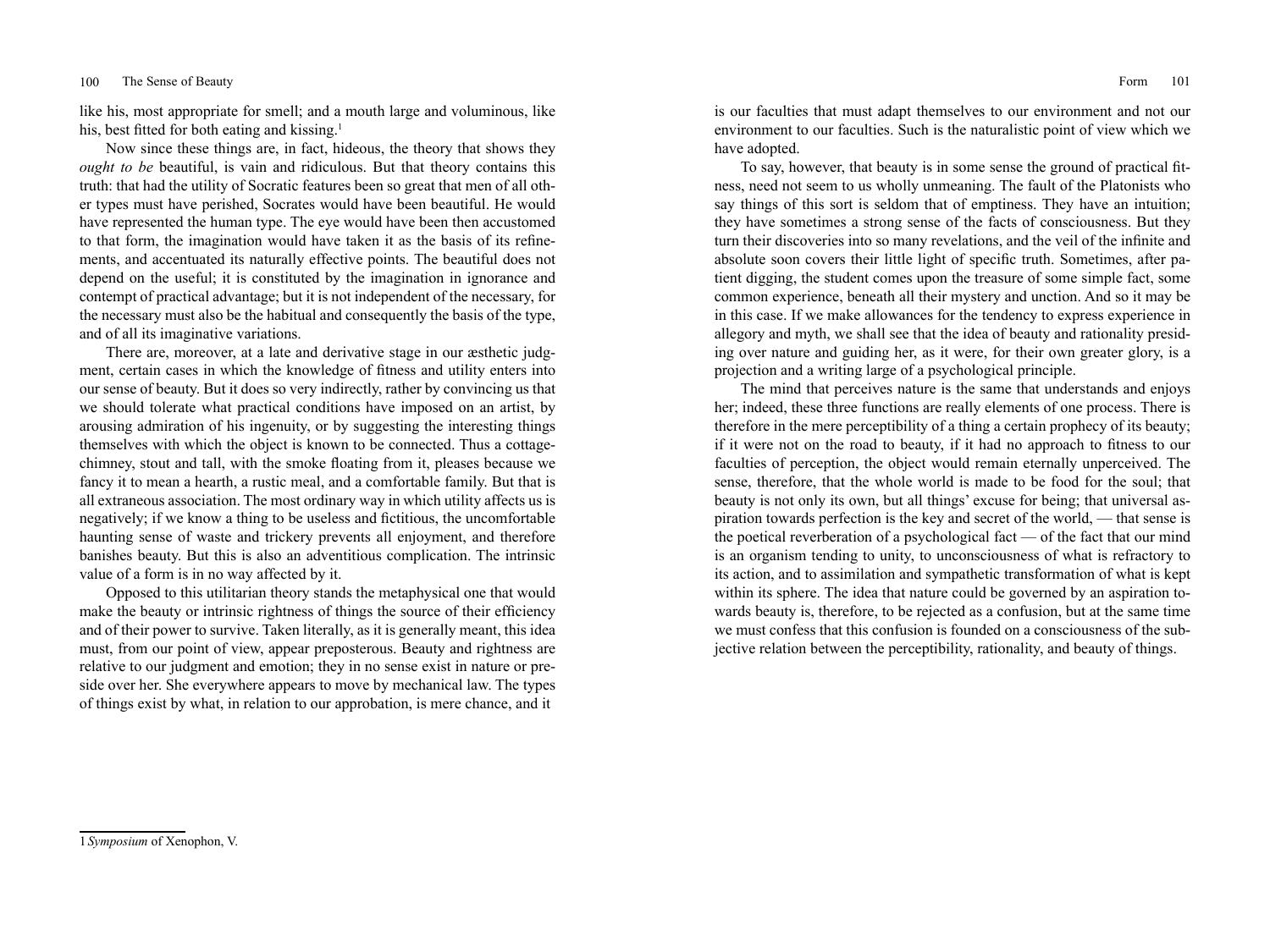### **Utility the principle of organisation in the arts.**

§ 40. This subjective relation is, however, exceedingly loose. Most things that are perceivable are not perceived so distinctly as to be intelligible, nor so delightfully as to be beautiful. If our eye had infinite penetration, or our imagination infinite elasticity, this would not be the case; to see would then be to understand and to enjoy. As it is, the degree of determination needed for perception is much less than that needed for comprehension or ideality. Hence there is room for hypothesis and for art. As hypothesis organises experiences imaginatively in ways in which observation has not been able to do, so art organises objects in ways to which nature, perhaps, has never condescended.

The chief thing which the imitative arts add to nature is permanence, the lack of which is the saddest defect of many natural beauties. The forces which determine natural forms, therefore, determine also the forms of the imitative arts. But the non-imitative arts supply organisms different in kind from those which nature affords. If we seek the principle by which these objects are organised, we shall generally find that it is likewise utility. Architecture, for instance, has all its forms suggested by practical demands. Use requires our buildings to assume certain determinate forms; the mechanical properties of our materials, the exigency of shelter, light, accessibility, economy, and convenience, dictate the arrangements of our buildings.

Houses and temples have an evolution like that of animals and plants. Various forms arise by mechanical necessity, like the cave, or the shelter of overhanging boughs. These are perpetuated by a selection in which the needs and pleasures of man are the environment to which the structure must be adapted. Determinate forms thus establish themselves, and the eye becomes accustomed to them. The line of use, by habit of apperception, becomes the line of beauty. A striking example may be found in the pediment of the Greek temple and the gable of the northern house. The exigencies of climate determine these forms differently, but the eye in each case accepts what utility imposes. We admire height in one and breadth in the other, and we soon find the steep pediment heavy and the low gable awkward and mean.

It would be an error, however, to conclude that habit alone establishes the right proportion in these various types of building. We have the same intrinsic elements to consider as in natural forms. That is, besides the unity of type and correspondence of parts which

custom establishes, there are certain appeals to more fundamental susceptibilities of the human eye and imagination. There is, for instance, the value of abstract form, determined by the pleasantness and harmony of implicated retinal or muscular tensions. Different structures contain or suggest more or less of this kind of beauty, and in that proportion may be called intrinsically better or worse. Thus artificial forms may be arranged in a hierarchy like natural ones, by reference to the absolute values of their contours and masses. Herein lies the superiority of a Greek to a Chinese vase, or of Gothic to Saracenic construction. Thus although every useful form is capable of proportion and beauty, when once its type is established, we cannot say that this beauty is always potentially equal; and an iron bridge, for instance, although it certainly possesses and daily acquires æsthetic interest, will probably never, on the average, equal a bridge of stone.

### **Form and adventitious ornament.**

§ 41. Beauty of form is the last to be found or admired in artificial as in natural objects. Time is needed to establish it, and training and nicety of perception to enjoy it. Motion or colour is what first interests a child in toys, as in animals; and the barbarian artist decorates long before he designs. The cave and wigwam are daubed with paint, or hung with trophies, before any pleasure is taken in their shape; and the appeal to the detached senses, and to associations of wealth and luxury, precedes by far the appeal to the perceptive harmonies of form. In music we observe the same gradation; first, we appreciate its sensuous and sentimental value; only with education can we enjoy its form. The plastic arts begin, therefore, with adventitious ornament and with symbolism. The æsthetic pleasure is in the richness of the material, the profusion of the ornament, the significance of the shape — in everything, rather than in the shape itself.

We have accordingly in works of art two independent sources of effect. The first is the useful form, which generates the type, and ultimately the beauty of form, when the type has been idealised by emphasising its intrinsically pleasing traits. The second is the beauty of ornament, which comes from the excitement of the senses, or of the imagination, by colour, or by profusion or delicacy of detail. Historically, the latter is first developed, and applied to a form as yet merely useful. But the very presence of ornament attracts contemplation; the attention lavished on the object helps to fix its form in the mind, and to make us discriminate the less from the more grace-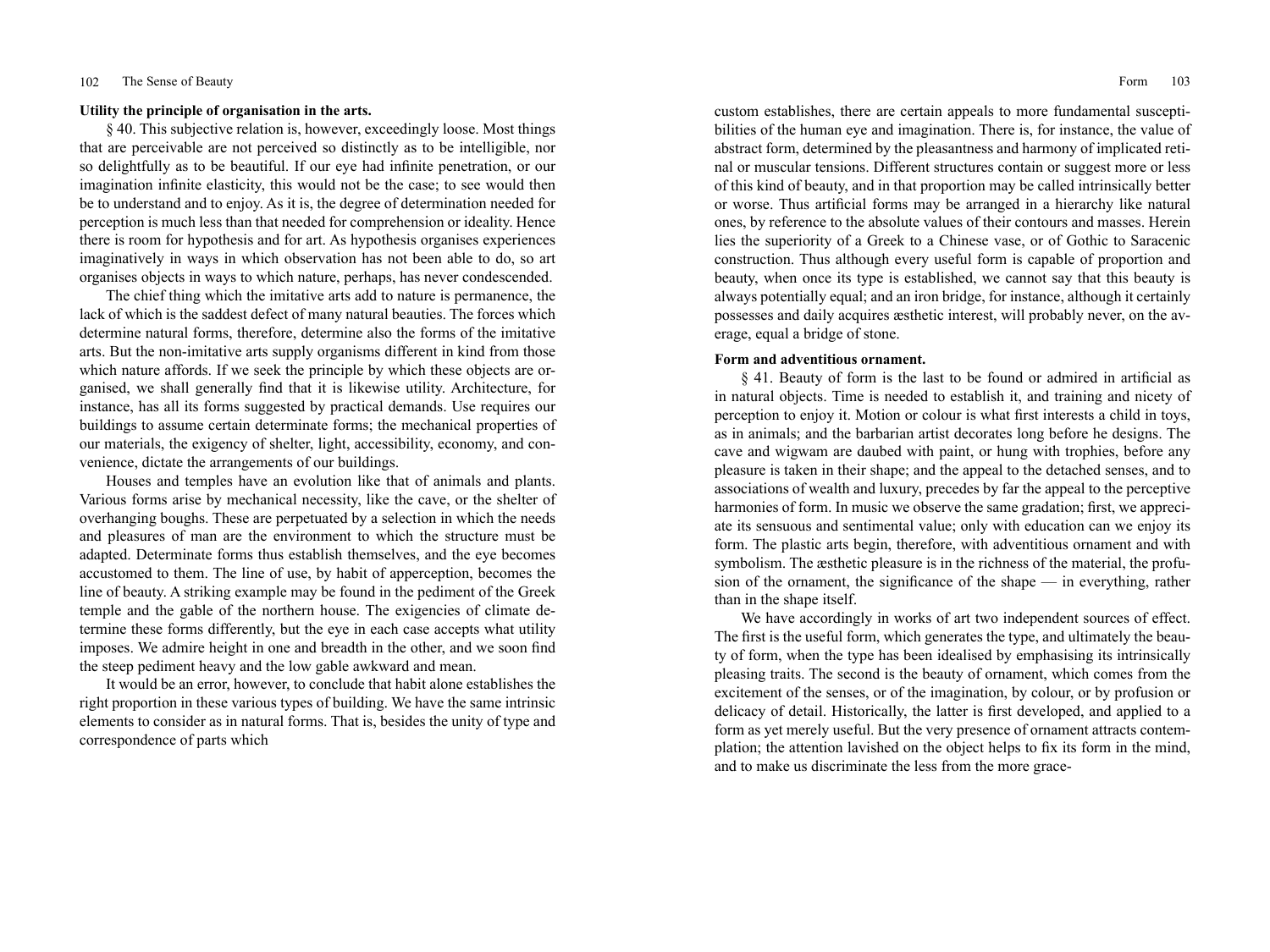ful. The two kinds of beauty are then felt, and, yielding to that tendency to unity which the mind always betrays, we begin to subordinate and organise these two excellences. The ornament is distributed so as to emphasise the æsthetic essence of the form; to idealise it even more, by adding adventitious interests harmoniously to the intrinsic interest of the lines of structure.

There is here a great field, of course, for variety of combination and compromise. Some artists are fascinated by the decoration, and think of the structure merely as the background on which it can be most advantageously displayed. Others, of more austere taste, allow ornament only to emphasise the main lines of the design, or to conceal such inharmonious elements as nature or utility may prevent them from eliminating.<sup>1</sup> We may thus oscillate between decorative and structural motives, and only in one point, for each style, can we find the ideal equilibrium, in which the greatest strength and lucidity is combined with the greatest splendour.

A less subtle, but still very effective, combination is that hit upon by many oriental and Gothic architects, and found, also, by accident perhaps, in many buildings of the baroque style; the ornament and structure are both presented with extreme emphasis, but locally divided; a vast rough wall, for instance, represents the one, and a profusion of mad ornament huddled around a central door or window represents the other.

Gothic architecture offers us in the pinnacle and flying buttress a striking example of the adoption of a mechanical feature, and its transformation into an element of beauty. Nothing could at first sight be more hopeless than the external half-arch propping the side of a pier, or the chimney-like weight of stones pressing it down from above; but a courageous acceptance of these necessities, and a submissive study of their form, revealed a new and strange effect: the bewildering and stimulating intricacy of masses suspended in mid-air; the profusion of line, variety of surface, and picturesqueness of light and shade. It needed but a little applied ornament judiciously distributed; a moulding in the arches; a florid canopy and statue amid the buttresses; a few grinning monsters leaning out of unexpected nooks; a leafy budding of the topmost pinnacles; a piercing here and there of some little gallery, parapet, or turret into lacework against the sky — and the building became a poem, an inexhaustible emotion. Add some passing cloud casting its moving shadow over the pile, add the circling of birds about the towers, and you have an unforgettable type of beauty; not perhaps the noblest, sanest, or most enduring, but one for the existence of which the imagination is richer, and the world more interesting.

In this manner we accept the forms imposed upon us by utility, and train ourselves to apperceive their potential beauty. Familiarity breeds contempt only when it breeds inattention. When the mind is absorbed and dominated by its perceptions, it incorporates into them more and more of its own functional values, and makes them ultimately beautiful and expressive. Thus no language can be ugly to those who speak it well, no religion unmeaning to those who have learned to pour their life into its moulds.

Of course these forms vary in intrinsic excellence; they are by their specific character more or less fit and facile for the average mind. But the man and the age are rare who can choose their own path; we have generally only a choice between going ahead in the direction already chosen, or halting and blocking the path for others. The only kind of reform usually possible is reform from within; a more intimate study and more intelligent use of the traditional forms. Disaster follows rebellion against tradition or against utility, which are the basis and root of our taste and progress. But, within the given school, and as exponents of its spirit, we can adapt and perfect our works, if haply we are better inspired than our predecessors. For the better

<sup>1</sup>It is a superstition to suppose that a refined taste would necessarily find the actual and useful to be the perfect; to conceal structure is as legitimate as to emphasise it, and for the same reason. We emphasise in the direction of abstract beauty, in the direction of absolute pleasure; and we conceal or eliminate in the same direction. The most exquisite Greek taste, for instance, preferred to drape the lower part of the female figure, as in the Venus of Milo; also in men to shave the hair of the face and body, in order to maintain the purity and strength of the lines. In the one case we conceal structure, in the other we reveal it, modifying nature into greater sympathy with our faculties of perception. For, after all, it must be remembered that beauty, or pleasure to be given to the eye, is not a guiding principle in the world of nature or in that of the practical arts. The beauty is in nature a result of the functional adaptation of our senses and imagination to the mechanical products of our environment. This adaptation is never complete, and there is, accordingly, room for the fine arts, in which beauty is a result of the intentional adaptation of mechanical forms to the functions which our senses and imagination already have acquired. This watchful subservience to our æsthetic demands is the essence of fine art. Nature is the basis, but man is the goal.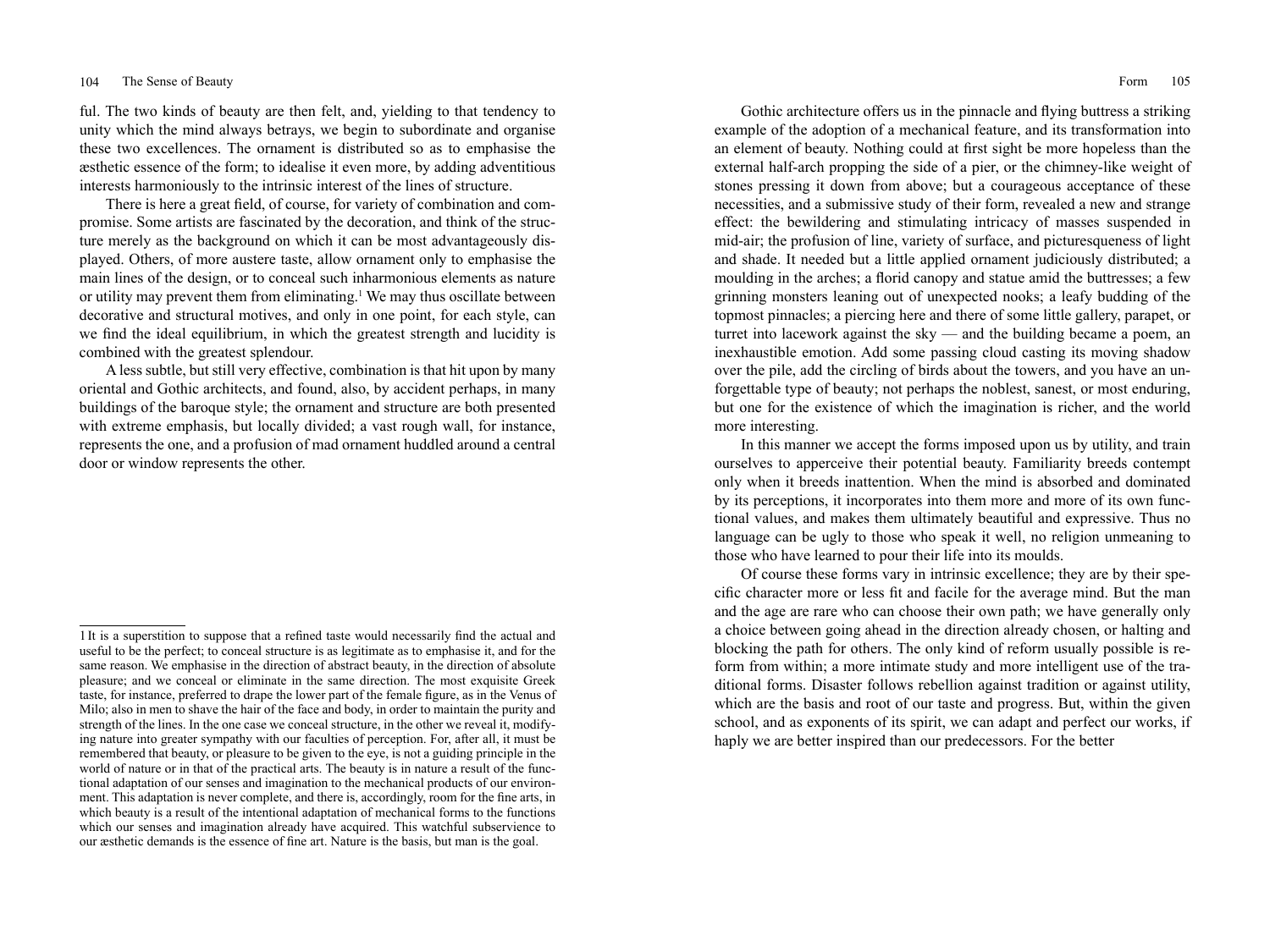we know a given thing, and the more we perceive its strong and weak points, the more capable we are of idealising it.

# **Form in words.**

§ 42. The main effect of language consists in its meaning, in the ideas which it expresses. But no expression is possible without a presentation, and this presentation must have a form. This form of the instrument of expression is itself an element of effect, although in practical life we may overlook it in our haste to attend to the meaning it conveys. It is, moreover, a condition of the kind of expression possible, and often determines the manner in which the object suggested shall be apperceived. No word has the exact value of any other in the same or in another language.<sup>1</sup> But the intrinsic effect of language does not stop there. The single word is but a stage in the series of formations which constitute language, and which preserve for men the fruit of their experience, distilled and concentrated into a symbol.

This formation begins with the elementary sounds themselves, which have to be discriminated and combined to make recognisable symbols. The evolution of these symbols goes on spontaneously, suggested by our tendency to utter all manner of sounds, and preserved by the ease with which the ear discriminates these sounds when made. Speech would be an absolute and unrelated art, like music, were it not controlled by utility. The sounds have indeed no resemblance to the objects they symbolise; but before the system of sounds can represent the system of objects, there has to be a correspondence in the groupings of both. The structure of language, unlike that of music, thus becomes a mirror of the structure of the world as presented to the intelligence.

Grammar, philosophically studied, is akin to the deepest metaphysics, because in revealing the constitution of speech, it reveals the constitution of thought, and the hierarchy of those categories by which we conceive the world. It is by virtue of this parallel development that language has its function of expressing experience with

exactness, and the poet — to whom language is an instrument of art — has to employ it also with a constant reference to meaning and veracity; that is, he must be a master of experience before he can become a true master of words. Nevertheless, language is primarily a sort of music, and the beautiful effects which it produces are due to its own structure, giving, as it crystallises in a new fashion, an unforeseen form to experience.

Poets may be divided into two classes: the musicians and the psychologists. The first are masters of significant language as harmony; they know what notes to sound together and in succession; they can produce, by the marshalling of sounds and images, by the fugue of passion and the snap of wit, a thousand brilliant effects out of old materials. The Ciceronian orator, the epigrammatic, lyric, and elegiac poets, give examples of this art. The psychologists, on the other hand, gain their effect not by the intrinsic mastery of language, but by the closer adaptation of it to things. The dramatic poets naturally furnish an illustration.

But however transparent we may wish to make our language, however little we may call for its intrinsic effects, and direct our attention exclusively to its expressiveness, we cannot avoid the limitations of our particular medium. The character of the tongue a man speaks, and the degree of his skill in speaking it, must always count enormously in the æsthetic value of his compositions; no skill in observation, no depth of thought or feeling, but is spoiled by a bad style and enhanced by a good one. The diversities of tongues and their irreducible æsthetic values, begins with the very sound of the letters, with the mode of utterance, and the characteristic inflections of the voice; notice, for instance, the effect of the French of these lines of Alfred de Musset,

> *Jamais deux yeux plus doux n'ont du ciel le plus pur Sondé la profondeur et réfléchi l'azur.*

and compare with its flute-like and treble quality the breadth, depth, and volume of the German in this inimitable stanza of Goethe's:

> *Ueber allen Gipfeln Ist Ruh, In allen Wipfeln Spürest du Kaum einen Hauch;*

<sup>1</sup>Not only are words untranslatable when the exact object has no name in another language, as "home" or "mon ami," but even when the object is the same, the attitude toward it, incorporated in one word, cannot be rendered by another. Thus, to my sense, "bread" is as inadequate a translation of the human intensity of the Spanish "pan" as "Dios" is of the awful mystery of the English "God." This latter word does not designate an object at all, but a sentiment, a psychosis, not to say a whole chapter of religious history. English is remarkable for the intensity and variety of the colour of its words. No language, I believe, has so many words specifically poetic.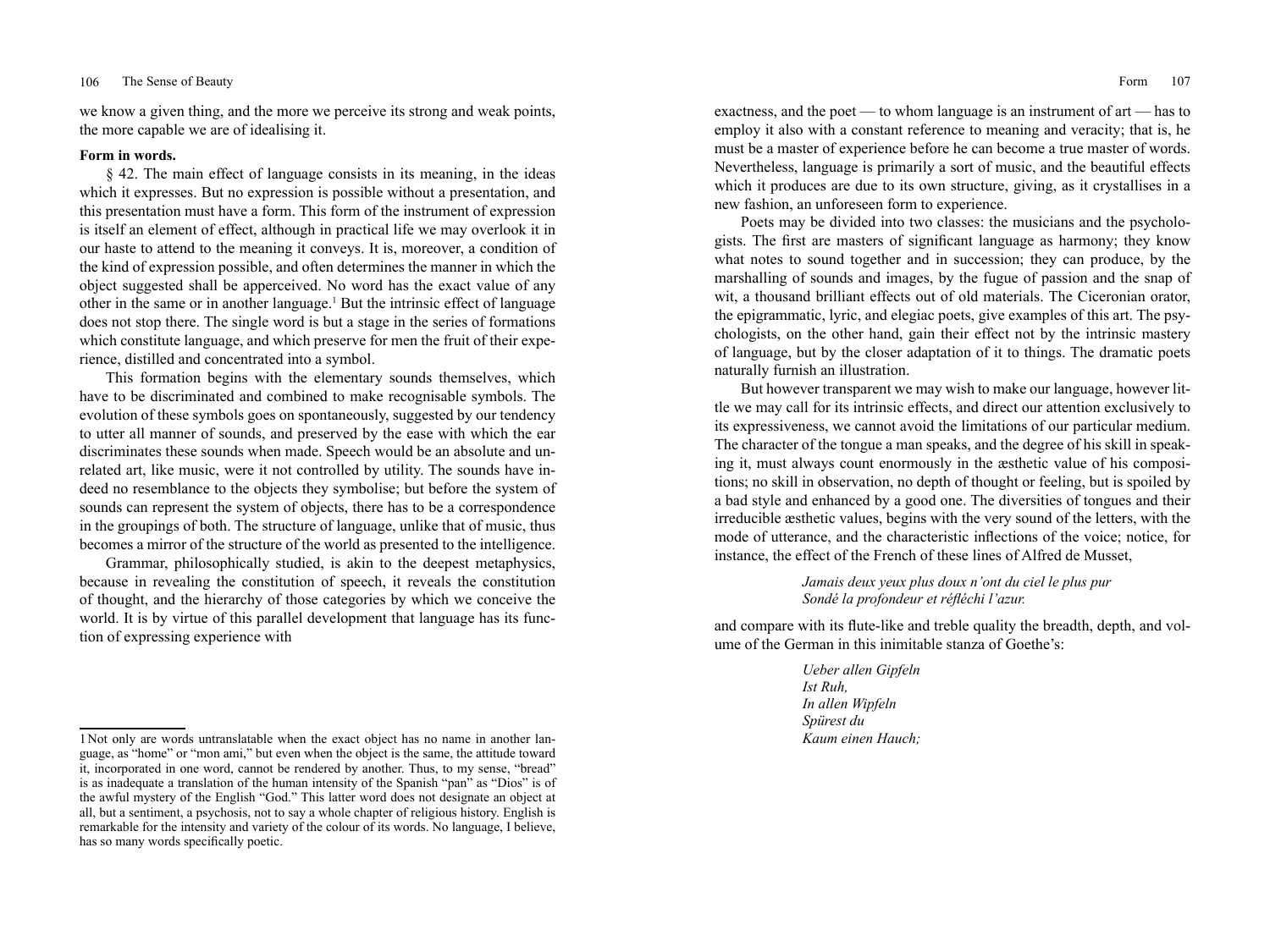*Die Vögelein schweigen im Walde. Warte nur, balde Ruhest du auch.*

Even if the same tune could be played on both these vocal instruments, the difference in their *timbre* would make the value of the melody entirely distinct in each case.

# **Syntactical form.**

§ 43. The known impossibility of adequate translation appears here at the basis of language. The other diversities are superadded upon this diversity of sound. The syntax is the next source of effect. What could be better than Homer, or what worse than almost any translation of him? And this holds even of languages so closely allied as the Indo-European, which, after all, have certain correspondences of syntax and inflection. If there could be a language with other parts of speech than ours, — a language without nouns, for instance, — how would that grasp of experience, that picture of the world, which all our literature contains, be reproduced in it? Whatever beauties that language might be susceptible of, none of the effects produced on us, I will not say by poets, but even by nature itself, could be expressed in it.

Nor is such a language inconceivable. Instead of summarising all our experiences of a thing by one word, its name, we should have to recall by appropriate adjectives the various sensations we had received from it; the objects we think of would be disintegrated, or, rather, would never have been unified. For "sun," they would say "high, yellow, dazzling, round, slowly moving," and the enumeration of these qualities (as we call them), without any suggestion of a unity at their source, might give a more vivid and profound, if more cumbrous, representation of the facts. But how could the machinery of such an imagination be capable of repeating the effects of ours, when the objects to us most obvious and real would be to those minds utterly indescribable?

The same diversity appears in the languages we ordinarily know, only in a lesser degree. The presence or absence of case-endings in nouns and adjectives, their difference of gender, the richness of inflections in the verbs, the frequency of particles and conjunctions, — all these characteristics make one language differ from another entirely in genius and capacity of expression. Greek is probably the best of all languages in melody, richness, elasticity, and simplicity; so much so, that in spite of its complex inflections, when once a vocabulary is

acquired, it is more easy and natural for a modern than his ancestral Latin itself. Latin is the stiffer tongue; it is by nature at once laconic and grandiloquent, and the exceptional condensation and transposition of which it is capable make its effects entirely foreign to a modern, scarcely inflected, tongue. Take, for instance, these lines of Horace:

> *me tabula sacer votiva paries indicat uvida suspendisse potenti vestimenta maris deo,*

or these of Lucretius:

*Jamque caput quassans grandis suspirat arator Crebrius incassum magnum cecidisse laborem.*

What conglomerate plebeian speech of our time could utter the stately grandeur of these Lucretian words, every one of which is noble, and wears the toga?

As a substitute for the inimitable interpenetration of the words in the Horatian strophe, we might have the external links of rhyme; and it seems, in fact, to be a justification of rhyme, that besides contributing something to melody and to the distribution of parts, it gives an artificial relationship to the phrases between which it obtains, which, but for it, would run away from one another in a rapid and irrevocable flux. In such a form as the sonnet, for instance, we have, by dint of assonance, a real unity forced upon the thought; for a sonnet in which the thought is not distributed appropriately to the structure of the verse, has no excuse for being a sonnet. By virtue of this inter-relation of parts, the sonnet, the *non plus ultra* of rhyme, is the most classic of modern poetical forms: much more classic in spirit than blank verse, which lacks almost entirely the power of synthesising the phrase, and making the unexpected seem the inevitable.

This beauty given to the ancients by the syntax of their language, the moderns can only attain by the combination of their rhymes. It is a bad substitute perhaps, but better than the total absence of form, favoured by the atomic character of our words, and the flat juxtaposition of our clauses. The art which was capable of making a gem of every prose sentence, — the art which, carried, perhaps, to a pitch at which it became too conscious, made the phrases of Tacitus a series of cameos, — that art is inapplicable to our looser medium; we cannot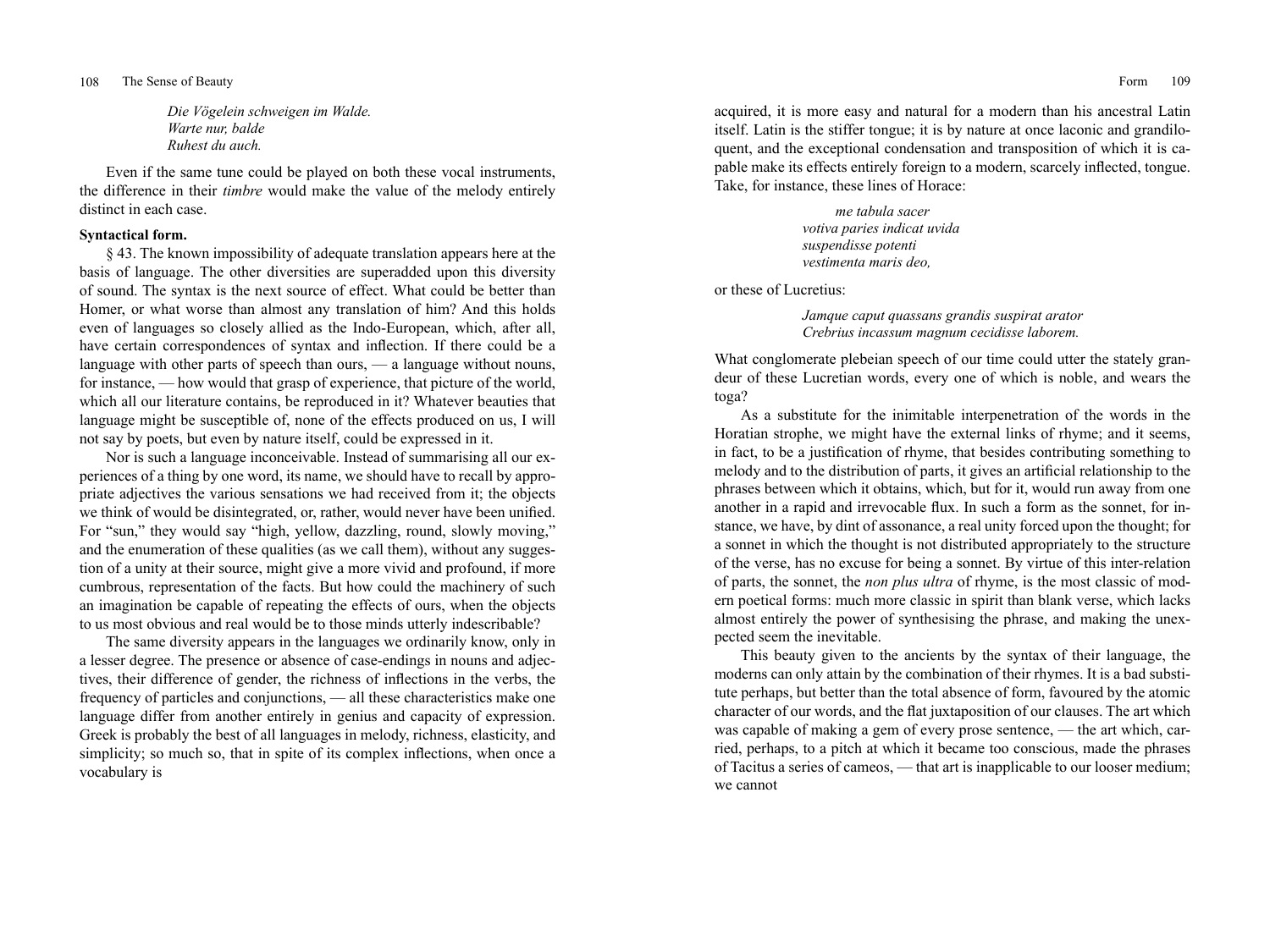give clay the finish and nicety of marble. Our poetry and speech in general, therefore, start out upon a lower level; the same effort will not, with this instrument, attain the same beauty. If equal beauty is ever attained, it comes from the wealth of suggestion, or the refinement of sentiment. The art of words remains hopelessly inferior. And what best proves this, is that when, as in our time, a reawakening of the love of beauty has prompted a refinement of our poetical language, we pass so soon into extravagance, obscurity, and affectation. Our modern languages are not susceptible of great formal beauty.

# **Literary form. The plot.**

§ 44. The forms of composition in verse and prose which are practised in each language are further organisations of words, and have formal values. The most exacting of these forms and that which has been carried to the greatest perfection is the drama; but it belongs to rhetoric and poetics to investigate the nature of these effects, and we have here sufficiently indicated the principle which underlies them. The plot, which Aristotle makes, and very justly, the most important element in the effect of a drama, is the formal element of the drama as such: the ethos and sentiments are the expression, and the versification, music, and stage settings are the materials. It is in harmony with the romantic tendency of modern times that modern dramatists — Shakespeare as well as Molière, Calderon, and the rest — excel in ethos rather than in plot; for it is the evident characteristic of modern genius to study and enjoy expression, — the suggestion of the not-given, — rather than form, the harmony of the given.

Ethos is interesting mainly for the personal observations which it summarises and reveals, or for the appeal to one's own actual or imaginative experience; it is portrait-painting, and enshrines something we love independently of the charm which at this moment and in this place it exercises over us. It appeals to our affections; it does not form them. But the plot is the synthesis of actions, and is a reproduction of those experiences from which our notion of men and things is originally derived; for character can never be observed in the world except as manifested in action.

Indeed, it would be more fundamentally accurate to say that a character is a symbol and mental abbreviation for a peculiar set of acts, than to say that acts are a manifestation of character. For the acts are the data, and the character the inferred principle, and a principle, in spite of its name, is never more than a description *a* 

*posteriori*, and a summary of what is subsumed under it. The plot, moreover, is what gives individuality to the play, and exercises invention; it is, as Aristotle again says, the most difficult portion of dramatic art, and that for which practice and training are most indispensable. And this plot, giving by its nature a certain picture of human experience, involves and suggests the ethos of its actors.

What the great characterisers, like Shakespeare, do, is simply to elaborate and develope (perhaps far beyond the necessities of the plot) the suggestion of human individuality which that plot contains. It is as if, having drawn from daily observation some knowledge of the tempers of our friends, we represented them saying and doing all manner of ultra-characteristic things, and in an occasional soliloquy laying bare, even more clearly than by any possible action, that character which their observed behaviour had led us to impute to them. This is an ingenious and fascinating invention, and delights us with the clear discovery of a hidden personality; but the serious and equable development of a plot has a more stable worth in its greater similarity to life, which allows us to see other men's minds through the medium of events, and not events through the medium of other men's minds.

# **Character as an æsthetic form.**

§ 45. We have just come upon one of the unities most coveted in our literature, and most valued by us when attained, — the portrait, the individuality, the character. The construction of a plot we call invention, but that of a character we dignify with the name of creation. It may therefore not be amiss, in finishing our discussion of form, to devote a few pages to the psychology of character-drawing. How does the unity we call a character arise, how is it described, and what is the basis of its effect?

We may set it down at once as evident that we have here a case of the type: the similarities of various persons are amalgamated, their differences cancelled, and in the resulting percept those traits emphasised which have particularly pleased or interested us. This, in the abstract, may serve for a description of the origin of an idea of character quite as well as of an idea of physical form. But the different nature of the material — the fact that a character is not a presentation to sense, but a rationalistic synthesis of successive acts and feelings, not combinable into any image — makes such a description much more unsatisfying in this case than in that of material forms. We cannot understand exactly how these summations and cancellings take place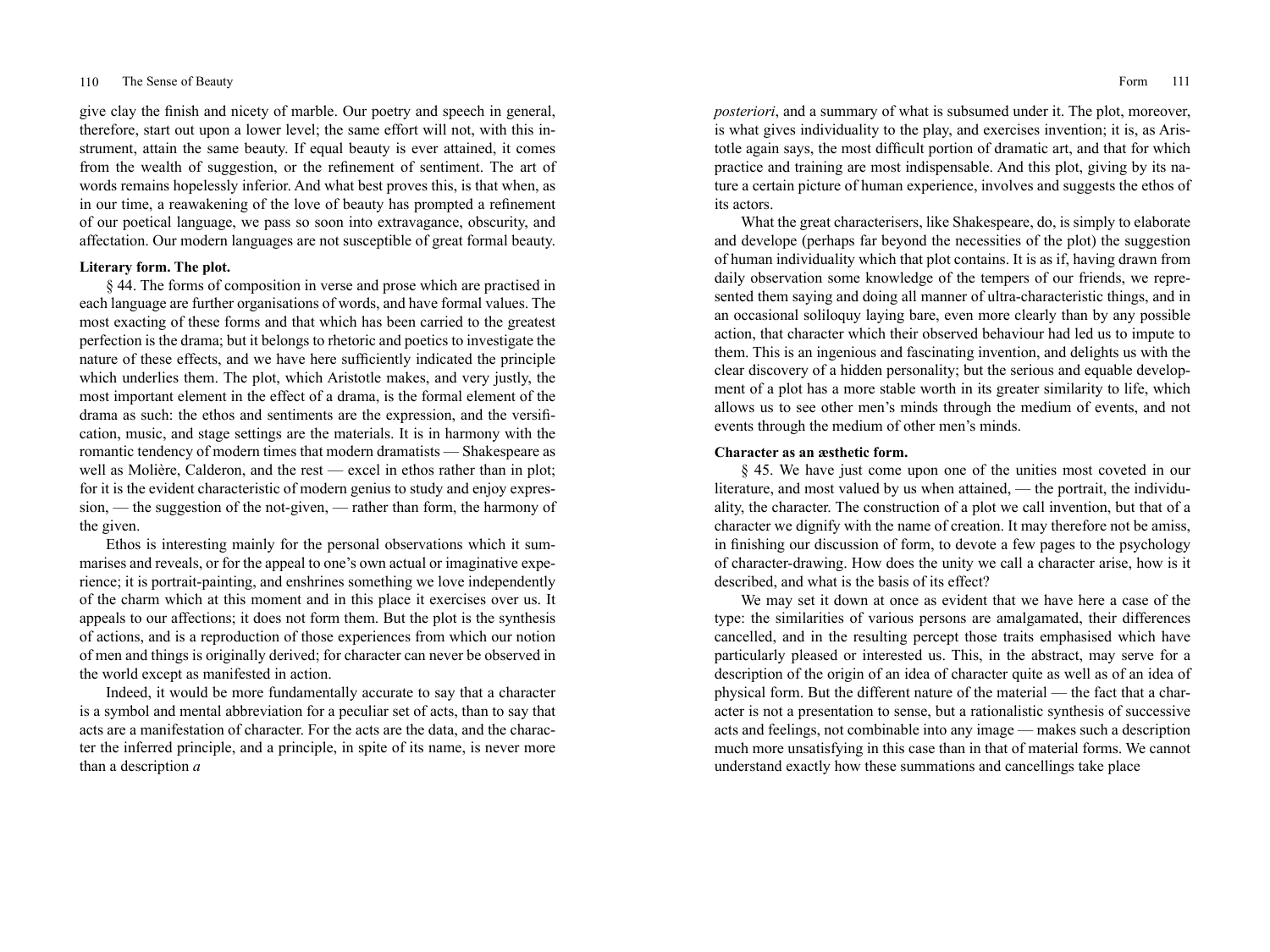when we are not dealing with a visible object. And we may even feel that there is a wholeness and inwardness about the development of certain ideal characters, that makes such a treatment of them fundamentally false and artificial. The subjective element, the spontaneous expression of our own passion and will, here counts for so much, that the creation of an ideal character becomes a new and peculiar problem.

There is, however, a way of conceiving and delineating character which still bears a close resemblance to the process by which the imagination produces the type of any physical species. We may gather, for instance, about the nucleus of a word, designating some human condition or occupation, a number of detached observations. We may keep a note-book in our memory, or even in our pocket, with studious observations of the language, manners, dress, gesture, and history of the people we meet, classifying our statistics under such heads as innkeepers, soldiers, housemaids, governesses, adventuresses, Germans, Frenchmen, Italians, Americans, actors, priests, and professors. And then, when occasion offers, to describe, or to put into a book or a play, any one of these types, all we have to do is to look over our notes, to select according to the needs of the moment, and if we are skilful in reproduction, to obtain by that means a life-like image of the sort of person we wish to represent.

This process, which novelists and playwrights may go through deliberately, we all carry on involuntarily. At every moment experience is leaving in our minds some trait, some expression, some image, which will remain there attached to the name of a person, a class, or a nationality. Our likes and dislikes, our summary judgments on whole categories of men, are nothing but the distinct survival of some such impression. These traits have vivacity. If the picture they draw is one-sided and inadequate, the sensation they recall may be vivid, and suggestive of many other aspects of the thing. Thus the epithets in Homer, although they are often far from describing the essence of the object — γλαυκῶπιζ 'Αθήνη, εὐκνήμιδεζ 'Αχαιοί — seem to recall a sensation, and to give vitality to the narrative. By bringing you, through one sense, into the presence of the object, they give you that same hint of further discovery, that same expectation of experience, which we have at the sight of whatever we call real.

The graphic power of this method of observation and aggregation of characteristic traits is thus seen to be great. But it is not by this method that the most famous or most living characters have been

conceived. This method gives the average, or at most the salient, points of the type, but the great characters of poetry — a Hamlet, a Don Quixote, an Achilles — are no averages, they are not even a collection of salient traits common to certain classes of men. They seem to be persons; that is, their actions and words seem to spring from the inward nature of an individual soul. Goethe is reported to have said that he conceived the character of his Gretchen entirely without observation of originals. And, indeed, he would probably not have found any. His creation rather is the original to which we may occasionally think we see some likeness in real maidens. It is the fiction here that is the standard of naturalness. And on this, as on so many occasions, we may repeat the saying that poetry is truer than history. Perhaps no actual maid ever spoke and acted so naturally as this imaginary one.

If we think there is any paradox in these assertions, we should reflect that the standard of naturalness, individuality, and truth is in us. A real person seems to us to have character and consistency when his behaviour is such as to impress a definite and simple image upon our mind. In themselves, if we could count all their undiscovered springs of action, all men have character and consistency alike: all are equally fit to be types. But their characters are not equally intelligible to us, their behaviour is not equally deducible, and their motives not equally appreciable. Those who appeal most to us, either in themselves or by the emphasis they borrow from their similarity to other individuals, are those we remember and regard as the centres around which variations oscillate. These men are natural: all others are more or less eccentric.

# **Ideal characters.**

§ 46. The standard of naturalness being thus subjective, and determined by the laws of our imagination, we can understand why a spontaneous creation of the mind can be more striking and living than any reality, or any abstraction from realities. The artist can invent a form which, by its adaptation to the imagination, lodges there, and becomes a point of reference for all observations, and a standard of naturalness and beauty. a type may be introduced to the mind suddenly, by the chance presentation of a form that by its intrinsic impressiveness and imaginative coherence, acquires that pre-eminence which custom, or the mutual reinforcement of converging experiences, ordinarily gives to empirical percepts.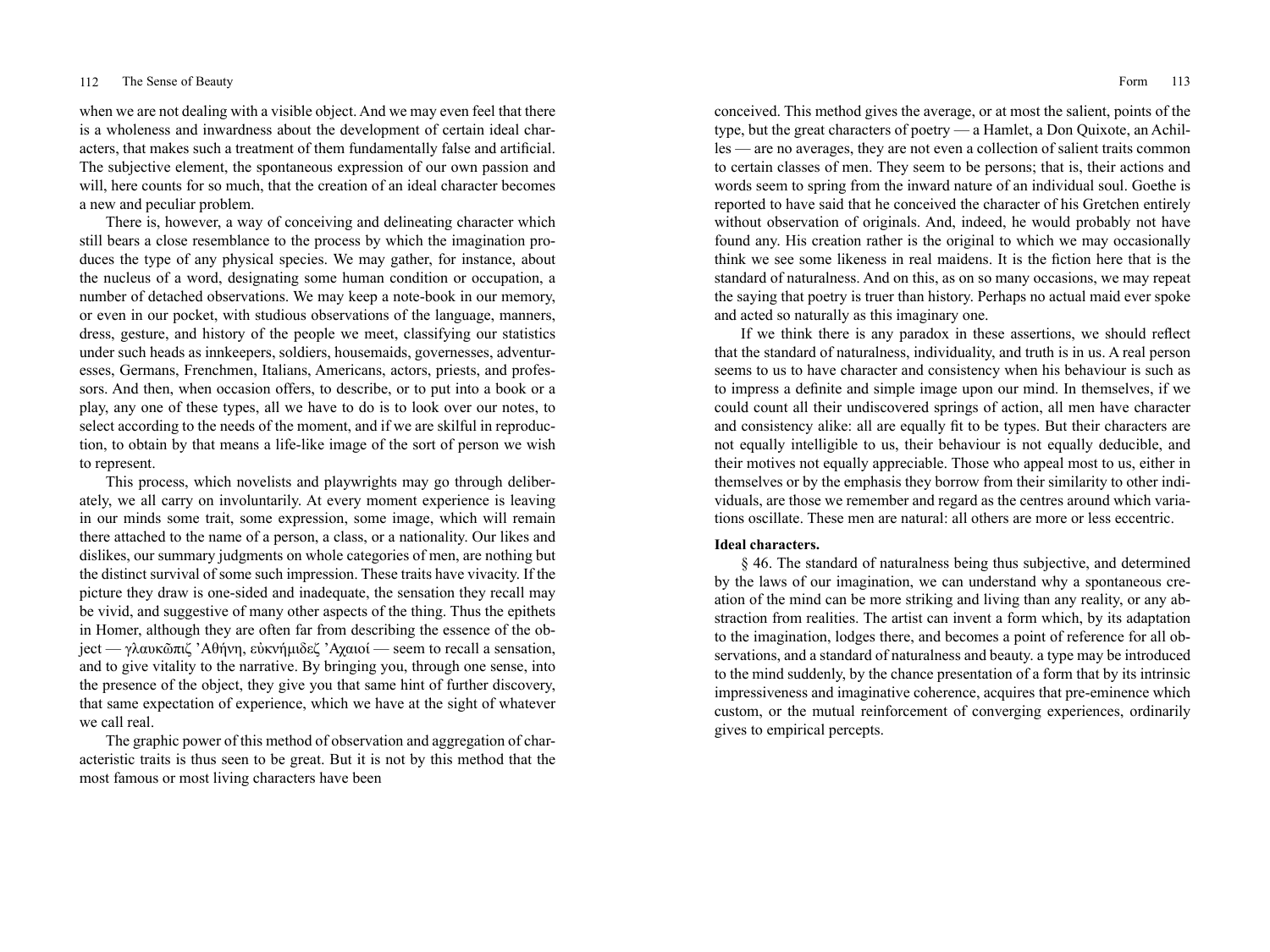This method of originating types is what we ordinarily describe as artistic creation. The name indicates the suddenness, originality, and individuality of the conception thus attained. What we call idealisation is often a case of it. In idealisation proper, however, what happens is the elimination of individual eccentricities; the result is abstract, and consequently meagre. This meagreness is often felt to be a greater disadvantage than the accidental and picturesque imperfection of real individuals, and the artist therefore turns to the brute fact, and studies and reproduces that with indiscriminate attention, rather than lose strength and individuality in the presentation of an insipid type. He seems forced to a choice between an abstract beauty and an unlovely example.

But the great and masterful presentations of the ideal are somehow neither the one nor the other. They present ideal beauty with just that definiteness with which nature herself sometimes presents it. When we come in a crowd upon an incomparably beautiful face, we know it immediately as an embodiment of the ideal; while it contains the type, — for if it did not we should find it monstrous and grotesque, — it clothes that type in a peculiar splendour of form, colour, and expression. It has an individuality. And just so the imaginary figures of poetry and plastic art may have an individuality given them by the happy affinities of their elements in the imagination. They are not idealisations, they are spontaneous variations, which can arise in the mind quite as easily as in the world. They spring up in

> *The wreathèd trellis of a working brain; . . . With all the gardener fancy e'er could feign Who, breeding flowers, will never breed the same.*

Imagination, in a word, generates as well as abstracts; it observes, combines, and cancels; but it also dreams. Spontaneous syntheses arise in it which are not mathematical averages of the images it receives from sense; they are effects of diffused excitements left in the brain by sensations. These excitements vary constantly in their various renewals, and occasionally take such a form that the soul is surprised by the inward vision of an unexampled beauty. If this inward vision is clear and steady, we have an æsthetic inspiration, a vocation to create; and if we can also command the technique of an appropriate art, we shall hasten to embody that inspiration, and realise an ideal. This ideal will be gradually recognised as supremely beautiful for the same reason that the object, had it been presented

in the real world, would have been recognised as supremely beautiful; because while embodying a known type of form, — being, that is, a proper man, animal, or vegetable, — it possessed in an extraordinary degree those direct charms which most subjugate our attention.

Imaginary forms then differ in dignity and beauty not according to their closeness to fact or type in nature, but according to the ease with which the normal imagination reproduces the synthesis they contain. To add wings to a man has always been a natural fancy; because man can easily imagine himself to fly, and the idea is delightful to him. The winged man is therefore a form generally recognised as beautiful; although it can happen, as it did to Michael Angelo, that our appreciation of the actual form of the human body should be too keen and overmastering to allow us to relish even so charming and imaginative an extravagance. The centaur is another beautiful monster. The imagination can easily follow the synthesis of the dream in which horse and man melted into one, and first gave the glorious suggestion of their united vitality.

The same condition determines the worth of imaginary personalities. From the gods to the characters of comedy, all are, in proportion to their beauty, natural and exhilarating expressions of possible human activity. We sometimes remould visible forms into imaginary creatures; but our originality in this respect is meagre compared with the profusion of images of action which arise in us, both asleep and awake; we constantly dream of new situations, extravagant adventures, and exaggerated passions. Even our soberer thoughts are very much given to following the possible fortunes of some enterprise, and foretasting the satisfactions of love and ambition. The mind is therefore particularly sensitive to pictures of action and character; we are easily induced to follow the fortunes of any hero, and share his sentiments.

Our will, as Descartes said in a different context, is infinite, while our intelligence is finite; we follow experience pretty closely in our ideas of things, and even the furniture of fairyland bears a sad resemblance to that of earth; but there is no limit to the elasticity of our passion; and we love to fancy ourselves kings and beggars, saints and villains, young and old, happy and unhappy. There seems to be a boundless capacity of development in each of us, which the circumstances of life determine to a narrow channel; and we like to revenge ourselves in our reveries for this imputed limitation, by classifying ourselves with all that we are not, but might so easily have been. We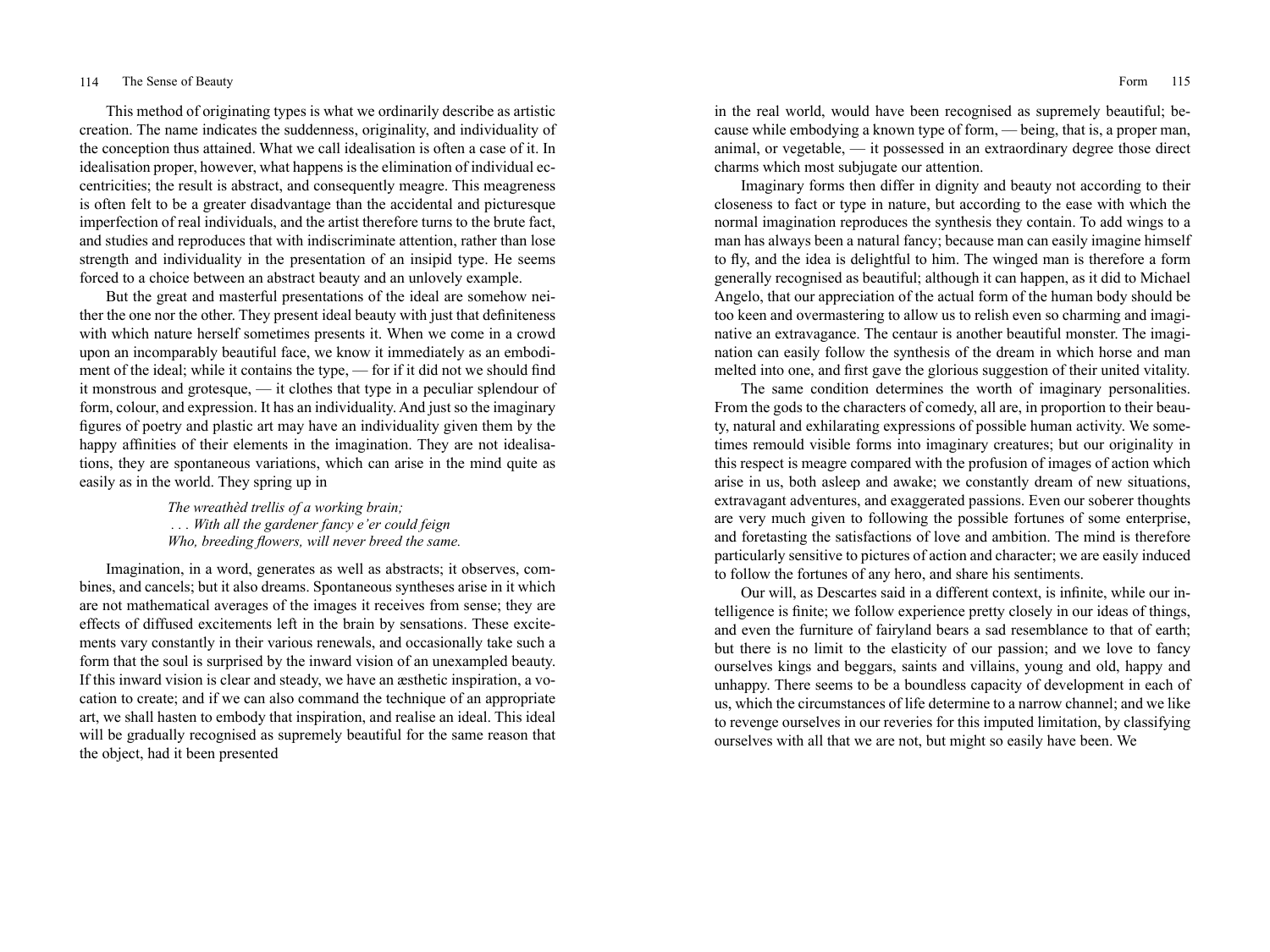are full of sympathy for every manifestation of life, however unusual; and even the conception of infinite knowledge and happiness — than which nothing could be more removed from our condition or more unrealisable to our fancy — remains eternally interesting to us.

The poet, therefore, who wishes to delineate a character need not keep a note-book. There is a quicker road to the heart — if he has the gift to find it. Probably his readers will not themselves have kept note-books, and his elaborate observations will only be effective when he describes something which they also happen to have noticed. The typical characters describable by the empirical method are therefore few: the miser, the lover, the old nurse, the ingénue, and the other types of traditional comedy. Any greater specification would appeal only to a small audience for a short time, because the characteristics depicted would no longer exist to be recognised. But whatever experience a poet's hearers may have had, they are men. They will have certain imaginative capacities to conceive and admire those forms of character and action which, although never actually found, are felt by each man to express what he himself might and would have been, had circumstances been more favourable.

The poet has only to study himself, and the art of expressing his own ideals, to find that he has expressed those of other people. He has but to enact in himself the part of each of his personages, and if he possesses that pliability and that definiteness of imagination which together make genius, he may express for his fellows those inward tendencies which in them have remained painfully dumb. He will be hailed as master of the human soul. He may know nothing of men, he may have almost no experience; but his creations will pass for models of naturalness, and for types of humanity. Their names will be in every one's mouth, and the lives of many generations will be enriched by the vision, one might almost say by the friendship, of these imaginary beings. They have individuality without having reality, because individuality is a thing acquired in the mind by the congeries of its impressions. They have power, also, because that depends on the appropriateness of a stimulus to touch the springs of reaction in the soul. And they of course have beauty, because in them is embodied the greatest of our imaginative delights, — that of giving body to our latent capacities, and of wandering, without the strain and contradiction of actual existence, into all forms of possible being.

#### **The religious imagination.**

§ 47. The greatest of these creations have not been the work of any one man. They have been the slow product of the pious and poetic imagination. Starting from some personification of nature or some memory of a great man, the popular and priestly tradition has refined and developed the ideal; it has made it an expression of men's aspiration and a counterpart of their need. The devotion of each tribe, shrine, and psalmist has added some attribute to the god or some parable to his legend; and thus, around the kernel of some original divine function, the imagination of a people has gathered every possible expression of it, creating a complete and beautiful personality, with its history, its character, and its gifts. No poet has ever equalled the perfection or significance of these religious creations. The greatest characters of fiction are uninteresting and unreal compared with the conceptions of the gods; so much so that men have believed that their gods have objective reality.

The forms men see in dreams might have been a reason for believing in vague and disquieting ghosts; but the belief in individual and well-defined divinities, with which the visions of the dreams might be identified, is obviously due to the intrinsic coherence and impressiveness of the conception of those deities. The visions would never have suggested the legend and attributes of the god; but when the figure of the god was once imaginatively conceived, and his name and aspect fixed in the imagination, it would be easy to recognise him in any hallucination, or to interpret any event as due to his power. These manifestations, which constitute the evidence of his actual existence, can be regarded as manifestations of him, rather than of a vague, unknown power, only when the imagination already possesses a vivid picture of him, and of his appropriate functions. This picture is the work of a spontaneous fancy.

No doubt, when the belief is once specified, and the special and intelligible god is distinguished in the night and horror of the all-pervading natural power, the belief in his reality helps to concentrate our attention on his nature, and thus to develope and enrich our idea. The belief in the reality of an ideal personality brings about its further idealisation. Had it ever occurred to any Greek seer to attribute events to the influence of Achilles, or to offer sacrifices to him in the heat of the enthusiasm kindled by the thought of his beauty and virtue, the legend of Achilles, now become a god, would have grown and deepened; it would have been moralised like the legend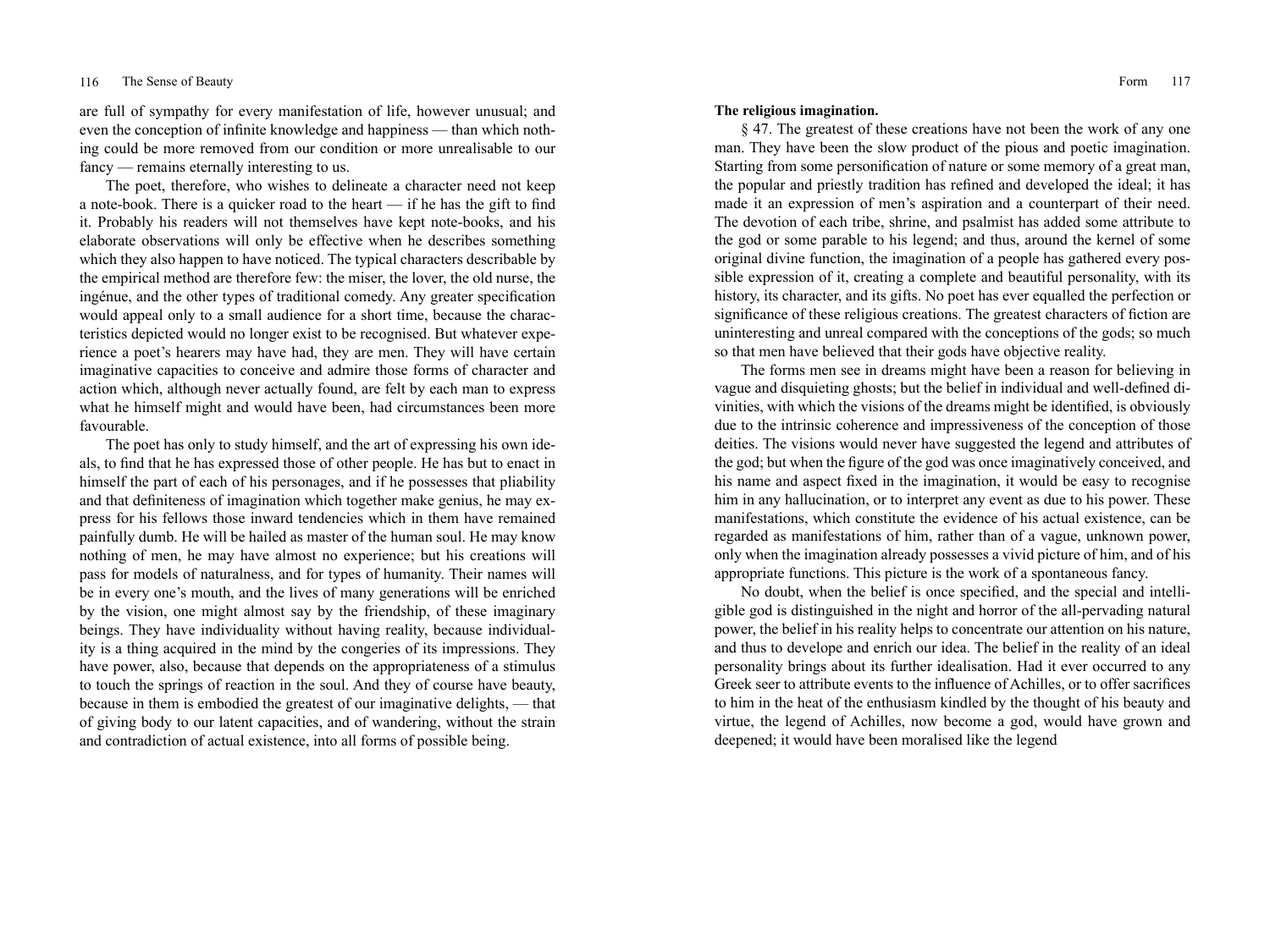of Hercules, or naturalised like that of Persephone, and what is now but a poetic character of extraordinary force and sublimity would have become the adored patron of generation after generation, and a manifestation of the divine man.

Achilles would then have been as significant and unforgettable a figure as Apollo or his sister, as Zeus, Athena, and the other greater gods. If ever, while that phase of religion lasted, his character had been obscured and his features dimmed, he would have been recreated by every new votary: poets would never have tired of singing his praises, or sculptors of rendering his form. When, after the hero had been the centre and subject of so much imaginative labour, the belief in his reality lapsed, to be transferred to some other conception of cosmic power, he would have remained an ideal of poetry and art, and a formative influence of all cultivated minds. This he is still, like all the great creations of avowed fiction, but he would have been immensely more so, had belief in his reality kept the creative imagination continuously intent upon his nature.

The reader can hardly fail to see that all this applies with equal force to the Christian conception of the sacred personalities. Christ, the Virgin Mary, and the saints may have been exactly what our imagination pictures them to be; that is entirely possible; nor can I see that it is impossible that the conceptions of other religions might themselves have actual counterparts somewhere in the universe. That is a question of faith and empirical evidence with which we are not here concerned. But however descriptive of truth our conceptions may be, they have evidently grown up in our minds by an inward process of development. The materials of history and tradition have been melted and recast by the devout imagination into those figures in the presence of which our piety lives.

That is the reason why the reconstructed logical gods of the metaphysicians are always an offence and a mockery to the religious consciousness. There is here, too, a bare possibility that some one of these absolutes may be a representation of the truth; but the method by which this representation is acquired is violent and artificial; while the traditional conception of God is the spontaneous embodiment of passionate contemplation and long experience.

As the God of religion differs from that of metaphysics, so does the Christ of tradition differ from that of our critical historians. Even if we took the literal narrative of the Gospels and accepted it as all we could know of Christ, without allowing ourselves any imaginative

interpretation of the central figure, we should get an ideal of him, I will not say very different from that familiar to St. Francis or St. Theresa, but even from that in the English prayer-book. The Christ men have loved and adored is an ideal of their own hearts, the construction of an ever-present personality, living and intimately understood, out of the fragments of story and doctrine connected with a name. This subjective image has inspired all the prayers, all the conversions, all the penances, charities, and sacrifices, as well as half the art of the Christian world.

The Virgin Mary, whose legend is so meagre, but whose power over the Catholic imagination is so great, is an even clearer illustration of this inward building up of an ideal form. Everything is here spontaneous sympathetic expansion of two given events: the incarnation and the crucifixion. The figure of the Virgin, found in these mighty scenes, is gradually clarified and developed, until we come to the thought on the one hand of her freedom from original sin, and on the other to that of her universal maternity. We thus attain the conception of one of the noblest of conceivable rôles and of one of the most beautiful of characters. It is a pity that a foolish iconoclasm should so long have deprived the Protestant mind of the contemplation of this ideal.

Perhaps it is a sign of the average imaginative dulness or fatigue of certain races and epochs that they so readily abandon these supreme creations. For, if we are hopeful, why should we not believe that the best we can fancy is also the truest; and if we are distrustful in general of our prophetic gifts, why should we cling only to the most mean and formless of our illusions? From the beginning to the end of our perceptive and imaginative activity, we are synthesising the material of experience into unities the independent reality of which is beyond proof, nay, beyond the possibility of a shadow of evidence. And yet the life of intelligence, like the joy of contemplation, lies entirely in the formation and inter-relation of these unities. This activity yields us all the objects with which we can deal, and endows them with the finer and more intimate part of their beauty. The most perfect of these forms, judged by its affinity to our powers and its stability in the presence of our experience, is the one with which we should be content; no other kind of veracity could add to its value.

The greatest feats of synthesis which the human mind has yet accomplished will, indeed, be probably surpassed and all ideals yet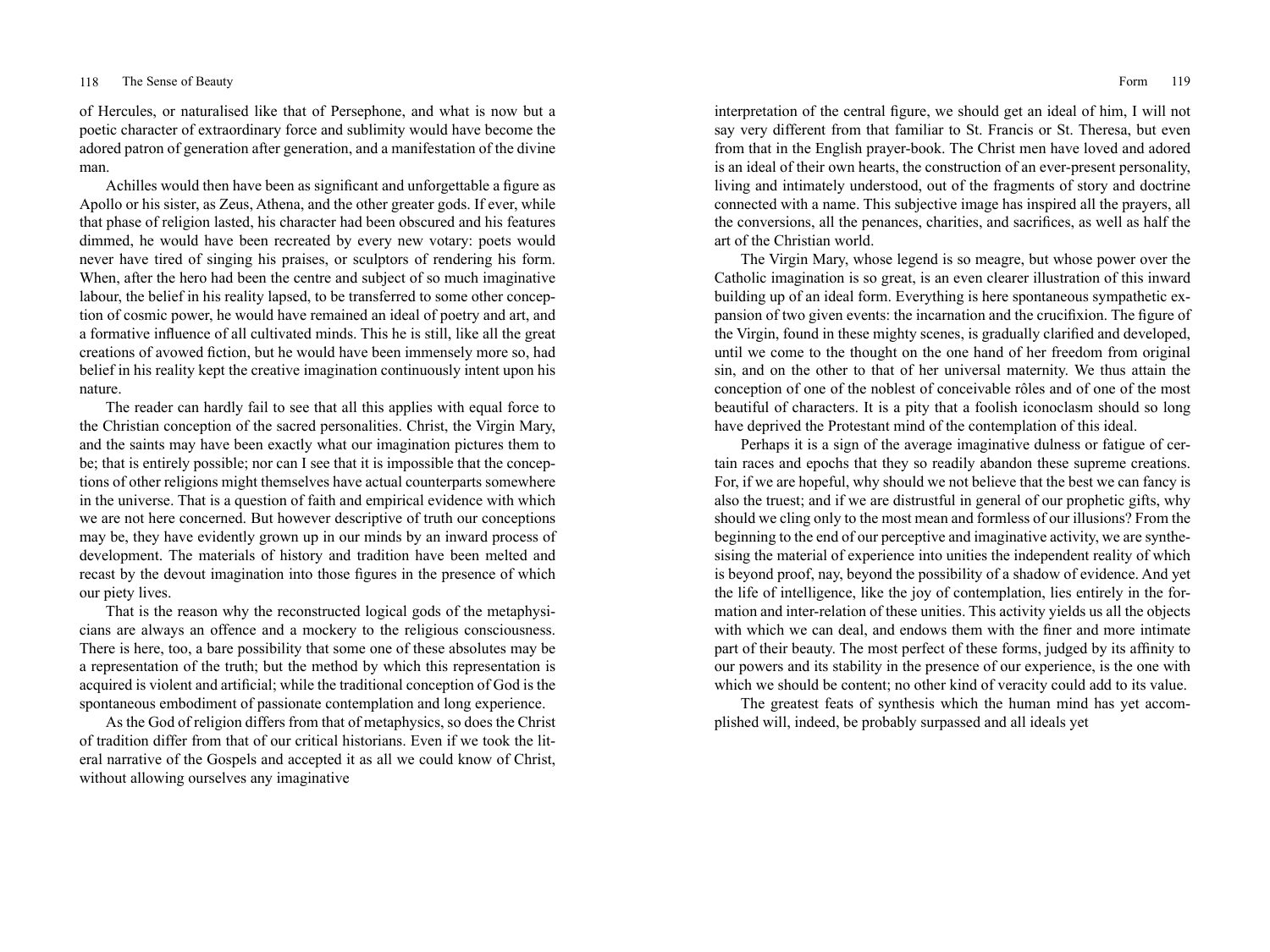# 120 The Sense of Beauty

formed be superseded, because they were not based upon enough experience, or did not fit that experience with adequate precision. It is also possible that changes in the character of the facts, or in the powers of intelligence, should necessitate a continual reconstruction of our world. But unless human nature suffers an inconceivable change, the chief intellectual and æsthetic value of our ideas will always come from the creative action of the imagination.

# PART IV:

# **EXPRESSION**

# **Expression defined.**

§ 48. We have found in the beauty of material and form the objectification of certain pleasures connected with the process of direct perception, with the formation, in the one case of a sensation, or quality, in the other of a synthesis of sensations or qualities. But the human consciousness is not a perfectly clear mirror, with distinct boundaries and clear-cut images, determinate in number and exhaustively perceived. Our ideas half emerge for a moment from the dim continuum of vital feeling and diffused sense, and are hardly fixed before they are changed and transformed, by the shifting of attention and the perception of new relations, into ideas of really different objects. This fluidity of the mind would make reflection impossible, did we not fix in words and other symbols certain abstract contents; we thus become capable of recognising in one perception the repetition of another, and of recognising in certain recurrences of impressions a persistent object. This discrimination and classification of the contents of consciousness is the work of perception and understanding, and the pleasures that accompany these activities make the beauty of the sensible world.

But our hold upon our thoughts extends even further. We not only construct visible unities and recognisable types, but remain aware of their affinities to what is not at the time perceived; that is, we find in them a certain tendency and quality, not original to them, a meaning and a tone, which upon investigation we shall see to have been the proper characteristics of other objects and feelings, associated with them once in our experience. The hushed reverberations of these associated feelings continue in the brain, and by modifying our present reaction, colour the image upon which our attention is fixed. The quality thus acquired by objects through association is what we call their expression. Whereas in form or material there is one object with its emotional effect, in expression there are two, and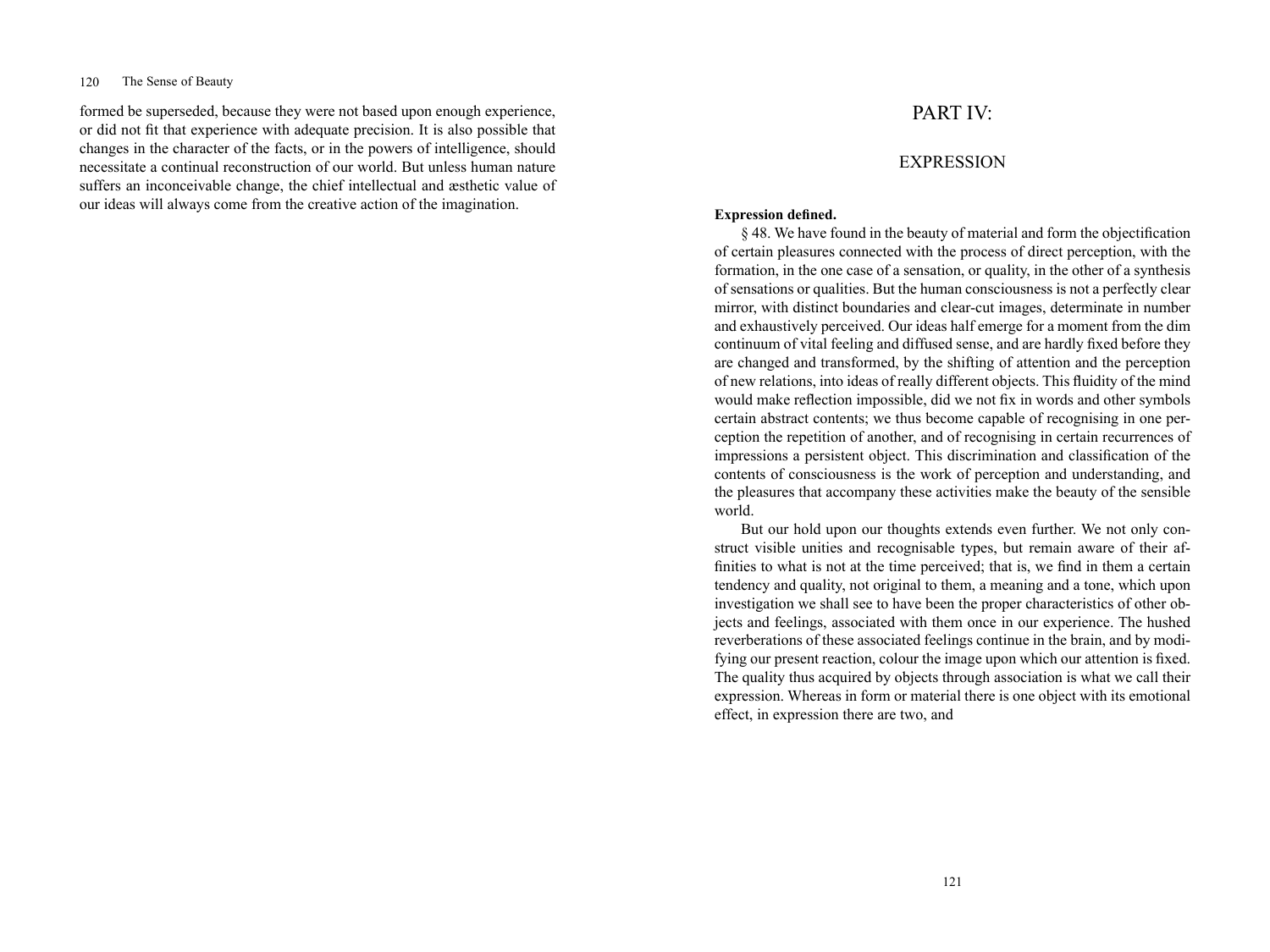the emotional effect belongs to the character of the second or suggested one. Expression may thus make beautiful by suggestion things in themselves indifferent, or it may come to heighten the beauty which they already possess.

Expression is not always distinguishable in consciousness from the value of material or form, because we do not always have a distinguishable memory of the related idea which the expressiveness implies. When we have such a memory, as at the sight of some once frequented garden, we clearly and spontaneously attribute our emotion to the memory and not to the present fact which it beautifies. The revival of a pleasure and its embodiment in a present object which in itself might have been indifferent, is here patent and acknowledged.

The distinctness of the analysis may indeed be so great as to prevent the synthesis; we may so entirely pass to the suggested object, that our pleasure will be embodied in the memory of that, while the suggestive sensation will be overlooked, and the expressiveness of the present object will fail to make it beautiful. Thus the mementos of a lost friend do not become beautiful by virtue of the sentimental associations which may make them precious. The value is confined to the images of the memory; they are too clear to let any of that value escape and diffuse itself over the rest of our consciousness, and beautify the objects which we actually behold. We say explicitly: I value this trifle for its associations. And so long as this division continues, the worth of the thing is not for us æsthetic.

But a little dimming of our memory will often make it so. Let the images of the past fade, let them remain simply as a halo and suggestion of happiness hanging about a scene; then this scene, however empty and uninteresting in itself, will have a deep and intimate charm; we shall be pleased by its very vulgarity. We shall not confess so readily that we value the place for its associations; we shall rather say: I am fond of this landscape; it has for me an ineffable attraction. The treasures of the memory have been melted and dissolved, and are now gilding the object that supplants them; they are giving this object expression.

Expression then differs from material or formal value only as habit differs from instinct — in its origin. Physiologically, they are both pleasurable radiations of a given stimulus; mentally, they are both values incorporated in an object. But an observer, looking at the mind historically, sees in the one case the survival of an experience, in the

other the reaction of an innate disposition. This experience, moreover, is generally rememberable, and then the extrinsic source of the charm which expression gives becomes evident even to the consciousness in which it arises. A word, for instance, is often beautiful simply by virtue of its meaning and associations; but sometimes this expressive beauty is added to a musical quality in the word itself. In all expression we may thus distinguish two terms: the first is the object actually presented, the word, the image, the expressive thing; the second is the object suggested, the further thought, emotion, or image evoked, the thing expressed.

These lie together in the mind, and their union constitutes expression. If the value lies wholly in the first term, we have no beauty of expression. The decorative inscriptions in Saracenic monuments can have no beauty of expression for one who does not read Arabic; their charm is wholly one of material and form. Or if they have any expression, it is by virtue of such thoughts as they might suggest, as, for instance, of the piety and oriental sententiousness of the builders and of the aloofness from us of all their world. And even these suggestions, being a wandering of our fancy rather than a study of the object, would fail to arouse a pleasure which would be incorporated in the present image. The scroll would remain without expression, although its presence might have suggested to us interesting visions of other things. The two terms would be too independent, and the intrinsic value of each would remain distinct from that of the other. There would be no visible expressiveness, although there might have been discursive suggestions.

Indeed, if expression were constituted by the external relation of object with object, everything would be expressive equally, indeterminately, and universally. The flower in the crannied wall would express the same thing as the bust of Cæsar or the *Critique of Pure Reason*. What constitutes the individual expressiveness of these things is the circle of thoughts allied to each in a given mind; my words, for instance, express the thoughts which they actually arouse in the reader; they may express more to one man than to another, and to me they may have expressed more or less than to you. My thoughts remain unexpressed, if my words do not arouse them in you, and very likely your greater wisdom will find in what I say the manifestation of a thousand principles of which I never dreamed. Expression depends upon the union of two terms, one of which must be furnished by the imagination; and a mind cannot furnish what it does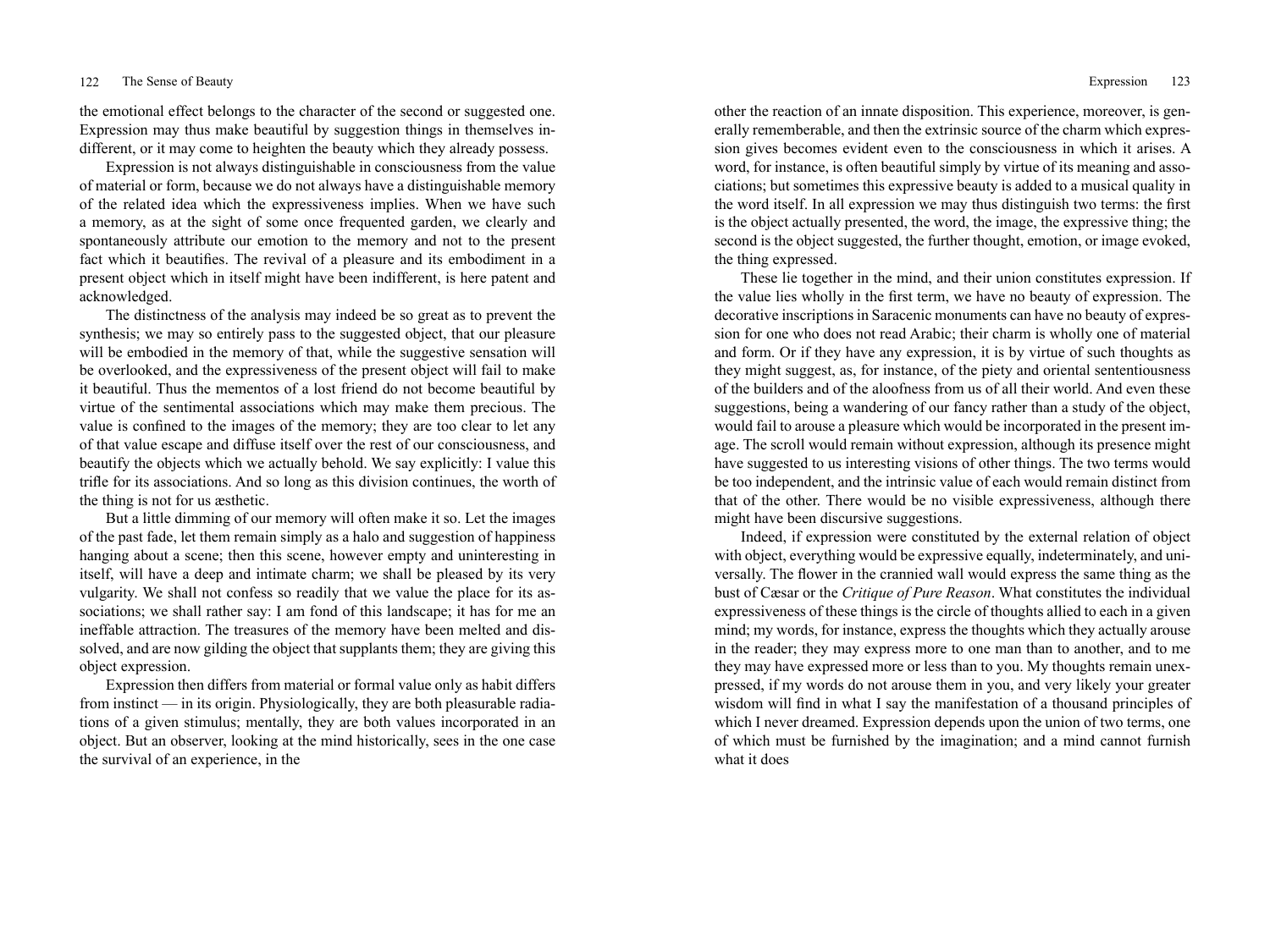not possess. The expressiveness of everything accordingly increases with the intelligence of the observer.

But for expression to be an element of beauty, it must, of course, fulfil another condition. I may see the relations of an object, I may understand it perfectly, and may nevertheless regard it with entire indifference. If the pleasure fails, the very substance and protoplasm of beauty is wanting. Nor, as we have seen, is even the pleasure enough; for I may receive a letter full of the most joyous news, but neither the paper, nor the writing, nor the style, need seem beautiful to me. Not until I confound the impressions, and suffuse the symbols themselves with the emotions they arouse, and find joy and sweetness in the very words I hear, will the expressiveness constitute a beauty; as when they sing, *Gloria in excelsis Deo*.

The value of the second term must be incorporated in the first; for the beauty of expression is as inherent in the object as that of material or form, only it accrues to that object not from the bare act of perception, but from the association with it of further processes, due to the existence of former impressions. We may conveniently use the word "expressiveness" to mean all the capacity of suggestion possessed by a thing, and the word "expression" for the æsthetic modification which that expressiveness may cause in it. Expressiveness is thus the power given by experience to any image to call up others in the mind; and this expressiveness becomes an æsthetic value, that is, becomes expression, when the value involved in the associations thus awakened are incorporated in the present object.

# **The associative process.**

§ 49. The purest case in which an expressive value could arise might seem to be that in which both terms were indifferent in themselves, and what pleased was the activity of relating them. We have such a phenomenon in mathematics, and in any riddle, puzzle, or play with symbols. But such pleasures fall without the æsthetic field in the absence of any objectification; they are pleasures of exercise, and the objects involved are not regarded as the substances in which those values inhere. We think of more or less interesting problems or calculations, but it never occurs to the mathematician to establish a hierarchy of forms according to their beauty. Only by a metaphor could he say that  $(a + b)^2 = a^2 + 2ab + b^2$  was a more beautiful formula than  $2 + 2 = 4$ . Yet in proportion as such conceptions become definite and objective in the mind, they approach æsthetic values, and the use

of æsthetic epithets in describing them becomes more constant and literal.

The beauties of abstract music are but one step beyond such mathematical relations — they are those relations presented in a sensible form, and constituting an imaginable object. But, as we see clearly in this last case, when the relation and not the terms constitute the object, we have, if there is beauty at all, a beauty of form, not of expression; for the more mathematical the charm of music is, the more form and the less expression do we see in it. In fact, the sense of relation is here the essence of the object itself, and the activity of passing from term to term, far from taking us beyond our presentation to something extrinsic, constitutes that presentation. The pleasure of this relational activity is therefore the pleasure of conceiving a determined form, and nothing could be more thoroughly a formal beauty.

And we may here insist upon a point of fundamental importance; namely, that the process of association enters consciousness as directly, and produces as simple a sensation, as any process in any organ. The pleasures and pains of cerebration, the delight and the fatigue of it, are felt exactly like bodily impressions; they have the same directness, although not the same localisation. Their seat is not open to our daily observation, and therefore we leave them disembodied, and fancy they are peculiarly spiritual and intimate to the soul. Or we try to think that they flow by some logical necessity from the essences of objects simultaneously in our mind. We involve ourselves in endless perplexities in trying to deduce excellence and beauty, unity and necessity, from the describable qualities of things; we repeat the rationalistic fiction of turning the notions which we abstract from the observation of facts into the powers that give those facts character and being.

We have, for instance, in the presence of two images a sense of their incongruity; and we say that the character of the images causes this emotion; whereas in dreams we constantly have the most rapid transformations and patent contradictions without any sense of incongruity at all; because the brain is dozing and the necessary shock and mental inhibition is avoided. Add this stimulation, and the incongruity returns. Had such a shock never been felt, we should not know what incongruity meant; no more than without eyes we should know the meaning of blue or yellow.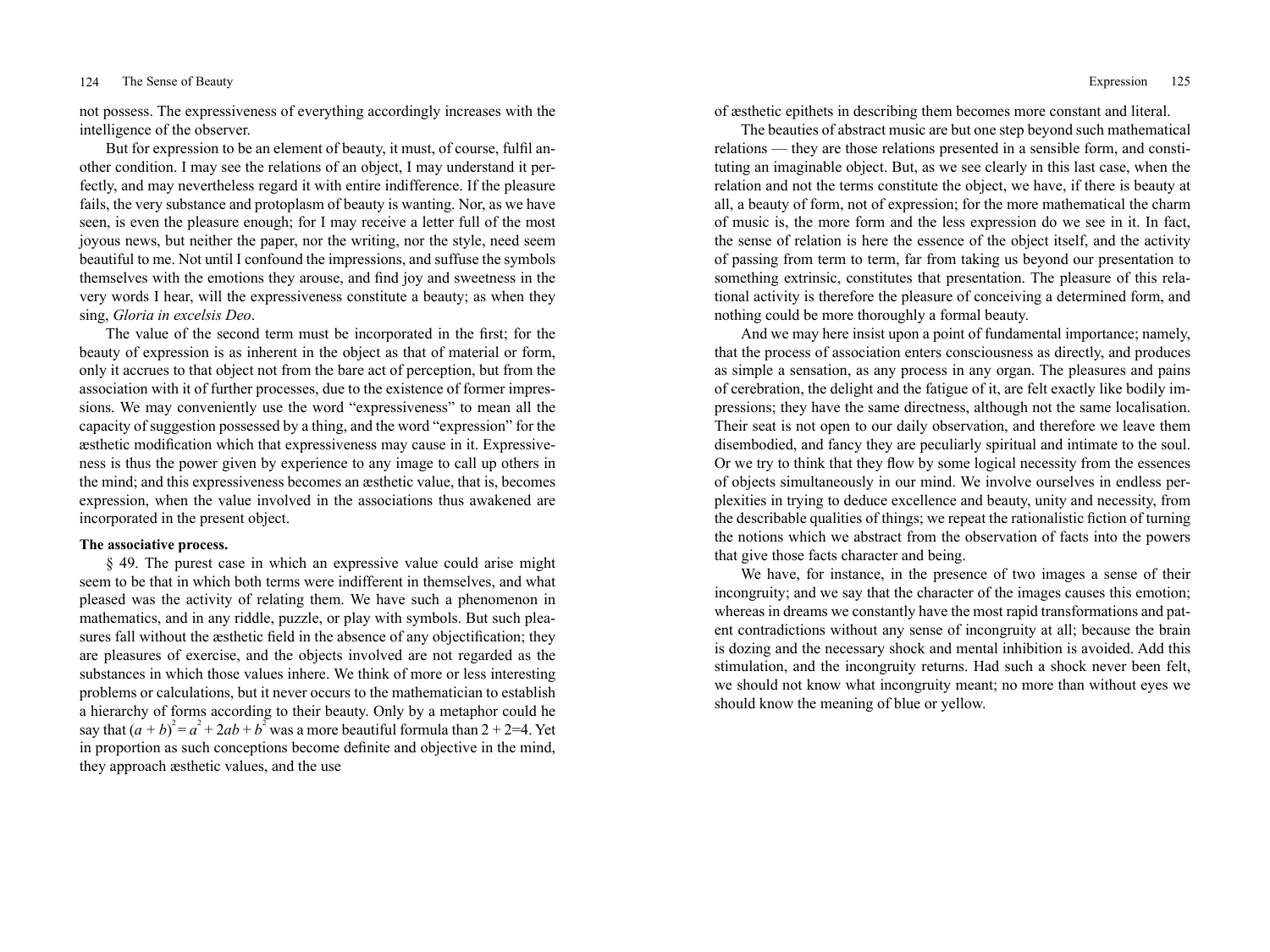In saying this, we are not really leaning upon physiological theory. The appeal to our knowledge of the brain facilitates the conception of the immediacy of our feelings of relation; but that immediacy would be apparent to a sharp introspection. We do not need to think of the eye or skin to feel that light and heat are ultimate data; no more do we need to think of cerebral excitements to see that right and left, before and after, good and bad, one and two, like and unlike, are irreducible feelings. The categories are senses without organs, or with organs unknown. Just as the discrimination of our feelings of colour and sound might never have been distinct and constant, had we not come upon the organs that seem to convey and control them; so perhaps our classification of our inner sensations will never be settled until their respective organs are discovered; for psychology has always been physiological, without knowing it. But this truth remains — quite apart from physical conceptions, not to speak of metaphysical materialism — that whatever the historical conditions of any state of mind may be said to be, it exists, when it does exist, immediately and absolutely; each of its distinguishable parts might conceivably have been absent from it; and its character, as well as its existence, is a mere datum of sense.

The pleasure that belongs to the consciousness of relations is therefore as immediate as any other; indeed, our emotional consciousness is always single, but we treat it as a resultant of many and even of conflicting feelings because we look at it historically with a view to comprehending it, and distribute it into as many factors as we find objects or causes to which to attribute it. The pleasure of association is an immediate feeling, which we account for by its relation to a feeling in the past, or to cerebral structure modified by a former experience; just as memory itself, which we explain by a reference to the past, is a peculiar complication of present consciousness.

# **Kinds of value in the second term.**

§ 50. These reflections may make less surprising to us what is the most striking fact about the philosophy of expression; namely, that the value acquired by the expressive thing is often of an entirely different kind from that which the thing expressed possesses. The expression of physical pleasure, of passion, or even of pain, may constitute beauty and please the beholder. Thus the value of the second term may be physical, or practical, or even negative; and it may be transmuted, as it passes to the first term, into a value at once positive and æsthetic. The transformation of practical values into æsthetic has often been

noted, and has even led to the theory that beauty is utility seen at arm's length; a premonition of pleasure and prosperity, much as smell is a premonition of taste. The transformation of negative values into positive has naturally attracted even more attention, and given rise to various theories of the comic, tragic, and sublime. For these three species of æsthetic good seem to please us by the suggestion of evil; and the problem arises how a mind can be made happier by having suggestions of unhappiness stirred within it; an unhappiness it cannot understand without in some degree sharing in it. We must now turn to the analysis of this question.

The expressiveness of a smile is not discovered exactly through association of images. The child smiles (without knowing it) when he feels pleasure; and the nurse smiles back; his own pleasure is associated with her conduct, and her smile is therefore expressive of pleasure. The fact of his pleasure at her smile is the ground of his instinctive belief in her pleasure in it. For this reason the circumstances expressive of happiness are not those that are favourable to it in reality, but those that are congruous with it in idea. The green of spring, the bloom of youth, the variability of childhood, the splendour of wealth and beauty, all these are symbols of happiness, not because they have been known to accompany it in fact, — for they do not, any more than their opposites, — but because they produce an image and echo of it in us æsthetically. We believe those things to be happy which it makes us happy to think of or to see; the belief in the blessedness of the supreme being itself has no other foundation. Our joy in the thought of omniscience makes us attribute joy to the possession of it, which it would in fact perhaps be very far from involving or even allowing.

The expressiveness of forms has a value as a sign of the life that actually inhabits those forms only when they resemble our own body; it is then probable that similar conditions of body involve, in them and in us, similar emotions; and we should not long continue to regard as the expression of pleasure an attitude that we know, by experience in our own person, to accompany pain. Children, indeed, may innocently torture animals, not having enough sense of analogy to be stopped by the painful suggestions of their writhings; and, although in a rough way we soon correct these crying misinterpretations by a better classification of experience, we nevertheless remain essentially subject to the same error. We cannot escape it, because the method which involves it is the only one that justifies belief in objec-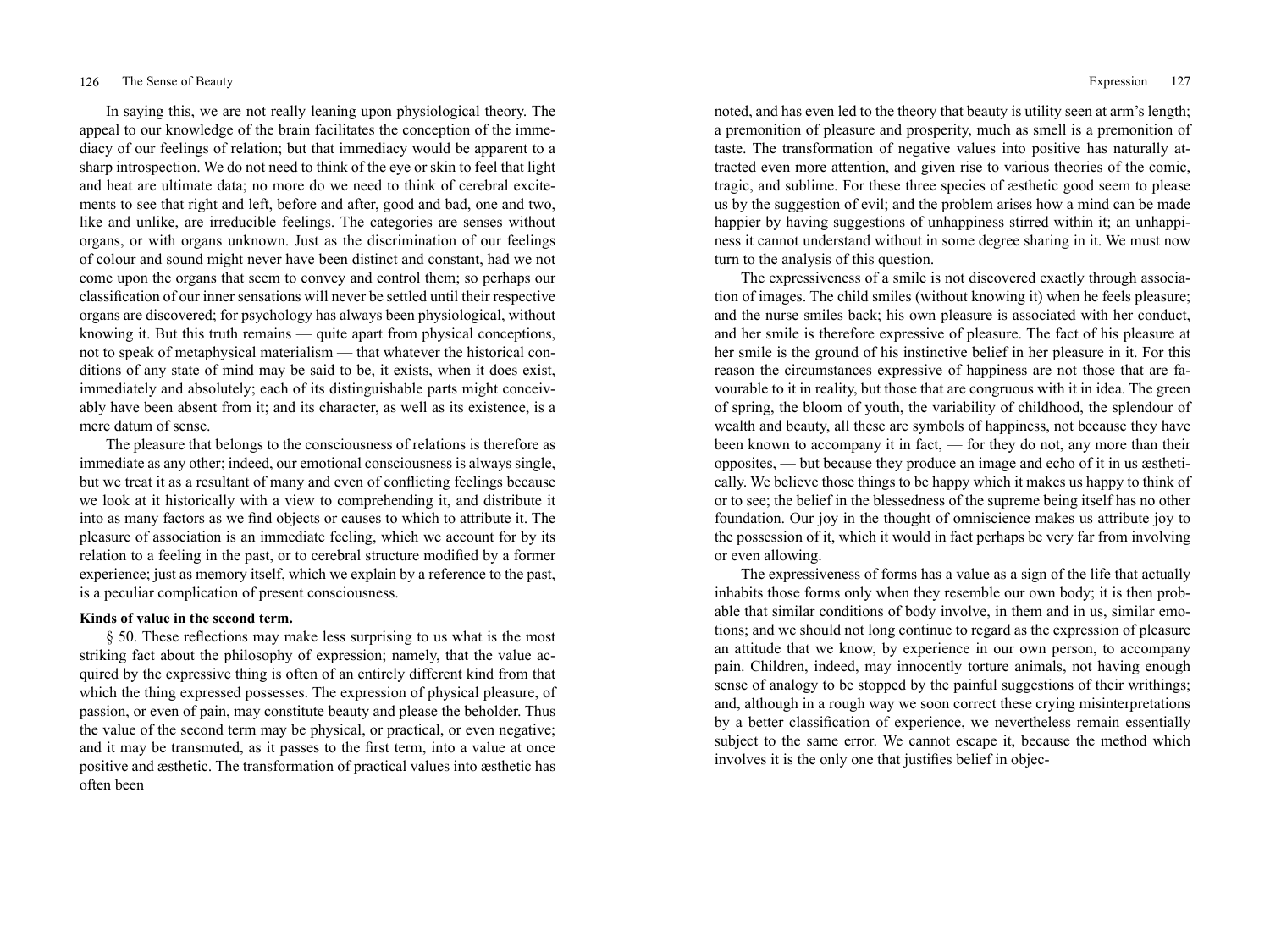tive consciousness at all. Analogy of bodies helps us to distribute and classify the life we conceive about us; but what leads us to conceive it is the direct association of our own feeling with images of things, an association which precedes any clear representation of our own gestures and attitude. I know that smiles mean pleasure before I have caught myself smiling in the glass; they mean pleasure because they give it.

Since these æsthetic effects include some of the most moving and profound beauties, philosophers have not been slow to turn the unanalysed paradox of their formation into a principle, and to explain by it the presence and necessity of evil. As in the tragic and the sublime, they have thought, the sufferings and dangers to which a hero is exposed seem to add to his virtue and dignity, and to our sacred joy in the contemplation of him, so the sundry evils of life may be elements in the transcendent glory of the whole. And once fired by this thought, those who pretend to justify the ways of God to man have, naturally, not stopped to consider whether so edifying a phenomenon was not a hasty illusion. They have, indeed, detested any attempt to explain it rationally, as tending to obscure one of the moral laws of the universe. In venturing, therefore, to repeat such an attempt, we should not be too sanguine of success; for we have to encounter not only the intrinsic difficulties of the problem, but also a wide-spread and arrogant metaphysical prejudice.

For the sake of greater clearness we may begin by classifying the values that can enter into expression; we shall then be better able to judge by what combinations of them various well-known effects and emotions are produced. The intrinsic value of the first term can be entirely neglected, since it does not contribute to expression. It does, however, contribute greatly to the beauty of the expressive object. The first term is the source of stimulation, and the acuteness and pleasantness of this determine to a great extent the character and sweep of the associations that will be aroused. Very often the pleasantness of the medium will counterbalance the disagreeableness of the import, and expressions, in themselves hideous or inappropriate, may be excused for the sake of the object that conveys them. A beautiful voice will redeem a vulgar song, a beautiful colour and texture an unmeaning composition. Beauty in the first term — beauty of sound, rhythm, and image — will make any thought whatever poetic, while no thought whatever can be so without that of immediate beauty presentation.<sup>1</sup>

## **Æsthetic value in the second term.**

§ 51. That the noble associations of any object should embellish that object is very comprehensible. Homer furnishes us with a good illustration of the constant employment of this effect. The first term, one need hardly say, leaves with him little to be desired. The verse is beautiful. Sounds, images, and composition conspire to stimulate and delight. This immediate beauty is sometimes used to clothe things terrible and sad; there is no dearth of the tragic in Homer. But the tendency of his poetry is nevertheless to fill the outskirts of our consciousness with the trooping images of things no less fair and noble than the verse itself. The heroes are virtuous. There is none of importance who is not admirable in his way. The palaces, the arms, the horses, the sacrifices, are always excellent. The women are always stately and beautiful. The ancestry and the history of every one are honourable and good. The whole Homeric world is clean, clear, beautiful, and providential, and no small part of the perennial charm of the poet is that he thus immerses us in an atmosphere of beauty; a beauty not concentrated and reserved for some extraordinary sentiment, action, or person, but permeating the whole and colouring the common world of soldiers and sailors, war and craft, with a marvellous freshness and inward glow. There is nothing in the associations of life in this world or in another to contradict or disturb our delight. All is beautiful, and beautiful through and through.

Something of this quality meets us in all simple and idyllic compositions. There is, for instance, a popular demand that stories and comedies should "end well." The hero and heroine must be young and handsome; unless they die, — which is another matter, — they must not in the end be poor. The landscape in the play must be beautiful; the dresses pretty; the plot without serious mishap. A pervasive presentation of pleasure must give warmth and ideality to the whole. In the proprieties of social life we find the same principle; we study to

<sup>1</sup>Curiously enough, common speech here reverses our use of terms, because it looks at the matter from the practical instead of from the æsthetic point of view, regarding (very unpsychologically) the thought as the source of the image, not the image as the source of the thought. People call the words the expression of the thought: whereas for the observer, the hearer (and generally for the speaker, too), the words are the datum and the thought is their expressiveness — that which they suggest.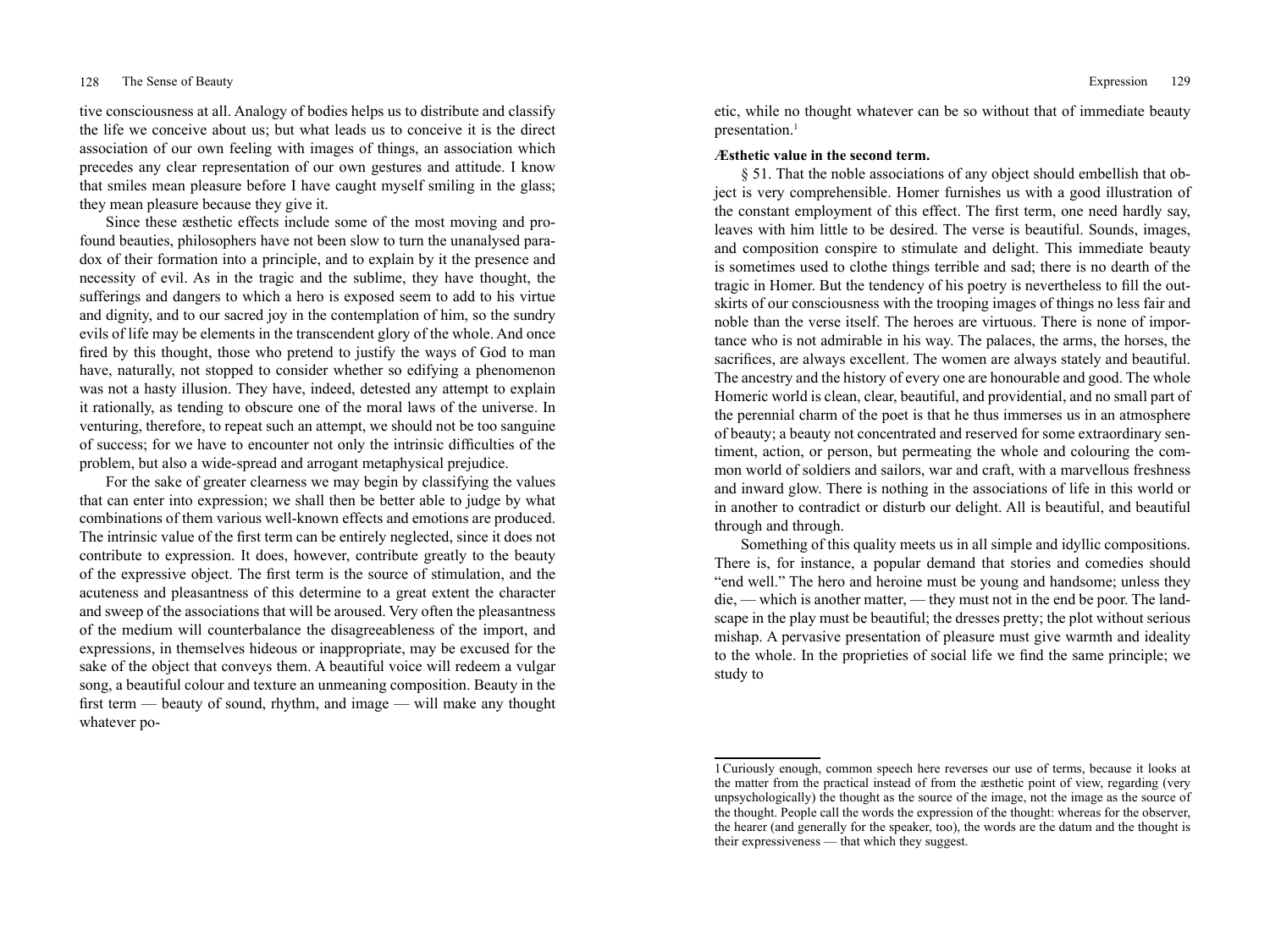make our surroundings, manner, and conversation suggest nothing but what is pleasing. We hide the ugly and disagreeable portion of our lives, and do not allow the least hint of it to come to light upon festive and public occasions. Whenever, in a word, a thoroughly pleasing effect is found, it is found by the expression, as well as presentation, of what is in itself pleasing — and when this effect is to be produced artificially, we attain it by the suppression of all expression that is not suggestive of something good.

If our consciousness were exclusively æsthetic, this kind of expression would be the only one allowed in art or prized in nature. We should avoid as a shock or an insipidity, the suggestion of anything not intrinsically beautiful. As there would be no values not æsthetic, our pleasure could never be heightened by any other kind of interest. But as contemplation is actually a luxury in our lives, and things interest us chiefly on passionate and practical grounds, the accumulation of values too exclusively æsthetic produces in our minds an effect of closeness and artificiality. So selective a diet cloys, and our palate, accustomed to much daily vinegar and salt, is surfeited by such unmixed sweet.

Instead we prefer to see through the medium of art — through the beautiful first term of our expression — the miscellaneous world which is so well known to us — perhaps so dear, and at any rate so inevitable, an object. We are more thankful for this presentation of the unlovely truth in a lovely form, than for the like presentation of an abstract beauty; what is lost in the purity of the pleasure is gained in the stimulation of our attention, and in the relief of viewing with æsthetic detachment the same things that in practical life hold tyrannous dominion over our souls. The beauty that is associated only with other beauty is therefore a sort of æsthetic dainty; it leads the fancy through a fairyland of lovely forms, where we must forget the common objects of our interest. The charm of such an idealisation is undeniable; but the other important elements of our memory and will cannot long be banished. Thoughts of labour, ambition, lust, anger, confusion, sorrow, and death must needs mix with our contemplation and lend their various expressions to the objects with which in experience they are so closely allied. Hence the incorporation in the beautiful of values of other sorts, and the comparative rareness in nature or art of expressions the second term of which has only æsthetic value.

#### **Practical value in the same.**

§ 52. More important and frequent is the case of the expression of utility. This is found whenever the second term is the idea of something of practical advantage to us, the premonition of which brings satisfaction; and this satisfaction prompts an approval of the presented object. The tone of our consciousness is raised by the foretaste of a success; and this heightened pleasure is objectified in the present image, since the associated image to which the satisfaction properly belongs often fails to become distinct. We do not conceive clearly what this practical advantage will be; but the vague sense that an advantage is there, that something desirable has been done, accompanies the presentation, and gives it expression.

The case that most resembles that of which we have been just speaking, is perhaps that in which the second term is a piece of interesting information, a theory, or other intellectual datum. Our interest in facts and theories, when not æsthetic, is of course practical; it consists in their connexion with our interests, and in the service they can render us in the execution of our designs. Intellectual values are utilitarian in their origin but æsthetic in their form, since the advantage of knowledge is often lost sight of, and ideas are prized for their own sake. Curiosity can become a disinterested passion, and yield intimate and immediate satisfaction like any other impulse.

When we have before us, for instance, a fine map, in which the line of coast, now rocky, now sandy, is clearly indicated, together with the windings of the rivers, the elevations of the land, and the distribution of the population, we have the simultaneous suggestion of so many facts, the sense of mastery over so much reality, that we gaze at it with delight, and need no practical motive to keep us studying it, perhaps for hours together. A map is not naturally thought of as an æsthetic object; it is too exclusively expressive. The first term is passed over as a mere symbol, and the mind is filled either with imaginations of the landscape the country would really offer, or with thoughts about its history and inhabitants. These circumstances prevent the ready objectification of our pleasure in the map itself. And yet, let the tints of it be a little subtle, let the lines be a little delicate, and the masses of land and sea somewhat balanced, and we really have a beautiful thing; a thing the charm of which consists almost entirely in its meaning, but which nevertheless pleases us in the same way as a picture or a graphic symbol might please. Give the symbol a little intrinsic worth of form, line, and colour, and it attracts like a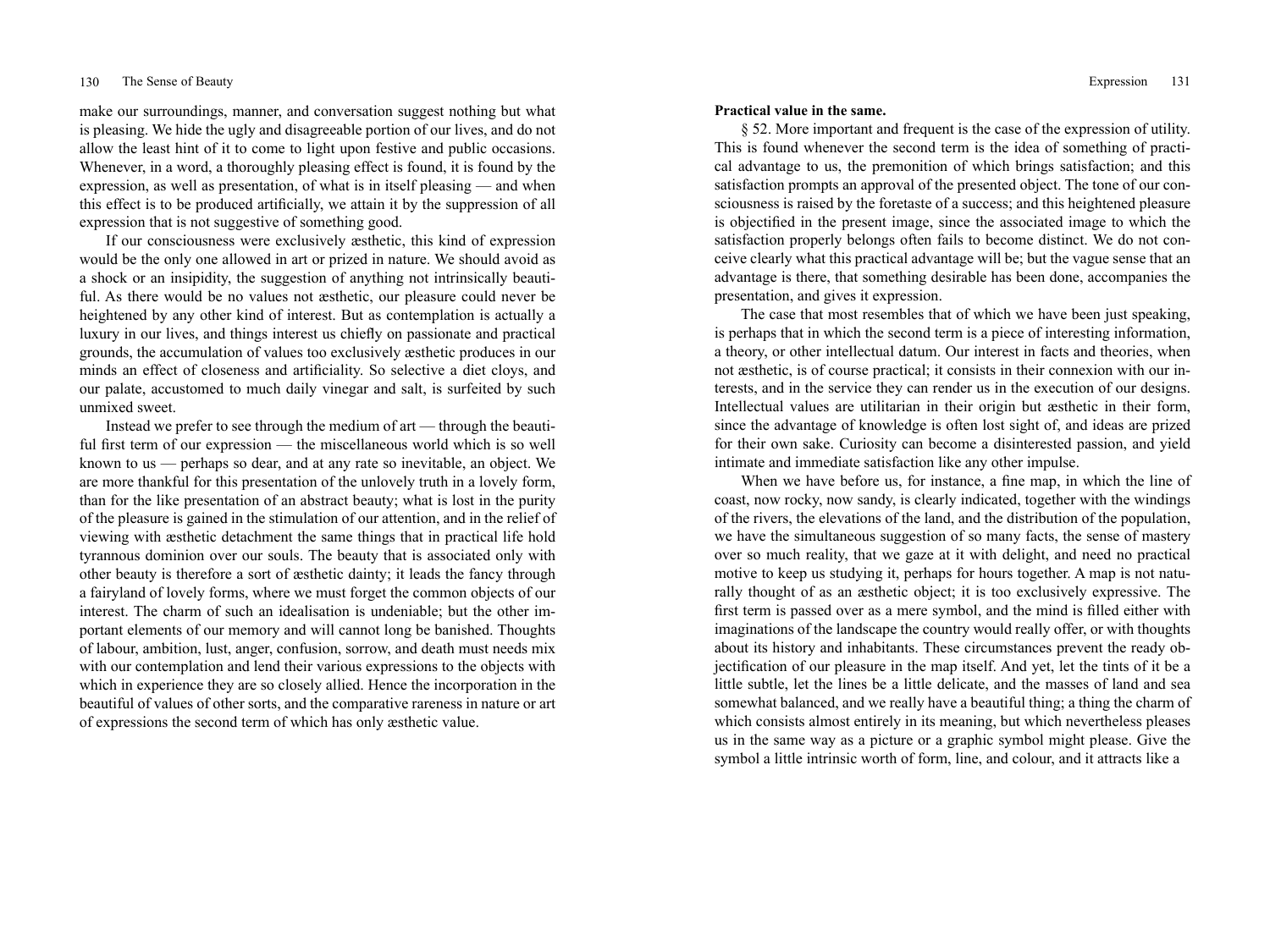magnet all the values of the things it is known to symbolise. It becomes beautiful in its expressiveness.

Hardly different from this example is that of travel or of reading; for in these employments we get many æsthetic pleasures, the origin of which is in the satisfaction of curiosity and intelligence. When we say admiringly of anything that it is characteristic, that it embodies a whole period or a whole man, we are absorbed by the pleasant sense that it offers innumerable avenues of approach to interesting and important things. The less we are able to specify what these are, the more beautiful will the object be that expresses them. For if we could specify them, the felt value would disintegrate, and distribute itself among the ideas of the suggested things, leaving the expressive object bare of all interest, like the letters of a printed page.

The courtiers of Philip the Second probably did not regard his rooms at the Escurial as particularly interesting, but simply as small, ugly, and damp. The character which we find in them and which makes us regard them as eminently expressive of whatever was sinister in the man, probably did not strike them. They knew the king, and had before them words, gestures, and acts enough in which to read his character. But all these living facts are wanting to our experience; and it is the suggestion of them in their unrealisable vagueness that fills the apartments of the monarch with such pungent expression. It is not otherwise with all emphatic expressiveness — moonlight and castle moats, minarets and cypresses, camels filing through the desert — such images get their character from the strong but misty atmosphere of sentiment and adventure which clings about them. The profit of travel, and the extraordinary charm of all visible relics of antiquity, consists in the acquisition of images in which to focus a mass of discursive knowledge, not otherwise felt together. Such images are concrete symbols of much latent experience, and the deep roots of association give them the same hold upon our attention which might be secured by a fortunate form or splendid material.

# **Cost as an element of effect.**

§ 53. There is one consideration which often adds much to the interest with which we view an object, but which we might be virtuously inclined not to admit among æsthetic values. I mean cost. Cost is practical value expressed in abstract terms, and from the price of anything we can often infer what relation it has to the desires and efforts of mankind. There is no reason why cost, or the circumstances which

are its basis, should not, like other practical values, heighten the tone of consciousness, and add to the pleasure with which we view an object. In fact, such is our daily experience; for great as is the sensuous beauty of gems, their rarity and price adds an expression of distinction to them, which they would never have if they were cheap.

The circumstance that makes the appreciation of cost often unæsthetic is the abstractness of that quality. The price of an object is an algebraic symbol, it is a conventional term, invented to facilitate our operations, which remains arid and unmeaning if we stop with it and forget to translate it again at the end into its concrete equivalent. The commercial mind dwells in that intermediate limbo of symbolised values; the calculator's senses are muffled by his intellect and by his habit of abbreviated thinking. His mental process is a reckoning that loses sight of its original values, and is over without reaching any concrete image. Therefore the knowledge of cost, when expressed in terms of money, is incapable of contributing to æsthetic effect, but the reason is not so much that the suggested value is not æsthetic, as that no real value is suggested at all. No object of any kind is presented to the mind by the numerical expression. If we reinterpret our price, however, and translate it back into the facts which constitute it, into the materials employed, their original place and quality, and the labour and art which transformed them into the present thing, then we add to the æsthetic value of the object, by the expression which we find in it, not of its price in money, but of its human cost. We have now the consciousness of the human values which it represents, and these values, sympathetically present to the fancy, increase our present interest and admiration.

I believe economists count among the elements of the value of an object the rarity of its material, the labour of its manufacture, and the distance from which it is brought. Now all these qualities, if attended to in themselves, appeal greatly to the imagination. We feel a natural wonder in what is rare and affects us with unusual sensations. What comes from a far country carries our thoughts there, and gains by the wealth and picturesqueness of its associations. And that on which human labour has been spent, especially if it was a labour of love, and is apparent in the product, has one of the deepest possible claims to admiration. So that the standard of cost, the most vulgar of all standards, is such only when it remains empty and abstract. Let the thoughts wander back and consider the elements of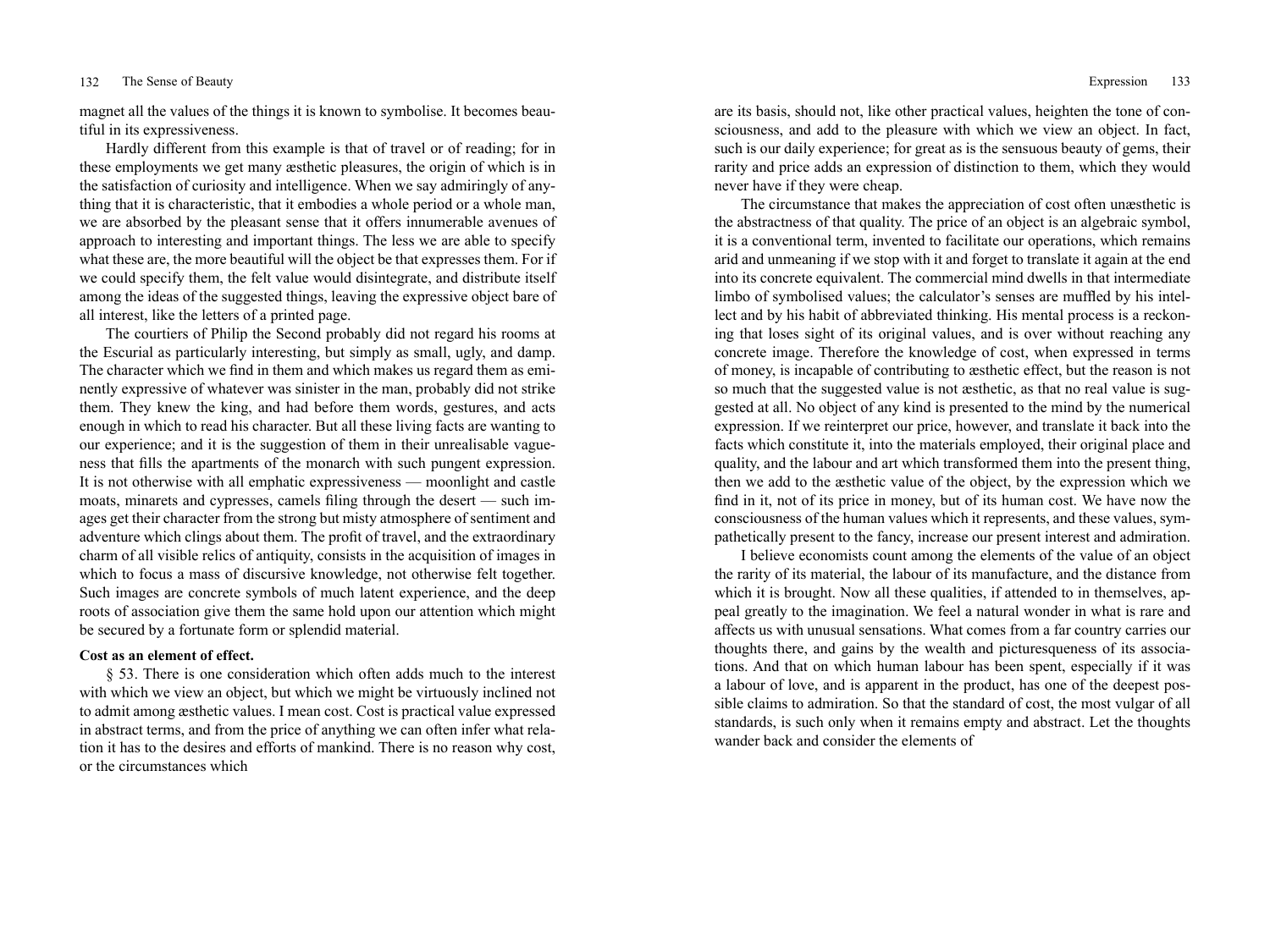value, and our appreciation, from being verbal and commercial, becomes poetic and real.

We have in this one more example of the manner in which practical values, when suggested by and incorporated in any object, contribute to its beauty. Our sense of what lies behind, unlovely though that background may be, gives interest and poignancy to that which is present; our attention and wonder are engaged, and a new meaning and importance is added to such intrinsic beauty as the object may possess.

# **The expression of economy and fitness.**

§ 54. The same principle explains the effect of evident cleanliness, security, economy, and comfort. This Dutch charm hardly needs explanation; we are conscious of the domesticity and neatness which pleases us in it. There are few things more utterly discomforting to our minds than waste: it is a sort of pungent extract and quintessence of folly. The visible manifestation of it is therefore very offensive; and that of its absence very reassuring. The force of our approval of practical fitness and economy in things rises into an appreciation that is half-æsthetic, and which becomes wholly so when the fit form becomes fixed in a type, to the lines of which we are accustomed; so that the practical necessity of the form is heightened and concentrated into the æsthetic propriety of it.

The much-praised expression of function and truth in architectural works reduces itself to this principle. The useful contrivance at first appeals to our practical approval; while we admire its ingenuity, we cannot fail to become gradually accustomed to its presence, and to register with attentive pleasure the relation of its parts. Utility, as we have pointed out in its place, is thus the guiding principle in the determination of forms.

The recurring observation of the utility, economy, and fitness of the traditional arrangement in buildings or other products of art, re-enforces this formal expectation with a reflective approval. We are accustomed, for instance, to sloping roofs; the fact that they were necessary has made them familiar, and the fact that they are familiar has made them objects of study and of artistic enjoyment. If at any moment, however, the notion of condemning them passes through the mind, — if we have visions of the balustrade against the sky, — we revert to our homely image with kindly loyalty, when we remember the long months of rain and snow, and the comfortless leaks to be avoided. The thought of a glaring, practical unfitness is enough to

spoil our pleasure in any form, however beautiful intrinsically, while the sense of practical fitness is enough to reconcile us to the most awkward and rude contrivances.

This principle is, indeed, not a fundamental, but an auxiliary one; the expression of utility modifies effect, but does not constitute it. There would be a kind of superstitious haste in the notion that what is convenient and economical is necessarily and by miracle beautiful. The uses and habits of one place and society require works which are or may easily become intrinsically beautiful; the uses and habits of another make these beautiful works impossible. The beauty has a material and formal basis that we have already studied; no fitness of design will make a building of ten equal storeys as beautiful as a pavilion or a finely proportioned tower; no utility will make a steamboat as beautiful as a sailing vessel. But the forms once established, with their various intrinsic characters, the fitness we know to exist in them will lend them some added charm, or their unfitness will disquiet us, and haunt us like a conscientious qualm. The other interests of our lives here mingle with the purely æsthetic, to enrich or to embitter it.

If Sybaris is so sad a name to the memory — and who is without some Sybaris of his own? — if the image of it is so tormenting and in the end so disgusting, this is not because we no longer think its marbles bright, its fountains cool, its athletes strong, or its roses fragrant; but because, mingled with all these supreme beauties, there is the ubiquitous shade of Nemesis, the sense of a vacant will and a suicidal inhumanity. The intolerableness of this moral condition poisons the beauty which continues to be felt. If this beauty did not exist, and was not still desired, the tragedy would disappear and Jehovah would be deprived of the worth of his victim. The sternness of moral forces lies precisely in this, that the sacrifices morality imposes upon us are real, that the things it renders impossible are still precious.

We are accustomed to think of prudence as estranging us only from low and ignoble things; we forget that utility and the need of system in our lives is a bar also to the free flights of the spirit. The highest instincts tend to disorganisation as much as the lowest, since order and benefit is what practical morality everywhere insists upon, while sanctity and genius are as rebellious as vice. The constant demands of the heart and the belly can allow man only an incidental indulgence in the pleasures of the eye and the understanding. For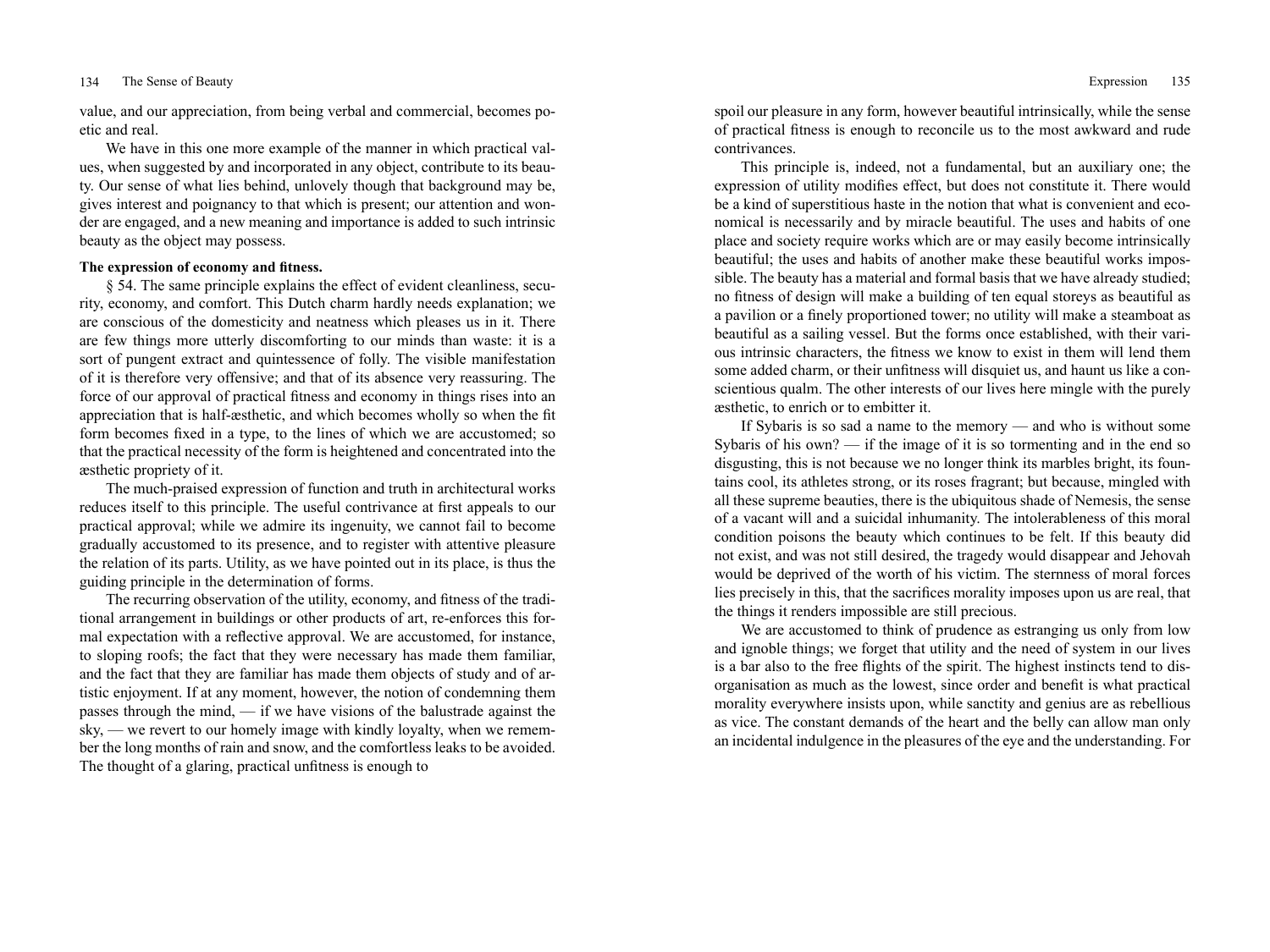this reason, utility keeps close watch over beauty, lest in her wilfulness and riot she should offend against our practical needs and ultimate happiness. And when the conscience is keen, this vigilance of the practical imagination over the speculative ceases to appear as an eventual and external check. The least suspicion of luxury, waste, impurity, or cruelty is then a signal for alarm and insurrection. That which emits this *sapor h*æ*reticus* becomes so initially horrible, that no beauty can ever be discovered in it; the senses and imagination are in that case inhibited by the conscience.

For this reason, the doctrine that beauty is essentially nothing but the expression of moral or practical good appeals to persons of predominant moral sensitiveness, not only because they wish it were the truth, but because it largely describes the experience of their own minds, somewhat warped in this particular. It will further be observed that the moralists are much more able to condemn than to appreciate the effects of the arts. Their taste is delicate without being keen, for the principle on which they judge is one which really operates to control and extend æsthetic effects; it is a source of expression and of certain *nuances* of satisfaction; but it is foreign to the stronger and more primitive æsthetic values to which the same persons are comparatively blind.

# **The authority of morals over æsthetics.**

§ 55. The extent to which æsthetic goods should be sacrificed is, of course, a moral question; for the function of practical reason is to compare, combine, and harmonise all our interests, with a view to attaining the greatest satisfactions of which our nature is capable. We must expect, therefore, that virtue should place the same restraint upon all our passions — not from superstitious aversion to any one need, but from an equal concern for them all. The consideration to be given to our æsthetic pleasures will depend upon their greater or less influence upon our happiness; and as this influence varies in different ages and countries, and with different individuals, it will be right to let æsthetic demands count for more or for less in the organisation of life.

We may, indeed, according to our personal sympathies, prefer one type of creature to another. We may love the martial, or the angelic, or the political temperament. We may delight to find in others that balance of susceptibilities and enthusiasms which we feel in our own breast. But no moral precept can require one species or individual to change its nature in order to resemble another, since such a re-

quirement can have no power or authority over those on whom we would impose it. All that morality can require is the inward harmony of each life: and if we still abhor the thought of a possible being who should be happy without love, or knowledge, or beauty, the aversion we feel is not moral but instinctive, not rational but human. What revolts us is not the want of excellence in that other creature, but his want of affinity to ourselves. Could we survey the whole universe, we might indeed assign to each species a moral dignity proportionate to its general beneficence and inward wealth; but such an absolute standard, if it exists, is incommunicable to us; and we are reduced to judging of the excellence of every nature by its relation to the human.

All these matters, however, belong to the sphere of ethics, nor should we give them here even a passing notice, but for the influence which moral ideas exert over æsthetic judgments. Our sense of practical benefit not only determines the moral value of beauty, but sometimes even its existence as an æsthetic good. Especially in the right *selection* of effects, these considerations have weight. Forms in themselves pleasing may become disagreeable when the practical interests then uppermost in the mind cannot, without violence, yield a place to them. Thus too much eloquence in a diplomatic document, or in a familiar letter, or in a prayer, is an offence not only against practical sense, but also against taste. The occasion has tuned us to a certain key of sentiment, and deprived us of the power to respond to other stimuli.

If things of moment are before us, we cannot stop to play with symbols and figures of speech. We cannot attend to them with pleasure, and therefore they lose the beauty they might elsewhere have had. They are offensive, not in themselves, — for nothing is intrinsically ugly, — but by virtue of our present demand for something different. A prison as gay as a bazaar, a church as dumb as a prison, offend by their failure to support by their æsthetic quality the moral emotion with which we approach them. The arts must study their occasions; they must stand modestly aside until they can slip in fitly into the interstices of life. This is the consequence of the superficial stratum on which they flourish; their roots, as we have seen, are not deep in the world, and they appear only as unstable, superadded activities, employments of our freedom, after the work of life is done and the terror of it is allayed. They must, therefore, fit their forms, like parasites, to the stouter growths to which they cling.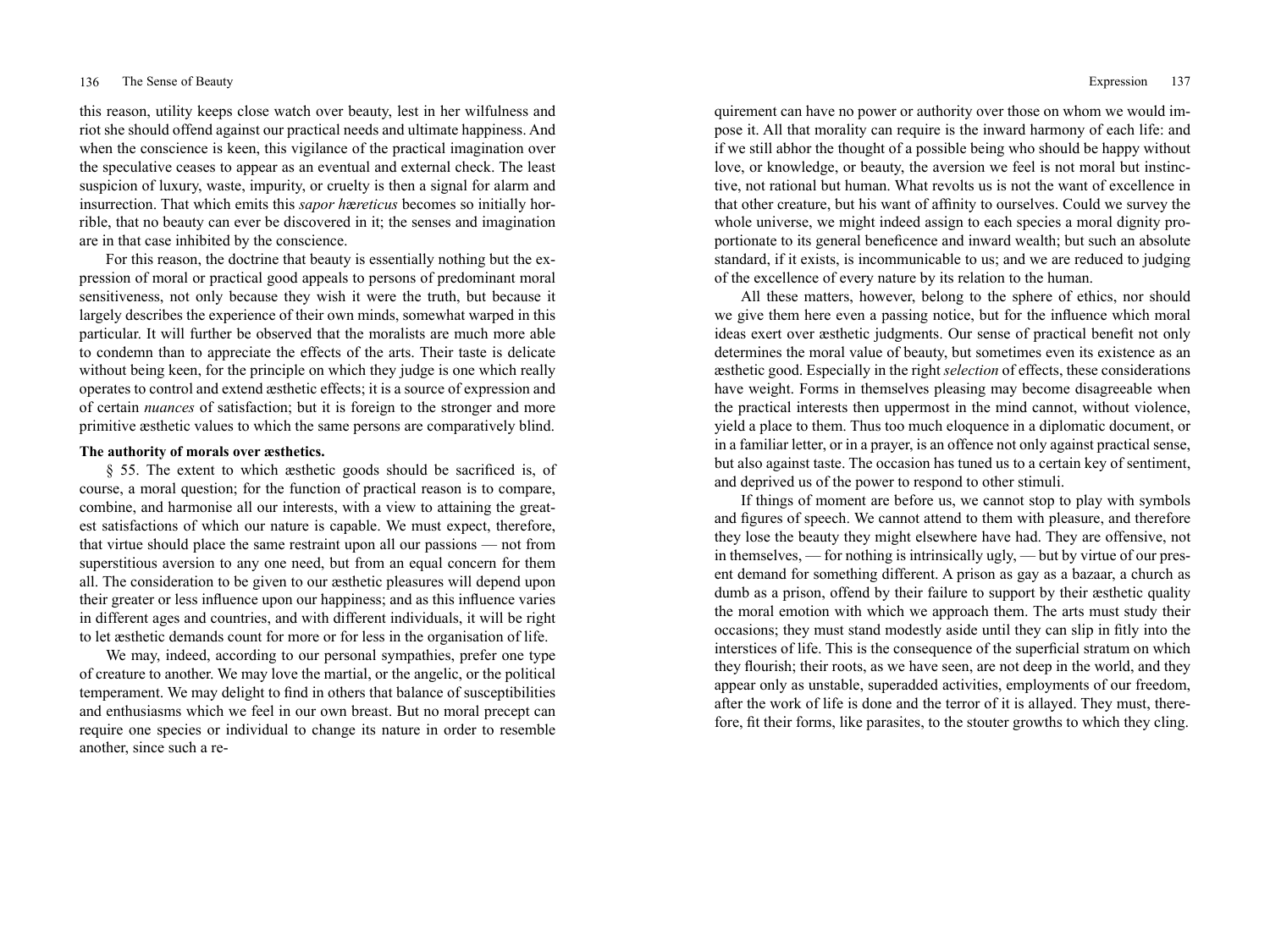Herein lies the greatest difficulty and nicety of art. It must not only create things abstractly beautiful, but it must conciliate all the competitors these may have to the attention of the world, and must know how to insinuate their charms among the objects of our passion. But this subserviency and enforced humility of beauty is not without its virtue and reward. If the æsthetic habit lie under the necessity of respecting and observing our passions, it possesses the privilege of soothing our griefs. There is no situation so terrible that it may not be relieved by the momentary pause of the mind to contemplate it æsthetically.

Grief itself becomes in this way not wholly pain; a sweetness is added to it by our reflection. The saddest scenes may lose their bitterness in their beauty. This ministration makes, as it were, the piety of the Muses, who succour their mother, Life, and repay her for their nurture by the comfort of their continual presence. The æsthetic world is limited in its scope; it must submit to the control of the organising reason, and not trespass upon more useful and holy ground. The garden must not encroach upon the corn-fields; but the eye of the gardener may transform the corn-fields themselves by dint of loving observation into a garden of a soberer kind. By finding grandeur in our disasters, and merriment in our mishaps, the æsthetic sense thus mollifies both, and consoles us for the frequent impossibility of a serious and perfect beauty.

# **Negative values in the second term.**

§ 56. All subjects, even the most repellent, when the circumstances of life thrust them before us, can thus be observed with curiosity and treated with art. The calling forth of these æsthetic functions softens the violence of our sympathetic reaction. If death, for instance, did not exist and did not thrust itself upon our thoughts with painful importunity, art would never have been called upon to soften and dignify it, by presenting it in beautiful forms and surrounding it with consoling associations. Art does not seek out the pathetic, the tragic, and the absurd; it is life that has imposed them upon our attention, and enlisted art in their service, to make the contemplation of them, since it is inevitable, at least as tolerable as possible.

The agreeableness of the presentation is thus mixed with the horror of the thing; and the result is that while we are saddened by the truth we are delighted by the vehicle that conveys it to us. The mixture of these emotions constitutes the peculiar flavour and poignancy of pathos. But because unlovely objects and feelings are often

so familiar as to be indifferent or so momentous as to be alone in the mind, we are led into the confusion of supposing that beauty depends upon them for its æsthetic value; whereas the truth is that only by the addition of positive beauties can these evil experiences be made agreeable to contemplation.

There is, in reality, no such paradox in the tragic, comic, and sublime, as has been sometimes supposed. We are not pleased by virtue of the suggested evils, but in spite of them; and if ever the charm of the beautiful presentation sinks so low, or the vividness of the represented evil rises so high, that the balance is in favour of pain, at that very moment the whole object becomes horrible, passes out of the domain of art, and can be justified only by its scientific or moral uses. As an æsthetic value it is destroyed; it ceases to be a benefit; and the author of it, if he were not made harmless by the neglect that must soon overtake him, would have to be punished as a malefactor who adds to the burden of mortal life. For the sad, the ridiculous, the grotesque, and the terrible, unless they become æsthetic goods, remain moral evils.

We have, therefore, to study the various æsthetic, intellectual, and moral compensations by which the mind can be brought to contemplate with pleasure a thing which, if experienced alone, would be the cause of pain. There is, to be sure, a way of avoiding this inquiry. We might assert that since all moderate excitement is pleasant, there is nothing strange in the fact that the representation of evil should please; for the experience is evil by virtue of the pain it gives; but it gives pain only when felt with great intensity. Observed from afar, it is a pleasing impression; it is vivid enough to interest, but not acute enough to wound. This simple explanation is possible in all those cases where æsthetic effect is gained by the inhibition of sympathy.

The term "evil" is often a conventional epithet; a conflagration may be called an evil, because it usually involves loss and suffering; but if, without caring for a loss and suffering we do not share, we are delighted by the blaze, and still say that what pleases us is an evil, we are using this word as a conventional appellation, not as the mark of a felt value. We are not pleased by an evil; we are pleased by a vivid and exciting sensation, which is a good, but which has for objective cause an event which may indeed be an evil to others, but about the consequences of which we are not thinking at all. There is, in this sense, nothing in all nature, perhaps, which is not an evil; nothing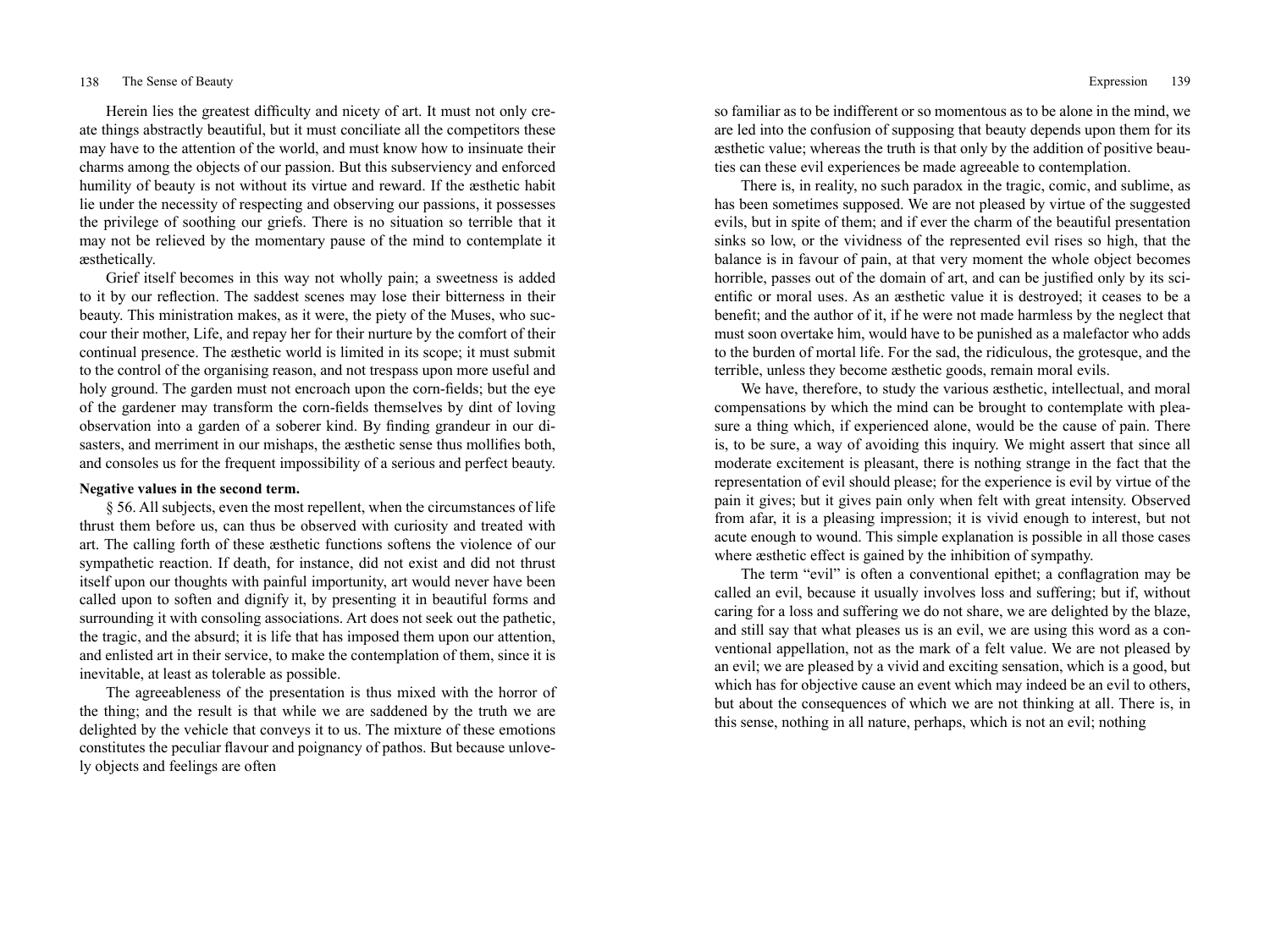which is not unfavourable to some interest, and does not involve some infinitesimal or ultimate suffering in the universe of life.

But when we are ignorant or thoughtless, this suffering is to us as if it did not exist. The pleasures of drinking and walking are not tragic to us, because we may be poisoning some bacillus or crushing some worm. To an omniscient intelligence such acts may be tragic by virtue of the insight into their relations to conflicting impulses; but unless these impulses are present to the same mind, there is no consciousness of tragedy. The child that, without understanding of the calamity, should watch a shipwreck from the shore, would have a simple emotion of pleasure as from a jumping jack; what passes for tragic interest is often nothing but this. If he understood the event, but was entirely without sympathy, he would have the æsthetic emotion of the careless tyrant, to whom the notion of suffering is no hindrance to the enjoyment of the lyre. If the temper of his tyranny were purposely cruel, he might add to that æsthetic delight the luxury of Schadenfreude; but the pathos and horror of the sight could only appeal to a man who realised and shared the sufferings he beheld.

A great deal of brutal tragedy has been endured in the world because the rudeness of the representation, or of the public, or of both, did not allow a really sympathetic reaction to arise. We all smile when Punch beats Judy in the puppet show. The treatment and not the subject is what makes a tragedy. A parody of *Hamlet* or of *King Lear* would not be a tragedy; and these tragedies themselves are not wholly such, but by the strain of wit and nonsense they contain are, as it were, occasional parodies on themselves. By treating a tragic subject bombastically or satirically we can turn it into an amusement for the public; they will not feel the griefs which we have been careful to harden them against by arousing in them contrary emotions. A work, nominally a work of art, may also appeal to non-æsthetic feelings by its political bias, brutality, or obscenity. But if an effect of true pathos is sought, the sympathy of the observer must be aroused; we must awaken in him the emotion we describe. The intensity of the impression must not be so slight that its painful quality is not felt; for it is this very sense of pain, mingling with the æsthetic excitement of the spectacle, that gives it a tragic or pathetic colouring.

We cannot therefore rest in the assertion that the slighter degree of excitement is pleasant, when a greater degree of the same would be disagreeable; for that principle does not express the essence of the matter, which is that we must be aware of the evil, and conscious

of it as such, absorbed more or less in the experience of the sufferer, and consequently suffering ourselves, before we can experience the essence of tragic emotion. This emotion must therefore be complex; it must contain an element of pain overbalanced by an element of pleasure; in our delight there must be a distinguishable touch of shrinking and sorrow; for it is this conflict and rending of our will, this fascination by what is intrinsically terrible or sad, that gives these turbid feelings their depth and pungency.

# **Influence of the first term in the pleasing expression of evil.**

§ 57. A striking proof of the compound nature of tragic effects can be given by a simple experiment. Remove from any drama — say from *Othello* — the charm of the medium of presentation; reduce the tragedy to a mere account of the facts and of the words spoken, such as our newspapers almost daily contain; and the tragic dignity and beauty is entirely lost. Nothing remains but a disheartening item of human folly, which may still excite curiosity, but which will rather defile than purify the mind that considers it. A French poet has said:

> *Il n'est de vulgaire chagrin Que celui d'une âme vulgaire.*

The counterpart of this maxim is equally true. There is no noble sorrow except in a noble mind, because what is noble is the reaction upon the sorrow, the attitude of the man in its presence, the language in which he clothes it, the associations with which he surrounds it, and the fine affections and impulses which shine through it. Only by suffusing some sinister experience with this moral light, as a poet may do who carries that light within him, can we raise misfortune into tragedy and make it better for us to remember our lives than to forget them.

There are times, although rare, when men are noble in the very moment of passion: when that passion is not unqualified, but already mastered by reflection and levelled with truth. Then the experience is itself the tragedy, and no poet is needed to make it beautiful in representation, since the sufferer has been an artist himself, and has moulded what he has endured. But usually these two stages have to be successive: first we suffer, afterwards we sing. An interval is necessary to make feeling presentable, and subjugate it to that form in which alone it is beautiful.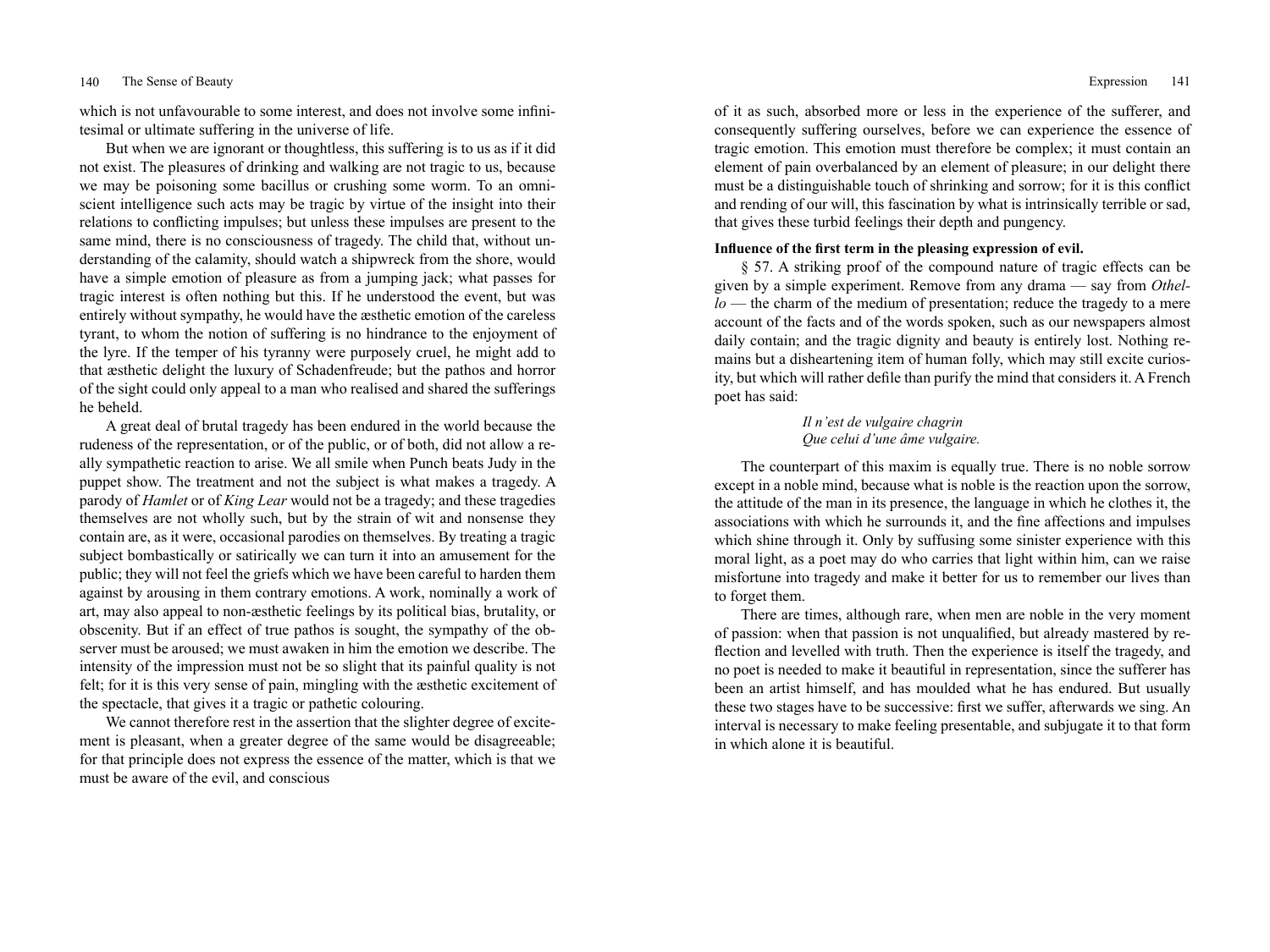This form appeals to us in itself, and without its aid no subject-matter could become an æsthetic object. The more terrible the experience described, the more powerful must the art be which is to transform it. For this reason prose and literalness are more tolerable in comedy than in tragedy; any violent passion, any overwhelming pain, if it is not to make us think of a demonstration in pathology, and bring back the smell of ether, must be rendered in the most exalted style. Metre, rhyme, melody, the widest flights of allusion, the highest reaches of fancy, are there in place. For these enable the mind swept by the deepest cosmic harmonies, to endure and absorb the shrill notes which would be intolerable in a poorer setting.

The sensuous harmony of words, and still more the effects of rhythm, are indispensable at this height of emotion. Evolutionists have said that violent emotion naturally expresses itself in rhythm. That is hardly an empirical observation, nor can the expressiveness of rhythms be made definite enough to bear specific association with complex feelings. But the suspension and rush of sound and movement have in themselves a strong effect; we cannot undergo them without profound excitement; and this, like martial music, nerves us to courage and, by a sort of intoxication, bears us along amid scenes which might otherwise be sickening. The vile effect of literal and disjointed renderings of suffering, whether in writing or acting, proves how necessary is the musical quality to tragedy — a fact Aristotle long ago set forth. The afflatus of rhythm, even if it be the pomp of the Alexandrine, sublimates the passion, and clarifies its mutterings into poetry. This breadth and rationality are necessary to art, which is not skill merely, but skill in the service of beauty.

# **Mixture of other expressions, including that of truth.**

§ 58. To the value of these sensuous and formal elements must be added the continual suggestion of beautiful and happy things, which no tragedy is sombre enough to exclude. Even if we do not go so far as to intersperse comic scenes and phrases into a pathetic subject, — a rude device, since the comic passages themselves need that purifying which they are meant to effect, — we must at least relieve our theme with pleasing associations. For this reason we have palaces for our scene, rank, beauty, and virtue in our heroes, nobility in their passions and in their fate, and altogether a sort of glorification of life without which tragedy would lose both in depth of pathos — since things so precious are destroyed — and in subtlety of charm, since things so precious are manifested.

Indeed, one of the chief charms that tragedies have is the suggestion of what they might have been if they had not been tragedies. The happiness which glimmers through them, the hopes, loves, and ambitions of which it is made, these things fascinate us, and win our sympathy; so that we are all the more willing to suffer with our heroes, even if we are at the same time all the more sensitive to their suffering. Too wicked a character or too unrelieved a situation revolts us for this reason. We do not find enough expression of good to make us endure the expression of the evil.

A curious exception to this rule, which, however, admirably illustrates the fundamental principle of it, is where by the diversity of evils represented the mind is relieved from painful absorption in any of them. There is a scene in *King Lear*, where the horror of the storm is made to brood over at least four miseries, that of the king, of the fool, of Edgar in his real person, and of Edgar in his assumed character. The vividness of each of these portrayals, with its different note of pathos, keeps the mind detached and free, forces it to compare and reflect, and thereby to universalise the spectacle. Yet even here, the beautiful effect is not secured without some touches of good. How much is not gained by the dumb fidelity of the fool, and by the sublime humanity of Lear, when he says, "Art cold? There is a part of me is sorry for thee yet."

Yet all these compensations would probably be unavailing but for another which the saddest things often have, — the compensation of being true. Our practical and intellectual nature is deeply interested in truth. What describes fact appeals to us for that reason; it has an inalienable interest. However unpleasant truth may prove, we long to know it, partly perhaps because experience has shown us the prudence of this kind of intellectual courage, and chiefly because the consciousness of ignorance and the dread of the unknown is more tormenting than any possible discovery. a primitive instinct makes us turn the eyes full on any object that appears in the dim borderland of our field of vision — and this all the more quickly, the more terrible that object threatens to be.

This physical thirst for seeing has its intellectual extension. We covet truth, and to attain it, amid all accidents, is a supreme satisfaction. Now this satisfaction the representation of evil can also afford. Whether we hear the account of some personal accident, or listen to the symbolic representation of the inherent tragedy of life, we crave the same knowledge; the desire for truth makes us welcome eagerly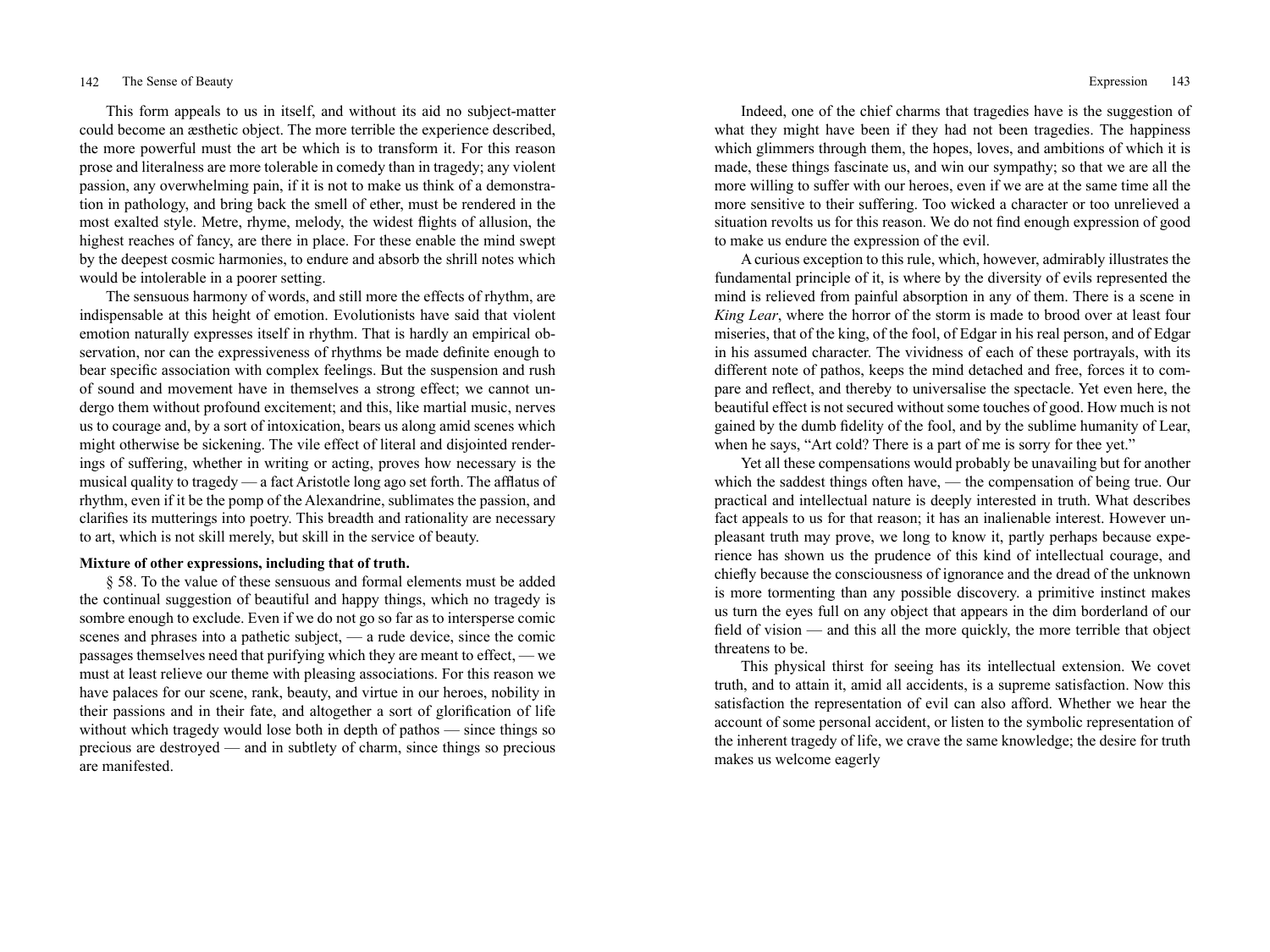whatever comes in its name. To be sure, the relief of such instruction does not of itself constitute an æsthetic pleasure: the other conditions of beauty remain to be fulfilled. But the satisfaction of so imperious an intellectual instinct insures our willing attention to the tragic object, and strengthens the hold which any beauties it may possess will take upon us. An intellectual value stands ready to be transmuted into an æsthetic one, if once its discursiveness is lost, and it is left hanging about the object as a vague sense of dignity and meaning.

To this must be added the specific pleasure of recognition, one of the keenest we have, and the sentimental one of nursing our own griefs and dignifying them by assimilation to a less inglorious representation of them. Here we have truth on a small scale; conformity in the fiction to incidents of our personal experience. Such correspondences are the basis of much popular appreciation of trivial and undigested works that appeal to some momentary phase of life or feeling, and disappear with it. They have the value of personal stimulants only; they never achieve beauty. Like the souvenirs of last season's gayeties, or the diary of an early love, they are often hideous in themselves in proportion as they are redolent with personal associations. But however hopelessly mere history or confession may fail to constitute a work of art, a work of art that has an historical warrant, either literal or symbolical, gains the support of that vivid interest we have in facts. And many tragedies and farces, that to a mind without experience of this sublunary world might seem monstrous and disgusting fictions, may come to be forgiven and even perhaps preferred over all else, when they are found to be a sketch from life.

Truth is thus the excuse which ugliness has for being. Many people, in whom the pursuit of knowledge and the indulgence in sentiment have left no room for the cultivation of the æsthetic sense, look in art rather for this expression of fact or of passion than for the revelation of beauty. They accordingly produce and admire works without intrinsic value. They employ the procedure of the fine arts without an eye to what can give pleasure in the effect. They invoke rather the *a priori* interest which men are expected to have in the subject-matter, or in the theories and moral implied in the presentation of it. Instead of using the allurements of art to inspire wisdom, they require an appreciation of wisdom to make us endure their lack of art.

Of course, the instruments of the arts are public property and any one is free to turn them to new uses. It would be an interesting

development of civilisation if they should now be employed only as methods of recording scientific ideas and personal confessions. But the experiment has not succeeded and can hardly succeed. There are other simpler, clearer, and more satisfying ways of expounding truth. A man who is really a student of history or philosophy will never rest with the vague and partial oracles of poetry, not to speak of the inarticulate suggestions of the plastic arts. He will at once make for the principles which art cannot express, even if it can embody them, and when those principles are attained, the works of art, if they had no other value than that of suggesting them, will lapse from his mind. Forms will give place to formulas as hieroglyphics have given place to the letters of the alphabet.

If, on the other hand, the primary interest is really in beauty, and only the confusion of a moral revolution has obscured for a while the vision of the ideal, then as the mind regains its mastery over the world, and digests its new experience, the imagination will again be liberated, and create its forms by its inward affinities, leaving all the weary burden, archæological, psychological, and ethical, to those whose business is not to delight. But the sudden inundation of science and sentiment which has made the mind of the nineteenth century so confused, by overloading us with materials and breaking up our habits of apperception and our ideals, has led to an exclusive sense of the value of expressiveness, until this has been almost identified with beauty. This exaggeration can best prove how the expression of truth may enter into the play of æsthetic forces, and give a value to representations which, but for it, would be repulsive.

# **The liberation of self.**

§ 59. Hitherto we have been considering those elements of a pathetic presentation which may mitigate our sympathetic emotion, and make it on the whole agreeable. These consist in the intrinsic beauties of the medium of presentation, and in the concomitant manifestation of various goods, notably of truth. The mixture of these values is perhaps all we have in mildly pathetic works, in the presence of which we are tolerably aware of a sort of balance and compensation of emotions. The sorrow and the beauty, the hopelessness and the consolation, mingle and merge into a kind of joy which has its poignancy, indeed, but which is far too passive and penitential to contain the louder and sublimer of our tragic moods. In these there is a wholeness, a strength, and a rapture, which still demands an explanation.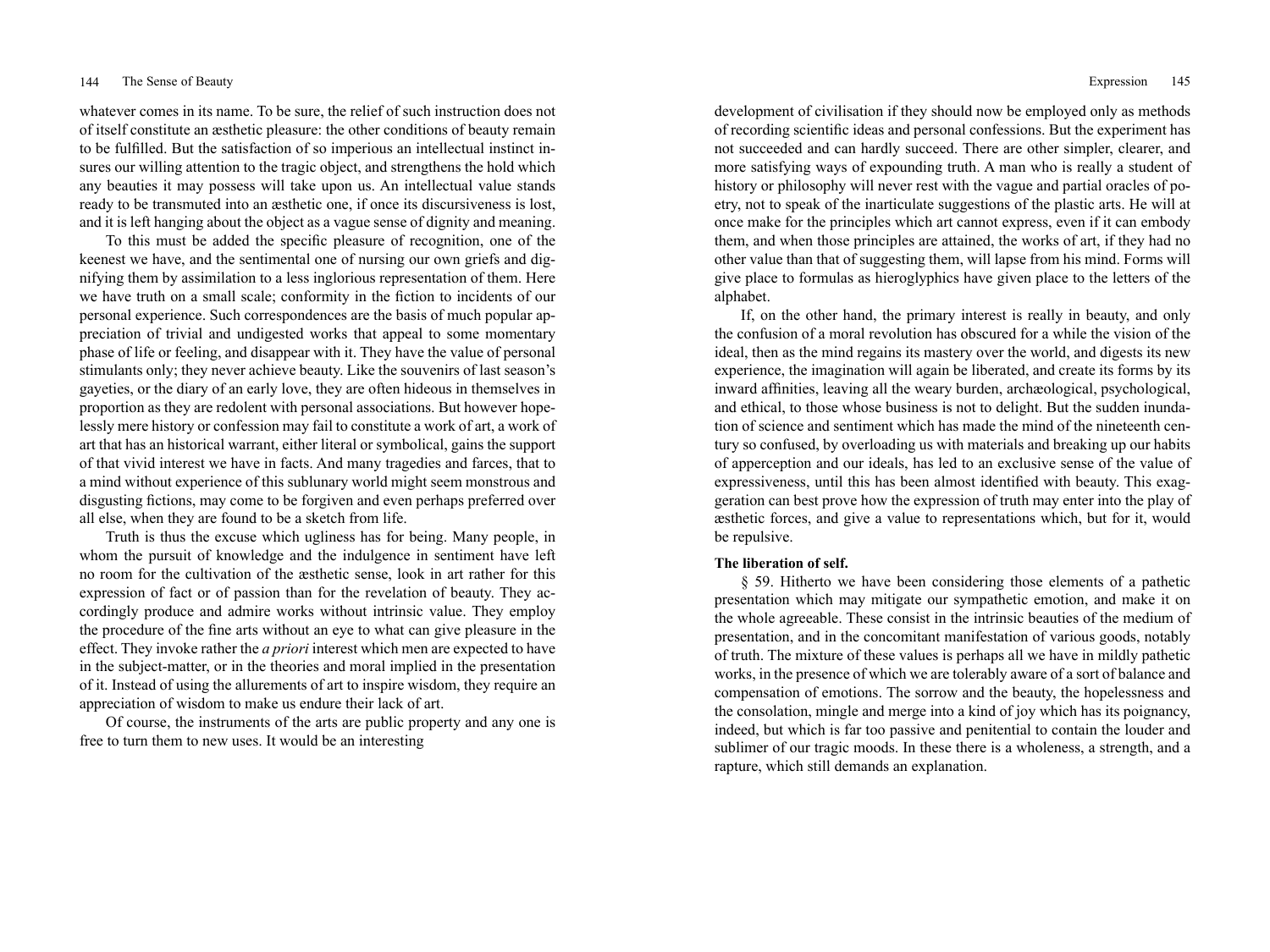Where this explanation is to be found may be guessed from the following circumstance. The pathetic is a quality of the object, at once lovable and sad, which we accept and allow to flow in upon the soul; but the heroic is an attitude of the will, by which the voices of the outer world are silenced, and a moral energy, flowing from within, is made to triumph over them. If we fail, therefore, to discover, by analysis of the object, anything which could make it sublime, we must not be surprised at our failure. We must remember that the idea of the object is always but a portion of our consciousness: that portion which has enough coherence and articulation to be recognised as permanent and projected into the outer world. But consciousness remains one, in spite of this diversification of its content, and the idea of the object is not really independent, but is in constant relation to the rest of the mind, in the midst of which it swims like a bubble on a dark surface of water.

The æsthetic effect of objects is always due to the total emotional value of the consciousness in which they exist. We merely attribute this value to the object by a projection which is the ground of the apparent objectivity of beauty. Sometimes this value may be inherent in the process by which the object itself is perceived; then we have sensuous and formal beauty; sometimes the value may be due to the incipient formation of other ideas, which the perception of this object evokes; then we have beauty of expression. But among the ideas with which every object has relation there is one vaguest, most comprehensive, and most powerful one, namely, the idea of self. The impulses, memories, principles, and energies which we designate by that word baffle enumeration; indeed, they constantly fade and change into one another; and whether the self is anything, everything, or nothing depends on the aspect of it which we momentarily fix, and especially on the definite object with which we contrast it.

Now, it is the essential privilege of beauty to so synthesise and bring to a focus the various impulses of the self, so to suspend them to a single image, that a great peace falls upon that perturbed kingdom. In the experience of these momentary harmonies we have the basis of the enjoyment of beauty, and of all its mystical meanings. But there are always two methods of securing harmony: one is to unify all the given elements, and another is to reject and expunge all the elements that refuse to be unified. Unity by inclusion gives us the beautiful; unity by exclusion, opposition, and isolation gives us the sublime. Both are pleasures: but the pleasure of the one is warm,

passive, and pervasive; that of the other cold, imperious, and keen. The one identifies us with the world, the other raises us above it.

There can be no difficulty in understanding how the expression of evil in the object may be the occasion of this heroic reaction of the soul. In the first place, the evil may be felt; but at the same time the sense that, great as it may be in itself, it cannot touch us, may stimulate extraordinarily the consciousness of our own wholeness. This is the sublimity which Lucretius calls "sweet" in the famous lines in which he so justly analyses it. We are not pleased because another suffers an evil, but because, seeing it is an evil, we see at the same time our own immunity from it. We might soften the picture a little, and perhaps make the principle even clearer by so doing. The shipwreck observed from the shore does not leave us wholly unmoved; we suffer, also, and if possible, would help. So, too, the spectacle of the erring world must sadden the philosopher even in the Acropolis of his wisdom; he would, if it might be, descend from his meditation and teach. But those movements of sympathy are quickly inhibited by despair of success; impossibility of action is a great condition of the sublime. If we could count the stars, we should not weep before them. While we think we can change the drama of history, and of our own lives, we are not awed by our destiny. But when the evil is irreparable, when our life is lived, a strong spirit has the sublime resource of standing at bay and of surveying almost from the other world the vicissitudes of this.

The more intimate to himself the tragedy he is able to look back upon with calmness, the more sublime that calmness is, and the more divine the ecstasy in which he achieves it. For the more of the accidental vesture of life we are able to strip ourselves of, the more naked and simple is the surviving spirit; the more complete its superiority and unity, and, consequently, the more unqualified its joy. There remains little in us, then, but that intellectual essence, which several great philosophers have called eternal and identified with the Divinity.

A single illustration may help to fix these principles in the mind. When Othello has discovered his fatal error, and is resolved to take his own life, he stops his groaning, and addresses the ambassadors of Venice thus:

> *Speak of me as I am: nothing extenuate, Nor set down aught in malice: then, must you speak*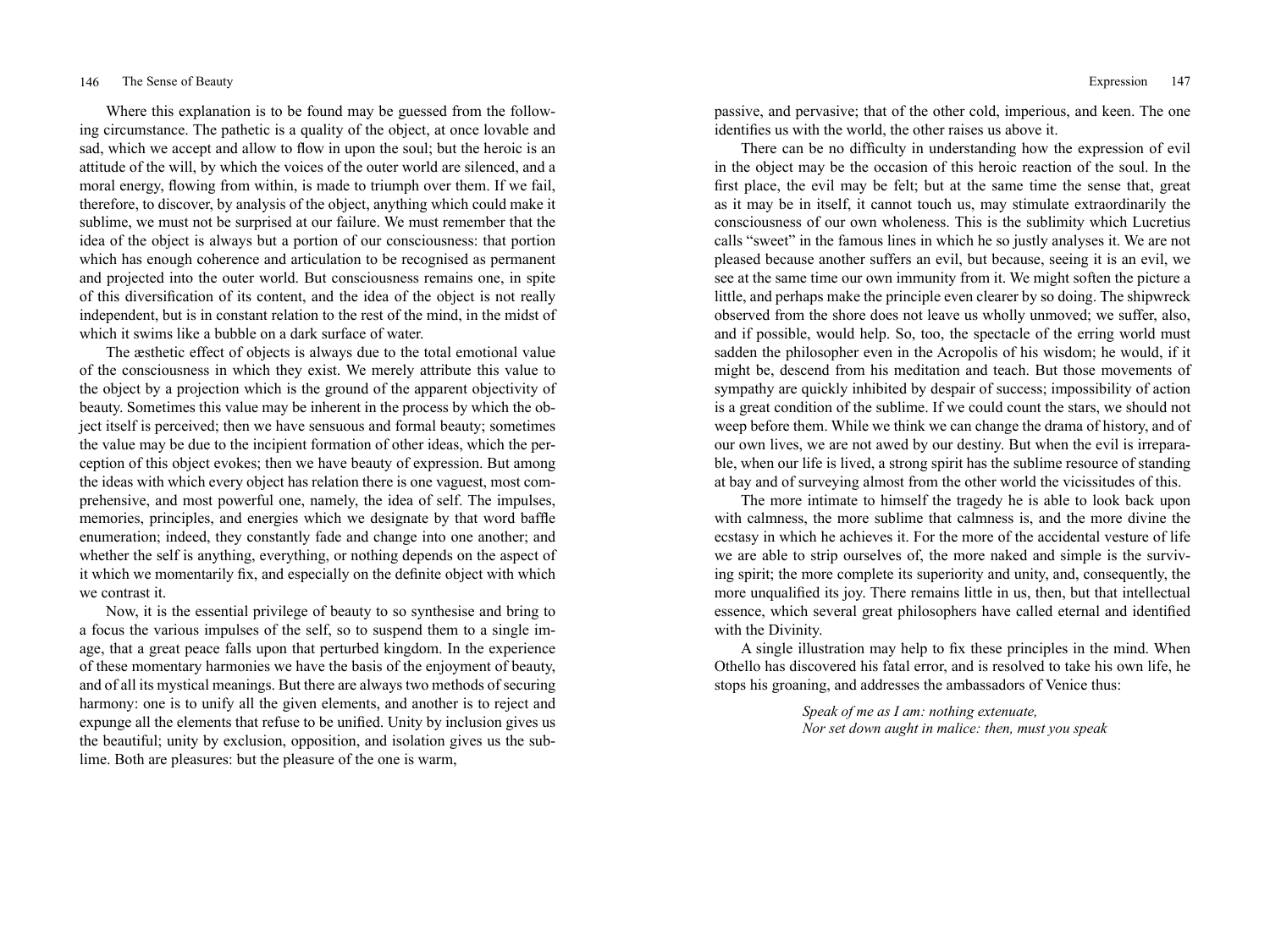*Of one that loved, not wisely, but too well; Of one not easily jealous, but, being wrought, Perplexed in the extreme; of one whose hand, Like the base Indian, threw a pearl away Richer than all his tribe; of one whose subdued eyes, Albeit unusèd to the melting mood, Drop tears as fast as the Arabian trees Their medicinal gum. Set you down this: And say, besides, that in Aleppo once When a malignant and a turbaned Turk Beat a Venetian, and traduced the state, I took by the throat the circumcisèd dog, And smote him, thus.*

There is a kind of criticism that would see in all these allusions, figures of speech, and wandering reflections, an unnatural rendering of suicide. The man, we might be told, should have muttered a few broken phrases, and killed himself without this pomp of declamation, like the jealous husbands in the daily papers. But the conventions of the tragic stage are more favourable to psychological truth than the conventions of real life. If we may trust the imagination (and in imagination lies, as we have seen, the test of propriety), this is what Othello would have felt. If he had not expressed it, his dumbness would have been due to external hindrances, not to the failure in his mind of just such complex and rhetorical thoughts as the poet has put into his mouth. The height of passion is naturally complex and rhetorical. Love makes us poets, and the approach of death should make us philosophers. When a man knows that his life is over, he can look back upon it from a universal standpoint. He has nothing more to live for, but if the energy of his mind remains unimpaired, he will still wish to live, and, being cut off from his personal ambitions, he will impute to himself a kind of vicarious immortality by identifying himself with what is eternal. He speaks of himself as he is, or rather as he was. He sums himself up, and points to his achievement. This I have been, says he, this I have done.

This comprehensive and impartial view, this synthesis and objectification of experience, constitutes the liberation of the soul and the essence of sublimity. That the hero attains it at the end consoles us, as it consoles him, for his hideous misfortunes. Our pity and terror are indeed purged; we go away knowing that, however tangled the

net may be in which we feel ourselves caught, there is liberation beyond, and an ultimate peace.

## **The sublime independent of the expression of evil.**

§ 60. So natural is the relation between the vivid conception of great evils, and that self-assertion of the soul which gives the emotion of the sublime, that the sublime is often thought to depend upon the terror which these conceived evils inspire. To be sure, that terror would have to be inhibited and subdued, otherwise we should have a passion too acute to be incorporated in any object; the sublime would not appear as an æsthetic quality in things, but remain merely an emotional state in the subject. But this subdued and objectified terror is what is commonly regarded as the essence of the sublime, and so great an authority as Aristotle would seem to countenance some such definition. The usual cause of the sublime is here confused, however, with the sublime itself. The suggestion of terror makes us withdraw into ourselves: there with the supervening consciousness of safety or indifference comes a rebound, and we have that emotion of detachment and liberation in which the sublime really consists.

Thoughts and actions are properly sublime, and visible things only by analogy and suggestion when they induce a certain moral emotion; whereas beauty belongs properly to sensible things, and can be predicated of moral facts only by a figure of rhetoric. What we objectify in beauty is a sensation. What we objectify in the sublime is an act. This act is necessarily pleasant, for if it were not the sublime would be a bad quality and one we should rather never encounter in the world. The glorious joy of self-assertion in the face of an uncontrollable world is indeed so deep and entire, that it furnishes just that transcendent element of worth for which we were looking when we tried to understand how the expression of pain could sometimes please. It can please, not in itself, but because it is balanced and annulled by positive pleasures, especially by this final and victorious one of detachment. If the expression of evil seems necessary to the sublime, it is so only as a condition of this moral reaction.

We are commonly too much engrossed in objects and too little centred in ourselves and our inalienable will, to see the sublimity of a pleasing prospect. We are then enticed and flattered, and won over to a commerce with these external goods, and the consummation of our happiness would lie in the perfect comprehension and enjoyment of their nature. This is the office of art and of love; and its partial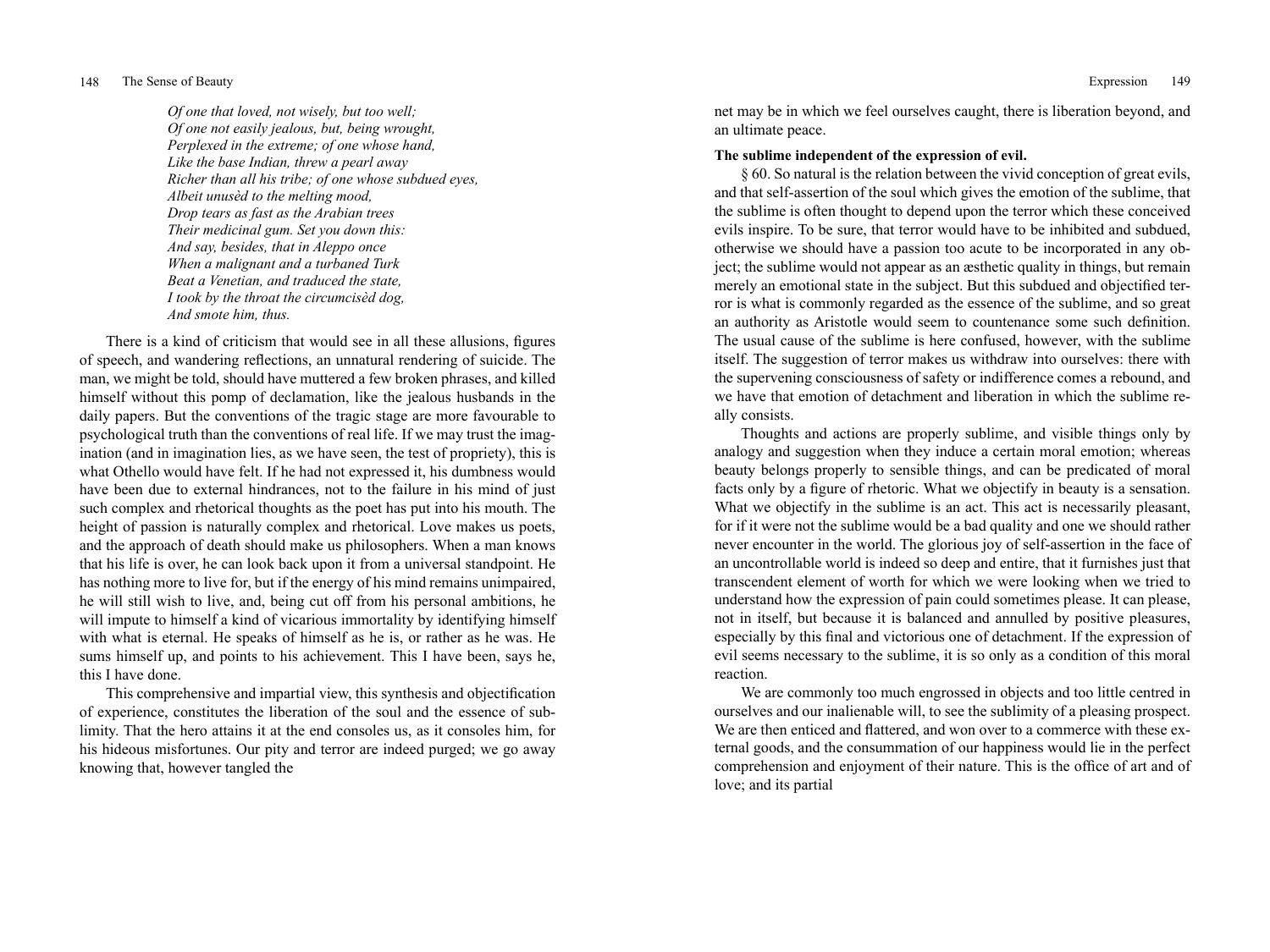fulfilment is seen in every perception of beauty. But when we are checked in this sympathetic endeavour after unity and comprehension; when we come upon a great evil or an irreconcilable power, we are driven to seek our happiness by the shorter and heroic road; then we recognise the hopeless foreignness of what lies before us, and stiffen ourselves against it. We thus for the first time reach the sense of our possible separation from our world, and of our abstract stability; and with this comes the sublime.

But although experience of evil is the commonest approach to this attitude of mind, and we commonly become philosophers only after despairing of instinctive happiness, yet there is nothing impossible in the attainment of detachment through other channels. The immense is sublime as well as the terrible; and mere infinity of the object, like its hostile nature, can have the effect of making the mind recoil upon itself. Infinity, like hostility, removes us from things, and makes us conscious of our independence. The simultaneous view of many things, innumerable attractions felt together, produce equilibrium and indifference, as effectually as the exclusion of all. If we may call the liberation of the self by the consciousness of evil in the world, the Stoic sublime, we may assert that there is also an Epicurean sublime, which consists in liberation by equipoise. Any wide survey is sublime in that fashion. Each detail may be beautiful. We may even be ready with a passionate response to its appeal. We may think we covet every sort of pleasure, and lean to every kind of vigorous, impulsive life. But let an infinite panorama be suddenly unfolded; the will is instantly paralysed, and the heart choked. It is impossible to desire everything at once, and when all is offered and approved, it is impossible to choose everything. In this suspense, the mind soars into a kind of heaven, benevolent but unmoved.

This is the attitude of all minds to which breadth of interest or length of years has brought balance and dignity. The sacerdotal quality of old age comes from this same sympathy in disinterestedness. Old men full of hurry and passion appear as fools, because we understand that their experience has not left enough mark upon their brain to qualify with the memory of other goods any object that may be now presented. We cannot venerate any one in whom appreciation is not divorced from desire. And this elevation and detachment of the heart need not follow upon any great disappointment; it is finest and sweetest where it is the gradual fruit of many affections

now merged and mellowed into a natural piety. Indeed, we are able to frame our idea of the Deity on no other model.

When the pantheists try to conceive all the parts of nature as forming a single being, which shall contain them all and yet have absolute unity, they find themselves soon denying the existence of the world they are trying to deify; for nature, reduced to the unity it would assume in an omniscient mind, is no longer nature, but something simple and impossible, the exact opposite of the real world. Such an opposition would constitute the liberation of the divine mind from nature, and its existence as a self-conscious individual. The effort after comprehensiveness of view reduces things to unity, but this unity stands out in opposition to the manifold phenomena which it transcends, and rejects as unreal.

Now this destruction of nature, which the metaphysicians since Parmenides have so often repeated (nature nevertheless surviving still), is but a theoretical counterpart and hypostasis of what happens in every man's conscience when the comprehensiveness of his experience lifts him into thought, into abstraction. The sense of the sublime is essentially mystical: it is the transcending of distinct perception in favour of a feeling of unity and volume. So in the moral sphere, we have the mutual cancelling of the passions in the breast that includes them all, and their final subsidence beneath the glance that comprehends them. This is the Epicurean approach to detachment and perfection; it leads by systematic acceptance of instinct to the same goal which the stoic and the ascetic reach by systematic rejection of instinct. It is thus possible to be moved to that self-enfranchisement which constitutes the sublime, even when the object contains no expression of evil.

This conclusion supports that part of our definition of beauty which declares that the values beauty contains are all positive; a definition which we should have had to change if we had found that the sublime depended upon the suggestion of evil for its effect. But the sublime is not the ugly, as some descriptions of it might lead us to suppose; it is the supremely, the intoxicatingly beautiful. It is the pleasure of contemplation reaching such an intensity that it begins to lose its objectivity, and to declare itself, what it always fundamentally was, an inward passion of the soul. For while in contemplating the beautiful we find the perfection of life by sinking into the object, in contemplating the sublime we find a purer and more inalienable perfection by defying the object altogether. The surprised enlarge-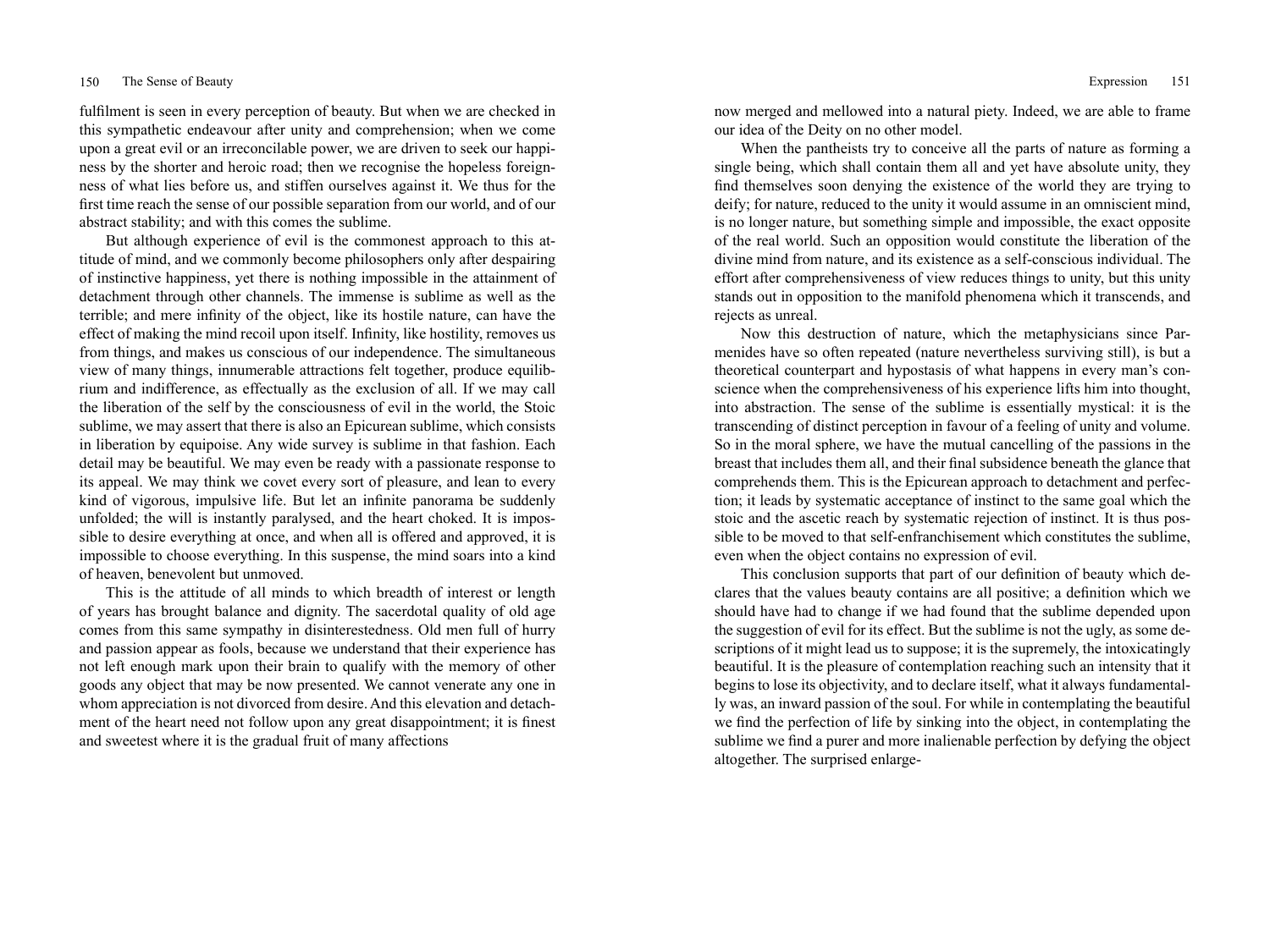ment of vision, the sudden escape from our ordinary interests and the identification of ourselves with something permanent and superhuman, something much more abstract and inalienable than our changing personality, all this carries us away from the private tragedies before us, and raises us into a sort of ecstasy.

In the trite examples of the sublime, where we speak of the vast mass, strength, and durability of objects, or of their sinister aspect, as if we were moved by them on account of our own danger, we seem to miss the point. For the suggestion of our own danger would produce a touch of fear; it would be a practical passion, or if it could by chance be objectified enough to become æsthetic, it would merely make the object hateful and repulsive, like a mangled corpse. The object is sublime when we forget our danger, when we escape from ourselves altogether, and live as it were in the object, energising in imitation of its movement, and saying, "Be thou me, impetuous one!" This passage into what comes before us, to live its life, is indeed a characteristic of all perfect contemplation. But when in thus translating ourselves we rise and play a higher personage, feeling the exhilaration of a life freer and wilder than our own, then the experience is one of sublimity. The emotion comes not from the accidents we endure, but from the powers we conceive; we fail to sympathise with the struggling sailors because we sympathise too much with the wind and waves. And this mystical cruelty can extend even to ourselves; we can so feel the fascination of the cosmic forces that engulf us as to take a fierce joy in the thought of our own destruction. We can identify ourselves with the abstractest essence of reality, and, raised to that height, despise the human accidents of our own nature. Lord, we say, though thou slay me, yet will I trust in thee. The sense of suffering disappears in the sense of life and the imagination overwhelms the understanding.

# **The comic.**

§ 61. Something analogous takes place in the other spheres where an æsthetic value seems to arise out of suggestions of evil, in the comic, namely, and the grotesque. But here the translation of our sympathies is partial, and we are carried away from ourselves only to become smaller. The larger humanity, which cannot be absorbed, remains ready to contradict the absurdity of our fiction. The excellence of comedy lies in the invitation to wander along some by-path of the fancy, among scenes not essentially impossible, but not to be actually enacted by us on account of the fixed circumstances of our lives. If the picture is agreeable, we allow

ourselves to dream it true. We forget its relations; we forbid the eye to wander beyond the frame of the stage, or the conventions of the fiction. We indulge an illusion which deepens our sense of the essential pleasantness of things.

So far, there is nothing in comedy that is not delightful, except, perhaps, the moment when it is over. But fiction, like all error or abstraction, is necessarily unstable; and the awakening is not always reserved for the disheartening moment at the end. Everywhere, when we are dealing with pretension or mistake, we come upon sudden and vivid contradictions; changes of view, transformations of apperception which are extremely stimulating to the imagination. We have spoken of one of these: when the sudden dissolution of our common habits of thought lifts us into a mystical contemplation, filled with the sense of the sublime; when the transformation is back to common sense and reality, and away from some fiction, we have a very different emotion. We feel cheated, relieved, abashed, or amused, in proportion as our sympathy attaches more to the point of view surrendered or to that attained.

The disintegration of mental forms and their redintegration is the life of the imagination. It is a spiritual process of birth and death, nutrition and generation. The strongest emotions accompany these changes, and vary infinitely with their variations. All the qualities of discourse, wit, eloquence, cogency, absurdity, are feelings incidental to this process, and involved in the juxtapositions, tensions, and resolutions of our ideas. Doubtless the last explanation of these things would be cerebral; but we are as yet confined to verbal descriptions and classifications of them, which are always more or less arbitrary.

The most conspicuous headings under which comic effects are gathered are perhaps incongruity and degradation. But clearly it cannot be the logical essence of incongruity or degradation that constitutes the comic; for then contradiction and deterioration would always amuse. Amusement is a much more directly physical thing. We may be amused without any idea at all, as when we are tickled, or laugh in sympathy with others by a contagious imitation of their gestures. We may be amused by the mere repetition of a thing at first not amusing. There must therefore be some nervous excitement on which the feeling of amusement directly depends, although this excitement may most often coincide with a sudden transition to an incongruous or meaner image. Nor can we suppose that particular ideational excitement to be entirely dissimilar to all others; wit is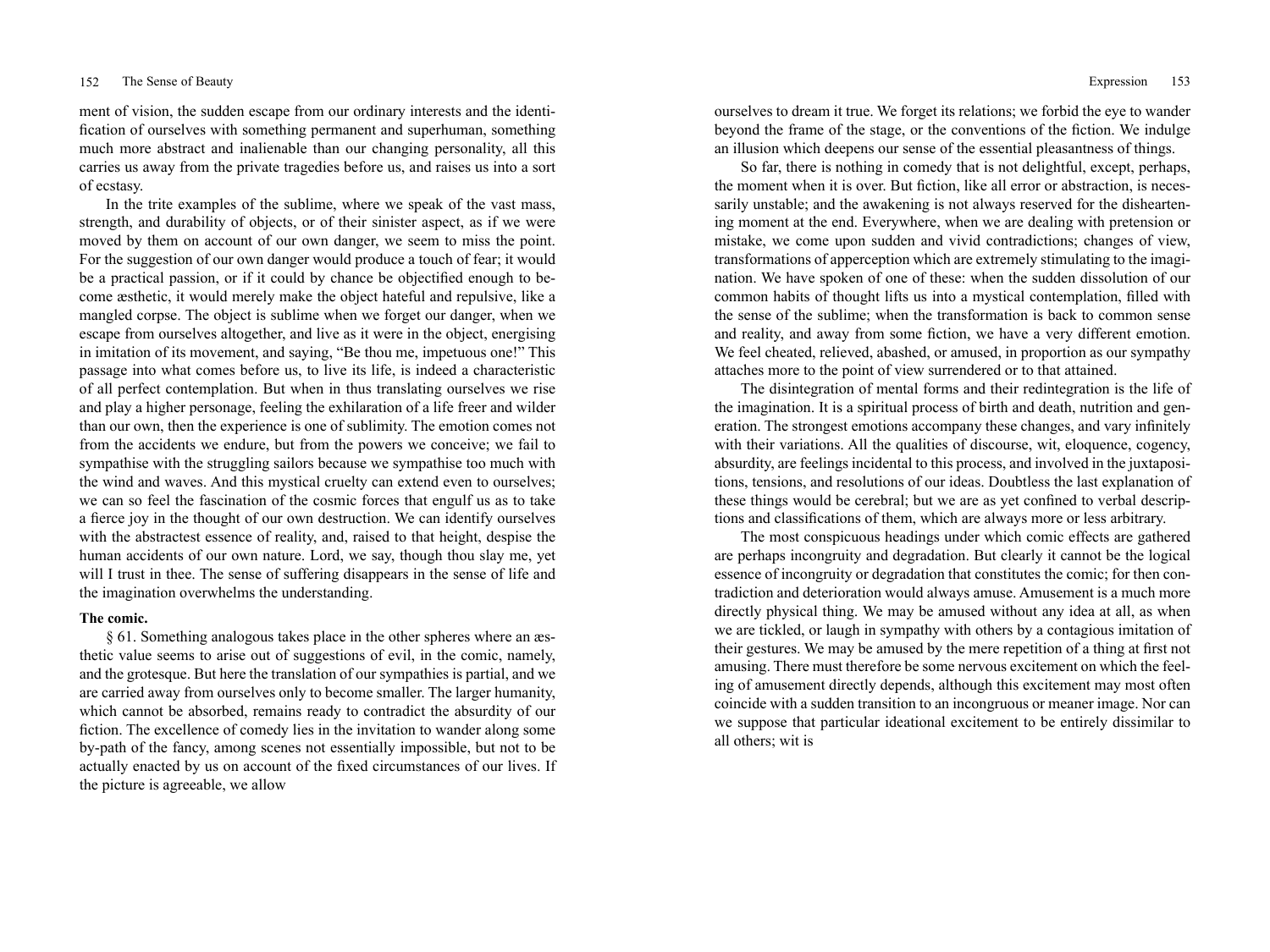often hardly distinguishable from brilliancy, as humour from pathos. We must, therefore, be satisfied with saying vaguely that the process of ideation involves various feelings of movement and relation, — feelings capable of infinite gradation and complexity, and ranging from sublimity to tedium and from pathos to uncontrollable merriment.

Certain crude and obvious cases of the comic seem to consist of little more than a shock of surprise: a pun is a sort of jack-in-the-box, popping from nowhere into our plodding thoughts. The liveliness of the interruption, and its futility, often please; *dulce est desipere in loco;* and yet those who must endure the society of inveterate jokers know how intolerable this sort of scintillation can become. There is something inherently vulgar about it; perhaps because our train of thought cannot be very entertaining in itself when we are so glad to break in upon it with irrelevant nullities. The same undertone of disgust mingles with other amusing surprises, as when a dignified personage slips and falls, or some disguise is thrown off, or those things are mentioned and described which convention ignores. The novelty and the freedom please, yet the shock often outlasts the pleasure, and we have cause to wish we had been stimulated by something which did not involve this degradation. So, also, the impossibility in plausibility which tickles the fancy in Irish bulls, and in wild exaggerations, leaves an uncomfortable impression, a certain aftertaste of foolishness.

The reason will be apparent if we stop to analyse the situation. We have a prosaic background of common sense and every-day reality; upon this background an unexpected idea suddenly impinges. But the thing is a futility. The comic accident falsifies the nature before us, starts a wrong analogy in the mind, a suggestion that cannot be carried out. In a word, we are in the presence of an absurdity; and man, being a rational animal, can like absurdity no better than he can like hunger or cold. A pinch of either may not be so bad, and he will endure it merrily enough if you repay him with abundance of warm victuals; so, too, he will play with all kinds of nonsense for the sake of laughter and good fellowship and the tickling of his fancy with a sort of caricature of thought. But the qualm remains, and the pleasure is never perfect. The same exhilaration might have come without the falsification, just as repose follows more swiftly after pleasant than after painful exertions.

Fun is a good thing, but only when it spoils nothing better. The best place for absurdity is in the midst of what is already absurd — then we have the play of fancy without the sense of ineptitude. Things amuse us in the mouth of a fool that would not amuse us in that of a gentleman; a fact which shows how little incongruity and degradation have to do with our pleasure in the comic. In fact, there is a kind of congruity and method even in fooling. The incongruous and the degraded displease us even there, as by their nature they must at all times. The shock which they bring may sometimes be the occasion of a subsequent pleasure, by attracting our attention, or by stimulating passions, such as scorn, or cruelty, or self-satisfaction (for there is a good deal of malice in our love of fun); but the incongruity and degradation, as such, always remain unpleasant. The pleasure comes from the inward rationality and movement of the fiction, not from its inconsistency with anything else. There are a great many topsy-turvy worlds possible to our fancy, into which we like to drop at times. We enjoy the stimulation and the shaking up of our wits. It is like getting into a new posture, or hearing a new song.

Nonsense is good only because common sense is so limited. For reason, after all, is one convention picked out of a thousand. We love expansion, not disorder, and when we attain freedom without incongruity we have a much greater and a much purer delight. The excellence of wit can dispense with absurdity. For on the same prosaic background of common sense, a novelty might have appeared that was not absurd, that stimulated the attention quite as much as the ridiculous, without so baffling the intelligence. This purer and more thoroughly delightful amusement comes from what we call wit.

# **Wit.**

§ 62. Wit also depends upon transformation and substitution of ideas. It has been said to consist in quick association by similarity. The substitution must here be valid, however, and the similarity real, though unforeseen. Unexpected justness makes wit, as sudden incongruity makes pleasant foolishness. It is characteristic of wit to penetrate into hidden depths of things, to pick out there some telling circumstance or relation, by noting which the whole object appears in a new and clearer light. Wit often seems malicious because analysis in discovering common traits and universal principles assimilates things at the poles of being; it can apply to cookery the formulas of theology, and find in the human heart a case of the fulcrum and lever. We commonly keep the departments of experience distinct; we think that different principles hold in each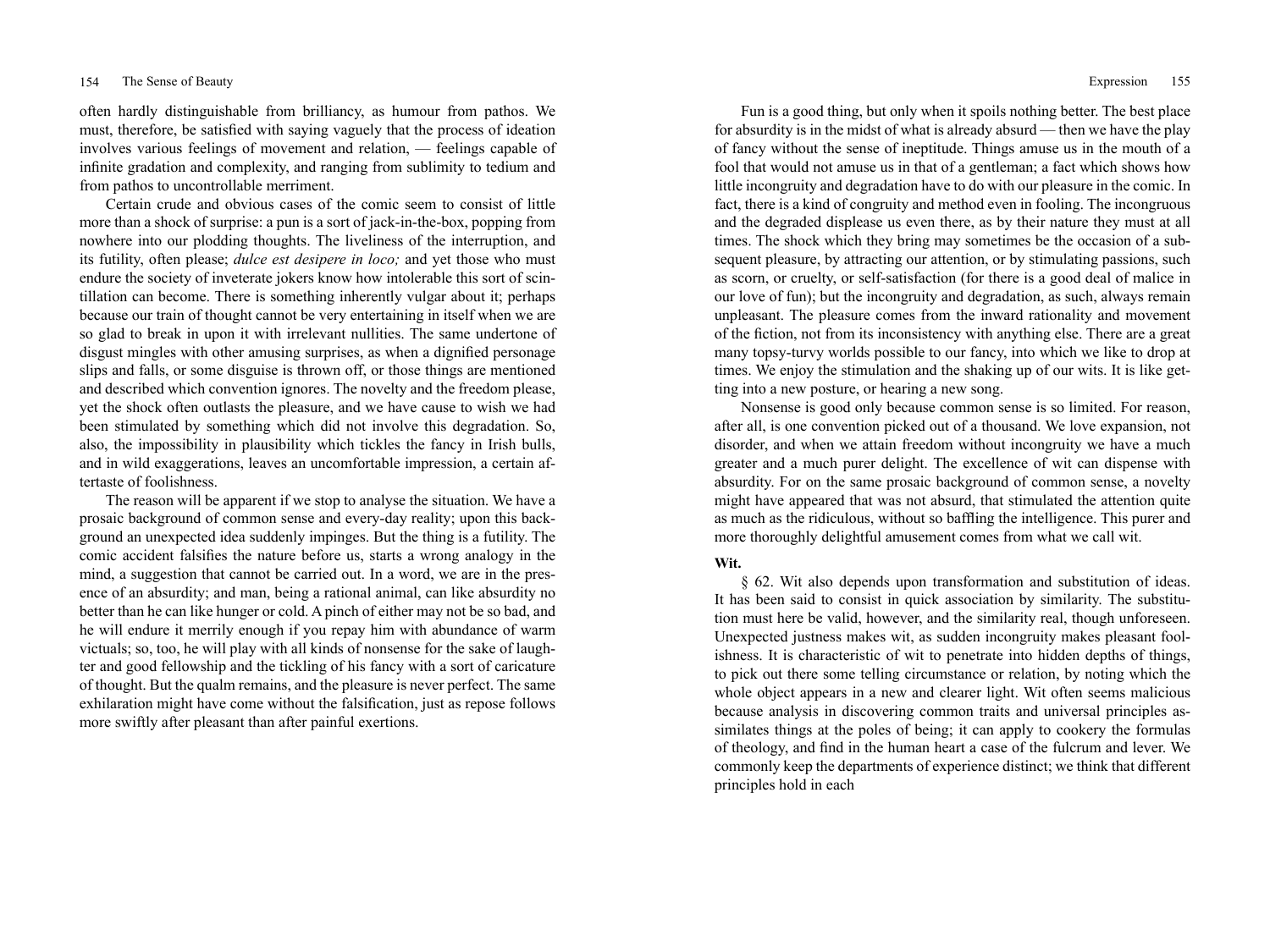and that the dignity of spirit is inconsistent with the explanation of it by physical analogy, and the meanness of matter unworthy of being an illustration of moral truths. Love must not be classed under physical cravings, nor faith under hypnotisation. When, therefore, an original mind overleaps these boundaries, and recasts its categories, mixing up our old classifications, we feel that the values of things are also confused. But these depended upon a deeper relation, upon their response to human needs and aspirations. All that can be changed by the exercise of intelligence is our sense of the unity and homogeneity of the world. We may come to hold an object of thought in less isolated respect, and another in less hasty derision; but the pleasures we derive from all, or our total happiness and wonder, will hardly be diminished. For this reason the malicious or destructive character of intelligence must not be regarded as fundamental. Wit belittles one thing and dignifies another; and its comparisons are as often flattering as ironical.

The same process of mind that we observed in wit gives rise to those effects we call charming, brilliant, or inspired. When Shakespeare says,

> *Come and kiss me, sweet and twenty, Youth's a stuff will not endure,*

the fancy of the phrase consists in a happy substitution, a merry way of saying something both true and tender. And where could we find a more exquisite charm? So, to take a weightier example, when St. Augustine is made to say that pagan virtues were *splendid vices*, we have — at least if we catch the full meaning — a pungent assimilation of contrary things, by force of a powerful principle; a triumph of theory, the boldness of which can only be matched by its consistency. In fact, a phrase could not be more brilliant, or better condense one theology and two civilisations. The Latin mind is particularly capable of this sort of excellence. Tacitus alone could furnish a hundred examples. It goes with the power of satirical and bitter eloquence, a sort of scornful rudeness of intelligence, that makes for the core of a passion or of a character, and affixes to it a more or less scandalous label. For in our analytical zeal it is often possible to condense and abstract too much. Reality is more fluid and elusive than reason, and has, as it were, more dimensions than are known even to the latest geometry. Hence the understanding, when not suffused with some glow of sympathetic emotion or some touch of mysticism, gives but

a dry, crude image of the world. The quality of wit inspires more admiration than confidence. It is a merit we should miss little in any one we love.

The same principle, however, can have more sentimental embodiments. When our substitutions are brought on by the excitement of generous emotion, we call wit inspiration. There is the same finding of new analogies, and likening of disparate things; there is the same transformation of our apperception. But the brilliancy is here not only penetrating, but also exalting. For instance:

> *Peace, peace, he is not dead, he doth not sleep, He hath awakened from the dream of life: 'Tis we that wrapped in stormy visions keep With phantoms an unprofitable strife.*

There is here paradox, and paradox justified by reflection. The poet analyses, and analyses without reserve. The dream, the storm, the phantoms, and the unprofitableness could easily make a satirical picture. But the mood is transmuted; the mind takes an upward flight, with a sense of liberation from the convention it dissolves, and of freer motion in the vagueness beyond. The disintegration of our ideal here leads to mysticism, and because of this effort towards transcendence, the brilliancy becomes sublime.

# **Humour.**

§ 63. A different mood can give a different direction to the same processes. The sympathy by which we reproduce the feeling of another, is always very much opposed to the æsthetic attitude to which the whole world is merely a stimulus to our sensibility. In the tragic, we have seen how the sympathetic feeling, by which suffering is appreciated and shared, has to be overlaid by many incidental æsthetic pleasures, if the resulting effect is to be on the whole good. We have also seen how the only way in which the ridiculous can be kept within the sphere of the æsthetically good is abstracting it from its relations, and treating it as an independent and curious stimulus; we should stop laughing and begin to be annoyed if we tried to make sense out of our absurdity. The less sympathy we have with men the more exquisite is our enjoyment of their folly: satirical delight is closely akin to cruelty. Defect and mishap stimulate our fancy, as blood and tortures excite in us the passions of the beast of prey. The more this inhuman attitude yields to sympathy and reason, the less are folly and error capable of amusing us. It would therefore seem impossible that we should be pleased by the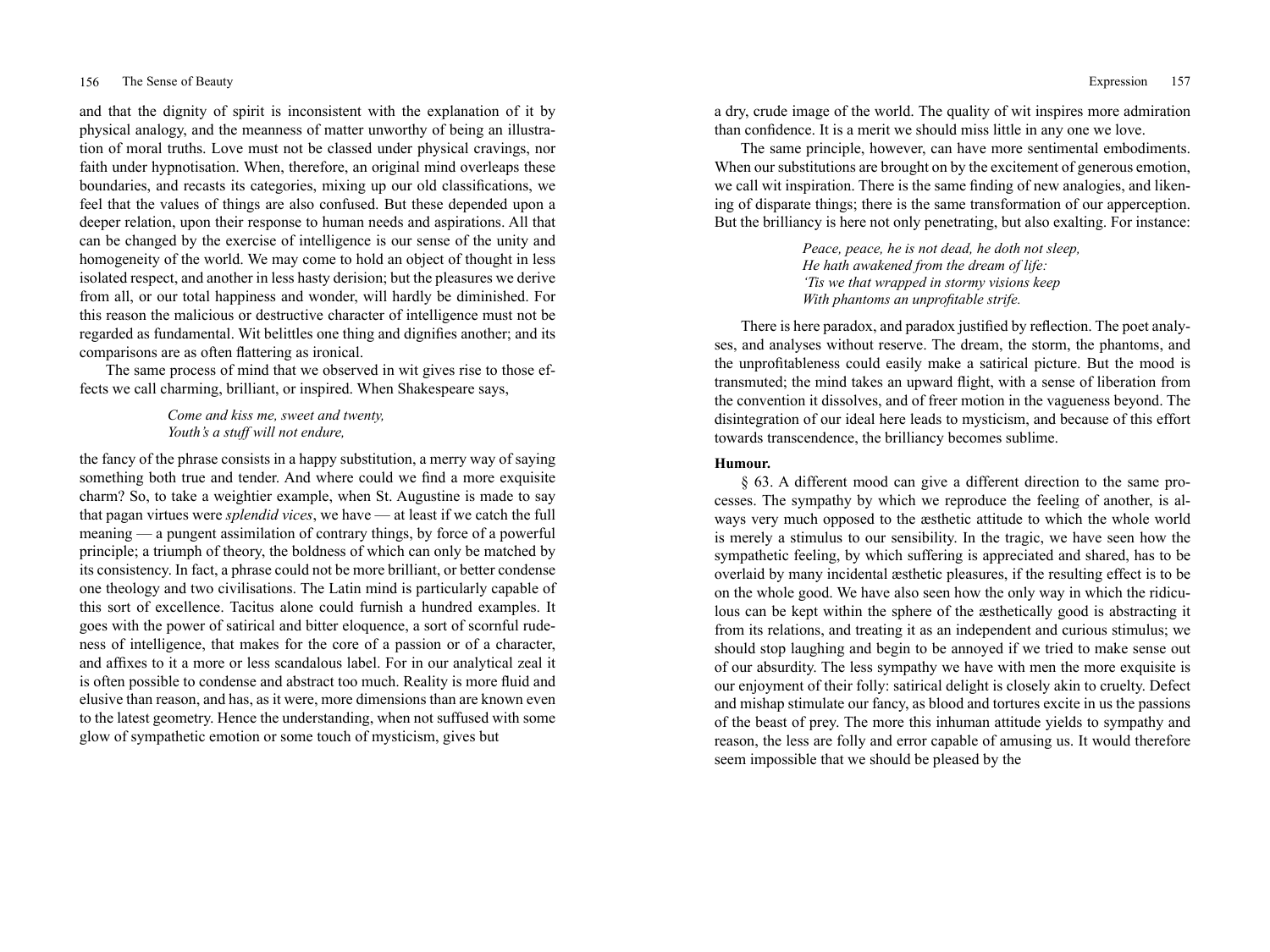foibles or absurdities of those we love. And in fact we never enjoy seeing our own persons in a satirical light, or any one else for whom we really feel affection. Even in farces, the hero and heroine are seldom made ridiculous, because that would jar upon the sympathy with which we are expected to regard them. Nevertheless, the essence of what we call humour is that amusing weaknesses should be combined with an amicable humanity. Whether it be in the way of ingenuity, or oddity, or drollery, the humorous person must have an absurd side, or be placed in an absurd situation. Yet this comic aspect, at which we ought to wince, seems to endear the character all the more. This is a parallel case to that of tragedy, where the depth of the woe we sympathise with seems to add to our satisfaction. And the explanation of the paradox is the same. We do not enjoy the expression of evil, but only the pleasant excitements that come with it; namely, the physical stimulus and the expression of good. In tragedy, the misfortunes help to give the impression of truth, and to bring out the noble qualities of the hero, but are in themselves depressing, so much so that over-sensitive people cannot enjoy the beauty of the representation. So also in humour, the painful suggestions are felt as such, and need to be overbalanced by agreeable elements. These come from both directions, from the æsthetic and the sympathetic reaction. On the one hand there is the sensuous and merely perceptive stimulation, the novelty, the movement, the vivacity of the spectacle. On the other hand, there is the luxury of imaginative sympathy, the mental assimilation of another congenial experience, the expansion into another life.

The juxtaposition of these two pleasures produces just that tension and complication in which the humorous consists. We are satirical, and we are friendly at the same time. The consciousness of the friendship gives a regretful and tender touch to the satire, and the sting of the satire makes the friendship a trifle humble and sad. Don Quixote is mad; he is old, useless, and ridiculous, but he is the soul of honour, and in all his laughable adventures we follow him like the ghost of our better selves. We enjoy his discomfitures too much to wish he had been a perfect Amadis; and we have besides a shrewd suspicion that he is the only kind of Amadis there can ever be in this world. At the same time it does us good to see the courage of his idealism, the ingenuity of his wit, and the simplicity of his goodness. But how shall we reconcile our sympathy with his dream and our perception of its absurdity? The situation is contradictory. We are

drawn to some different point of view, from which the comedy may no longer seem so amusing. As humour becomes deep and really different from satire, it changes into pathos, and passes out of the sphere of the comic altogether. The mischances that were to amuse us as scoffers now grieve us as men, and the value of the representation depends on the touches of beauty and seriousness with which it is adorned.

## **The grotesque.**

§ 64. Something analogous to humour can appear in plastic forms, when we call it the grotesque. This is an interesting effect produced by such a transformation of an ideal type as exaggerates one of its elements or combines it with other types. The real excellence of this, like that of all fiction, consists in re-creation; in the formation of a thing which nature has not, but might conceivably have offered. We call these inventions comic and grotesque when we are considering their divergence from the natural rather than their inward possibility. But the latter constitutes their real charm; and the more we study and develope them, the better we understand it. The incongruity with the conventional type then disappears, and what was impossible and ridiculous at first takes its place among recognised ideals. The centaur and the satyr are no longer grotesque; the type is accepted. And the grotesqueness of an individual has essentially the same nature. If we like the inward harmony, the characteristic balance of his features, we are able to disengage this individual from the class into which we were trying to force him; we can forget the expectation which he was going to disappoint. The ugliness then disappears, and only the reassertion of the old habit and demand can make us regard him as in any way extravagant.

What appears as grotesque may be intrinsically inferior or superior to the normal. That is a question of its abstract material and form. But until the new object impresses its form on our imagination, so that we can grasp its unity and proportion, it appears to us as a jumble and distortion of other forms. If this confusion is absolute, the object is simply null; it does not exist æsthetically, except by virtue of materials. But if the confusion is not absolute, and we have an inkling of the unity and character in the midst of the strangeness of the form, then we have the grotesque. It is the half-formed, the perplexed, and the suggestively monstrous.

The analogy to the comic is very close, as we can readily conceive that it should be. In the comic we have this same juxtaposition of a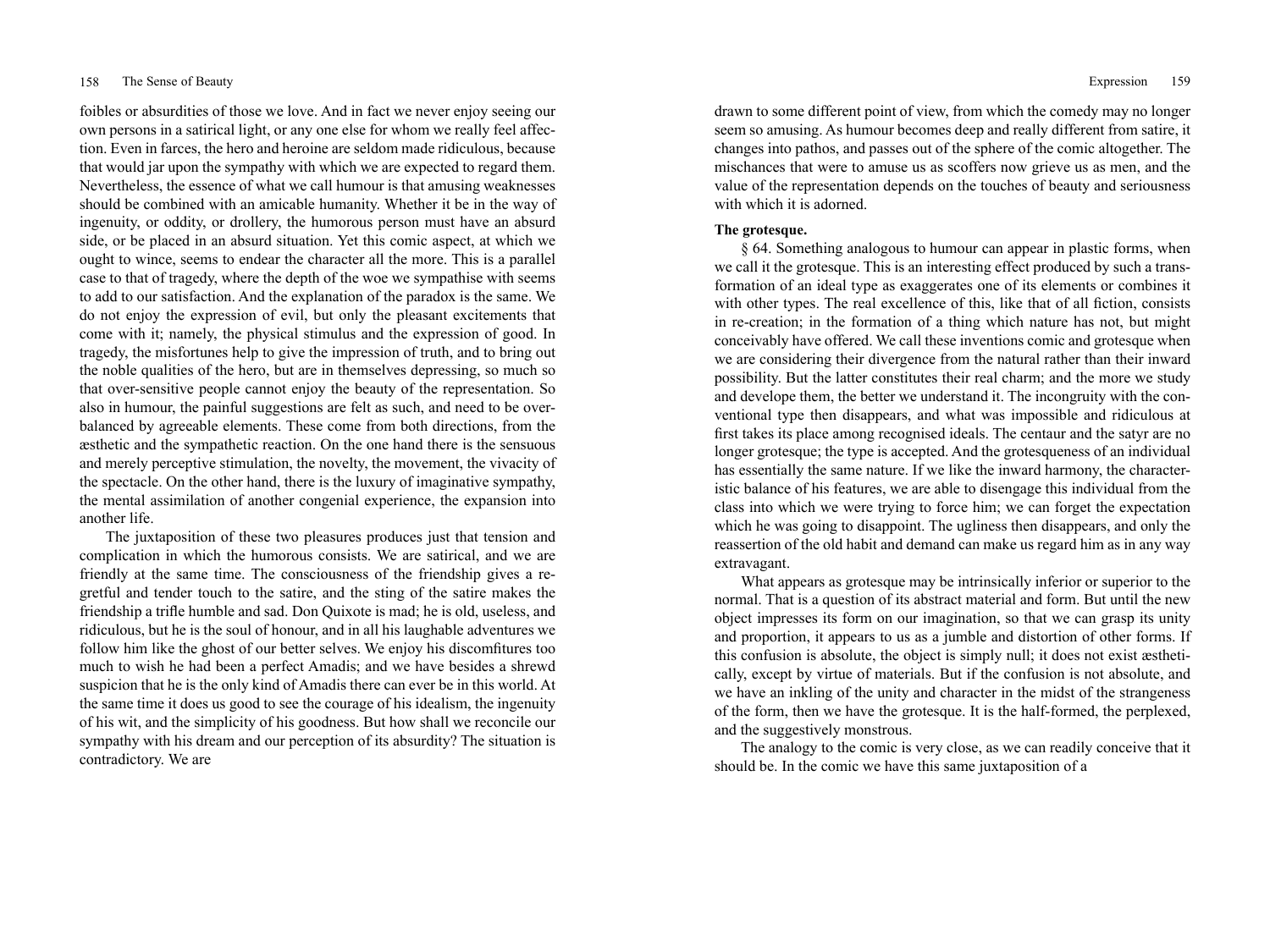new and an old idea, and if the new is not futile and really inconceivable, it may in time establish itself in the mind, and cease to be ludicrous. Good wit is novel truth, as the good grotesque is novel beauty. But there are natural conditions of organisation, and we must not mistake every mutilation for the creation of a new form. The tendency of nature to establish well-marked species of animals shows what various combinations are most stable in the face of physical forces, and there is a fitness also for survival in the mind, which is determined by the relation of any form to our fixed method of perception. New things are therefore generally bad because, as has been well said, they are incapable of becoming old. A thousand originalities are produced by defect of faculty, for one that is produced by genius. For in the pursuit of beauty, as in that of truth, an infinite number of paths lead to failure, and only one to success.

## **The possibility of finite perfection.**

§ 65. If these observations have any accuracy, they confirm this important truth, — that no æsthetic value is really founded on the experience or the suggestion of evil. This conclusion will doubtless seem the more interesting if we think of its possible extension to the field of ethics and of the implied vindication of the ideal of moral perfection as something essentially definable and attainable. But without insisting on an analogy to ethics, which might be misleading, we may hasten to state the principle which emerges from our analysis of expression. Expressiveness may be found in any one thing that suggests another, or draws from association with that other any of its emotional colouring. There may, therefore, of course, be an expressiveness of evil; but this expressiveness will not have any æsthetic value. The description or suggestion of suffering may have a worth as science or discipline, but can never in itself enhance any beauty. Tragedy and comedy please in spite of this expressiveness and not by virtue of it; and except for the pleasures they give, they have no place among the fine arts. Nor have they, in such a case, any place in human life at all; unless they are instruments of some practical purpose and serve to preach a moral, or achieve a bad notoriety. For ugly things can attract attention, although they cannot keep it; and the scandal of a new horror may secure a certain vulgar admiration which follows whatever is momentarily conspicuous, and which is attained even by crime. Such admiration, however, has nothing æsthetic about it, and is only made possible by the bluntness of our sense of beauty.

The effect of the pathetic and comic is therefore never pure; since the expression of some evil is mixed up with those elements by which the whole appeals to us. These elements we have seen to be the truth of the presentation, which involves the pleasures of recognition and comprehension, the beauty of the medium, and the concomitant expression of things intrinsically good. To these sources all the æsthetic value of comic and tragic is due; and the sympathetic emotion which arises from the spectacle of evil must never be allowed to overpower these pleasures of contemplation, else the entire object becomes distasteful and loses its excuse for being. Too exclusive a relish for the comic and pathetic is accordingly a sign of bad taste and of comparative insensibility to beauty.

This situation has generally been appreciated in the practice of the arts, where effect is perpetually studied; but the greatest care has not always succeeded in avoiding the dangers of the pathetic, and history is full of failures due to bombast, caricature, and unmitigated horror. In all these the effort to be expressive has transgressed the conditions of pleasing effect. For the creative and imitative impulse is indiscriminate. It does not consider the eventual beauty of the effect, but only the blind instinct of self-expression. Hence an untrained and not naturally sensitive mind cannot distinguish or produce anything good. This critical incapacity has always been a cause of failure and a just ground for ridicule; but it remained for some thinkers of our time  $-$  a time of little art and much undisciplined production — to erect this abuse into a principle and declare that the essence of beauty is to express the artist and not to delight the world. But the conditions of effect, and the possibility of pleasing, are the only criterion of what is capable and worthy of expression. Art exists and has value by its adaptation to these universal conditions of beauty.

Nothing but the good of life enters into the texture of the beautiful. What charms us in the comic, what stirs us in the sublime and touches us in the pathetic, is a glimpse of some good; imperfection has value only as an incipient perfection. Could the labours and sufferings of life be reduced, and a better harmony between man and nature be established, nothing would be lost to the arts; for the pure and ultimate value of the comic is discovery, of the pathetic, love, of the sublime, exaltation; and these would still subsist. Indeed, they would all be increased; and it has ever been, accordingly, in the happiest and most prosperous moments of humanity, when the mind and the world were knit into a brief embrace, that natural beauty has been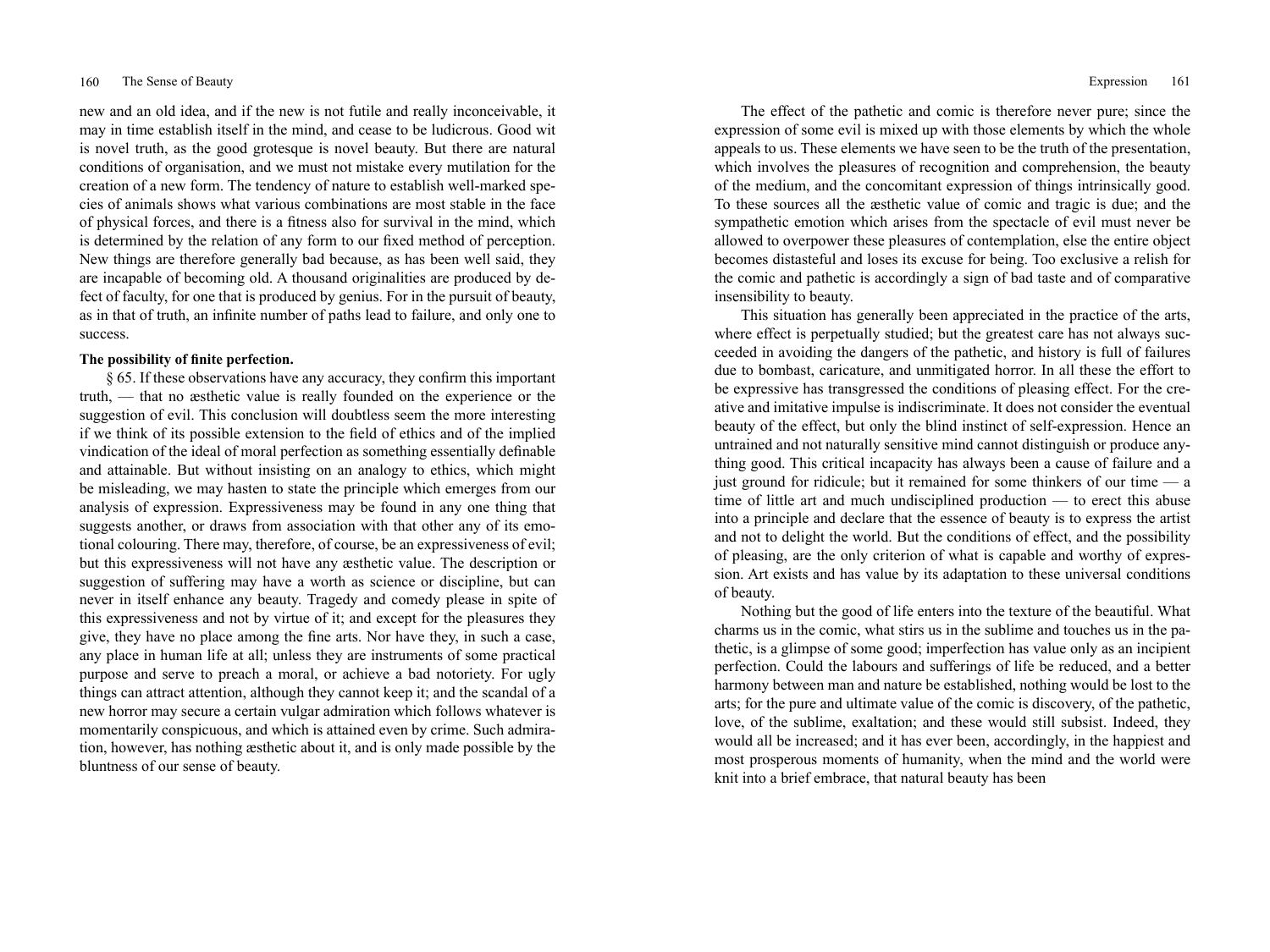best perceived, and art has won its triumphs. But it sometimes happens, in moments less propitious, that the soul is subdued to what it works in, and loses its power of idealisation and hope. By a pathetic and superstitious selfdepreciation, we then punish ourselves for the imperfection of nature. Awed by the magnitude of a reality that we can no longer conceive as free from evil, we try to assert that its evil also is a good; and we poison the very essence of the good to make its extension universal. We confuse the causal connexion of those things in nature which we call good or evil by an adventitious denomination with the logical opposition between good and evil themselves; because one generation makes room for another, we say death is necessary to life; and because the causes of sorrow and joy are so mingled in this world, we cannot conceive how, in a better world, they might be disentangled.

This incapacity of the imagination to reconstruct the conditions of life and build the frame of things nearer to the heart's desire is fatal to a steady loyalty to what is noble and fine. We surrender ourselves to a kind of miscellaneous appreciation, without standard or goal; and calling every vexatious apparition by the name of beauty, we become incapable of discriminating its excellence or feeling its value. We need to clarify our ideals, and enliven our vision of perfection. No atheism is so terrible as the absence of an ultimate ideal, nor could any failure of power be more contrary to human nature than the failure of moral imagination, or more incompatible with healthy life. For we have faculties, and habits, and impulses. These are the basis of our demands. And these demands, although variable, constitute an ever-present intrinsic standard of value by which we feel and judge. The ideal is immanent in them; for the ideal means that environment in which our faculties would find their freest employment, and their most congenial world. Perfection would be nothing but life under those conditions. Accordingly our consciousness of the ideal becomes distinct in proportion as we advance in virtue and in proportion to the vigour and definiteness with which our faculties work. When the vital harmony is complete, when the *act* is *pure*, faith in perfection passes into vision. That man is unhappy indeed, who in all his life has had no glimpse of perfection, who in the ecstasy of love, or in the delight of contemplation, has never been able to say: It is attained. Such moments of inspiration are the source of the arts, which have no higher function than to renew them.

A work of art is indeed a monument to such a moment, the memorial to such a vision; and its charm varies with its power of recalling us from the distractions of common life to the joy of a more natural and perfect activity.

# **The stability of the ideal.**

§ 66. The perfection thus revealed is relative to our nature and faculties; if it were not, it could have no value for us. It is revealed to us in brief moments, but it is not for that reason an unstable or fantastic thing. Human attention inevitably flickers; we survey things in succession, and our acts of synthesis and our realisation of fact are only occasional. This is the tenure of all our possessions; we are not uninterruptedly conscious of ourselves, our physical environment, our ruling passions, or our deepest conviction. What wonder, then, that we are not constantly conscious of that perfection which is the implicit ideal of all our preferences and desires? We view it only in parts, as passion or perception successively directs our attention to its various elements. Some of us never try to conceive it in its totality. Yet our whole life is an act of worship to this unknown divinity; every heartfelt prayer is offered before one or another of its images.

This ideal of perfection varies, indeed, but only with the variations of our nature of which it is the counterpart and entelechy. There is perhaps no more frivolous notion than that to which Schopenhauer has given a new currency, that a good, once attained, loses all its value. The instability of our attention, the need of rest and repair in our organs, makes a round of objects necessary to our minds; but we turn from a beautiful thing, as from a truth or a friend, only to return incessantly, and with increasing appreciation. Nor do we lose all the benefit of our achievements in the intervals between our vivid realisations of what we have gained. The tone of the mind is permanently raised; and we live with that general sense of steadfastness and resource which is perhaps the kernel of happiness. Knowledge, affection, religion, and beauty are not less constant influences in a man's life because his consciousness of them is intermittent. Even when absent, they fill the chambers of the mind with a kind of fragrance. They have a continual efficacy, as well as a perennial worth.

There are, indeed, other objects of desire that if attained leave nothing but restlessness and dissatisfaction behind them. These are the objects pursued by fools. That such objects ever attract us is a proof of the disorganisation of our nature, which drives us in con-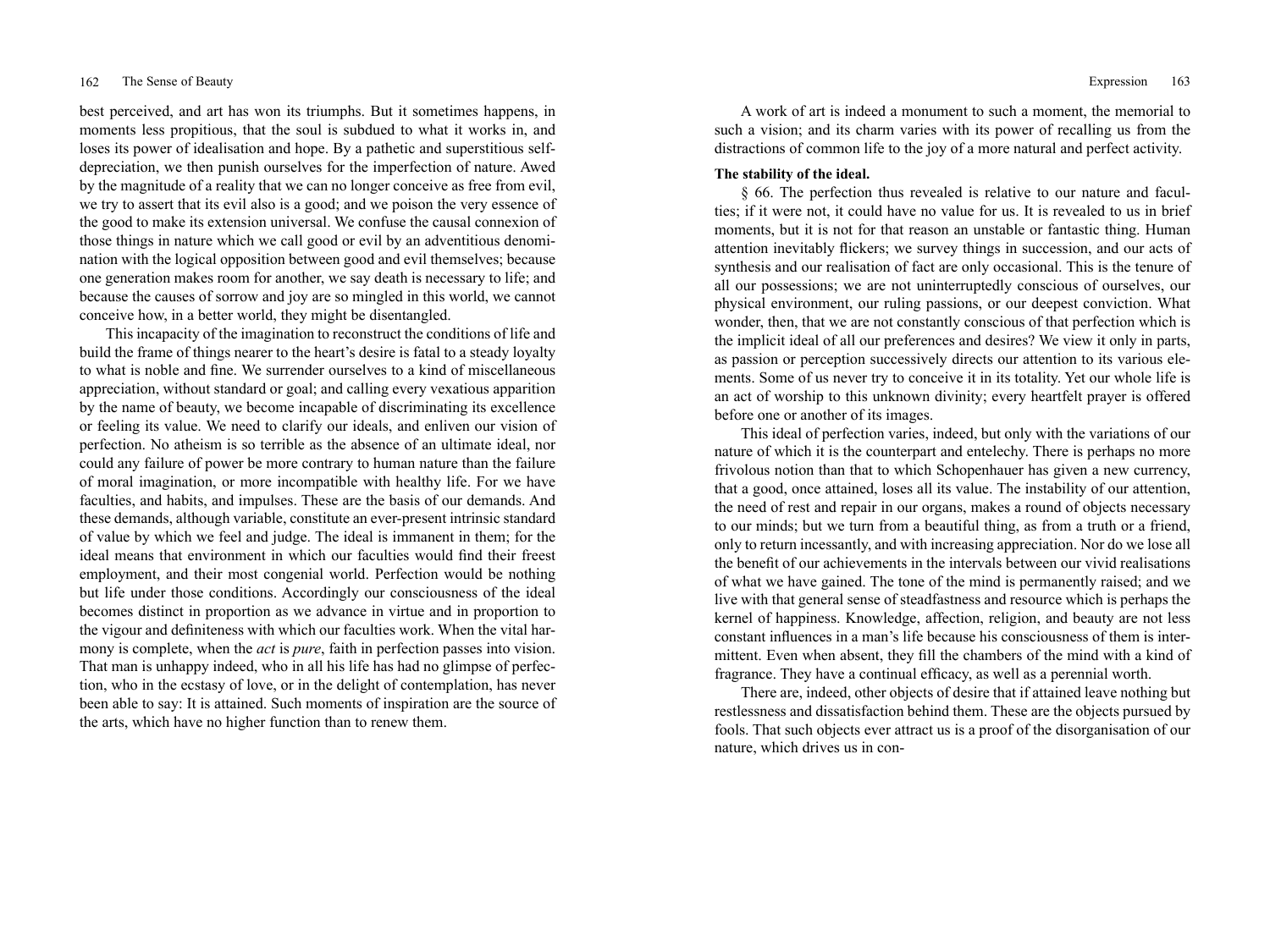trary directions and is at war with itself. If we had attained anything like steadiness of thought or fixity of character, if we knew ourselves, we should know also our inalienable satisfactions. To say that all goods become worthless in possession is either a piece of superficial satire that intentionally denies the normal in order to make the abnormal seem more shocking, or else it is a confession of frivolity, a confession that, as an idiot never learns to distinguish reality amid the phantasms of his brain, so we have never learned to distinguish true goods amid our extravagances of whim and passion. That true goods exist is nevertheless a fact of moral experience. "A thing of beauty is a joy for ever"; a great affection, a clear thought, a profound and well-tried faith, are eternal possessions. And this is not merely a fact, to be asserted upon the authority of those who know it by experience. It is a psychological necessity. While we retain the same senses, we must get the same impressions from the same objects; while we keep our instincts and passions, we must pursue the same goods; while we have the same powers of imagination, we must experience the same delight in their exercise. Age brings about, of course, variation in all these particulars, and the susceptibility of two individuals is never exactly similar. But the eventual decay of our personal energies does not destroy the natural value of objects, so long as the same will embodies itself in other minds, and human nature subsists in the world. The sun is not now unreal because each one of us in succession, and all of us in the end, must close our eyes upon it; and yet the sun exists for us only because we perceive it. The ideal has the same conditions of being, but has this advantage over the sun, that we cannot know if its light is ever destined to fail us.

There is then a broad foundation of identity in our nature, by virtue of which we live in a common world, and have an art and a religion in common. That the ideal should be constant within these limits is as inevitable as that it should vary beyond them. And so long as we exist and recognise ourselves individually as persons or collectively as human, we must recognise also our immanent ideal, the realisation of which would constitute perfection for us. That ideal cannot be destroyed except in proportion as we ourselves perish. An absolute perfection, independent of human nature and its variations, may interest the metaphysician; but the artist and the man will be satisfied with a perfection that is inseparable from the consciousness

of mankind, since it is at once the natural vision of the imagination, and the rational goal of the will.

## **Conclusion.**

§ 67. We have now studied the sense of beauty in what seem to be its fundamental manifestations, and in some of the more striking complications which it undergoes. In surveying so broad a field we stand in need of some classification and subdivision; and we have chosen the familiar one of matter, form, and expression, as least likely to lead us into needless artificiality. But artificiality there must always be in the discursive description of anything given in consciousness. Psychology attempts what is perhaps impossible, namely, the anatomy of life. Mind is a fluid; the lights and shadows that flicker through it have no real boundaries, and no possibility of permanence. Our whole classification of mental facts is borrowed from the physical conditions or expressions of them. The very senses are distinguished because of the readiness with which we can isolate their outer organs. Ideas can be identified only by identifying their objects. Feelings are recognised by their outer expression, and when we try to recall an emotion, we must do so by recalling the circumstances in which it occurred.

In distinguishing, then, in our sense of beauty, an appreciation of sensible material, one of abstract form, and another of associated values, we have been merely following the established method of psychology, the only one by which it is possible to analyse the mind. We have distinguished the elements of the object, and treated the feeling as if it were composed of corresponding parts. The worlds of nature and fancy, which are the object of æsthetic feeling, can be divided into parts in space and time. We can then distinguish the material of things from the various forms it may successively assume; we can distinguish, also, the earlier and the later impressions made by the same object; and we can ascertain the coexistence of one impression with another, or with the memory of others. But æsthetic feeling itself has no parts, and this physiology of its causes is not a description of its proper nature.

Beauty as we feel it is something indescribable: what it is or what it means can never be said. By appealing to experiment and memory we can show that this feeling varies as certain things vary in the objective conditions; that it varies with the frequency, for instance, with which a form has been presented, or with the associates which that form has had in the past. This will justify a description of the feeling as composed of the various contributions of these objects. But